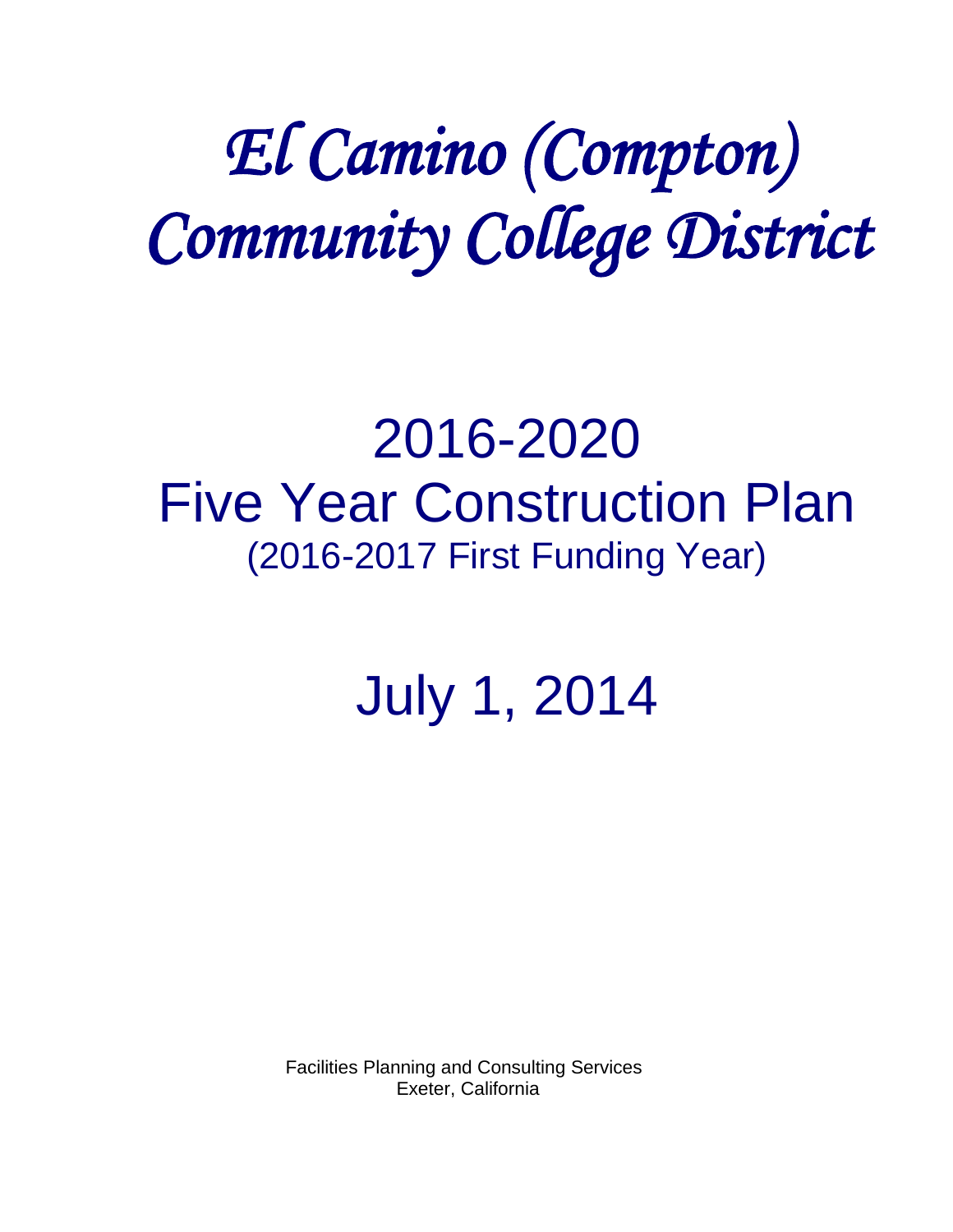## 2016-20 FIVE YEAR CAPITAL OUTLAY PLAN ( 2 0 1 6 - 1 7 F I R S T F U N D I N G Y E A R )

## **El Camino CCD (Compton)**

Prepared in reference to the Community College Construction Act of 1980

and

approved on behalf of the local governing board for submission to the office of the Chancellor, California Community Colleges

| sianec |  |
|--------|--|
|--------|--|

Dr. Keith Curry (Chief Executive Officer or their designee)

Title **Chief Exec. Officer/Provost** 

*Date* 

*Contact Person* Dr. Keith Curry

*Telephone* (310) 900-1600

Chancellor's Office **reviewed** by **chancellor's Office**  $\mathbb{R}^n$ 

Date Received at **Chancellor's Office Chancellor's Office** 

Notice of Approval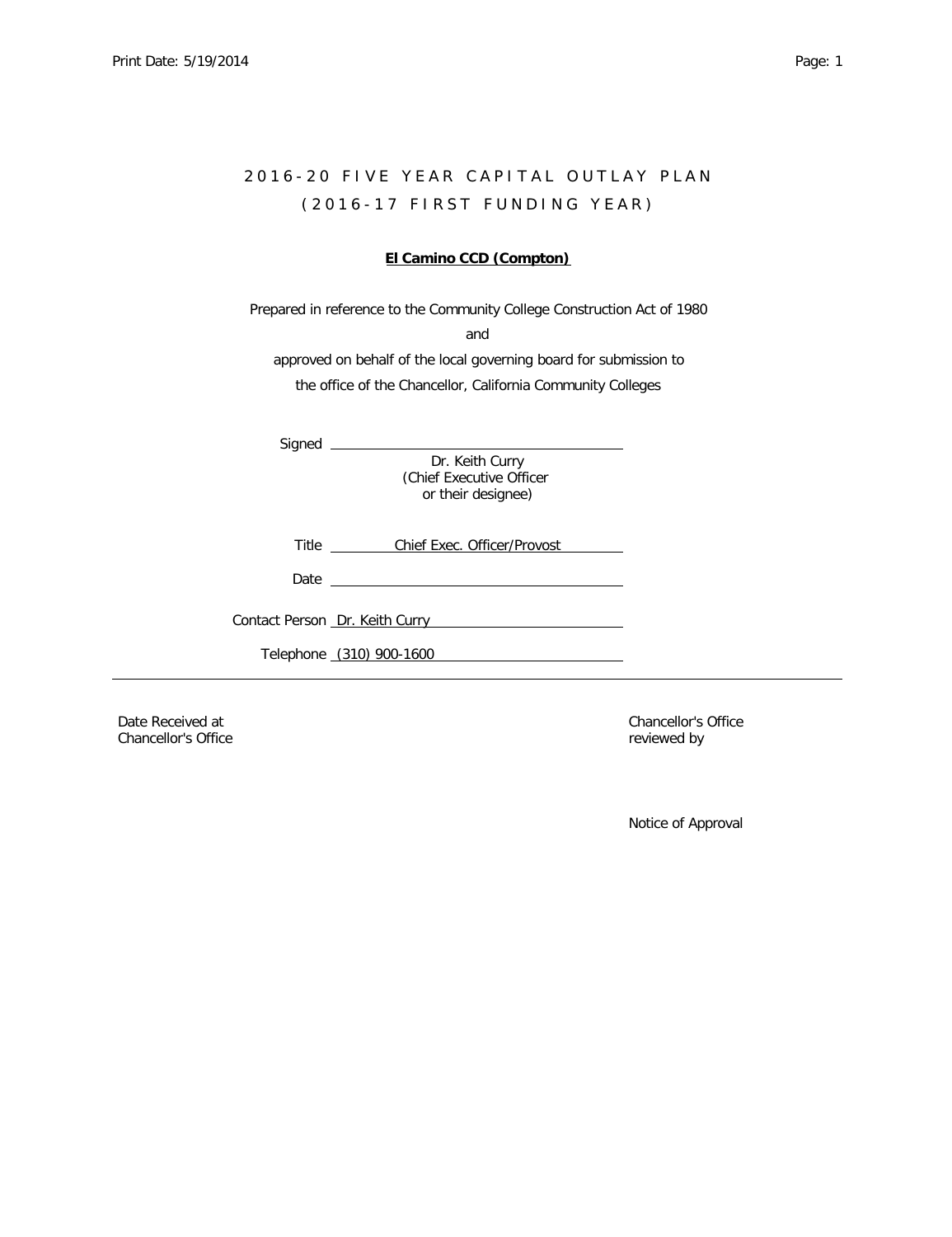| Calif. Comm. Colleges | Five Year Construction Plan | 5/19/2014 |
|-----------------------|-----------------------------|-----------|
|                       | <b>Inventory of Land</b>    |           |
|                       | El Camino CCD (Compton)     | Page 3    |

List the address and acreage of every land unit owned by the district (Education Code 81821(e)). Please identify all locations, both on-campus and off-campus, grouped according to their "parent" institution. In the event the list is long or complicated, please substitute copies of college bulletins or other notices to the public which display similar information. The list should be current as of October the prior year

| Address                                        | Acreage |
|------------------------------------------------|---------|
| Compton College                                | 88.0    |
| 1111 E. Artesia Boulevard<br>Compton, CA 90221 |         |

|                                  | <b>Legislative Districts</b> |        |       |
|----------------------------------|------------------------------|--------|-------|
| Campus                           | Assembly                     | Senate | House |
| El Camino College Compton Center | 64                           | 35     | 44    |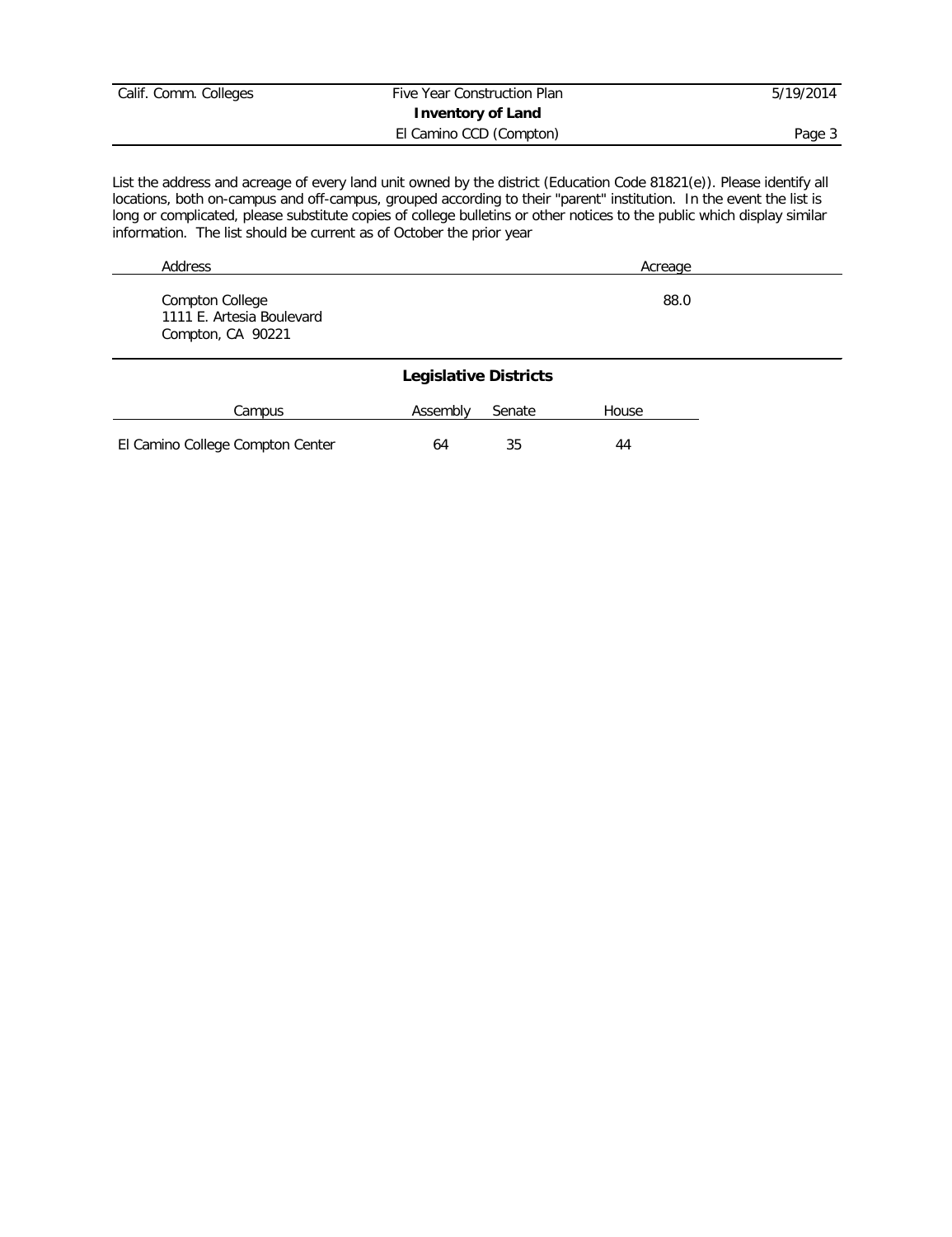## Calif. Comm. Colleges Five Year Construction Plan 5/19/2014 **Instructional Delivery Locations** El Camino CCD (Compton) entrancement and page 4

## **Address**

Compton College 1111 E. Artesia Boulevard Compton, CA 90221

Buena Vista Continuation High School 3717 Michelson Street Lakewood, CA 90712

Centennial High School 2606 North Central Avenue Compton, CA 90222

Compton High School 602 South Acacia Street Compton, CA 90220

Dominguez High School 15301 San Jose Street Compton, CA 90221

Firebaugh High School 5246 Martin Luther King Jr. Lynwood, CA 90262

Lynwood High School 4050 Imperial Highway Lynwood, CA 90262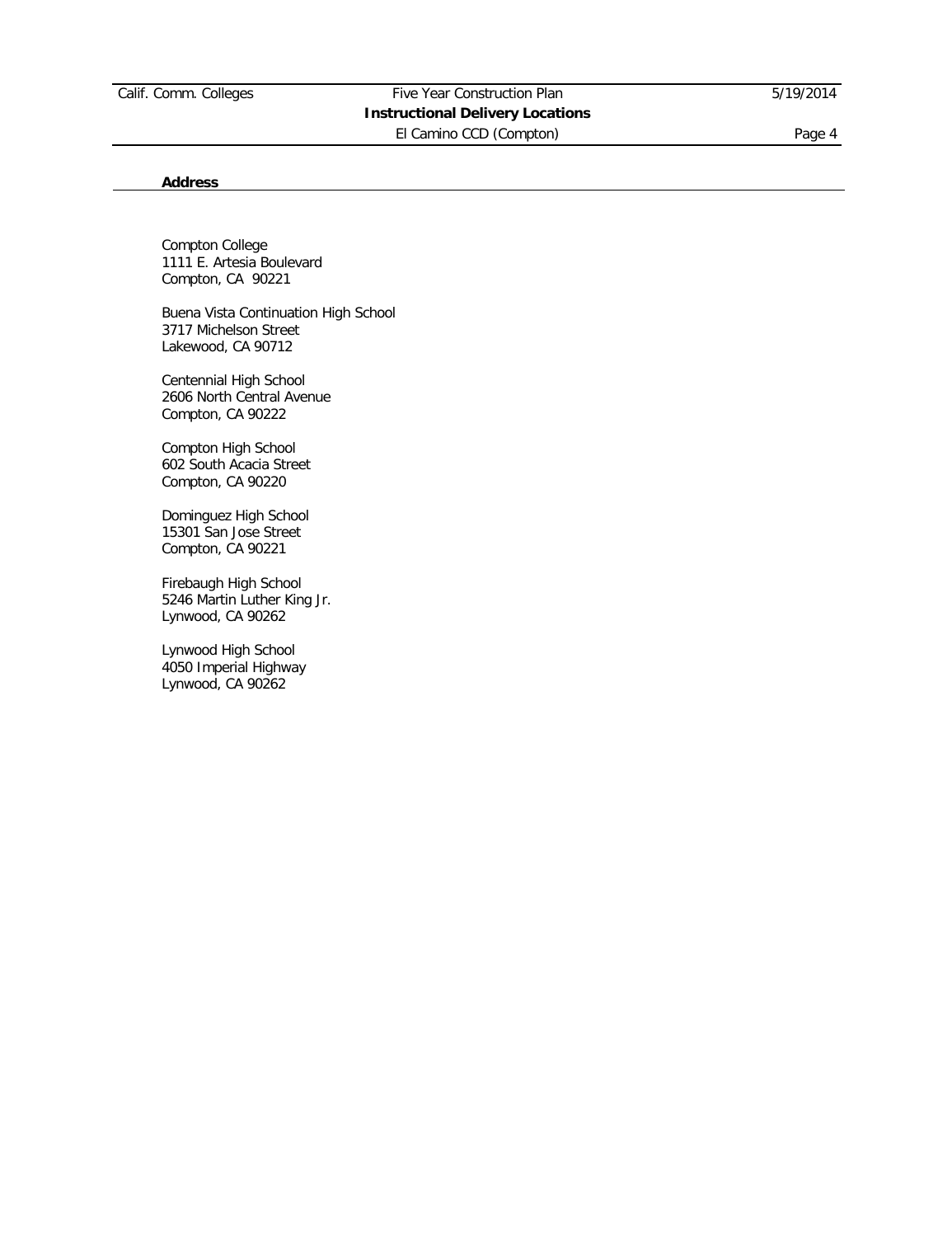## Calif. Comm. Colleges Five Year Construction Plan 5/19/2014 **District Projects Priority Order**

|    | No. Project | Occupancy                                                                                                            |                   |                                                                      |                                       |                        | Schedule of Funds     |                        |                        |           |
|----|-------------|----------------------------------------------------------------------------------------------------------------------|-------------------|----------------------------------------------------------------------|---------------------------------------|------------------------|-----------------------|------------------------|------------------------|-----------|
|    | <b>ASF</b>  | <b>Total Cost</b>                                                                                                    | Source            | 2014/2015                                                            | 2015/2016                             | 2016/2017              | 2017/2018             | 2018/2019              | 2019/2020              | 2020/2021 |
| 1. | 15,911      | Learning Resource Center<br>2013/2014<br>\$12,226,000<br>\$2,894,809                                                 | State<br>NonState | El Camino College Compton Center                                     |                                       |                        |                       |                        |                        |           |
|    |             | 2 Infrastructure Replacement Phase 1 (H El Camino College Compton Center<br>2013/2014<br>\$31,006,000<br>\$5,003,000 | State<br>NonState |                                                                      |                                       |                        |                       |                        |                        |           |
|    |             | 3 Infrastructure Replacement Phase 2<br>2013/2014<br>\$12,682,000<br>\$1,166,000                                     | State<br>NonState | El Camino College Compton Center                                     |                                       |                        |                       |                        |                        |           |
| 4  | $-343$      | Allied Health Building<br>2014/2015<br>\$8,946,000<br>\$3,678,000                                                    | State<br>NonState | El Camino College Compton Center                                     |                                       |                        |                       |                        |                        |           |
|    |             | 5 Music Building #19 North Wing Renov<br>2015/2016<br>\$1,000,000                                                    | NonState          | El Camino College Compton Center<br>(C)<br>\$900,000                 |                                       |                        |                       |                        |                        |           |
| 6  | $-14,937$   | Instructional Building 1 Replacement<br>2018/2019<br>\$14,220,000<br>\$3,572,000                                     | State<br>NonState | El Camino College Compton Center<br>(P)(W)<br>\$782,000<br>\$826,000 | (C)(E)<br>\$13,438,000<br>\$2,746,000 |                        |                       |                        |                        |           |
| 7  | 2,905       | Instructional Building 2 Replacement<br>2018/2019<br>\$24,058,000                                                    | State             | El Camino College Compton Center                                     | (P)(W)<br>\$1,837,000                 | (C)(E)<br>\$22,221,000 |                       |                        |                        |           |
| 8  | 25          | Delta Building Renovation for Police<br>2017/2018<br>\$1,622,000                                                     | NonState          | El Camino College Compton Center<br>(P)(W)<br>\$83,000               | (C)(E)<br>\$1,539,000                 |                        |                       |                        |                        |           |
| 9  |             | MIS Building #21 Upgrade (Print Shop<br>2016/2017<br>\$7,400,000                                                     | NonState          | El Camino College Compton Center                                     |                                       |                        |                       |                        |                        |           |
|    | 10,679      | 10 Student Services Center Replacement<br>2021/2022<br>\$11,375,000                                                  | State             | El Camino College Compton Center                                     |                                       |                        |                       | (P)(W)<br>\$964,000    | (C)(E)<br>\$10,411,000 |           |
|    | 2,959       | 11 Student Activities Center Replacement<br>2020/2021<br>\$6,232,000                                                 | NonState          | El Camino College Compton Center                                     |                                       |                        | (P)(W)<br>\$531,000   | (C)(E)<br>\$5,701,000  |                        |           |
|    | 694         | 12 Physical Education Complex Replacem<br>2021/2022<br>\$24,235,000                                                  | State             | El Camino College Compton Center                                     |                                       |                        | (P)(W)<br>\$1,854,000 | (C)(E)<br>\$22,381,000 |                        |           |
|    | 186         | 13 Administration Building Replacement<br>2021/2022<br>\$3,476,000                                                   | State             | El Camino College Compton Center                                     |                                       |                        |                       | (P)(W)<br>\$340,000    | (C)(E)<br>\$3,136,000  |           |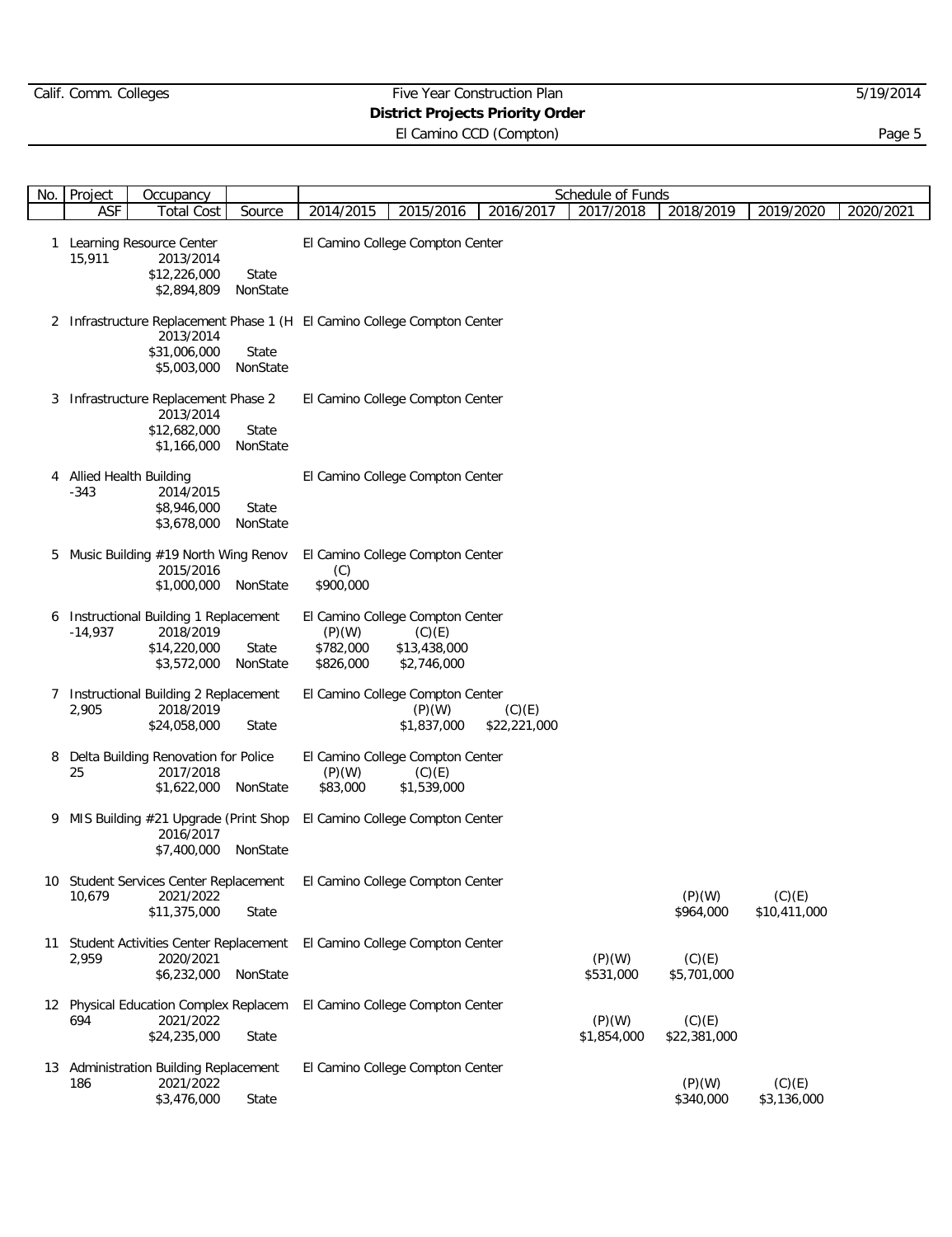## Calif. Comm. Colleges Five Year Construction Plan 5/19/2014 **District Projects Priority Order**

| No. | Project            | Occupancv                            |        | Schedule of Funds |                                  |           |           |           |             |           |  |
|-----|--------------------|--------------------------------------|--------|-------------------|----------------------------------|-----------|-----------|-----------|-------------|-----------|--|
|     | ASF :              | Total Cost                           | Source | 2014/2015         | 2015/2016                        | 2016/2017 | 2017/2018 | 2018/2019 | 2019/2020   | 2020/2021 |  |
|     |                    | Instructional Building 3 Replacement |        |                   | El Camino College Compton Center |           |           |           |             |           |  |
|     | 9.542<br>2021/2022 |                                      |        |                   |                                  |           |           | (P)(W)    | (C)(E)      |           |  |
|     |                    | \$7,496,000                          | State  |                   |                                  |           |           | \$616,000 | \$6,880,000 |           |  |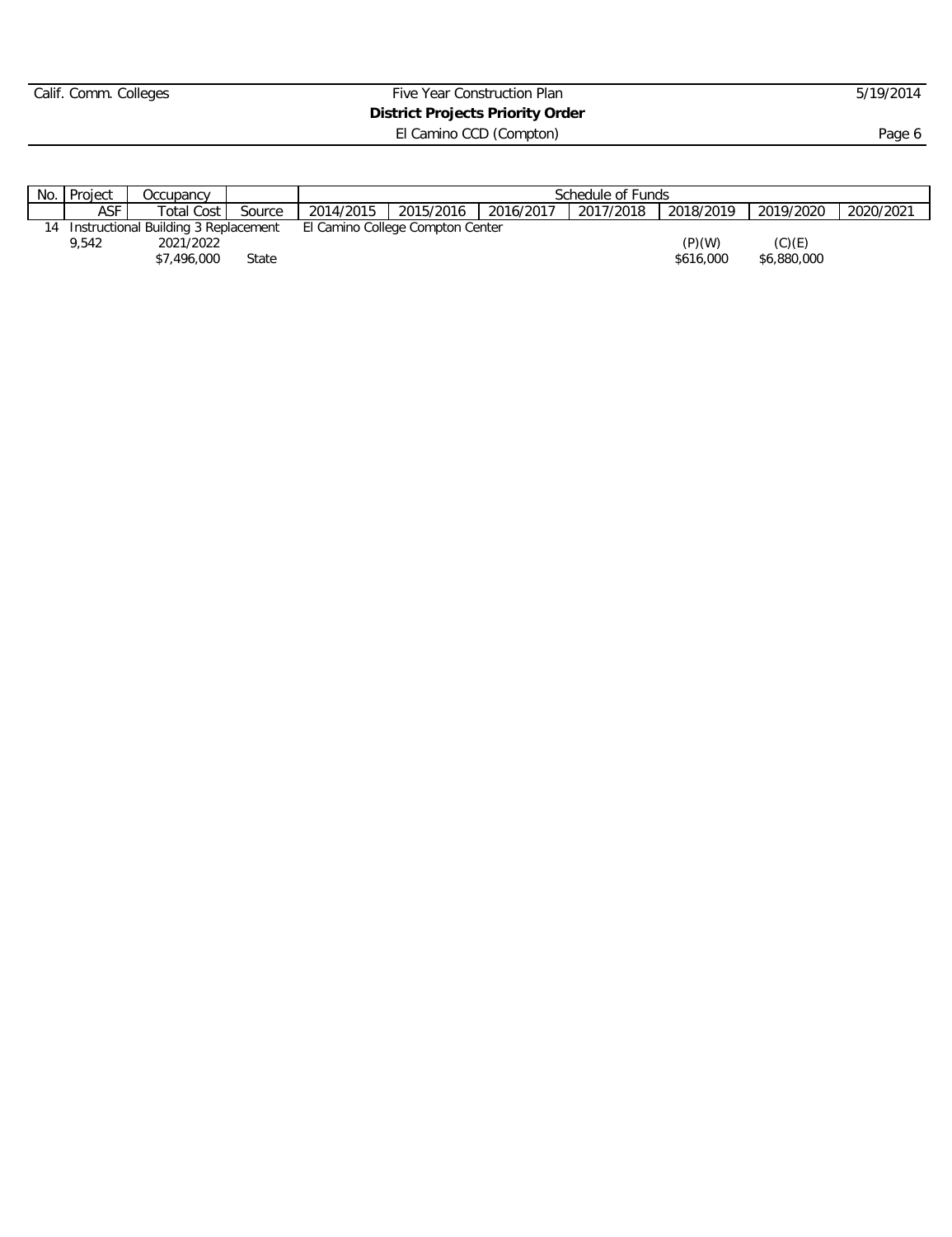## Experiment Commercial Commercial Commercial Commercial Commercial Commercial Commercial Commercial Commercial Commercial Commercial Commercial Commercial Commercial Commercial Commercial Commercial Commercial Commercial Co

**District Lecture Capacity/Load Ratios**

|    | No. Project                                                                               |                    |           |           |           |                |           |           |                |
|----|-------------------------------------------------------------------------------------------|--------------------|-----------|-----------|-----------|----------------|-----------|-----------|----------------|
|    | Lect ASF                                                                                  | WSCH Occupancy     | 2015/2016 | 2016/2017 | 2017/2018 | 2018/2019      | 2019/2020 | 2020/2021 | 2021/2022      |
|    | 4 Allied Health Building<br>2,711<br>5,732<br>El Camino College Compton Center            | 2014/2015          |           |           |           |                |           |           |                |
|    | 6 Instructional Building 1 Replacement<br>-602<br>El Camino College Compton Center        | $-1,273$ 2018/2019 |           |           |           | 63,078<br>103% |           |           |                |
|    | 7 Instructional Building 2 Replacement<br>4,027<br>El Camino College Compton Center       | 8,514 2018/2019    |           |           |           | 71,592<br>117% |           |           |                |
| 10 | Student Services Center Replacement<br>1,209<br>El Camino College Compton Center          | 2,556 2021/2022    |           |           |           |                |           |           | 74,148<br>110% |
|    | 12 Physical Education Complex Replacement<br>$\Omega$<br>El Camino College Compton Center | 0 2021/2022        |           |           |           |                |           |           | 74,148<br>110% |
| 14 | Instructional Building 3 Replacement<br>900<br>El Camino College Compton Center           | 1,903 2021/2022    |           |           |           |                |           |           | 76,051<br>113% |

|                                   | 2015/2016 | 2016/2017            | 2017/2018 | 2018/2019       | 2019/2020 | 2020/2021 | 2021/2022 |
|-----------------------------------|-----------|----------------------|-----------|-----------------|-----------|-----------|-----------|
| Actual*/Projected WSCH<br>.ecture | 55,156    | $\sqrt{h}$<br>37,173 | 59,193    | 0 I , Z I       | 63,229    | 65,247    | 67.266    |
| 27,727<br>Cumulative Capacity     | 58,619    | 54,351               | 64,351    | (1.25)<br>64,35 | 71,592    | 71,592    | 71,592    |
| Capacity/Load Ratio               | 106%      | 113%                 | 109%      | 105%            | 13%       | 110%      | 106%      |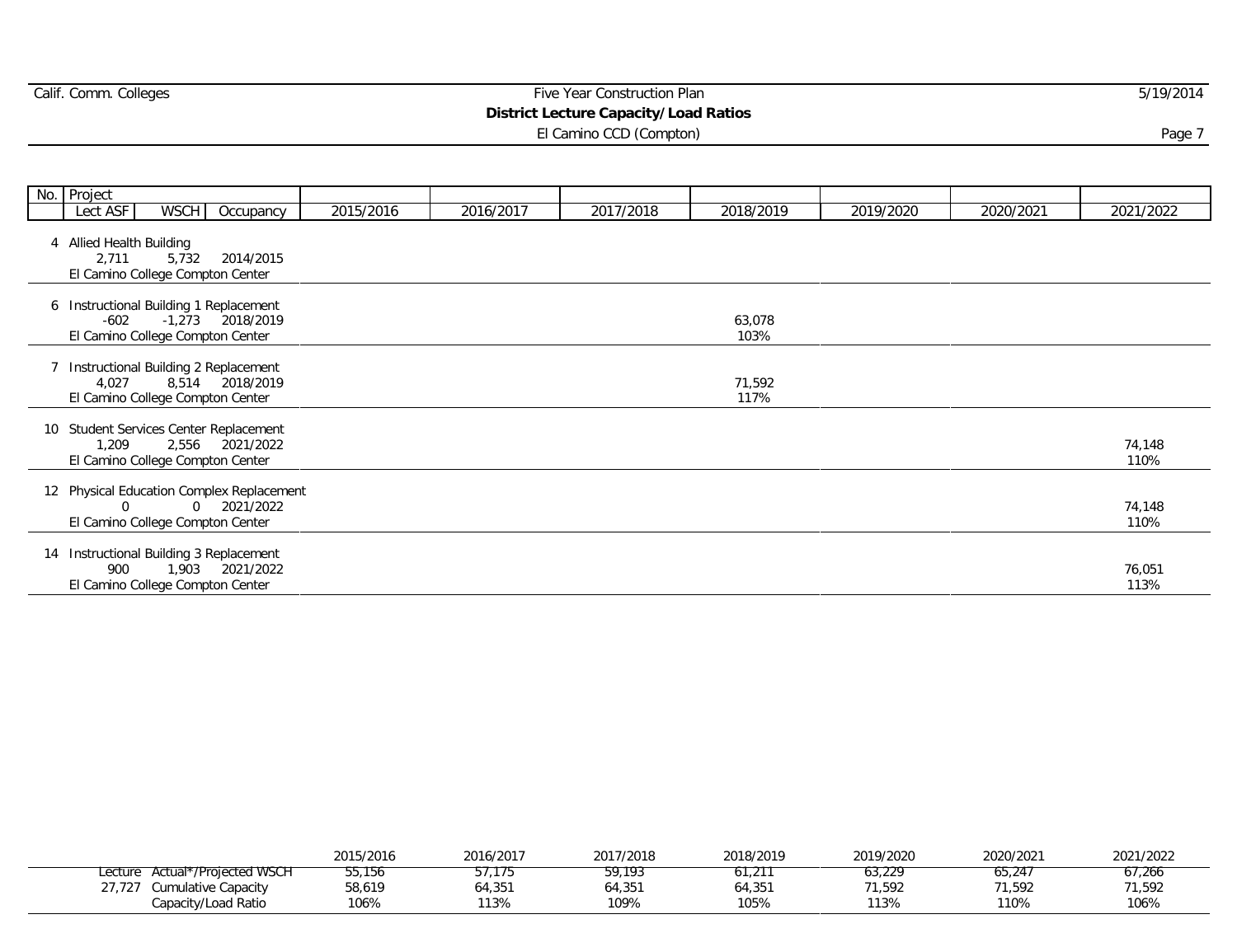| Calif. Comm. Colleges |  |  |  |
|-----------------------|--|--|--|
|-----------------------|--|--|--|

## Calif. Comm. Comm. Comm. Comm. Comm. Comm. Comm. Comm. Comm. Comm. Comm. Comm. Comm. Comm. Comm. Comm. Comm. Comm. Comm. Comm. Comm. Comm. Comm. Comm. Comm. Comm. Comm. Comm. Comm. Comm. Comm. Comm. Comm. Comm. Comm. Comm.

**District Laboratory Capacity/Load Ratios**

El Camino CCD (Compton) Page 8

No. Project Lab ASF WSCH Occupancy 2015/2016 2016/2017 2017/2018 2018/2019 2019/2020 2020/2021 2021/2022 1 Learning Resource Center 3,000 1,167 2013/2014 El Camino College Compton Center 4 Allied Health Building 4,429 2,070 2014/2015 El Camino College Compton Center 6 Instructional Building 1 Replacement 1,981 1,758 2018/2019 26,281 El Camino College Compton Center 94% 7 Instructional Building 2 Replacement 2,000 1,666 2018/2019 27,948 El Camino College Compton Center 100% 10 Student Services Center Replacement<br>2,600 1,012 2021/2022 2,600 1,012 2021/2022 28,960 El Camino College Compton Center 95% 12 Physical Education Complex Replacement<br>5,904 1,839 2021/2022 5,904 1,839 2021/2022 30,799 El Camino College Compton Center 101% 14 Instructional Building 3 Replacement<br>618 240 2021/2022 618 240 2021/2022 31,039 El Camino College Compton Center 102%

|                                      | 2015/2016 | 2016/2017 | 2017/2018 | 2018/2019        | 2019/2020 | 2020/2021 | 2021/2022 |
|--------------------------------------|-----------|-----------|-----------|------------------|-----------|-----------|-----------|
| Actual*/Projected WSCH<br>_aboratory | 25,071    | 25,989    | 26,906    | פפס דפ<br>21,823 | 28,74     | 29,658    | 30,575    |
| 60,801<br>Cumulative Capacity        | 21,286    | 24,523    | 24,523    | 24,523           | 27,948    | 27.948    | 27,948    |
| Capacity/Load Ratio                  | 85%       | 94%       | 91%       | 88%              | 97%       | 94%       | 91%       |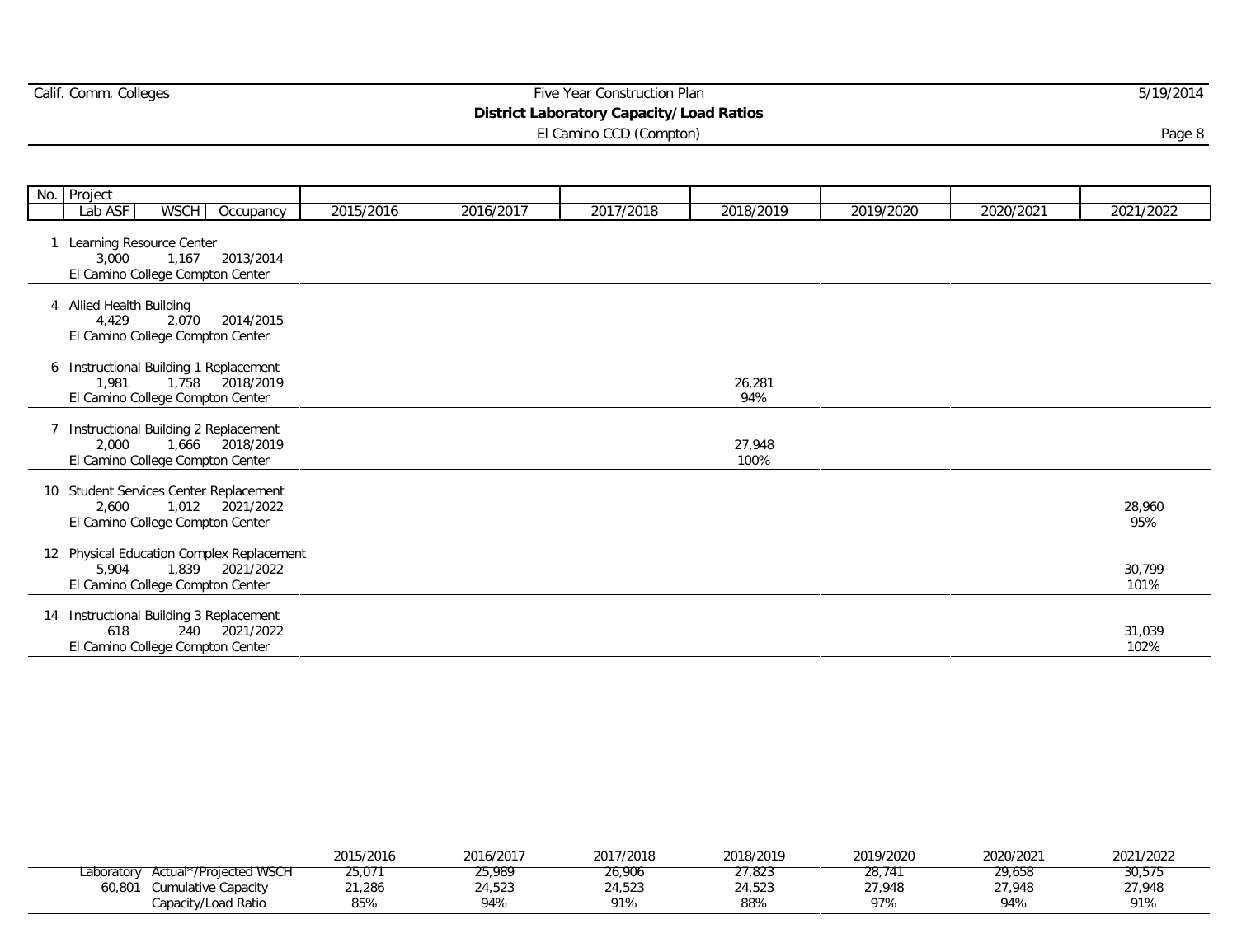## Calif. Comm. Colleges Five Year Construction Plan 5/19/2014

## **District Office Capacity/Load Ratios**

| No. Project                          |                                  |                                                                                                  |                    |                    |                    |                    |                   |                   |                   |
|--------------------------------------|----------------------------------|--------------------------------------------------------------------------------------------------|--------------------|--------------------|--------------------|--------------------|-------------------|-------------------|-------------------|
| Off ASF                              | FTE <sup>1</sup>                 | Occupancy                                                                                        | 2015/2016          | 2016/2017          | 2017/2018          | 2018/2019          | 2019/2020         | 2020/2021         | 2021/2022         |
| 1 Learning Resource Center<br>$-334$ |                                  | $-2$ 2013/2014<br>El Camino College Compton Center                                               |                    |                    |                    |                    |                   |                   |                   |
| 4 Allied Health Building<br>1,451    | El Camino College Compton Center | 10 2014/2015                                                                                     |                    |                    |                    |                    |                   |                   |                   |
| $-2,935$                             |                                  | 8 Delta Building Renovation for Police<br>$-21$ $2017/2018$<br>El Camino College Compton Center  |                    |                    | 262<br>122%        |                    |                   |                   |                   |
| $-2,364$                             | El Camino College Compton Center | 6 Instructional Building 1 Replacement<br>$-17$ 2018/2019                                        |                    |                    |                    | 245<br>111%        |                   |                   |                   |
| $-3.761$                             |                                  | 7 Instructional Building 2 Replacement<br>$-27$ 2018/2019<br>El Camino College Compton Center    |                    |                    |                    | 218<br>99%         |                   |                   |                   |
| $-208$                               |                                  | 11 Student Activities Center Replacement<br>$-1$ 2020/2021<br>El Camino College Compton Center   |                    |                    |                    |                    |                   | 217<br>93%        |                   |
| 4.094                                |                                  | 10 Student Services Center Replacement<br>29 2021/2022<br>El Camino College Compton Center       |                    |                    |                    |                    |                   |                   | 246<br>103%       |
| $-1.574$                             |                                  | 12 Physical Education Complex Replacement<br>$-11$ 2021/2022<br>El Camino College Compton Center |                    |                    |                    |                    |                   |                   | 235<br>98%        |
| 112                                  | El Camino College Compton Center | 13 Administration Building Replacement<br>1 2021/2022                                            |                    |                    |                    |                    |                   |                   | 235<br>98%        |
| 140                                  | El Camino College Compton Center | 14 Instructional Building 3 Replacement<br>1 2021/2022                                           |                    |                    |                    |                    |                   |                   | 236<br>99%        |
|                                      |                                  |                                                                                                  | 2015/2016          | 2016/2017          | 2017/2018          | 2018/2019          | 2019/2020         | 2020/2021         | 2021/2022         |
|                                      | 38,464 Cumulative Capacity       | Office Actual*/Projected FTE<br>Capacity/Load Ratio                                              | 202<br>275<br>136% | 208<br>283<br>136% | 214<br>283<br>132% | 220<br>262<br>119% | 227<br>218<br>96% | 233<br>218<br>94% | 239<br>217<br>91% |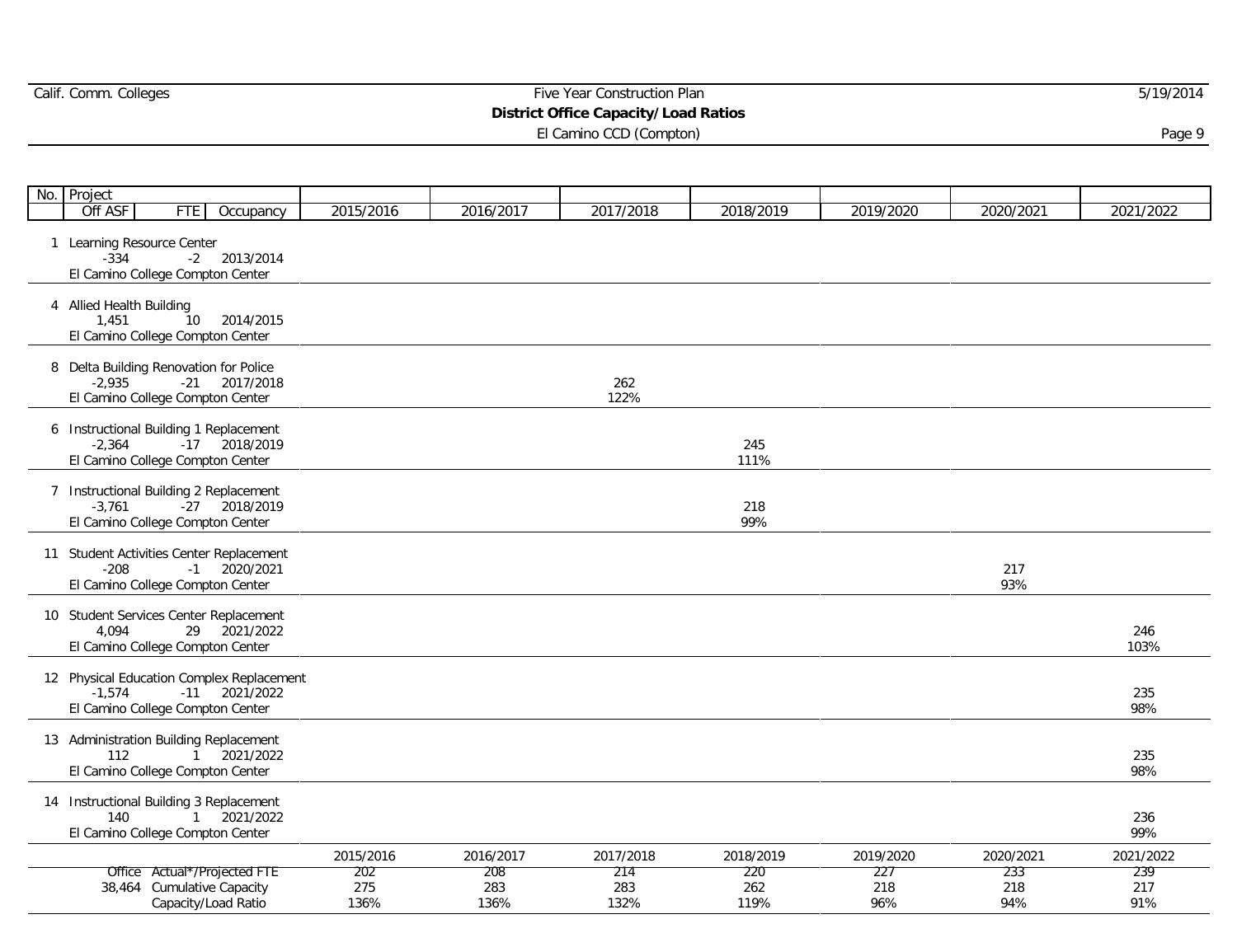## Expediance Five Year Construction Plan 5/19/2014 5/19/2014

#### **District Library Capacity/Load Ratios**

|    | No. Project              |                                                                      |                                                            |           |           |           |               |           |           |               |
|----|--------------------------|----------------------------------------------------------------------|------------------------------------------------------------|-----------|-----------|-----------|---------------|-----------|-----------|---------------|
|    |                          | Lib ASF                                                              | Occupancy                                                  | 2015/2016 | 2016/2017 | 2017/2018 | 2018/2019     | 2019/2020 | 2020/2021 | 2021/2022     |
|    |                          | Learning Resource Center<br>-645<br>El Camino College Compton Center | 2013/2014                                                  |           |           |           |               |           |           |               |
|    | 4 Allied Health Building | 1,713<br>El Camino College Compton Center                            | 2014/2015                                                  |           |           |           |               |           |           |               |
|    |                          | El Camino College Compton Center                                     | 6 Instructional Building 1 Replacement<br>-7,354 2018/2019 |           |           |           | 14,016<br>54% |           |           |               |
|    |                          | 1,600<br>El Camino College Compton Center                            | 7 Instructional Building 2 Replacement<br>2018/2019        |           |           |           | 15,616<br>60% |           |           |               |
| 10 |                          | El Camino College Compton Center                                     | Student Services Center Replacement<br>2,000 2021/2022     |           |           |           |               |           |           | 17,616<br>66% |
|    |                          | El Camino College Compton Center                                     | 13 Administration Building Replacement<br>1,550 2021/2022  |           |           |           |               |           |           | 19,166<br>72% |

|                                  | 2015/2016 | 2016/2017    | 2017/2018    | 2018/2019           | 2019/2020 | 2020/2021 | 2021/2022 |
|----------------------------------|-----------|--------------|--------------|---------------------|-----------|-----------|-----------|
| Actual*/Projected ASF<br>∟ibrarv | 25.109    | 25,391       | .<br>25.672  | $- - - -$<br>25,953 | 26.238    | 26.519    | 26,594    |
| 20,302<br>Cumulative Capacity    | 20,302    | 21,370       | 21,370       | 21,370              | 15,616    | 15,616    | 15,616    |
| Capacity/Load Ratio              | 81%       | QAO<br>O4 70 | 020<br>0J 70 | 82%                 | 60%       | 59%       | 59%       |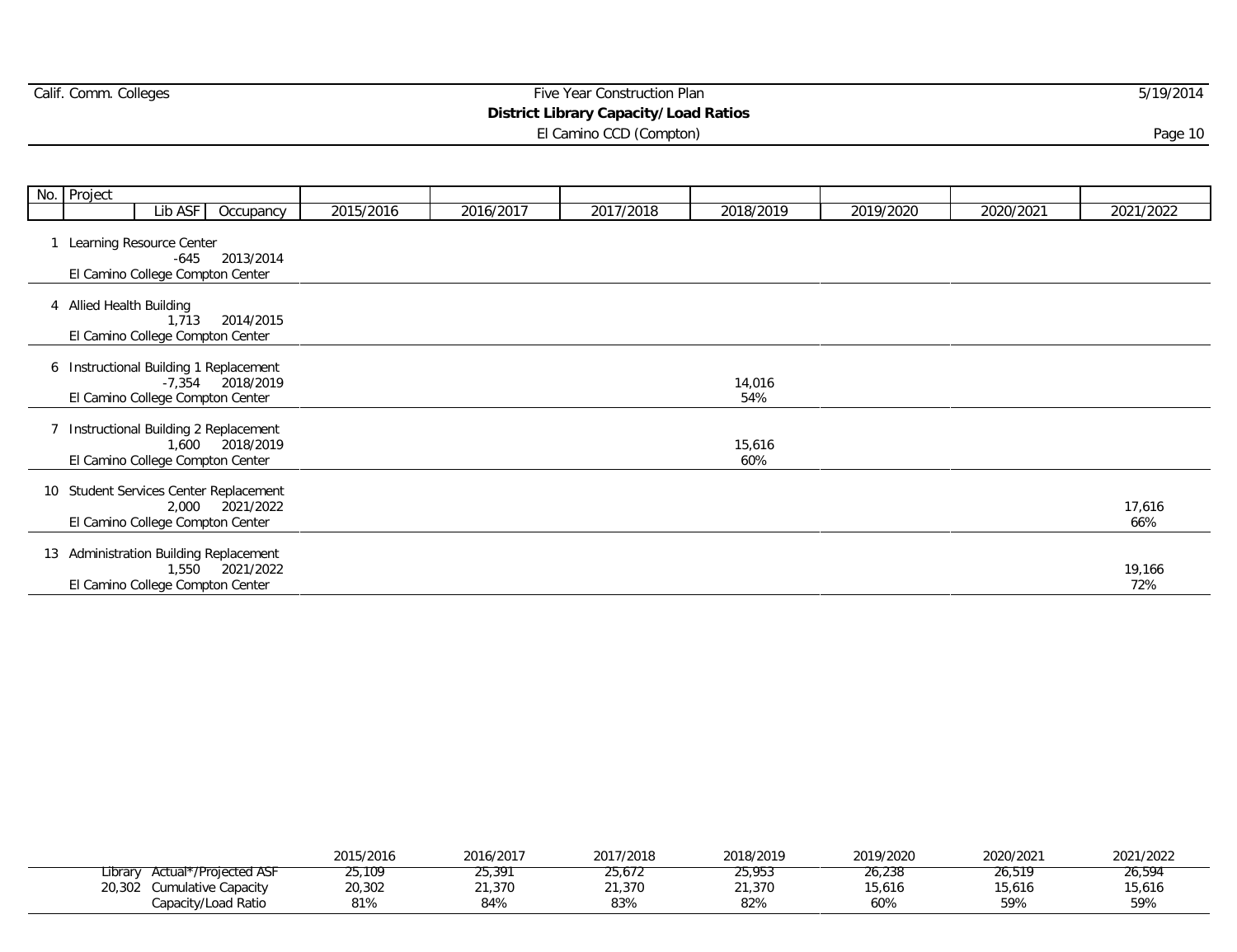## Calif. Comm. Colleges Five Year Construction Plan 5/19/2014 **District AV/TV Capacity/Load Ratios**

| No. Project |                                                                                                  |           |           |           |                |           |           |              |
|-------------|--------------------------------------------------------------------------------------------------|-----------|-----------|-----------|----------------|-----------|-----------|--------------|
|             | <b>AVTV</b><br>Occupancy<br><b>ASF</b>                                                           | 2015/2016 | 2016/2017 | 2017/2018 | 2018/2019      | 2019/2020 | 2020/2021 | 2021/2022    |
|             | Learning Resource Center<br>7,710 2013/2014<br>El Camino College Compton Center                  |           |           |           |                |           |           |              |
|             | 6 Instructional Building 1 Replacement<br>-316 2018/2019<br>El Camino College Compton Center     |           |           |           | 11,239<br>108% |           |           |              |
|             | 7 Instructional Building 2 Replacement<br>$-2,462$ 2018/2019<br>El Camino College Compton Center |           |           |           | 8,777<br>85%   |           |           |              |
|             | 10 Student Services Center Replacement<br>1,200 2021/2022<br>El Camino College Compton Center    |           |           |           |                |           |           | 9,977<br>95% |
|             | 14 Instructional Building 3 Replacement<br>$-116$ 2021/2022<br>El Camino College Compton Center  |           |           |           |                |           |           | 9,861<br>94% |

|                                | 2015/2016 | 2016/2017 | 2017/2018 | 2018/2019 | 2019/2020 | 2020/2021 | 2021/2022        |
|--------------------------------|-----------|-----------|-----------|-----------|-----------|-----------|------------------|
| AV/TV<br>Actual*/Projected ASF | 10,174    | 10,236    | 10.298    | 10,360    | 10.423    | 10,486    | 10,502           |
| 3,845<br>Cumulative Capacity   | 3,845     | 1,555     | 11,555    | 1,555     | ---       | , 77      | 0.777<br>O, I, I |
| Capacity/Load Ratio            | 38%       | 113%      | 112%      | 112%      | 84%       | 84%       | 84%              |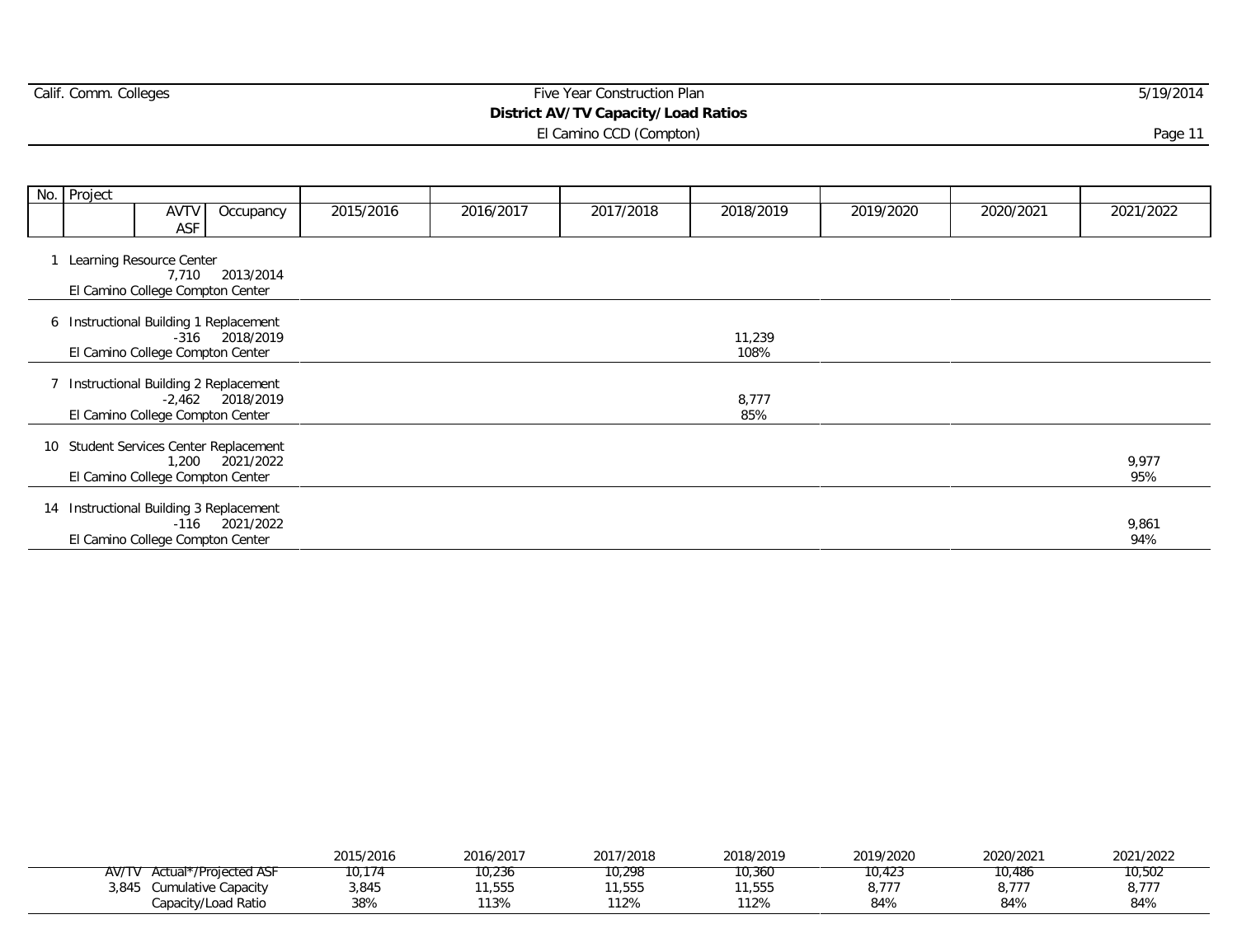#### **District Load Distribution**

Reference: Chancellor's Office Forecast

|                    | Instructional<br>Staff FTE | <b>Total Campus</b><br><b>WSCH</b> | Off-Campus<br><b>WSCH</b> | On-Campus<br><b>WSCH</b> | P.E.<br>Laboratory<br><b>WSCH</b> | On-Campus<br>Lecture WSCH | On-Campus<br>Laboratory<br><b>WSCH</b> |
|--------------------|----------------------------|------------------------------------|---------------------------|--------------------------|-----------------------------------|---------------------------|----------------------------------------|
| <b>Actual Fall</b> |                            |                                    |                           |                          |                                   |                           |                                        |
| 2012               | 187                        | 79,145                             | 4,717                     | 74,428                   | 3,840                             | 39,581                    | 31,014                                 |
| 2013               | 177                        | 82,398                             | 7,169                     | 75,229                   | 3,709                             | 53,390                    | 18,138                                 |
|                    |                            |                                    |                           |                          |                                   |                           |                                        |
| Forecast           |                            |                                    |                           |                          |                                   |                           |                                        |
| 2014               | 196                        | 85,651                             | 5,139                     | 80,512                   | 3,220                             | 53,138                    | 24,154                                 |
| 2015               | 202                        | 88,904                             | 5,334                     | 83,570                   | 3,343                             | 55,156                    | 25,071                                 |
| 2016               | 208                        | 92,158                             | 5,529                     | 86,629                   | 3,465                             | 57,175                    | 25,989                                 |
| 2017               | 214                        | 95,411                             | 5,725                     | 89,686                   | 3,587                             | 59,193                    | 26,906                                 |
| 2018               | 220                        | 98,664                             | 5,920                     | 92,744                   | 3,710                             | 61,211                    | 27,823                                 |
| 2019               | 227                        | 101,917                            | 6,115                     | 95,802                   | 3,832                             | 63,229                    | 28,741                                 |
| 2020               | 233                        | 105,170                            | 6,310                     | 98,860                   | 3,954                             | 65,247                    | 29,658                                 |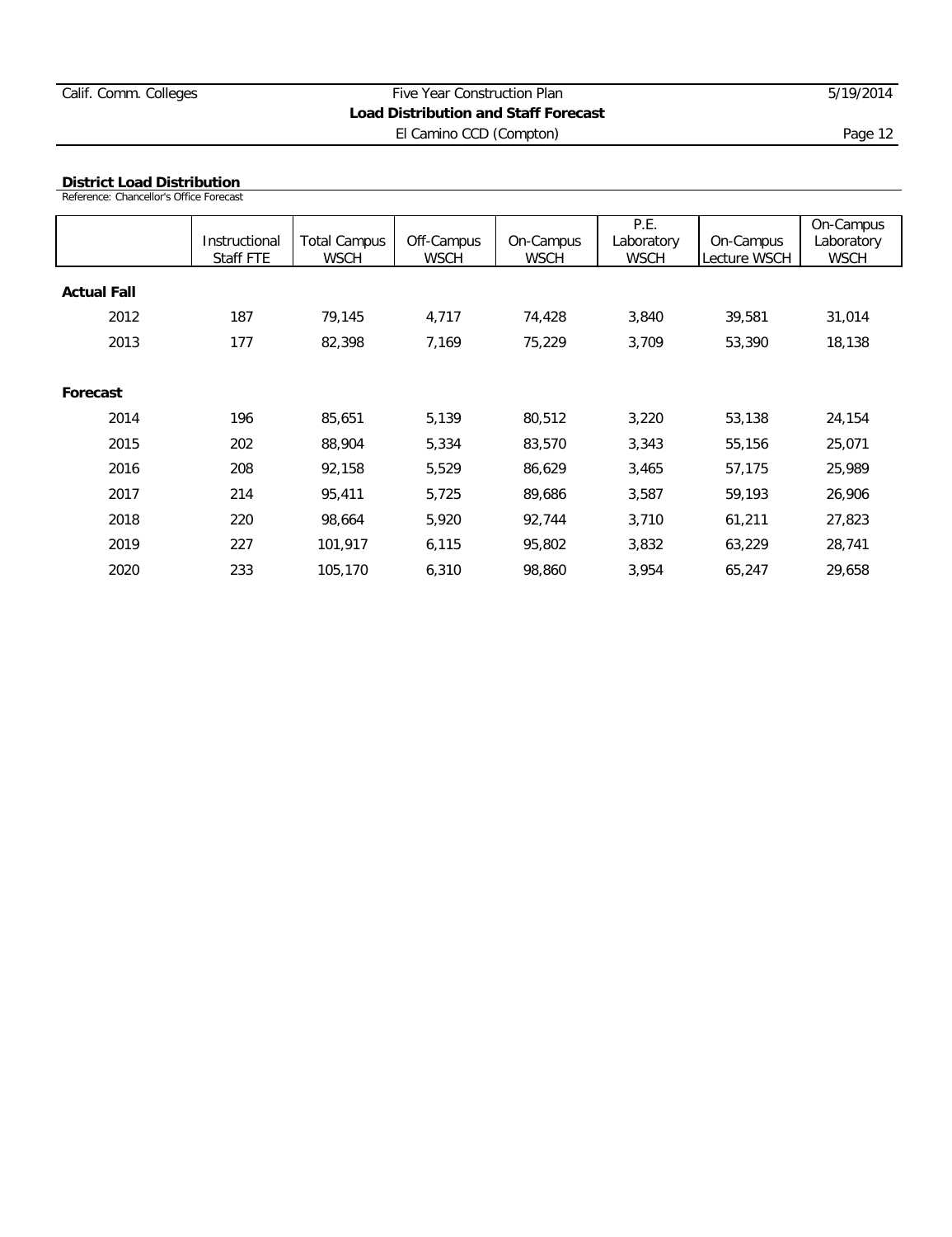**Instructional Load by Campus or Location**

Reference: Chancellor's Office Forecast

| WSCH Distributed to Campuses or Other Locations |  |  |  |  |  |
|-------------------------------------------------|--|--|--|--|--|
|-------------------------------------------------|--|--|--|--|--|

|                                  |        | Actual |        |        |        |        | Projected |        |         |         |
|----------------------------------|--------|--------|--------|--------|--------|--------|-----------|--------|---------|---------|
| Campus                           | 2011   | 2012   | 2013   | 2014   | 2015   | 2016   | 2017      | 2018   | 2019    | 2020    |
| El Camino College Compton Center | 86,357 | 79.145 | 82,398 | 85,651 | 88,904 | 92.158 | 95,411    | 98.664 | 101.917 | 105,170 |
| Total                            | 86,357 | 79.145 | 82,398 | 85,651 | 88,904 | 92,158 | 95.411    | 98,664 | 101.917 | 105,170 |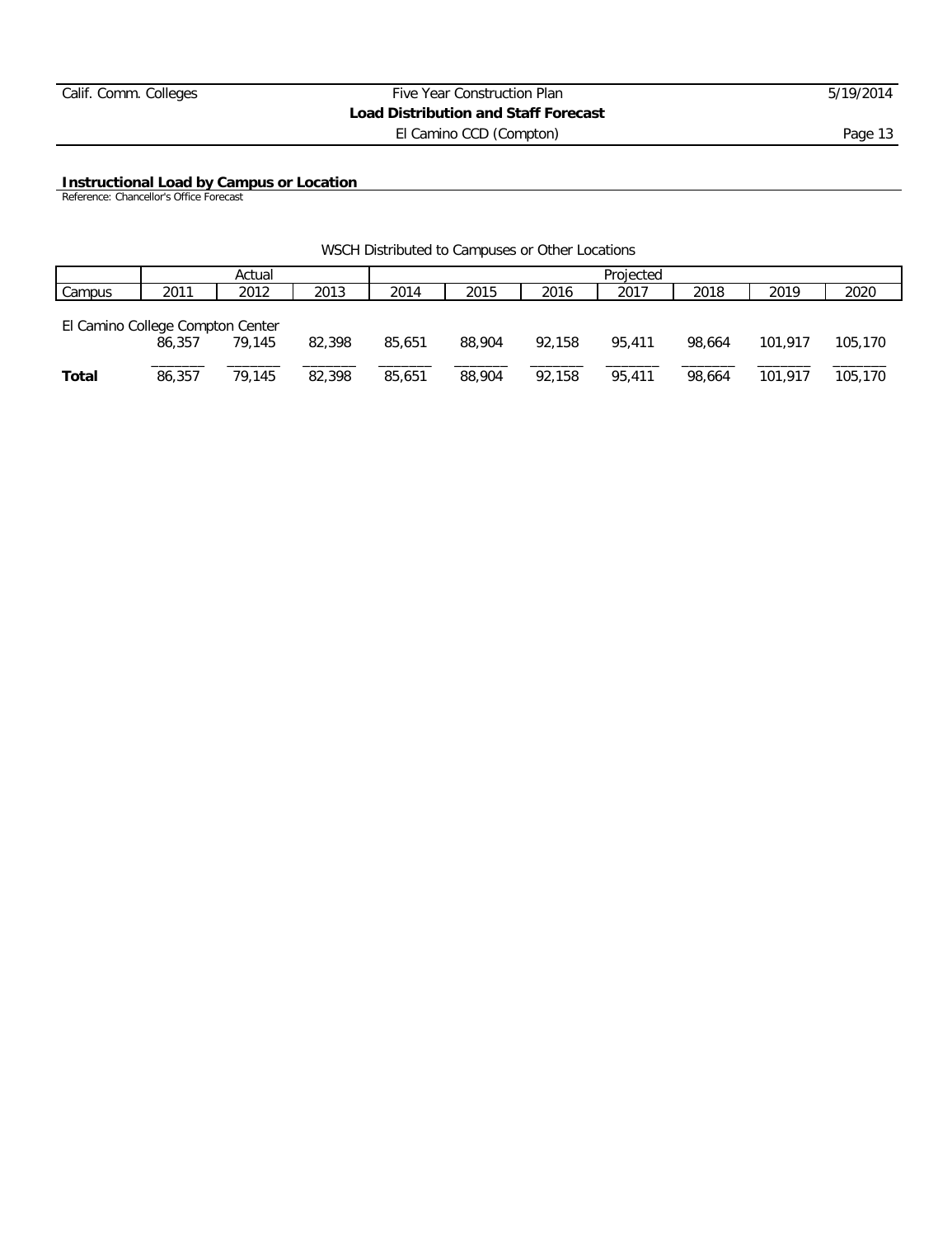## **Total District Library Load**

|  | Reference: Chancellor's Office Forecast of Day-Graded Enrollment |  |  |  |
|--|------------------------------------------------------------------|--|--|--|

| (a)       | Total Day-<br>Graded<br>(b) | Number of<br>Campuses<br>(C) | Initial ASF<br>(3,795/Camp)<br>(d) | First 3,000<br>Day Graded<br>(3.83/DG)<br>(e) | Between 3k -<br>9k (3.39/DG) | Above 9,000<br>(2.94/DG)<br>(g) | <b>Total ASF</b><br>$(d+e+f+g)$ |
|-----------|-----------------------------|------------------------------|------------------------------------|-----------------------------------------------|------------------------------|---------------------------------|---------------------------------|
| 2014/2015 | 5,814                       |                              | 3.795                              | 11,490                                        | 9,539                        |                                 | 24,824                          |
| 2015/2016 | 5,898                       |                              | 3.795                              | 11,490                                        | 9.824                        |                                 | 25,109                          |
| 2016/2017 | 5,981                       |                              | 3.795                              | 11,490                                        | 10,106                       |                                 | 25,391                          |
| 2017/2018 | 6.064                       |                              | 3.795                              | 11,490                                        | 10,387                       |                                 | 25,672                          |
| 2018/2019 | 6,147                       |                              | 3.795                              | 11,490                                        | 10,668                       |                                 | 25,953                          |
| 2019/2020 | 6.231                       |                              | 3.795                              | 11,490                                        | 10.953                       |                                 | 26,238                          |
| 2020/2021 | 6.314                       |                              | 3.795                              | 11,490                                        | 11,234                       |                                 | 26.519                          |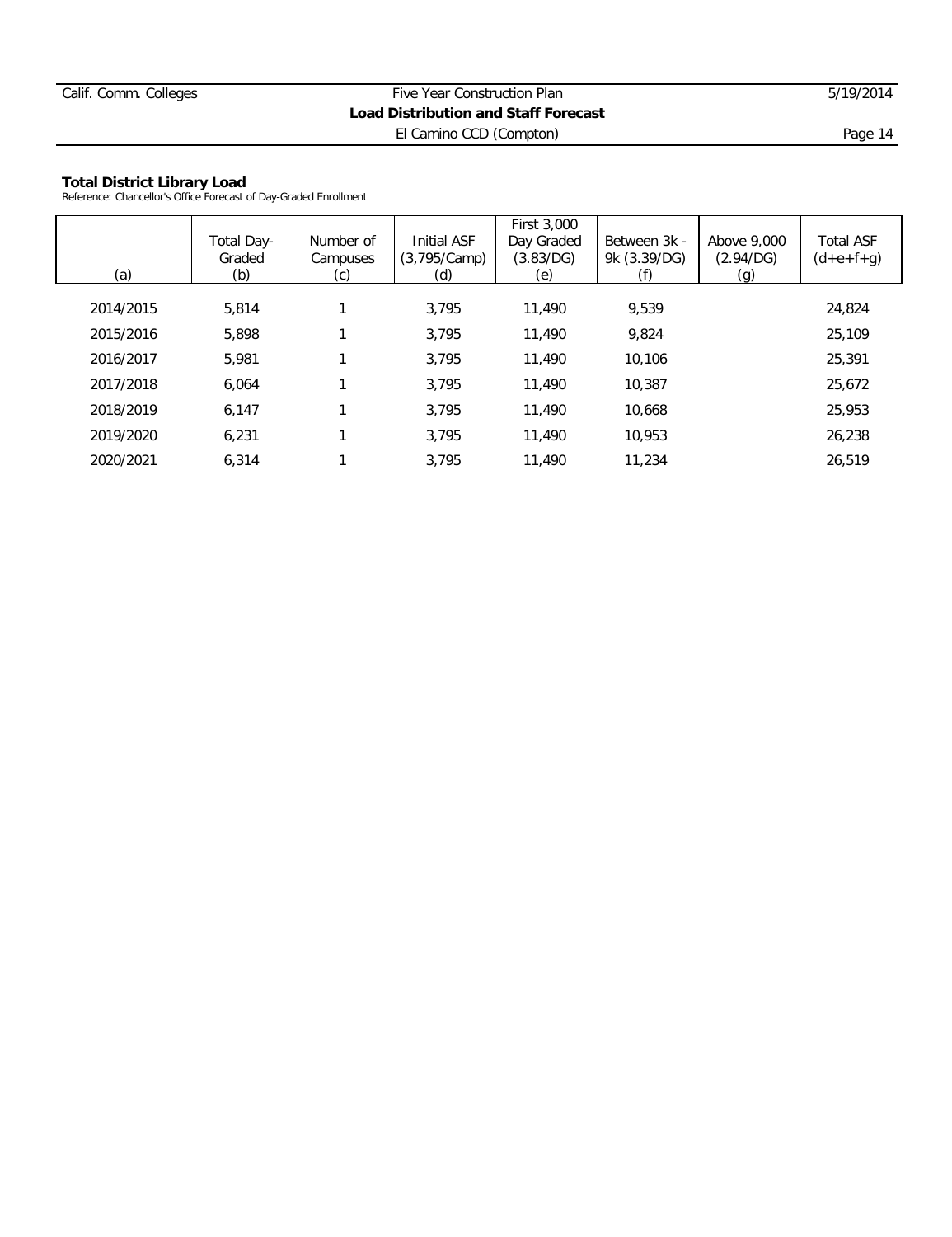#### **Library Load by Campus or Location**

Reference: Chancellor's Office Forecast of Day-Graded Enrollment

| Campus                           | 2014             | 2015             | 2016             | 2017             | 2018                | 2019             | 2020            |
|----------------------------------|------------------|------------------|------------------|------------------|---------------------|------------------|-----------------|
| El Camino College Compton Center | 24,824<br>(100%) | 25,109<br>(100%) | 25,391<br>(100%) | 25,672<br>(100%) | 25,953<br>$(100\%)$ | 26,238<br>(100%) | 26,519<br>100%) |
| Total                            | 24.824           | 25,109           | 25,391           | 25.672           | 25,953              | 26,238           | 26,519          |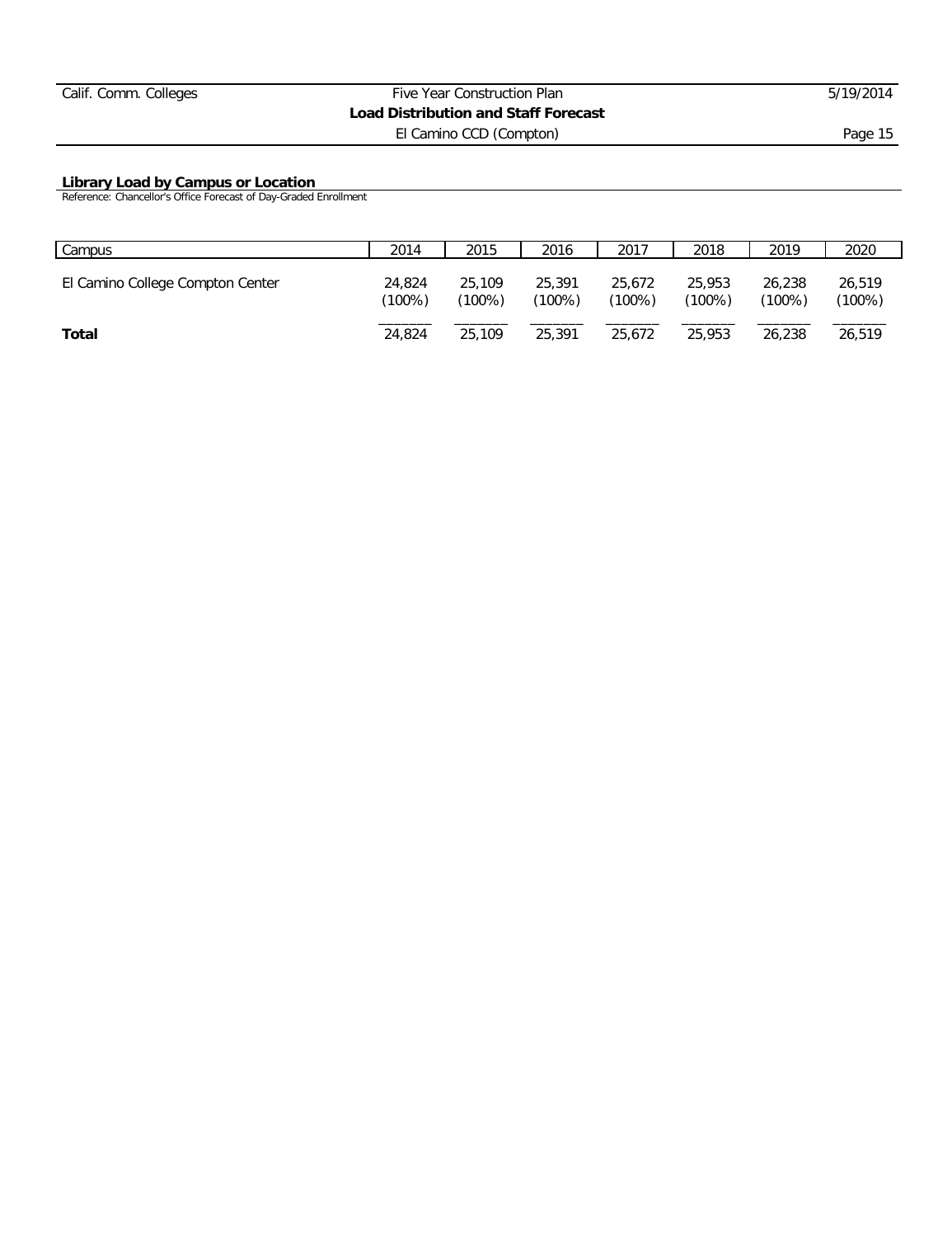**Total District AV, Radio, TV Load**

| Reference: Chancellor's Office Forecast of Day-Graded Enrollment |                             |                             |                                    |                                               |                              |                                 |                                 |  |  |  |  |  |
|------------------------------------------------------------------|-----------------------------|-----------------------------|------------------------------------|-----------------------------------------------|------------------------------|---------------------------------|---------------------------------|--|--|--|--|--|
| (a)                                                              | Total Day-<br>Graded<br>(b) | Number of<br>Campuses<br>C) | Initial ASF<br>(3,500/Camp)<br>(d) | First 3,000<br>Day Graded<br>(1.50/DG)<br>(e) | Between 3k -<br>9k (0.75/DG) | Above 9,000<br>(0.25/DG)<br>(q) | <b>Total ASF</b><br>$(d+e+f+g)$ |  |  |  |  |  |
| 2014/2015                                                        | 5,814                       |                             | 3,500                              | 4,500                                         | 2,111                        |                                 | 10,111                          |  |  |  |  |  |
| 2015/2016                                                        | 5,898                       |                             | 3,500                              | 4,500                                         | 2,174                        |                                 | 10,174                          |  |  |  |  |  |
| 2016/2017                                                        | 5,981                       |                             | 3,500                              | 4,500                                         | 2,236                        |                                 | 10,236                          |  |  |  |  |  |
| 2017/2018                                                        | 6,064                       |                             | 3,500                              | 4,500                                         | 2,298                        |                                 | 10,298                          |  |  |  |  |  |
| 2018/2019                                                        | 6,147                       |                             | 3,500                              | 4,500                                         | 2,360                        |                                 | 10,360                          |  |  |  |  |  |
| 2019/2020                                                        | 6,231                       |                             | 3,500                              | 4,500                                         | 2,423                        |                                 | 10,423                          |  |  |  |  |  |
| 2020/2021                                                        | 6.314                       |                             | 3,500                              | 4,500                                         | 2,486                        |                                 | 10,486                          |  |  |  |  |  |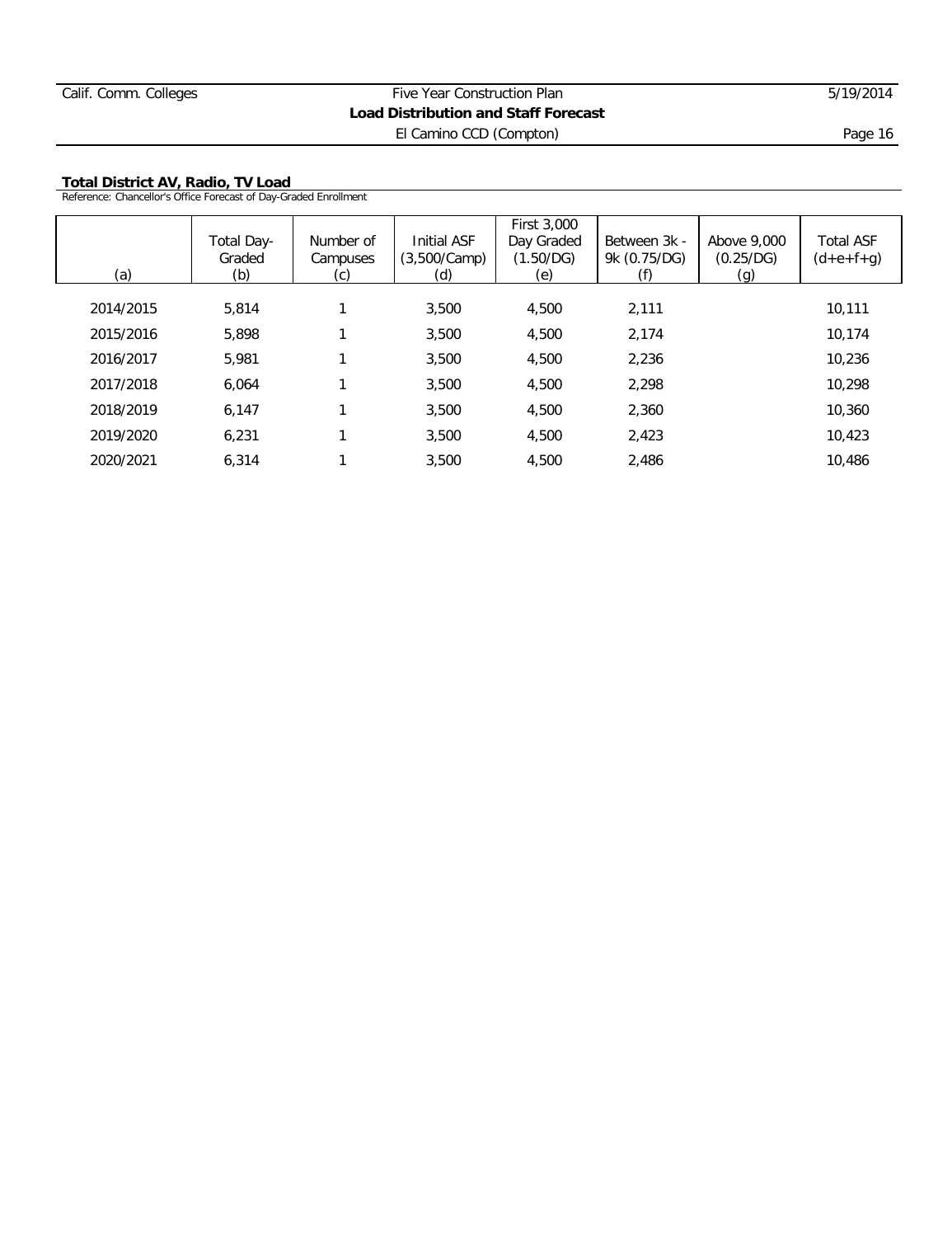#### **AV, Radio, TV Load by Campus or Location**

Reference: Chancellor's Office Forecast of Day-Graded Enrollment

| Campus                           | 2014             | 2015             | 2016             | 2017             | 2018                | 2019            | 2020            |
|----------------------------------|------------------|------------------|------------------|------------------|---------------------|-----------------|-----------------|
| El Camino College Compton Center | 10.111<br>(100%) | 10.174<br>(100%) | 10.236<br>(100%) | 10.298<br>(100%) | 10,360<br>$(100\%)$ | 10.423<br>(100% | 10,486<br>100%) |
| Total                            | 10.111           | 10.174           | 10,236           | 10,298           | 10,360              | 10.423          | 10,486          |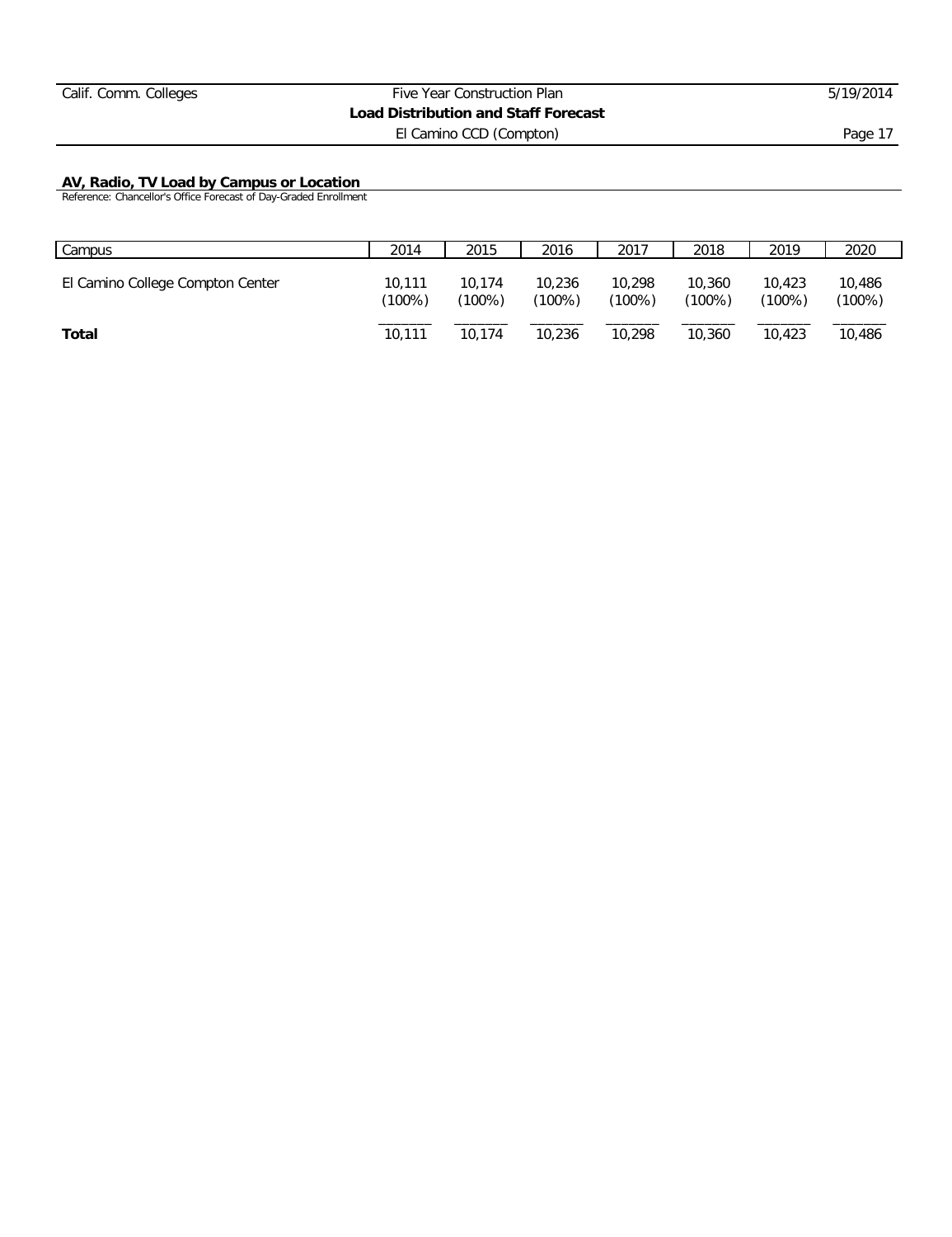

- C Academic Affairs, Bursar's Office, Business Affairs,
- Human Resources, Vice President Compton Center, Print Shop D English Department, Welcome Center, Transfer/Career Center, Outreach and School Relations, Assessment Center
- E Financial Aid, Classrooms
- 
- F Classrooms<br>G Classrooms
- G Classrooms<br>IC Child Develo IC Child Development Center - Infant/Toddler Building
- J Maintenance
- MS Math/Science
- R Bookstore, Student Life<br>SSC Library Student Succes
- Library Student Success Center, Dean of Humanities & Math T Abel B. Sykes Jr. Child Development Center
- U EOPS/CARE
- V Campus Police Department (V-72), Classrooms
- VT Dean of Social Sciences, Art and Career Technical Education, CalWORKs, Special Resource Center (DSP&S)
- W Physical Education, Athletics
- X Gymnasium, Dance<br>Y Music Theater Arts
- Music, Theater Arts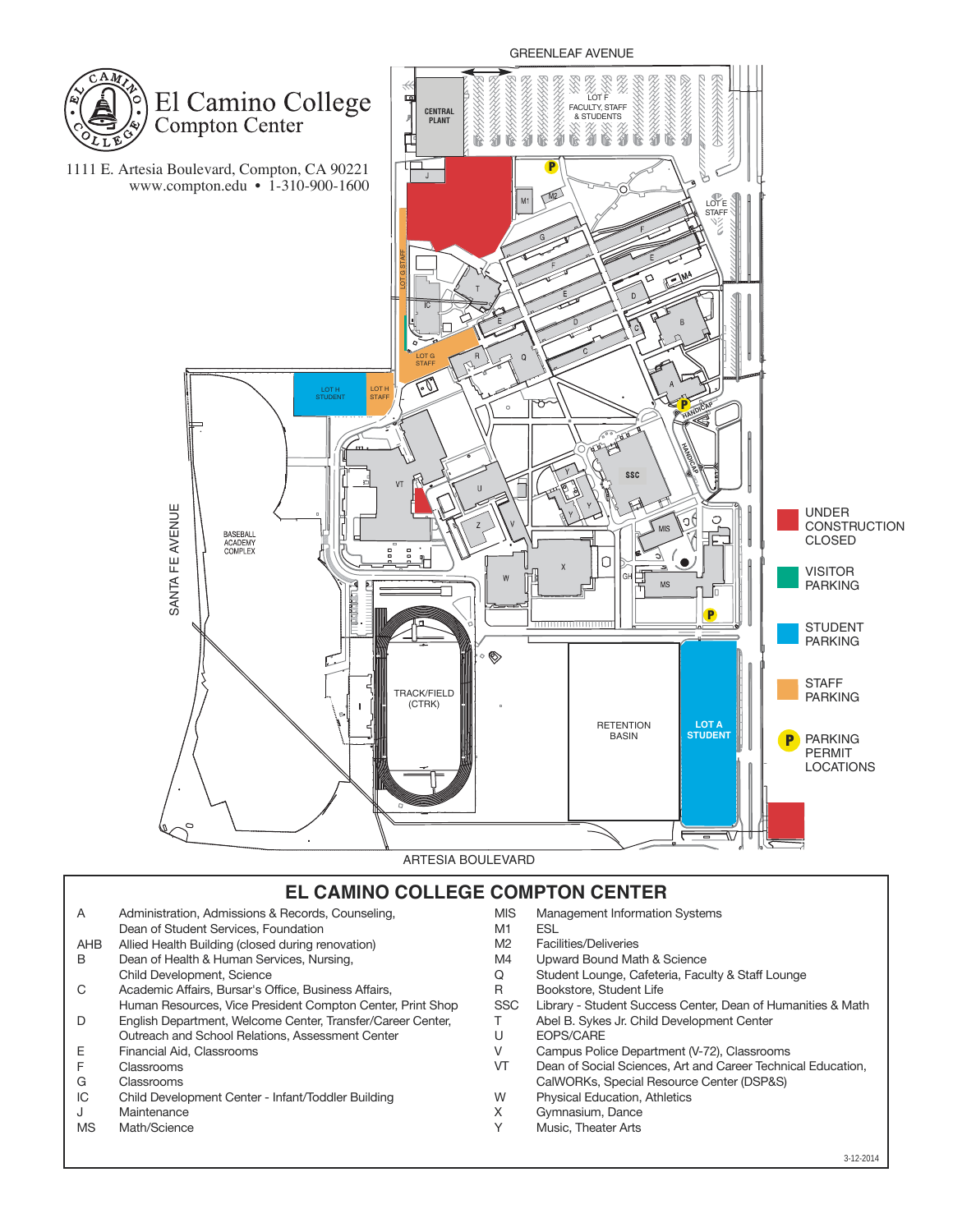## **El Camino CCD (Compton) Report 17 Certification**

## **Certification of Inventory for Fiscal Year: 2013-14**

Campus Name: El Camino College Compton Center Certified ASF: 245,605 Certified OGSF: 442,691

## **District Approval**

Authorized Signature

 $10/17/2013$ 

Felipe P. Coper.

## **State Approval**

Jim Rogaski - FPU Level

10/23/2013

**Authorized Signature** 

Date

### **Included:**

(2) Signed Copies of Report 17 Certification Sheet if the submission was not certified and submitted electronically by the CBO.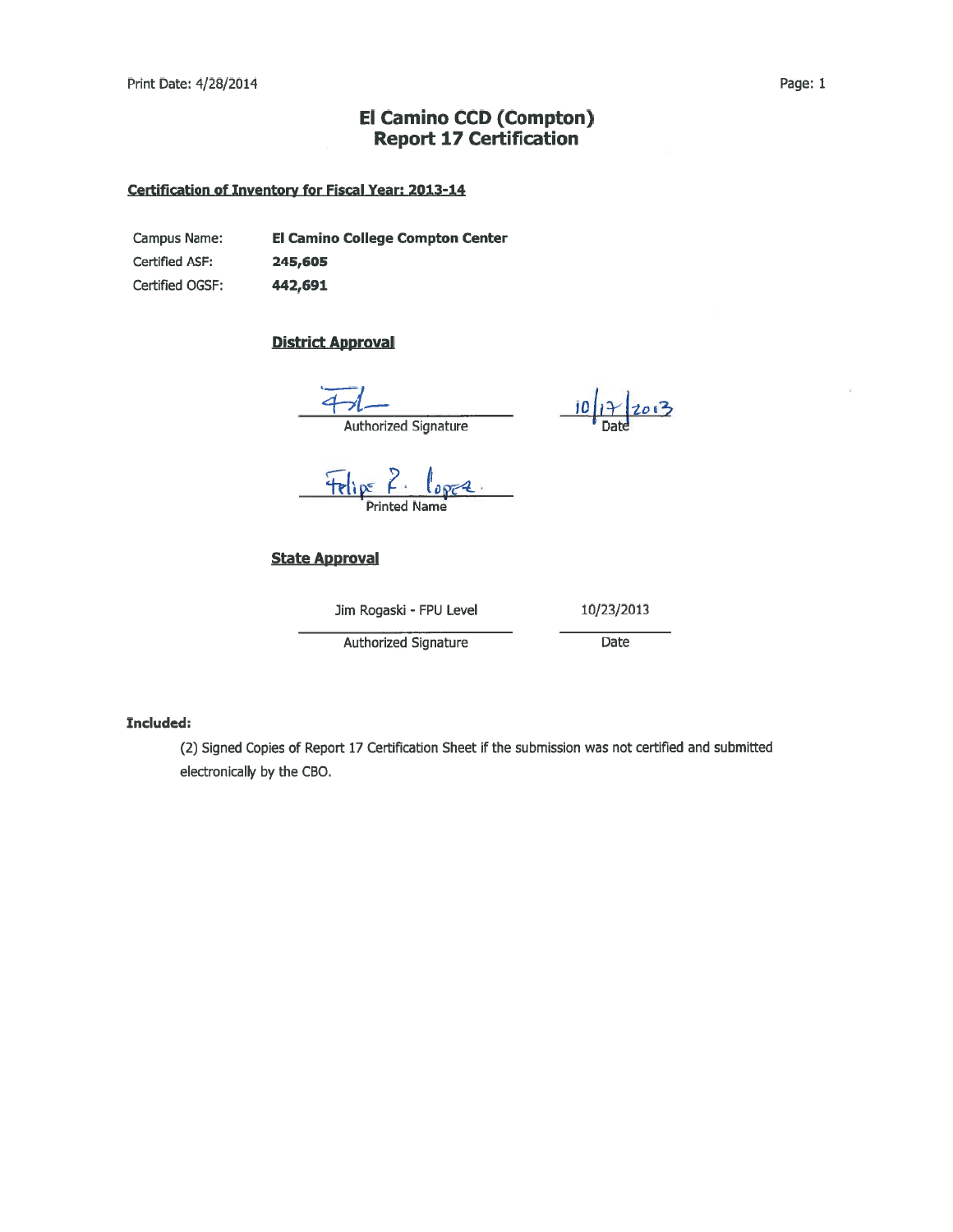## Expediance Five Year Construction Plan 5/19/2014 5/19/2014

#### **Campus Lecture Capacity/Load Ratios**

El Camino College Compton Center **Page 19** and the control of the control of the control of the control of the control of the control of the control of the control of the control of the control of the control of the contro

|    | No. Project                                                           |             |                                                            |           |           |           |                |           |           |                |
|----|-----------------------------------------------------------------------|-------------|------------------------------------------------------------|-----------|-----------|-----------|----------------|-----------|-----------|----------------|
|    | Lect ASF                                                              | <b>WSCH</b> | Occupancy                                                  | 2015/2016 | 2016/2017 | 2017/2018 | 2018/2019      | 2019/2020 | 2020/2021 | 2021/2022      |
|    | 4 Allied Health Building<br>2.711<br>El Camino College Compton Center | 5,732       | 2014/2015                                                  |           |           |           |                |           |           |                |
|    | $-602$<br>El Camino College Compton Center                            |             | 6 Instructional Building 1 Replacement<br>-1,273 2018/2019 |           |           |           | 63,078<br>103% |           |           |                |
|    | 4,027<br>El Camino College Compton Center                             |             | Instructional Building 2 Replacement<br>8,514 2018/2019    |           |           |           | 71,592<br>117% |           |           |                |
| 10 | 1,209<br>El Camino College Compton Center                             |             | Student Services Center Replacement<br>2,556 2021/2022     |           |           |           |                |           |           | 74,148<br>110% |
|    | $\Omega$<br>El Camino College Compton Center                          |             | 12 Physical Education Complex Replacement<br>0 2021/2022   |           |           |           |                |           |           | 74,148<br>110% |
| 14 | 900<br>El Camino College Compton Center                               |             | Instructional Building 3 Replacement<br>1,903 2021/2022    |           |           |           |                |           |           | 76,051<br>113% |

|                                   | 2015/2016 | 2016/2017 | 2017/2018           | 2018/2019   | 2019/2020 | 2020/2021 | 2021/2022 |
|-----------------------------------|-----------|-----------|---------------------|-------------|-----------|-----------|-----------|
| Actual*/Projected WSCH<br>Lecture | 55,156    |           | 59.193              |             | 63.229    | 65.247    | 61.266    |
| 27,727<br>Cumulative Capacity     | 58,619    | 64,351    | 4,35 <sup>-</sup> ء | マト<br>ບ4,ວບ | 71,592    | 1,592     | 71,592    |
| Capacity/Load Ratio               | 106%      | 113%      | 109%                | 105%        | 113%      | 110%      | 106%      |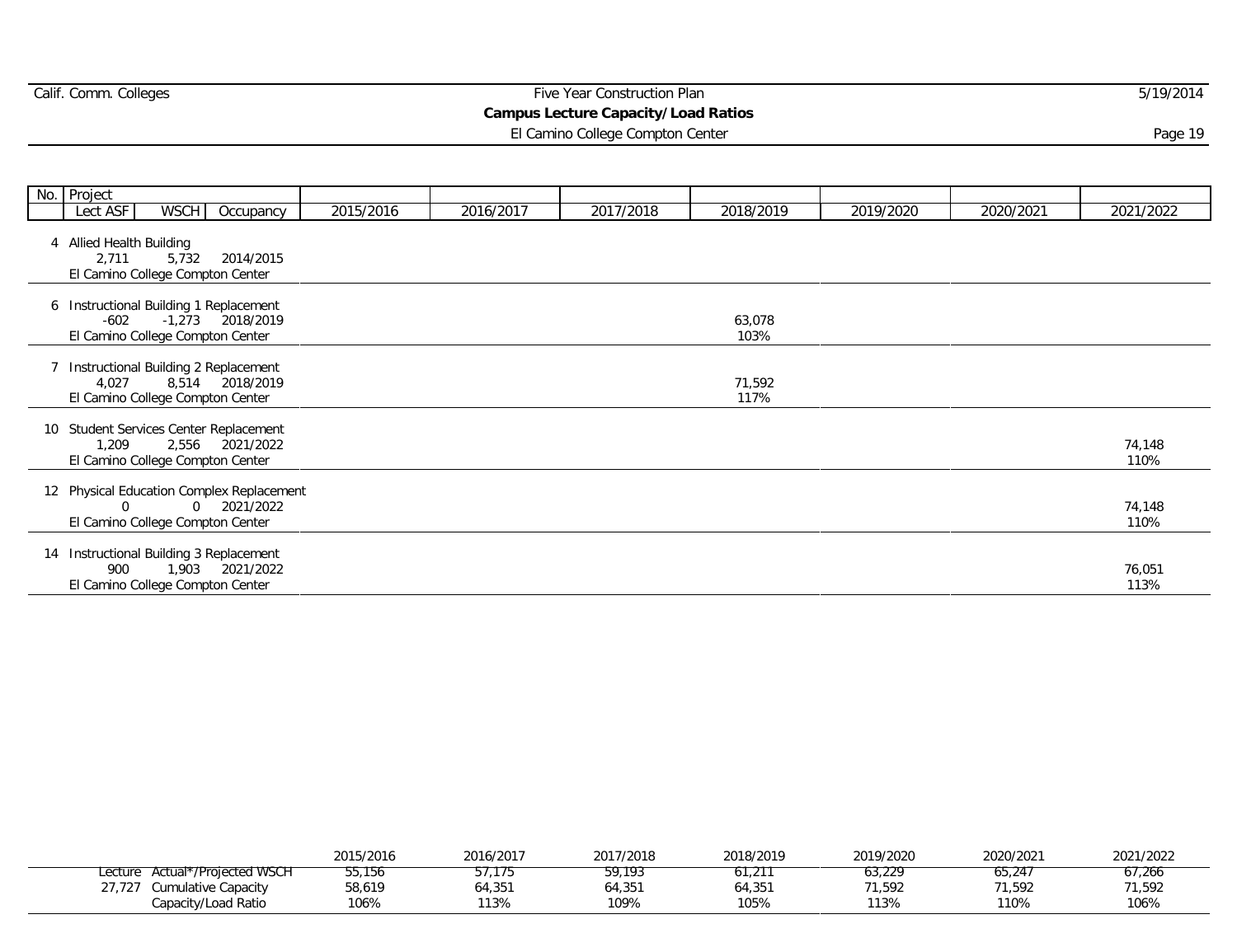|  |  | Calif. Comm. Colleges |
|--|--|-----------------------|
|--|--|-----------------------|

 $\sim$ 

## Expediance Five Year Construction Plan 5/19/2014 5/19/2014

**Campus Laboratory Capacity/Load Ratios**

El Camino College Compton Center **Page 20** and 20 and 20 and 20 and 20 and 20 and 20 and 20 and 20 and 20 and 20 and 20 and 20 and 20 and 20 and 20 and 20 and 20 and 20 and 20 and 20 and 20 and 20 and 20 and 20 and 20 and

| No. Project                       |                                                                                                  |           |           |           |                |           |           |                |
|-----------------------------------|--------------------------------------------------------------------------------------------------|-----------|-----------|-----------|----------------|-----------|-----------|----------------|
| Lab ASF                           | <b>WSCH</b><br>Occupancy                                                                         | 2015/2016 | 2016/2017 | 2017/2018 | 2018/2019      | 2019/2020 | 2020/2021 | 2021/2022      |
| 3,000                             | 1 Learning Resource Center<br>1,167 2013/2014<br>El Camino College Compton Center                |           |           |           |                |           |           |                |
| 4 Allied Health Building<br>4,429 | 2,070<br>2014/2015<br>El Camino College Compton Center                                           |           |           |           |                |           |           |                |
| 1.981                             | 6 Instructional Building 1 Replacement<br>1,758 2018/2019<br>El Camino College Compton Center    |           |           |           | 26,281<br>94%  |           |           |                |
| 2.000                             | 7 Instructional Building 2 Replacement<br>1,666 2018/2019<br>El Camino College Compton Center    |           |           |           | 27,948<br>100% |           |           |                |
| 2.600                             | 10 Student Services Center Replacement<br>1,012 2021/2022<br>El Camino College Compton Center    |           |           |           |                |           |           | 28,960<br>95%  |
| 5.904                             | 12 Physical Education Complex Replacement<br>1,839 2021/2022<br>El Camino College Compton Center |           |           |           |                |           |           | 30,799<br>101% |
| 618                               | 14 Instructional Building 3 Replacement<br>240 2021/2022<br>El Camino College Compton Center     |           |           |           |                |           |           | 31,039<br>102% |

|        |                                   | 2015/2016 | 2016/2017 | 2017/2018 | 2018/2019 | 2019/2020 | 2020/2021 | 2021/2022 |
|--------|-----------------------------------|-----------|-----------|-----------|-----------|-----------|-----------|-----------|
|        | Laboratory Actual*/Projected WSCH | 25,071    | 25.989    | 26,906    | 21,823    | 28,741    | 29,658    | 30,575    |
| 60,801 | Cumulative Capacity               | 21,286    | 24,523    | 24,523    | 24,523    | 27,948    | 27.948    | 27,948    |
|        | Capacity/Load Ratio               | 85%       | 94%       | 91%       | 88%       | 97%       | 94%       | 91%       |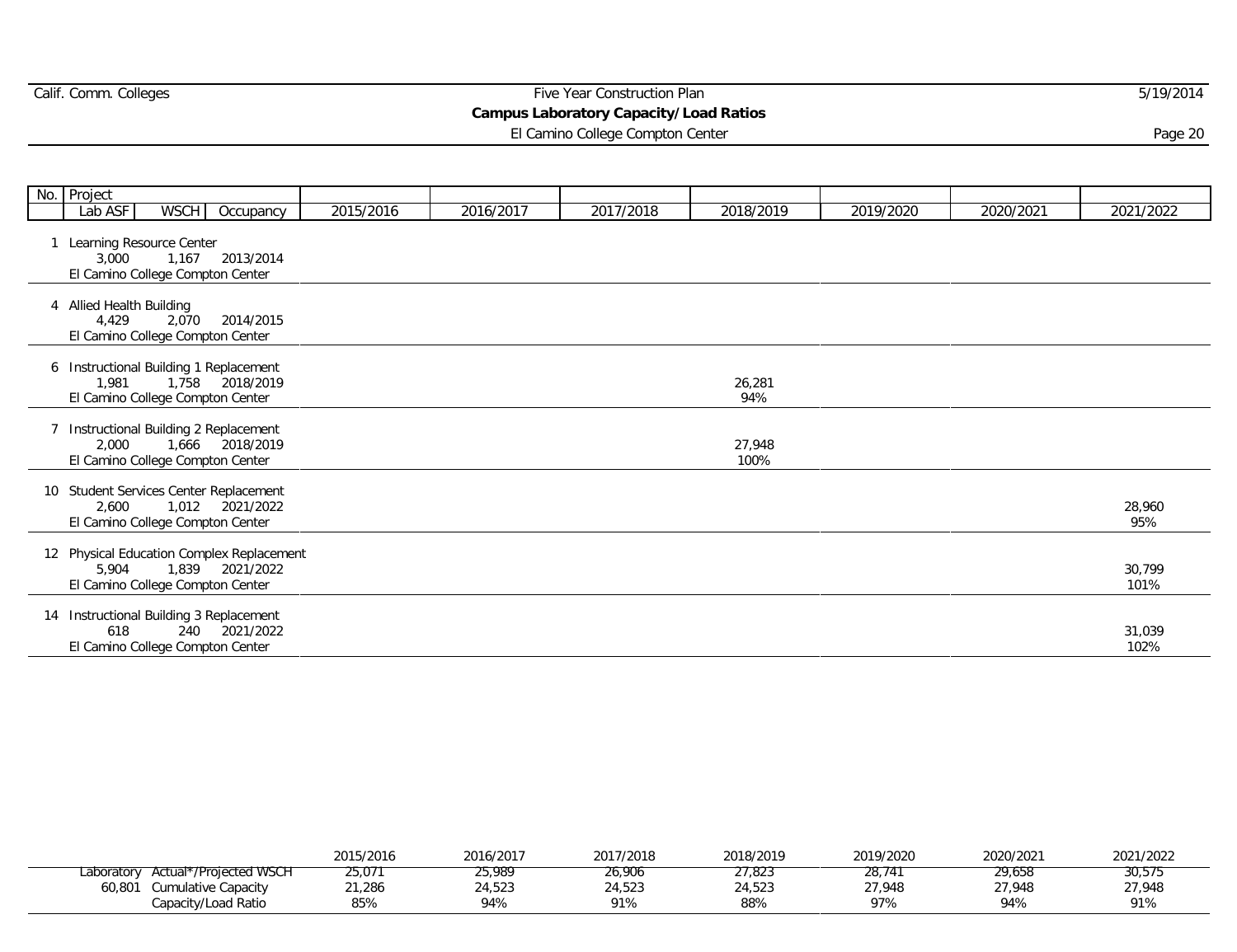## Calif. Comm. Colleges Five Year Construction Plan 5/19/2014

## **Campus Office Capacity/Load Ratios**

El Camino College Compton Center **Page 21** 

| No. | Project                              |                                                                                                  |             |             |             |             |            |            |             |
|-----|--------------------------------------|--------------------------------------------------------------------------------------------------|-------------|-------------|-------------|-------------|------------|------------|-------------|
|     | Off ASF                              | Occupancy<br>FTE I                                                                               | 2015/2016   | 2016/2017   | 2017/2018   | 2018/2019   | 2019/2020  | 2020/2021  | 2021/2022   |
|     | 1 Learning Resource Center<br>$-334$ | $-2$ 2013/2014<br>El Camino College Compton Center                                               |             |             |             |             |            |            |             |
|     | 4 Allied Health Building<br>1.451    | 10 2014/2015<br>El Camino College Compton Center                                                 |             |             |             |             |            |            |             |
|     | $-2,935$                             | 8 Delta Building Renovation for Police<br>$-21$ 2017/2018<br>El Camino College Compton Center    |             |             | 262<br>122% |             |            |            |             |
|     | $-2,364$                             | 6 Instructional Building 1 Replacement<br>$-17$ 2018/2019<br>El Camino College Compton Center    |             |             |             | 245<br>111% |            |            |             |
|     | $-3,761$                             | 7 Instructional Building 2 Replacement<br>-27 2018/2019<br>El Camino College Compton Center      |             |             |             | 218<br>99%  |            |            |             |
|     | $-208$                               | 11 Student Activities Center Replacement<br>$-1$ 2020/2021<br>El Camino College Compton Center   |             |             |             |             |            | 217<br>93% |             |
|     | 4.094                                | 10 Student Services Center Replacement<br>29 2021/2022<br>El Camino College Compton Center       |             |             |             |             |            |            | 246<br>103% |
|     | $-1.574$                             | 12 Physical Education Complex Replacement<br>$-11$ 2021/2022<br>El Camino College Compton Center |             |             |             |             |            |            | 235<br>98%  |
|     | 112                                  | 13 Administration Building Replacement<br>1 2021/2022<br>El Camino College Compton Center        |             |             |             |             |            |            | 235<br>98%  |
|     | 140                                  | 14 Instructional Building 3 Replacement<br>1 2021/2022<br>El Camino College Compton Center       |             |             |             |             |            |            | 236<br>99%  |
|     |                                      |                                                                                                  | 2015/2016   | 2016/2017   | 2017/2018   | 2018/2019   | 2019/2020  | 2020/2021  | 2021/2022   |
|     |                                      | Office Actual*/Projected FTE                                                                     | 202         | 208         | 214         | 220         | 227        | 233        | 239         |
|     |                                      | 38,464 Cumulative Capacity<br>Capacity/Load Ratio                                                | 275<br>136% | 283<br>136% | 283<br>132% | 262<br>119% | 218<br>96% | 218<br>94% | 217<br>91%  |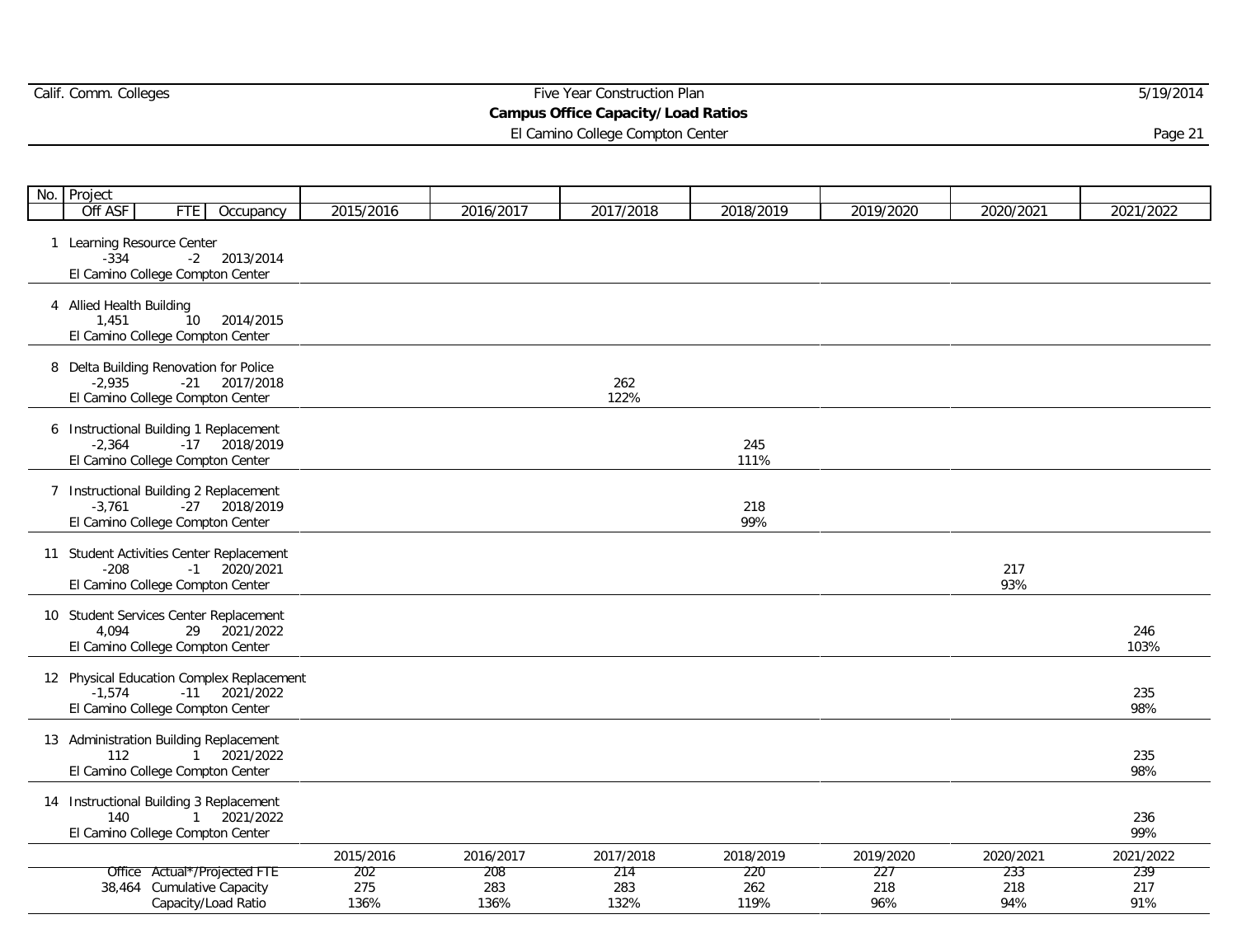## Expediance Five Year Construction Plan 5/19/2014 5/19/2014

#### **Campus Library Capacity/Load Ratios**

El Camino College Compton Center **Page 22** and 22 and 22 and 22 and 22 and 22 and 22 and 22 and 22 and 22 and 22 and 22 and 22 and 22 and 22 and 22 and 22 and 22 and 22 and 22 and 22 and 22 and 22 and 22 and 22 and 22 and

| No. Project              |                                                                      |                                                            |           |           |           |               |           |           |               |
|--------------------------|----------------------------------------------------------------------|------------------------------------------------------------|-----------|-----------|-----------|---------------|-----------|-----------|---------------|
|                          | Lib ASF                                                              | Occupancy                                                  | 2015/2016 | 2016/2017 | 2017/2018 | 2018/2019     | 2019/2020 | 2020/2021 | 2021/2022     |
|                          | Learning Resource Center<br>-645<br>El Camino College Compton Center | 2013/2014                                                  |           |           |           |               |           |           |               |
| 4 Allied Health Building | 1,713<br>El Camino College Compton Center                            | 2014/2015                                                  |           |           |           |               |           |           |               |
|                          | El Camino College Compton Center                                     | 6 Instructional Building 1 Replacement<br>-7,354 2018/2019 |           |           |           | 14,016<br>54% |           |           |               |
|                          | El Camino College Compton Center                                     | Instructional Building 2 Replacement<br>1,600 2018/2019    |           |           |           | 15,616<br>60% |           |           |               |
|                          | El Camino College Compton Center                                     | 10 Student Services Center Replacement<br>2,000 2021/2022  |           |           |           |               |           |           | 17,616<br>66% |
|                          | El Camino College Compton Center                                     | 13 Administration Building Replacement<br>1,550 2021/2022  |           |           |           |               |           |           | 19,166<br>72% |

|                                  | 2015/2016 | 2016/2017 | 2017/2018 | 2018/2019 | 2019/2020 | 2020/2021 | 2021/2022 |
|----------------------------------|-----------|-----------|-----------|-----------|-----------|-----------|-----------|
| Actual*/Projected ASF<br>∟ibrary | 25,109    | 25,391    | 25,672    | 25,953    | 26,238    | 26,519    | 26,594    |
| 20,302<br>Cumulative Capacity    | 20,302    | 1,370     | 21,370    | ,370      | 15,616    | 15,616    | 15.616    |
| Capacity/Load Ratio              | 81%       | 84%       | 83%       | 82%       | 60%       | 59%       | 59%       |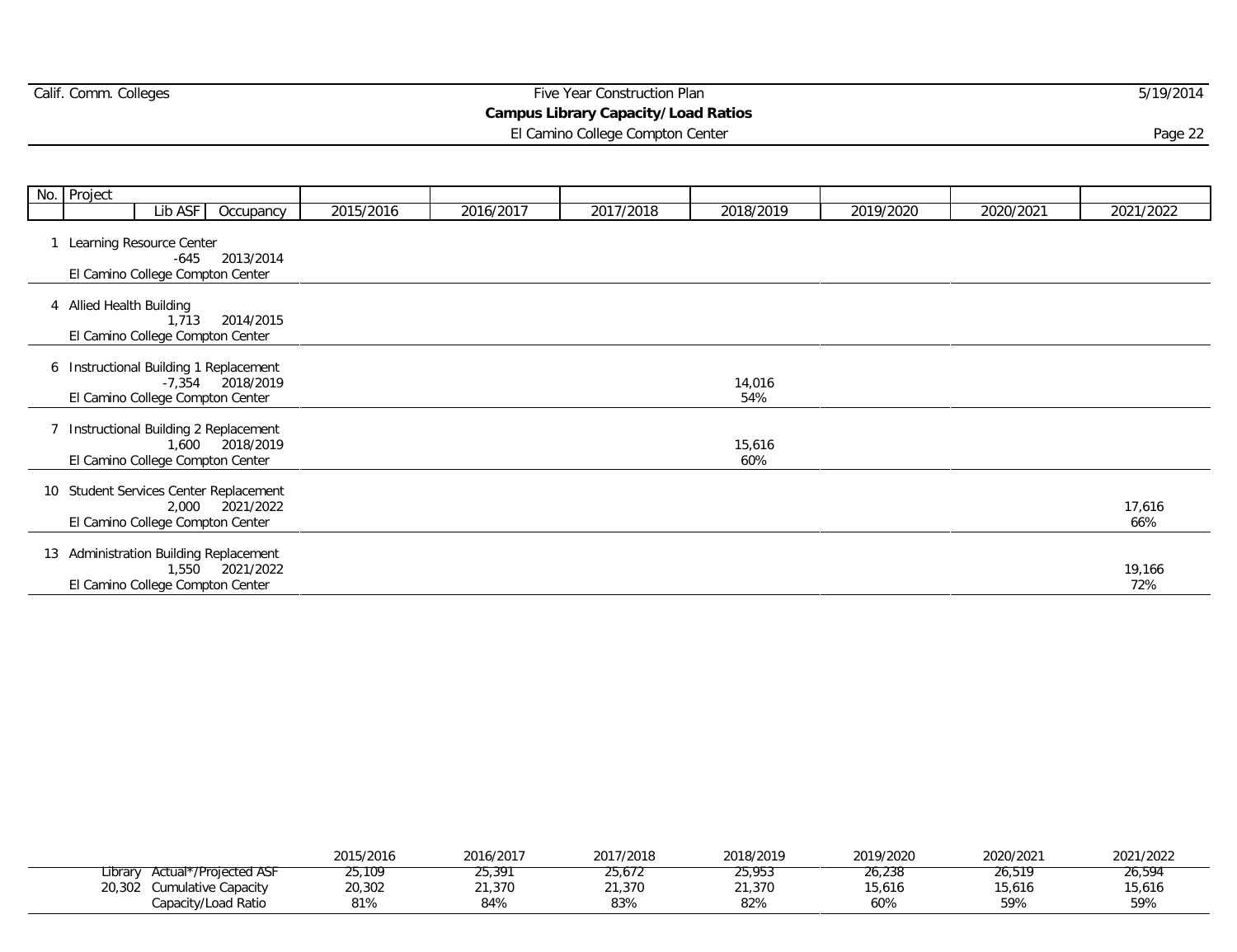## Expediance Five Year Construction Plan 5/19/2014 5/19/2014

## **Campus AV/TV Capacity/Load Ratios**

El Camino College Compton Center **Page 23** and 23 and 23 and 23 and 23 and 23 and 23 and 23 and 23 and 23 and 23 and 23 and 23 and 24 and 25 and 26 and 26 and 26 and 26 and 26 and 26 and 26 and 26 and 26 and 26 and 26 and

| No. Project |                                                                                                 |           |           |           |                |           |           |              |
|-------------|-------------------------------------------------------------------------------------------------|-----------|-----------|-----------|----------------|-----------|-----------|--------------|
|             | <b>AVTV</b><br>Occupancy<br>ASF                                                                 | 2015/2016 | 2016/2017 | 2017/2018 | 2018/2019      | 2019/2020 | 2020/2021 | 2021/2022    |
|             | Learning Resource Center<br>7,710 2013/2014<br>El Camino College Compton Center                 |           |           |           |                |           |           |              |
|             | 6 Instructional Building 1 Replacement<br>-316 2018/2019<br>El Camino College Compton Center    |           |           |           | 11,239<br>108% |           |           |              |
|             | Instructional Building 2 Replacement<br>$-2,462$ 2018/2019<br>El Camino College Compton Center  |           |           |           | 8,777<br>85%   |           |           |              |
| 10          | Student Services Center Replacement<br>1,200 2021/2022<br>El Camino College Compton Center      |           |           |           |                |           |           | 9,977<br>95% |
|             | 14 Instructional Building 3 Replacement<br>$-116$ 2021/2022<br>El Camino College Compton Center |           |           |           |                |           |           | 9,861<br>94% |

|                                | 2015/2016 | 2016/2017 | 2017/2018 | 2018/2019 | 2019/2020 | 2020/2021     | 2021/2022     |
|--------------------------------|-----------|-----------|-----------|-----------|-----------|---------------|---------------|
| AV/T\<br>Actual*/Projected ASF | 10.174    | 10.236    | 10.298    | 10,360    | 10.423    | 10.486        | 10.502        |
| 3,845<br>Cumulative Capacity   | 3,845     | 1,555     | 11,555    | 1,555     | ---       | , 777<br>,,,, | 0.777<br>O,II |
| Capacity/Load Ratio            | 38%       | 113%      | 112%      | 112%      | 84%       | 84%           | 84%           |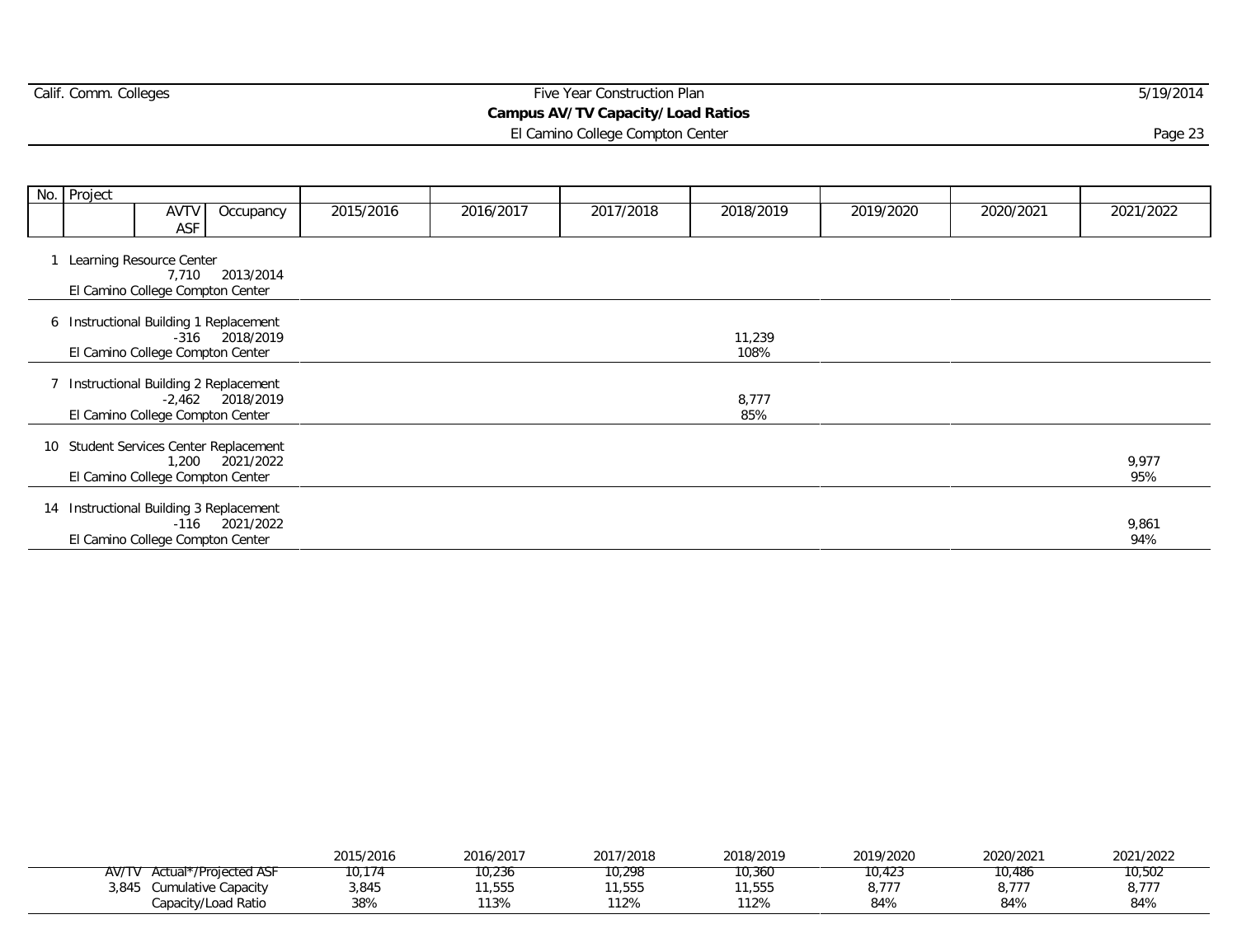El Camino College Compton Center **Page 24** 

**Campus Load Distribution** Reference: Chancellor's Office Forecast

|                    |               |                     |             |             | P.E.        |              | On-Campus   |
|--------------------|---------------|---------------------|-------------|-------------|-------------|--------------|-------------|
|                    | Instructional | <b>Total Campus</b> | Off-Campus  | On-Campus   | Laboratory  | On-Campus    | Laboratory  |
|                    | Staff FTE     | <b>WSCH</b>         | <b>WSCH</b> | <b>WSCH</b> | <b>WSCH</b> | Lecture WSCH | <b>WSCH</b> |
|                    |               |                     |             |             |             |              |             |
| <b>Actual Fall</b> |               |                     |             |             |             |              |             |
| 2012               | 187           | 79,145              | 4,717       | 74,428      | 3,840       | 39,581       | 31,014      |
| 2013               | 177           | 82,398              | 7,169       | 75,229      | 3,709       | 53,390       | 18,138      |
|                    |               |                     |             |             |             |              |             |
| Forecast           |               |                     |             |             |             |              |             |
| 2014               | 196           | 85,651              | 5,139       | 80,512      | 3,220       | 53,138       | 24,154      |
| 2015               | 202           | 88,904              | 5,334       | 83,570      | 3,343       | 55,156       | 25,071      |
| 2016               | 208           | 92,158              | 5,529       | 86,629      | 3,465       | 57,175       | 25,989      |
| 2017               | 214           | 95,411              | 5,725       | 89,686      | 3,587       | 59,193       | 26,906      |
| 2018               | 220           | 98,664              | 5,920       | 92.744      | 3,710       | 61,211       | 27,823      |
| 2019               | 227           | 101,917             | 6,115       | 95,802      | 3,832       | 63,229       | 28,741      |
| 2020               | 233           | 105,170             | 6,310       | 98,860      | 3,954       | 65,247       | 29,658      |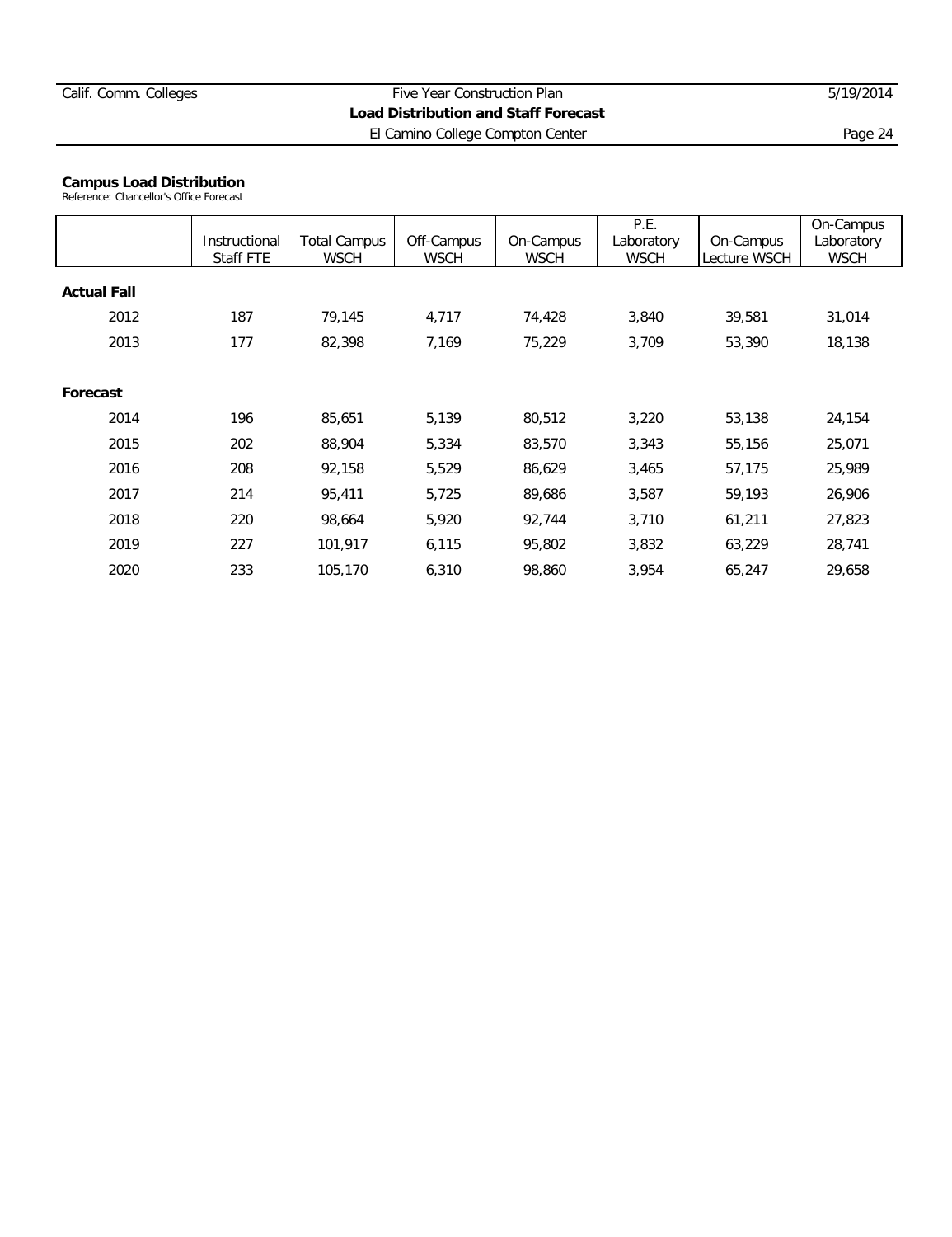El Camino College Compton Center **Page 25** 

#### **Campus Worksheet for Computing FTE Instruction Staff**

College Instructional Staff, Fall Term. Included are all certificated staff for day, extended day, and adult education except those whose office is located off-campus.

| (a)                                                                                                                                                                                                                                                        | <b>Total Certificated</b><br>Instructional and<br>Statutory Staff FTE<br>(b) | Non-Instructional<br>Portion of FTE<br>(c) | Net Total<br>Instructional and<br><b>Statutory Staff FTE</b><br>$(b-c)$<br>(d) |
|------------------------------------------------------------------------------------------------------------------------------------------------------------------------------------------------------------------------------------------------------------|------------------------------------------------------------------------------|--------------------------------------------|--------------------------------------------------------------------------------|
| <b>Instructors</b>                                                                                                                                                                                                                                         | 163.1                                                                        |                                            | 163.1                                                                          |
| Counselors<br>Include certificated special program coordinators,<br>economic opportunity program, coordinators, statutory                                                                                                                                  |                                                                              |                                            |                                                                                |
| and Title 5 required staff, et. al.                                                                                                                                                                                                                        | 19.0                                                                         |                                            | 19.0                                                                           |
| <b>Department Administrators</b>                                                                                                                                                                                                                           | 14.0                                                                         |                                            | 14.0                                                                           |
| Librarians<br>Include certificated director of audio/visual, et. al.                                                                                                                                                                                       | 5.0                                                                          | 5.0                                        |                                                                                |
| <b>Institutional Administrators</b><br>Include certificated persons with responsibilities covering<br>the entire institution, such as Superintendent, Assistant<br>Superintendent, President, Dean of Instruction, Director<br>of Data Processing, et. al. | 4.0                                                                          | 4.0                                        |                                                                                |
|                                                                                                                                                                                                                                                            |                                                                              |                                            |                                                                                |
| Fall 2014 Totals                                                                                                                                                                                                                                           | 205.1                                                                        | 9.0                                        | 196.1                                                                          |

Column (b) is the total number of Column (a) distributed to categories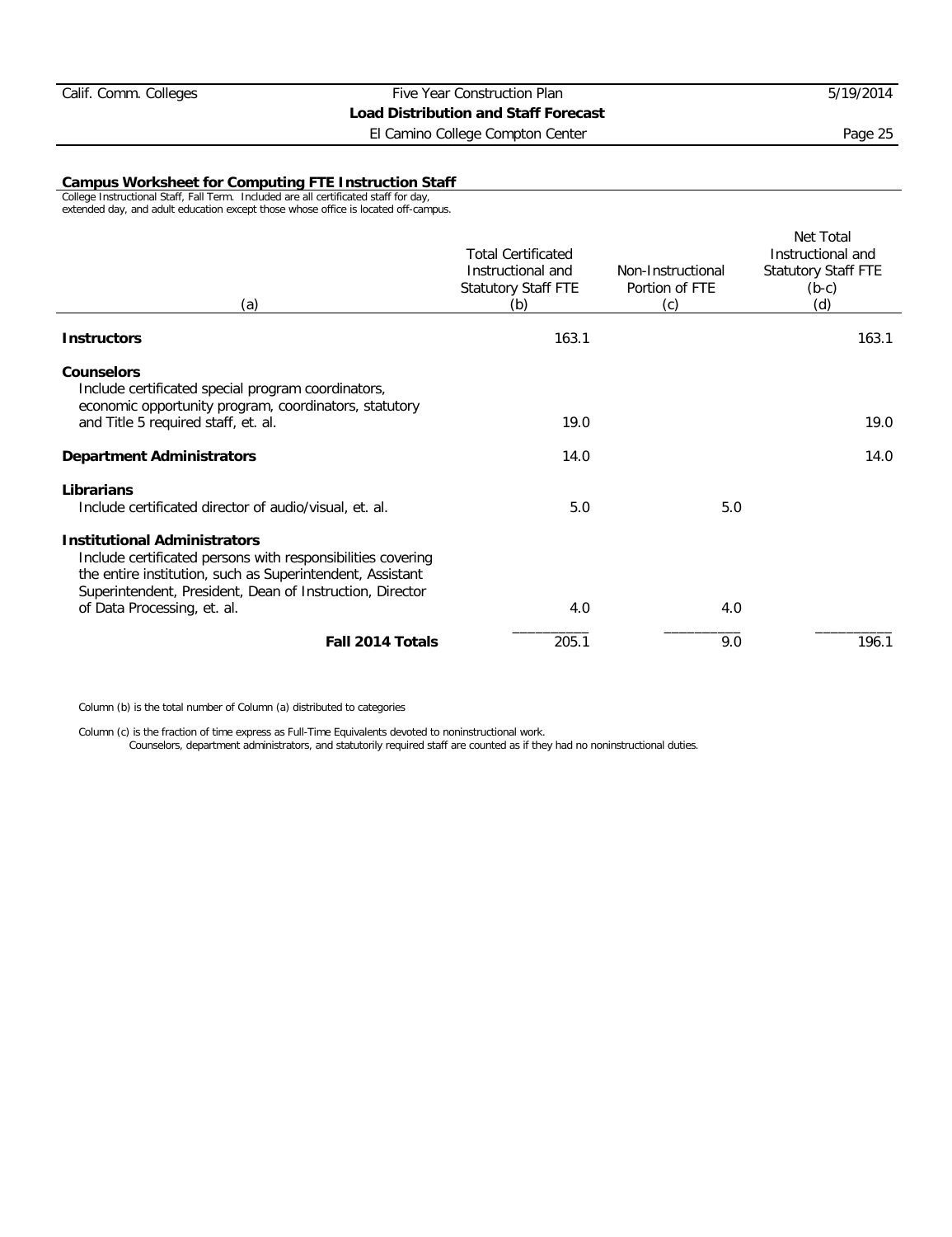El Camino College Compton Center **Page 26** 

#### **Campus Worksheet for Computing FTE Instruction Staff**

College Instructional Staff, Fall Term. Included are all certificated staff for day, extended day, and adult education except those whose office is located off-campus.

| (a)                                                                                                                                                                                                                                                        | <b>Total Certificated</b><br>Instructional and<br>Statutory Staff FTE<br>(b) | Non-Instructional<br>Portion of FTE<br>(c) | Net Total<br>Instructional and<br><b>Statutory Staff FTE</b><br>$(b-c)$<br>(d) |
|------------------------------------------------------------------------------------------------------------------------------------------------------------------------------------------------------------------------------------------------------------|------------------------------------------------------------------------------|--------------------------------------------|--------------------------------------------------------------------------------|
| <b>Instructors</b>                                                                                                                                                                                                                                         | 169.3                                                                        |                                            | 169.3                                                                          |
| Counselors<br>Include certificated special program coordinators,<br>economic opportunity program, coordinators, statutory                                                                                                                                  |                                                                              |                                            |                                                                                |
| and Title 5 required staff, et. al.                                                                                                                                                                                                                        | 19.0                                                                         |                                            | 19.0                                                                           |
| <b>Department Administrators</b>                                                                                                                                                                                                                           | 14.0                                                                         |                                            | 14.0                                                                           |
| Librarians<br>Include certificated director of audio/visual, et. al.                                                                                                                                                                                       | 5.0                                                                          | 5.0                                        |                                                                                |
| <b>Institutional Administrators</b><br>Include certificated persons with responsibilities covering<br>the entire institution, such as Superintendent, Assistant<br>Superintendent, President, Dean of Instruction, Director<br>of Data Processing, et. al. | 4.0                                                                          | 4.0                                        |                                                                                |
|                                                                                                                                                                                                                                                            |                                                                              |                                            |                                                                                |
| Fall 2015 Totals                                                                                                                                                                                                                                           | 211.3                                                                        | 9.0                                        | 202.3                                                                          |

Column (b) is the total number of Column (a) distributed to categories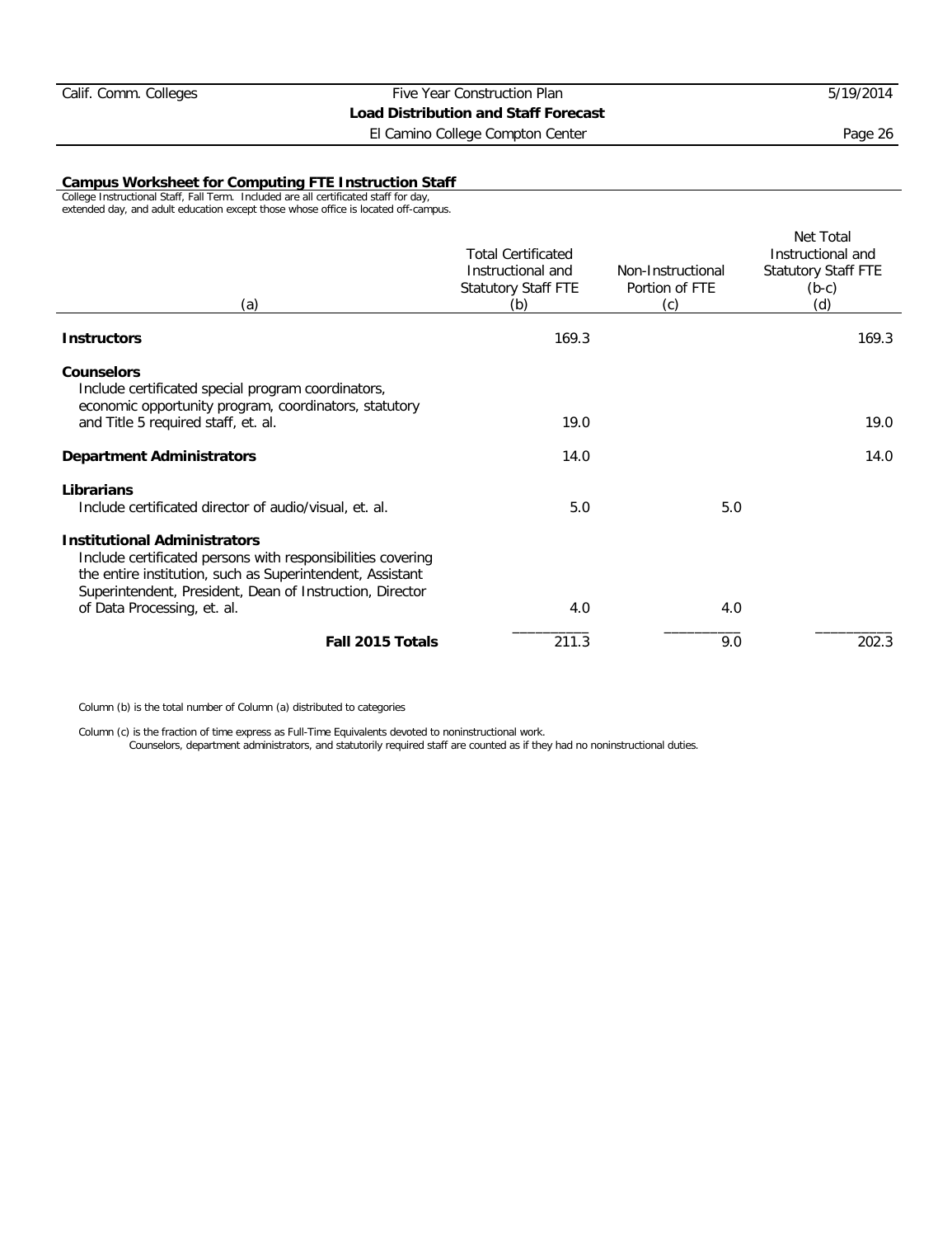El Camino College Compton Center **Page 27** 

#### **Campus Worksheet for Computing FTE Instruction Staff**

College Instructional Staff, Fall Term. Included are all certificated staff for day, extended day, and adult education except those whose office is located off-campus.

| (a)                                                                                                                                                                                                                                                        | <b>Total Certificated</b><br>Instructional and<br>Statutory Staff FTE<br>(b) | Non-Instructional<br>Portion of FTE<br>(c) | Net Total<br>Instructional and<br><b>Statutory Staff FTE</b><br>$(b-c)$<br>(d) |
|------------------------------------------------------------------------------------------------------------------------------------------------------------------------------------------------------------------------------------------------------------|------------------------------------------------------------------------------|--------------------------------------------|--------------------------------------------------------------------------------|
| <b>Instructors</b>                                                                                                                                                                                                                                         | 175.5                                                                        |                                            | 175.5                                                                          |
| <b>Counselors</b><br>Include certificated special program coordinators,<br>economic opportunity program, coordinators, statutory                                                                                                                           |                                                                              |                                            |                                                                                |
| and Title 5 required staff, et. al.                                                                                                                                                                                                                        | 19.0                                                                         |                                            | 19.0                                                                           |
| <b>Department Administrators</b>                                                                                                                                                                                                                           | 14.0                                                                         |                                            | 14.0                                                                           |
| Librarians<br>Include certificated director of audio/visual, et. al.                                                                                                                                                                                       | 5.0                                                                          | 5.0                                        |                                                                                |
| <b>Institutional Administrators</b><br>Include certificated persons with responsibilities covering<br>the entire institution, such as Superintendent, Assistant<br>Superintendent, President, Dean of Instruction, Director<br>of Data Processing, et. al. | 4.0                                                                          | 4.0                                        |                                                                                |
|                                                                                                                                                                                                                                                            |                                                                              |                                            |                                                                                |
| Fall 2016 Totals                                                                                                                                                                                                                                           | 217.5                                                                        | 9.0                                        | 208.5                                                                          |

Column (b) is the total number of Column (a) distributed to categories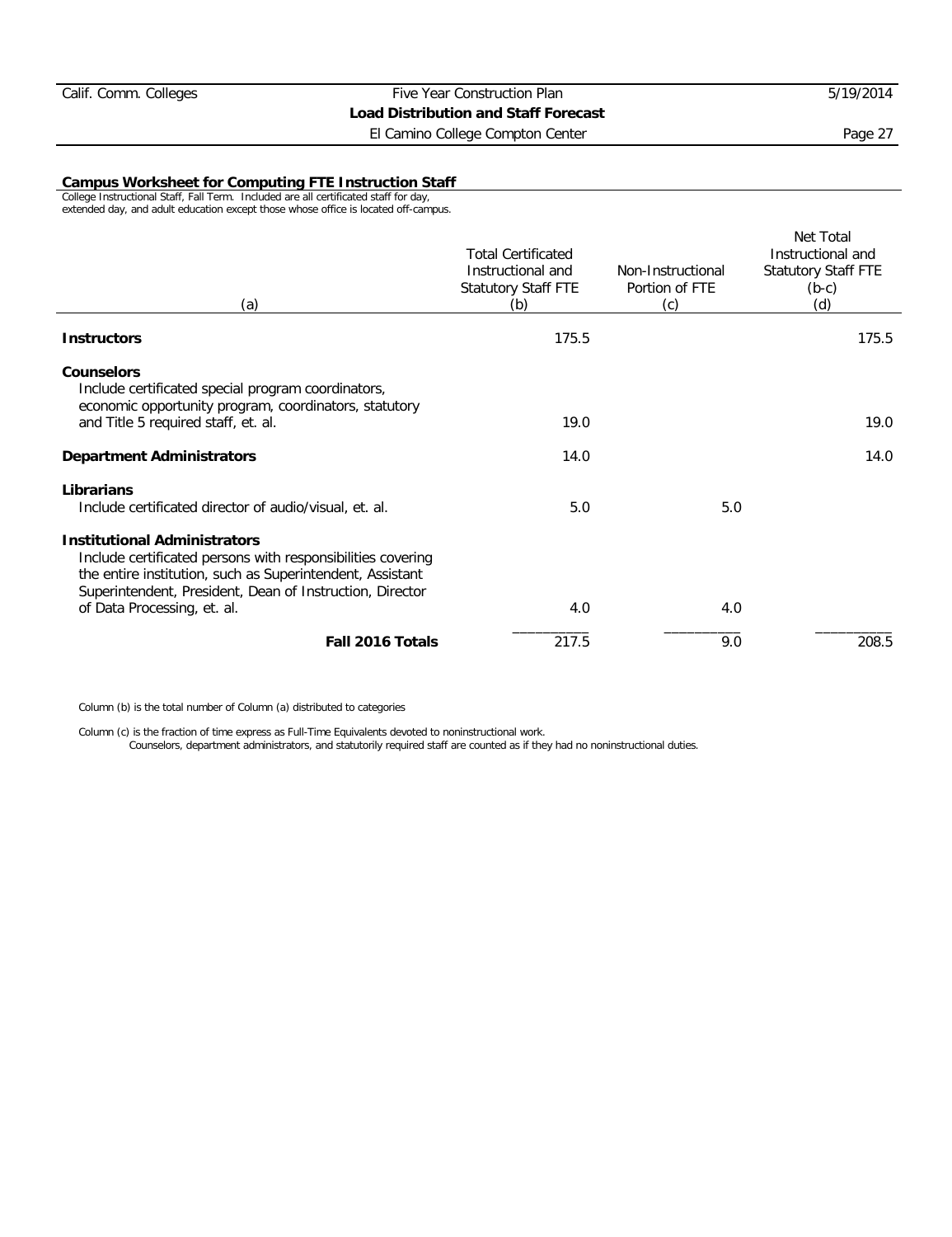El Camino College Compton Center **Page 28** 

#### **Campus Worksheet for Computing FTE Instruction Staff**

College Instructional Staff, Fall Term. Included are all certificated staff for day, extended day, and adult education except those whose office is located off-campus.

| (a)                                                                                                                                                                                                                                                        | <b>Total Certificated</b><br>Instructional and<br>Statutory Staff FTE<br>(b) | Non-Instructional<br>Portion of FTE<br>(c) | Net Total<br>Instructional and<br><b>Statutory Staff FTE</b><br>$(b-c)$<br>(d) |
|------------------------------------------------------------------------------------------------------------------------------------------------------------------------------------------------------------------------------------------------------------|------------------------------------------------------------------------------|--------------------------------------------|--------------------------------------------------------------------------------|
| <b>Instructors</b>                                                                                                                                                                                                                                         | 181.7                                                                        |                                            | 181.7                                                                          |
| Counselors<br>Include certificated special program coordinators,<br>economic opportunity program, coordinators, statutory                                                                                                                                  |                                                                              |                                            |                                                                                |
| and Title 5 required staff, et. al.                                                                                                                                                                                                                        | 19.0                                                                         |                                            | 19.0                                                                           |
| <b>Department Administrators</b>                                                                                                                                                                                                                           | 14.0                                                                         |                                            | 14.0                                                                           |
| Librarians<br>Include certificated director of audio/visual, et. al.                                                                                                                                                                                       | 5.0                                                                          | 5.0                                        |                                                                                |
| <b>Institutional Administrators</b><br>Include certificated persons with responsibilities covering<br>the entire institution, such as Superintendent, Assistant<br>Superintendent, President, Dean of Instruction, Director<br>of Data Processing, et. al. | 4.0                                                                          | 4.0                                        |                                                                                |
| Fall 2017 Totals                                                                                                                                                                                                                                           | 223.7                                                                        | 9.0                                        | 214.7                                                                          |
|                                                                                                                                                                                                                                                            |                                                                              |                                            |                                                                                |

Column (b) is the total number of Column (a) distributed to categories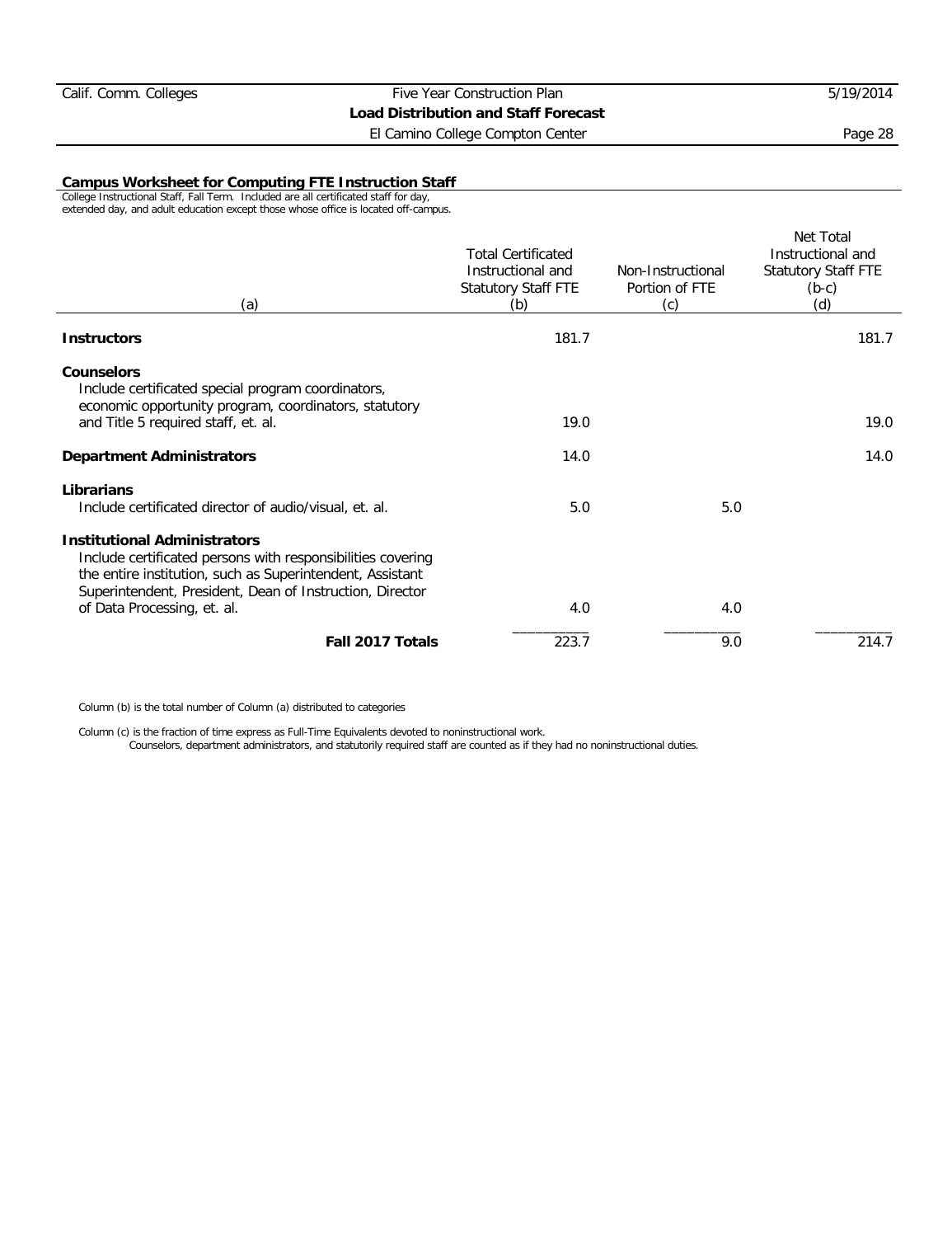El Camino College Compton Center **Page 29** Page 29

#### **Campus Worksheet for Computing FTE Instruction Staff**

College Instructional Staff, Fall Term. Included are all certificated staff for day, extended day, and adult education except those whose office is located off-campus.

| (a)                                                                                                                                                                                                                                                        | <b>Total Certificated</b><br>Instructional and<br>Statutory Staff FTE<br>(b) | Non-Instructional<br>Portion of FTE<br>(c) | Net Total<br>Instructional and<br><b>Statutory Staff FTE</b><br>$(b-c)$<br>(d) |
|------------------------------------------------------------------------------------------------------------------------------------------------------------------------------------------------------------------------------------------------------------|------------------------------------------------------------------------------|--------------------------------------------|--------------------------------------------------------------------------------|
| <b>Instructors</b>                                                                                                                                                                                                                                         | 187.9                                                                        |                                            | 187.9                                                                          |
| Counselors<br>Include certificated special program coordinators,<br>economic opportunity program, coordinators, statutory                                                                                                                                  |                                                                              |                                            |                                                                                |
| and Title 5 required staff, et. al.                                                                                                                                                                                                                        | 19.0                                                                         |                                            | 19.0                                                                           |
| <b>Department Administrators</b>                                                                                                                                                                                                                           | 14.0                                                                         |                                            | 14.0                                                                           |
| Librarians<br>Include certificated director of audio/visual, et. al.                                                                                                                                                                                       | 5.0                                                                          | 5.0                                        |                                                                                |
| <b>Institutional Administrators</b><br>Include certificated persons with responsibilities covering<br>the entire institution, such as Superintendent, Assistant<br>Superintendent, President, Dean of Instruction, Director<br>of Data Processing, et. al. | 4.0                                                                          | 4.0                                        |                                                                                |
| Fall 2018 Totals                                                                                                                                                                                                                                           | 229.9                                                                        | 9.0                                        | 220.9                                                                          |
|                                                                                                                                                                                                                                                            |                                                                              |                                            |                                                                                |

Column (b) is the total number of Column (a) distributed to categories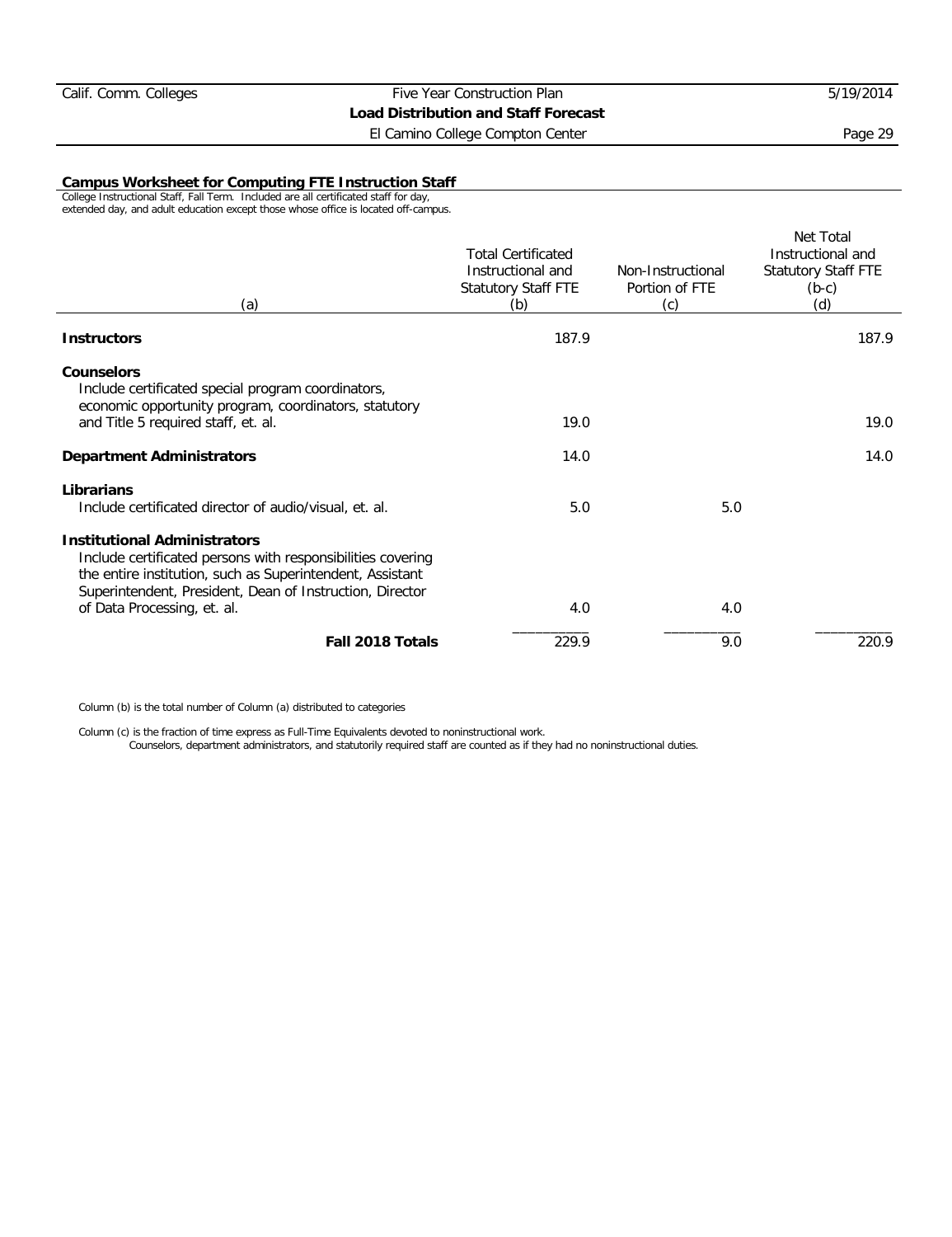El Camino College Compton Center **Page 30** 

#### **Campus Worksheet for Computing FTE Instruction Staff**

College Instructional Staff, Fall Term. Included are all certificated staff for day, extended day, and adult education except those whose office is located off-campus.

| (a)                                                                                                                                                                                                                                                        | <b>Total Certificated</b><br>Instructional and<br>Statutory Staff FTE<br>(b) | Non-Instructional<br>Portion of FTE<br>(c) | Net Total<br>Instructional and<br><b>Statutory Staff FTE</b><br>$(b-c)$<br>(d) |
|------------------------------------------------------------------------------------------------------------------------------------------------------------------------------------------------------------------------------------------------------------|------------------------------------------------------------------------------|--------------------------------------------|--------------------------------------------------------------------------------|
| <b>Instructors</b>                                                                                                                                                                                                                                         | 194.1                                                                        |                                            | 194.1                                                                          |
| <b>Counselors</b><br>Include certificated special program coordinators,<br>economic opportunity program, coordinators, statutory                                                                                                                           |                                                                              |                                            |                                                                                |
| and Title 5 required staff, et. al.                                                                                                                                                                                                                        | 19.0                                                                         |                                            | 19.0                                                                           |
| <b>Department Administrators</b>                                                                                                                                                                                                                           | 14.0                                                                         |                                            | 14.0                                                                           |
| Librarians<br>Include certificated director of audio/visual, et. al.                                                                                                                                                                                       | 5.0                                                                          | 5.0                                        |                                                                                |
| <b>Institutional Administrators</b><br>Include certificated persons with responsibilities covering<br>the entire institution, such as Superintendent, Assistant<br>Superintendent, President, Dean of Instruction, Director<br>of Data Processing, et. al. | 4.0                                                                          | 4.0                                        |                                                                                |
| Fall 2019 Totals                                                                                                                                                                                                                                           | 236.1                                                                        | 9.0                                        | 227.1                                                                          |
|                                                                                                                                                                                                                                                            |                                                                              |                                            |                                                                                |

Column (b) is the total number of Column (a) distributed to categories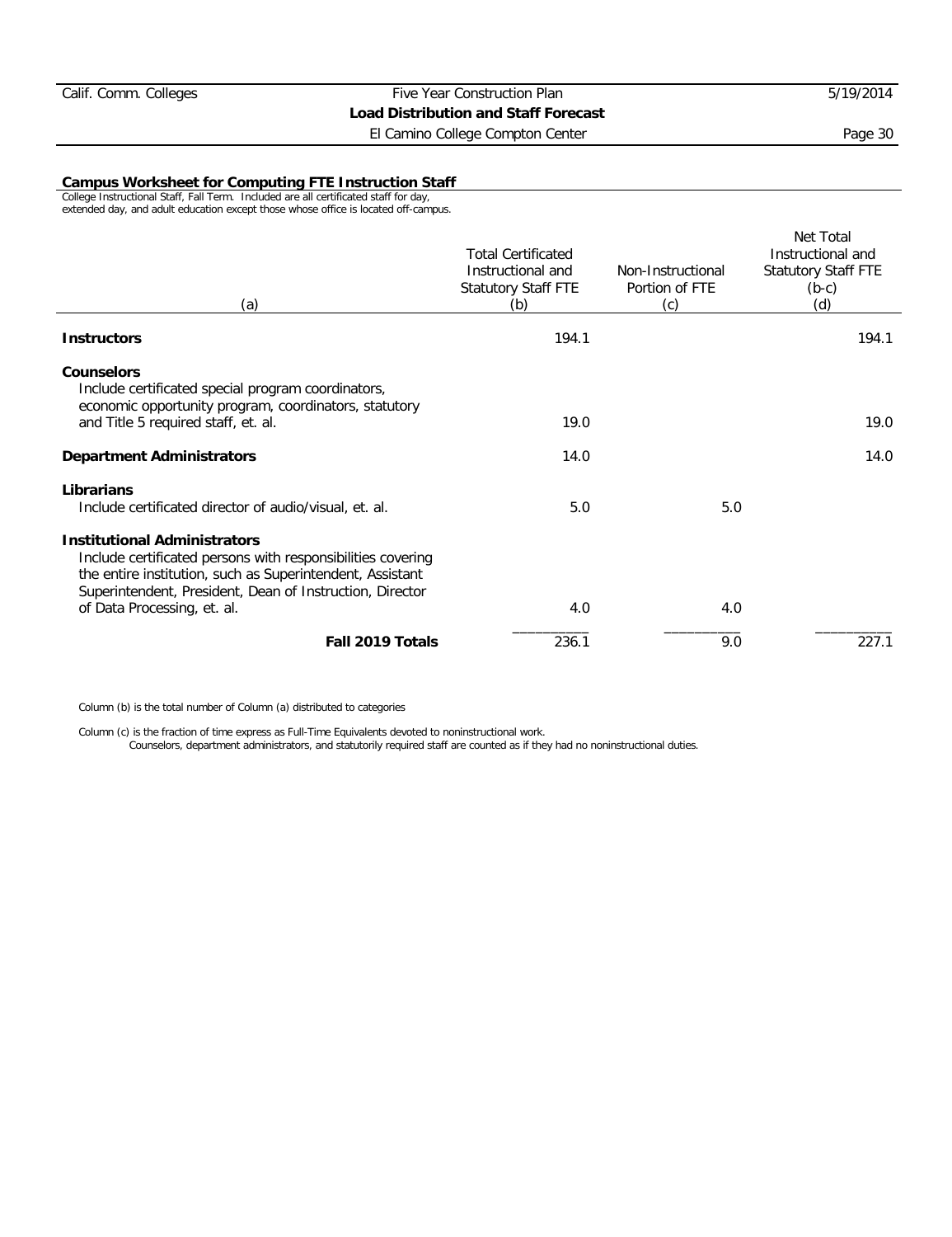El Camino College Compton Center **Page 31** 

#### **Campus Worksheet for Computing FTE Instruction Staff**

College Instructional Staff, Fall Term. Included are all certificated staff for day, extended day, and adult education except those whose office is located off-campus.

| (a)                                                                                                                                                                                                                                                        | <b>Total Certificated</b><br>Instructional and<br>Statutory Staff FTE<br>(b) | Non-Instructional<br>Portion of FTE<br>(c) | Net Total<br>Instructional and<br><b>Statutory Staff FTE</b><br>$(b-c)$<br>(d) |
|------------------------------------------------------------------------------------------------------------------------------------------------------------------------------------------------------------------------------------------------------------|------------------------------------------------------------------------------|--------------------------------------------|--------------------------------------------------------------------------------|
| <b>Instructors</b>                                                                                                                                                                                                                                         | 200.3                                                                        |                                            | 200.3                                                                          |
| <b>Counselors</b><br>Include certificated special program coordinators,<br>economic opportunity program, coordinators, statutory                                                                                                                           |                                                                              |                                            |                                                                                |
| and Title 5 required staff, et. al.                                                                                                                                                                                                                        | 19.0                                                                         |                                            | 19.0                                                                           |
| <b>Department Administrators</b>                                                                                                                                                                                                                           | 14.0                                                                         |                                            | 14.0                                                                           |
| Librarians<br>Include certificated director of audio/visual, et. al.                                                                                                                                                                                       | 5.0                                                                          | 5.0                                        |                                                                                |
| <b>Institutional Administrators</b><br>Include certificated persons with responsibilities covering<br>the entire institution, such as Superintendent, Assistant<br>Superintendent, President, Dean of Instruction, Director<br>of Data Processing, et. al. | 4.0                                                                          | 4.0                                        |                                                                                |
| Fall 2020 Totals                                                                                                                                                                                                                                           | 242.3                                                                        | 9.0                                        | 233.3                                                                          |
|                                                                                                                                                                                                                                                            |                                                                              |                                            |                                                                                |

Column (b) is the total number of Column (a) distributed to categories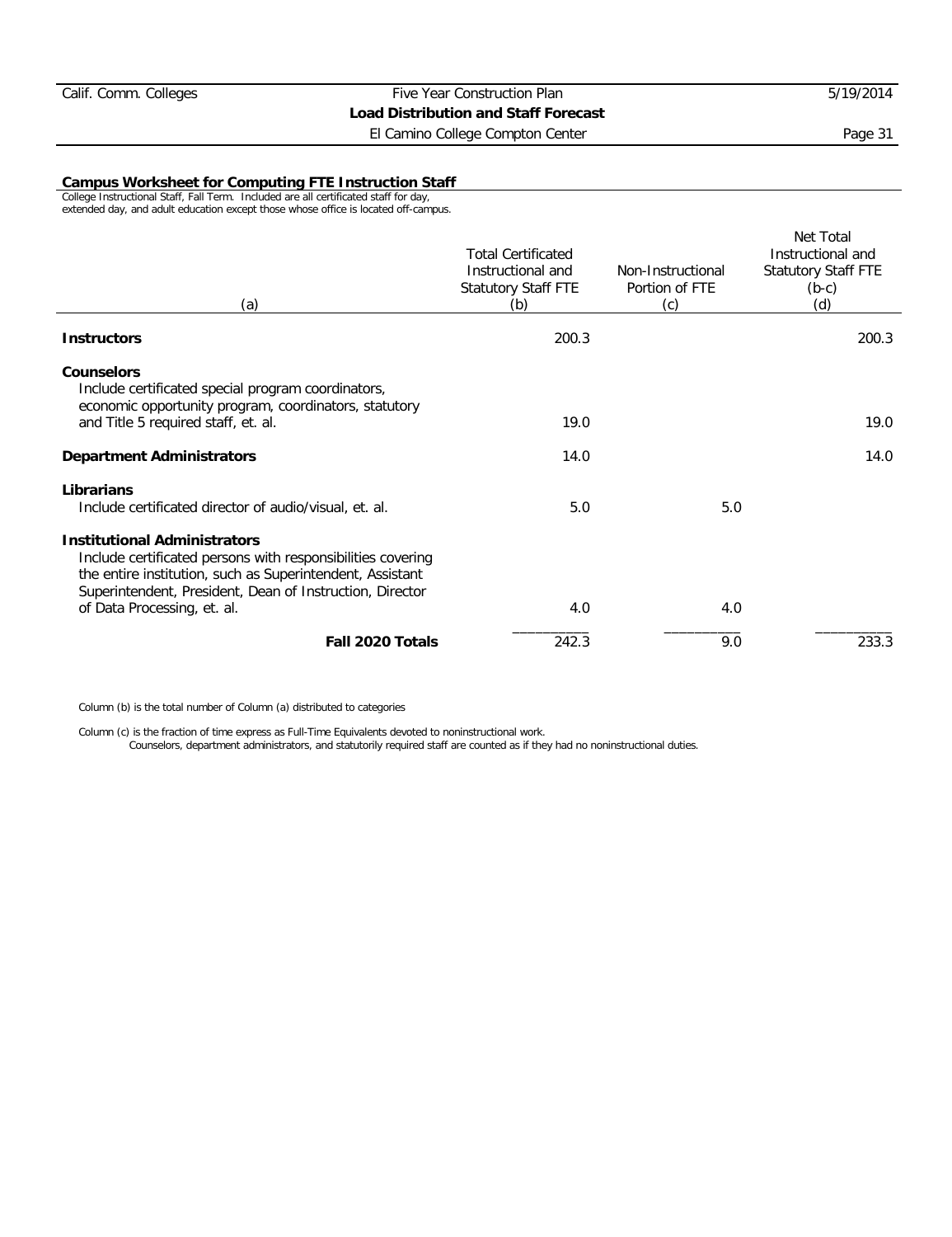## Calif. Comm. Colleges Five Year Construction Plan 5/19/2014 **Cum Sum of Existing and Proposed Space, 2015 - 2021** El Camino College Compton Center **Page 32**

## **Cumulative Summary of Existing and Proposed Areas, 2015-2021**

| Priority and                             |                                           |                                                    |                    |                    | AV Radio        |             |             |             |                    |                      |
|------------------------------------------|-------------------------------------------|----------------------------------------------------|--------------------|--------------------|-----------------|-------------|-------------|-------------|--------------------|----------------------|
| Year of                                  | Classroom                                 | Laboratory                                         | Office             | Library            | <b>TV</b>       | P.E.        | Assembly    | Inactive    | All Other          |                      |
| Occupancy                                | 100's                                     | 200's                                              | 300's              | 400's              | $530 - 535$     | $520 - 525$ | $610 - 625$ | $050 - 070$ | Areas              | <b>Total ASF</b>     |
| (a)                                      | (b)                                       | (c)                                                | (d)                | (e)                | (f)             | (q)         | (h)         | (i)         | (i)                | (k)                  |
| <b>Total ASF</b>                         | 27,727                                    | 60,801                                             | 38,464             | 20,302             | 3,845           | 23,414      |             | 29,891      | 41,161             | 245,605              |
|                                          |                                           |                                                    |                    |                    |                 |             |             |             |                    |                      |
|                                          |                                           |                                                    |                    |                    |                 |             |             |             |                    |                      |
| $\overline{4}$                           | 2014/2015 Allied Health Building<br>2,711 | 4,429                                              | 1,451              | 1,713              |                 |             |             |             | $-10.647$          | $-343$               |
|                                          | 30,438                                    | 65,230                                             | 39,915             | 22,015             |                 |             |             |             | 30,514             | 245,262              |
|                                          |                                           |                                                    |                    |                    |                 |             |             |             |                    |                      |
| 5                                        |                                           | 2015/2016 Music Building #19 North Wing Renovation |                    |                    |                 |             |             |             |                    |                      |
|                                          |                                           |                                                    |                    |                    |                 |             |             |             |                    |                      |
|                                          |                                           |                                                    |                    |                    |                 |             |             |             |                    |                      |
| 6                                        |                                           | 2018/2019 Instructional Building 1 Replacement     |                    |                    |                 |             |             |             |                    |                      |
|                                          | $-602$<br>29,836                          | 1,981<br>67,211                                    | $-2,364$<br>37,551 | $-7,354$<br>14,661 | $-316$<br>3,529 |             |             |             | $-6,282$<br>24,232 | $-14.937$<br>230,325 |
|                                          |                                           |                                                    |                    |                    |                 |             |             |             |                    |                      |
| $7^{\circ}$<br>2018/2019                 |                                           | Instructional Building 2 Replacement               |                    |                    |                 |             |             |             |                    |                      |
|                                          | 4,027                                     | 2,000                                              | $-3,761$           | 1,600              | $-2,462$        |             |             |             | 1,501              | 2,905                |
|                                          | 33,863                                    | 69,211                                             | 33,790             | 16,261             | 1,067           |             |             |             | 25,733             | 233,230              |
| 8                                        |                                           | 2017/2018 Delta Building Renovation for Police     |                    |                    |                 |             |             |             |                    |                      |
|                                          |                                           |                                                    | $-2,935$           |                    |                 |             |             |             | 2,960              | 25                   |
|                                          |                                           |                                                    | 30,855             |                    |                 |             |             |             | 28,693             | 233,255              |
| 9                                        |                                           | 2016/2017 MIS Building #21 Upgrade (Print Shop)    |                    |                    |                 |             |             |             |                    |                      |
|                                          |                                           |                                                    |                    |                    |                 |             |             |             |                    |                      |
|                                          |                                           |                                                    |                    |                    |                 |             |             |             |                    |                      |
| 11                                       |                                           | 2020/2021 Student Activities Center Replacement    |                    |                    |                 |             |             |             |                    |                      |
|                                          |                                           |                                                    | $-208$             |                    |                 |             |             |             | 3,167              | 2,959                |
|                                          |                                           |                                                    | 30.647             |                    |                 |             |             |             | 31,860             | 236,214              |
|                                          |                                           |                                                    |                    |                    |                 |             |             |             |                    |                      |
| <b>Total Existing and Proposed Space</b> |                                           |                                                    |                    |                    |                 |             |             |             |                    |                      |
|                                          | 33,863                                    | 69,211                                             | 30,647             | 16,261             | 1,067           | 23,414      |             | 29,891      | 31,860             | 236,214              |
|                                          |                                           |                                                    |                    |                    |                 |             |             |             |                    |                      |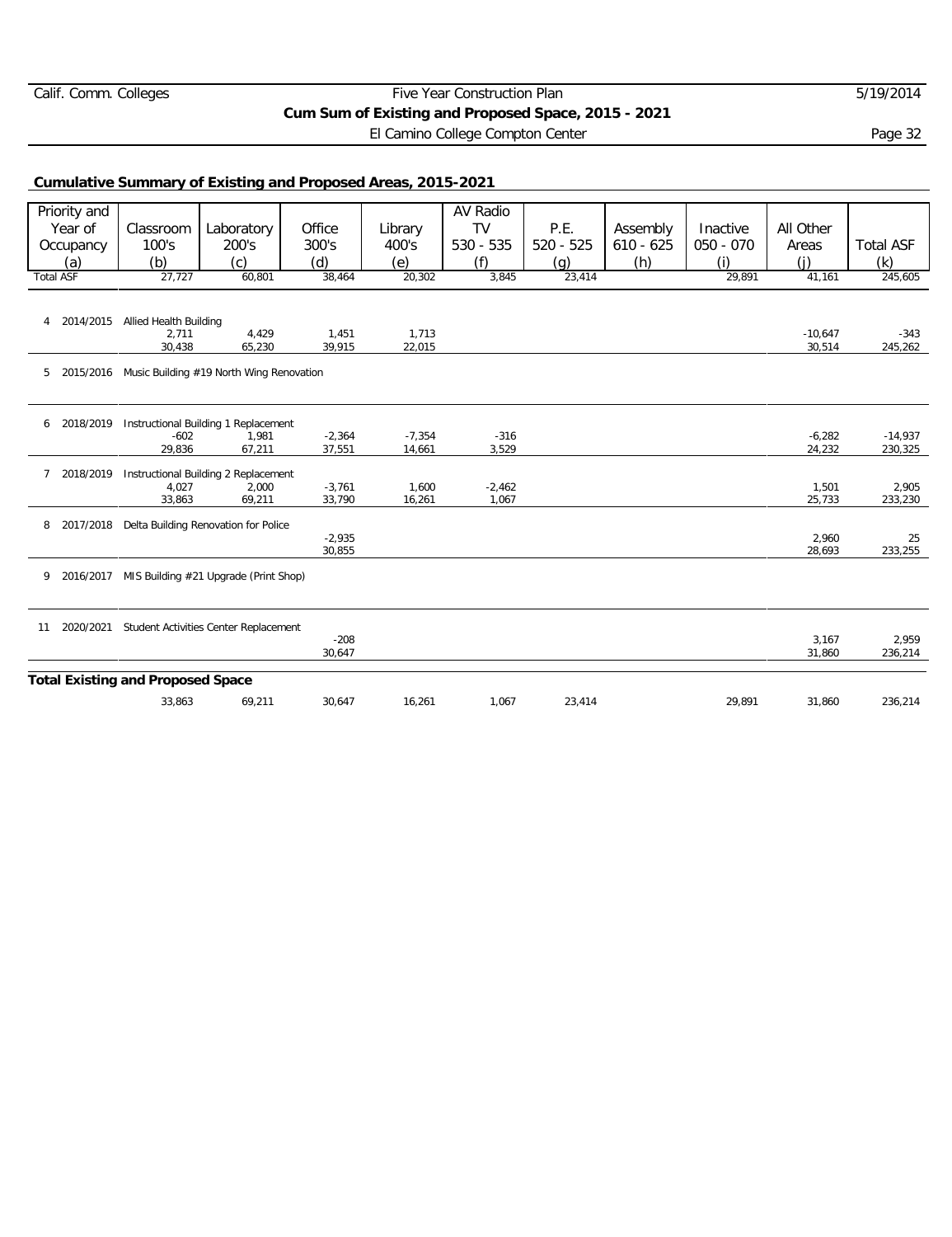## Calif. Comm. Colleges Five Year Construction Plan 5/19/2014 **Capacity of Net Existing On-Campus ASF**

El Camino College Compton Center Page 33

| Classrooms, Classroom Service (Room Type 100's) |               | <b>Net</b> | ASF/100<br>WSCH | Capacity<br>WSCH |
|-------------------------------------------------|---------------|------------|-----------------|------------------|
|                                                 | Totals 27,727 |            | 47.3            | 58.619           |

## **Laboratories and Laboratory Service Areas (Room Types 210, 215, 220, 225, 230, 235, 255)**

| <b>TOP Code/Description</b>                   | Net ASF | ASF/100<br><b>WSCH</b> | Capacity<br><b>WSCH</b> | <b>TOP Code/Description</b>                  | Net ASF | ASF/100<br><b>WSCH</b> | Capacity<br><b>WSCH</b> |
|-----------------------------------------------|---------|------------------------|-------------------------|----------------------------------------------|---------|------------------------|-------------------------|
| 0100 Agriculture and Natural Resources        |         | 492                    |                         | 0956 Manufacturing and Industrial Technology | 3,401   | 385                    | 883                     |
| 0116 Agricultural Power Equipment Technology  |         | 856                    |                         | 1000 Fine and Applied Arts                   | 5,557   | 257                    | 2,162                   |
| 0200 Architecture and Related Technologies    |         | 257                    |                         | 1100 Foreign Language                        |         | 150                    |                         |
| 0300 Environmental Sciences and Technologies  |         | 235                    |                         | 1200 Health                                  | 2,194   | 214                    | 1,025                   |
| 0400 Biological Sciences                      | 6,385   | 235                    | 2,717                   | 1300 Family and Consumer Sciences            | 2,060   | 257                    | 802                     |
| 0500 Business and Management                  | 2,112   | 128                    | 1,650                   | 1400 Law                                     |         | 150                    |                         |
| 0600 Media and Communications                 |         | 214                    |                         | 1500 Humanities (Letters)                    |         | 150                    |                         |
| 0700 Information Technology                   | 3,516   | 171                    | 2,056                   | 1600 Library Science                         |         | 150                    |                         |
| 0800 Education                                | 1,010   | 321                    | 315                     | 1700 Mathematics                             | 1,985   | 150                    | 1,323                   |
| 0900 Engineering & Industrial Technologies    |         | 321                    |                         | 1800 Military Studies                        |         | 214                    |                         |
| 0945 Industrial Systems Technology and Mainte | 3,868   | 556                    | 696                     | 1900 Physical Sciences                       | 6,934   | 257                    | 2,698                   |
| 0946 Environmental Control Technology (HVAC)  |         | 556                    |                         | 2000 Psychology                              |         | 150                    |                         |
| 0947 Diesel Technology                        | 959     | 856                    | 112                     | 2100 Public and Protective Services          |         | 214                    |                         |
| 0948 Automotive Technology                    | 11,258  | 856                    | 1,315                   | 2200 Social Sciences                         |         | 150                    |                         |
| 0949 Automotive Collison Repair               | 693     | 856                    | 81                      | 3000 Commercial Services                     |         | 214                    |                         |
| 0950 Aeronautical and Aviation Technology     |         | 749                    |                         | 4900 Interdisciplinary Studies               | 8,869   | 257                    | 3,451                   |
| 0952 Construction Crafts Technology           |         | 749                    |                         |                                              |         |                        |                         |
|                                               |         |                        |                         | Totals                                       | 60,801  |                        | 21,286                  |
|                                               |         |                        |                         | Campus Avg Lab ASF/100 WSCH                  |         | 286                    |                         |

| Office and Office Service Areas (Room Type 300's) |        | Net    | ASF per | Capacity<br><b>FTE</b> |
|---------------------------------------------------|--------|--------|---------|------------------------|
|                                                   | Totals | 38.464 | 140     | 275                    |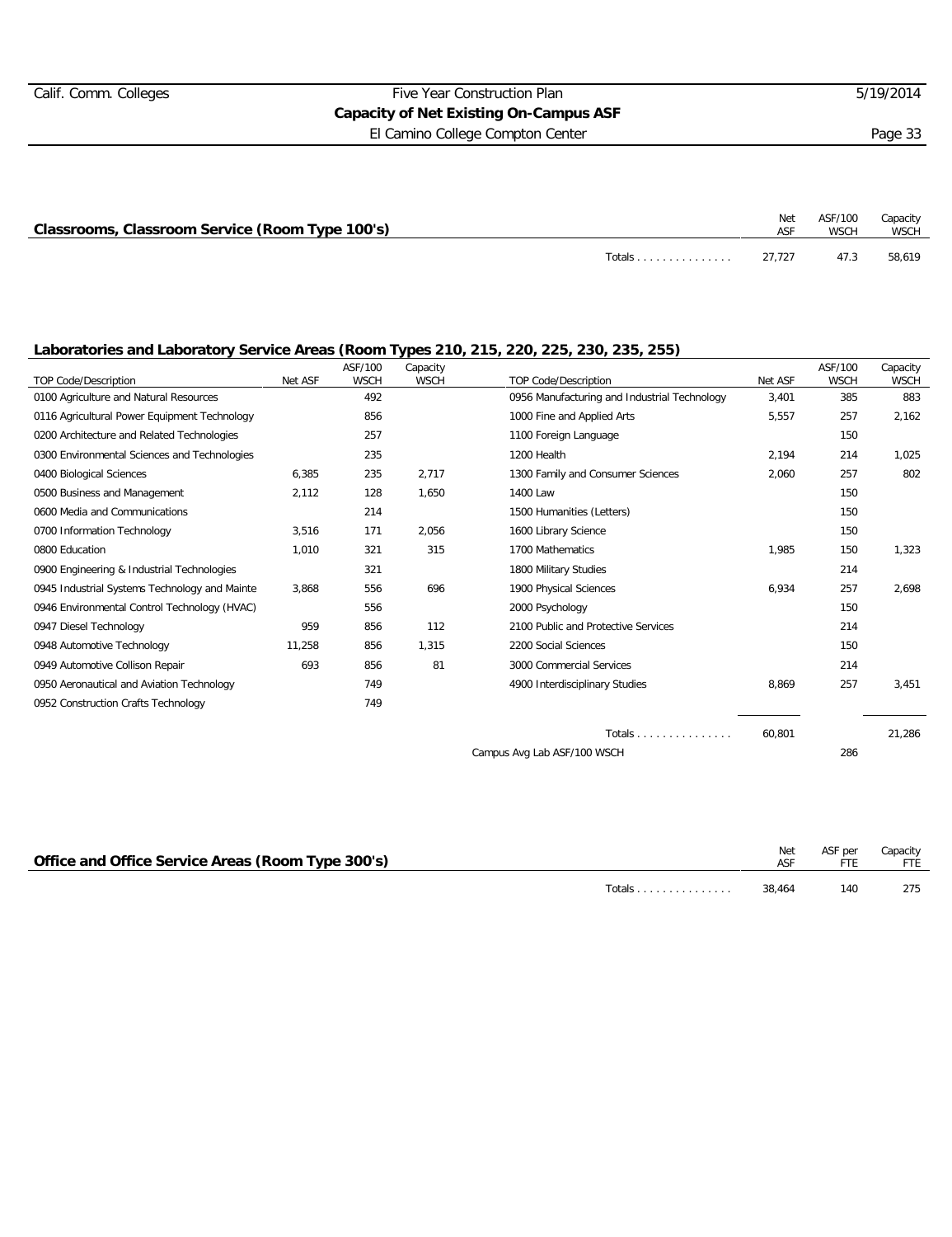| Calif. Comm. Colleges                               | 5/19/2014                                     |                              |                       |
|-----------------------------------------------------|-----------------------------------------------|------------------------------|-----------------------|
|                                                     |                                               |                              |                       |
|                                                     | Page 34                                       |                              |                       |
|                                                     | District Priority: 1 Learning Resource Center |                              |                       |
| Project Type:                                       | $\Box$ Site Acquisition                       | $\boxtimes$ New Construction | $\Box$ Reconstruction |
|                                                     | $\boxtimes$ Replacement                       | □ Infrastructure             | $\boxtimes$ Equipment |
| Total Estimated Costs: \$15,120,809                 |                                               |                              |                       |
| Anticipated Source(s) of Funds: State and Non-State |                                               |                              |                       |
| Type of construction:                               |                                               |                              |                       |
| Seismic Retrofit:                                   |                                               |                              |                       |
| If Existing - Age :                                 |                                               |                              |                       |
| If Existing - Condition :                           |                                               |                              |                       |

## **Anticipated Time Schedule**

|                       | Land Acquisition | <b>Preliminary Plans</b> | Working Drawing | Construction | Equipment   | Occupancy |
|-----------------------|------------------|--------------------------|-----------------|--------------|-------------|-----------|
| Year                  |                  | 1999/2000                | 1999/2000       | 2000/2001    | 2001/2002   | 2013/2014 |
| <b>Estimated Cost</b> |                  | \$287,000                | \$921,809       | \$11,905,000 | \$2,007,000 |           |

## **Explain why this project is needed:**

This project is a two-story, high-tech Learning Resource Center to replace the College`s current library that is located in an inadequate and seismic-unsafe structure. The new 30,000 ASF facility will provide a complete resource center with voice and data applications for individual and group learning to supplement structured instruction for the College`s growing diverse student population. This need has been compounded with the occupancy of the two newly completed educational facilities ( Voc./Tech. and Math./Science). In addition to learning laboratories, student will have access to multi-media services, internet services and CD-ROM data systems. The exhibit/gallery area will provide space for cultural exhibits by students, faculty and residents of the community.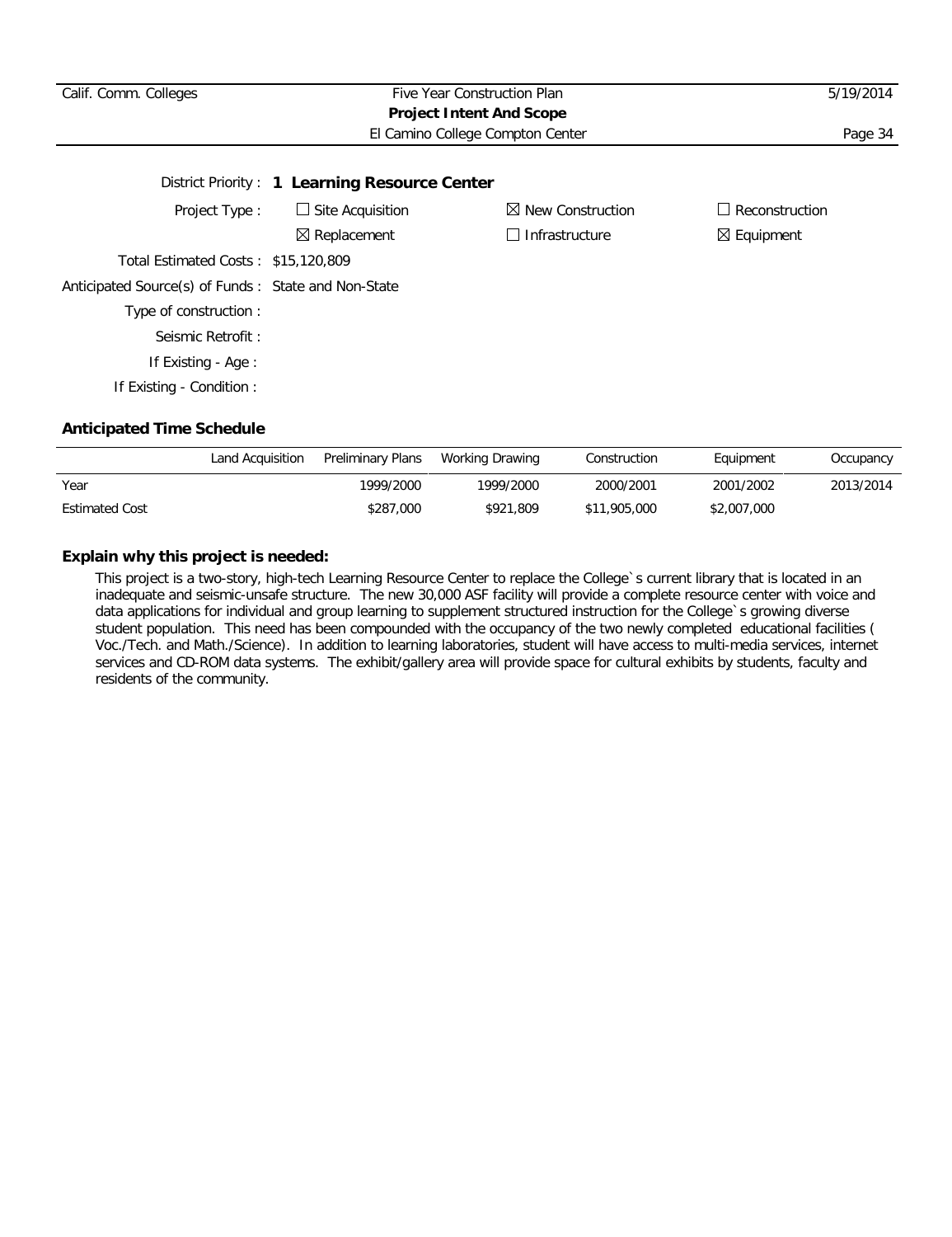## Calif. Comm. Colleges Five Year Construction Plan 5/19/2014 **Project Intent And Scope**

El Camino College Compton Center **Page 35** 

## District Priority No.: **1 Learning Resource Center**

## **Outline of Project Space - Buildings and Remodelings**

|                                                 | Classroom Type | Laboratory  | Office Type | Library Type     | AV - TV     |            |             |                  |
|-------------------------------------------------|----------------|-------------|-------------|------------------|-------------|------------|-------------|------------------|
|                                                 | 100's          | $210 - 255$ | 300's       | 400's            | $530 - 535$ | All Other  |             | <b>Total ASF</b> |
| Project Primary                                 |                | 3,000       | 700         | 12,410           | 7,710       |            | 6,180       | 30,000           |
| Project Secondary                               |                |             | $-1,034$    | $-13,055$        |             |            |             | $-14,089$        |
| Project Net ASF                                 |                | 3,000       | $-334$      | $-645$           | 7,710       |            | 6,180       | 15,911           |
| <b>Project Net Capacity</b>                     |                |             |             |                  |             |            |             |                  |
|                                                 |                |             |             |                  |             | <b>Net</b> | ASF/100     | Capacity         |
| Classrooms, Classroom Service (Room Type 100's) |                |             |             |                  |             | ASF        | <b>WSCH</b> | <b>WSCH</b>      |
|                                                 |                |             |             | Classroom Totals |             | 0          | 47.3        | 0                |

## **Laboratories and Laboratory Service Areas (Room Types 210, 215, 220, 225, 230, 235, 255)**

| Primary Effect                                    |         |                        |                         | Secondary Effect     |         |                        |                         |  |
|---------------------------------------------------|---------|------------------------|-------------------------|----------------------|---------|------------------------|-------------------------|--|
| TOP Code/Description                              | Net ASF | ASF/100<br><b>WSCH</b> | Capacity<br><b>WSCH</b> | TOP Code/Description | Net ASF | ASF/100<br><b>WSCH</b> | Capacity<br><b>WSCH</b> |  |
| 4900 Interdisciplinary Studies                    | 3,000   | 257                    | 1,167                   |                      |         |                        |                         |  |
|                                                   |         |                        |                         | Laboratory Totals    | 3,000   |                        | 1,167                   |  |
|                                                   |         |                        |                         |                      |         |                        |                         |  |
|                                                   |         |                        |                         |                      |         |                        |                         |  |
|                                                   |         |                        |                         |                      | Net     | ASF per                | Capacity                |  |
| Office and Office Service Areas (Room Type 300's) |         |                        |                         |                      | ASF     | <b>FTE</b>             | <b>FTE</b>              |  |
|                                                   |         |                        |                         | Office Totals        | $-334$  | 140                    | $-2.39$                 |  |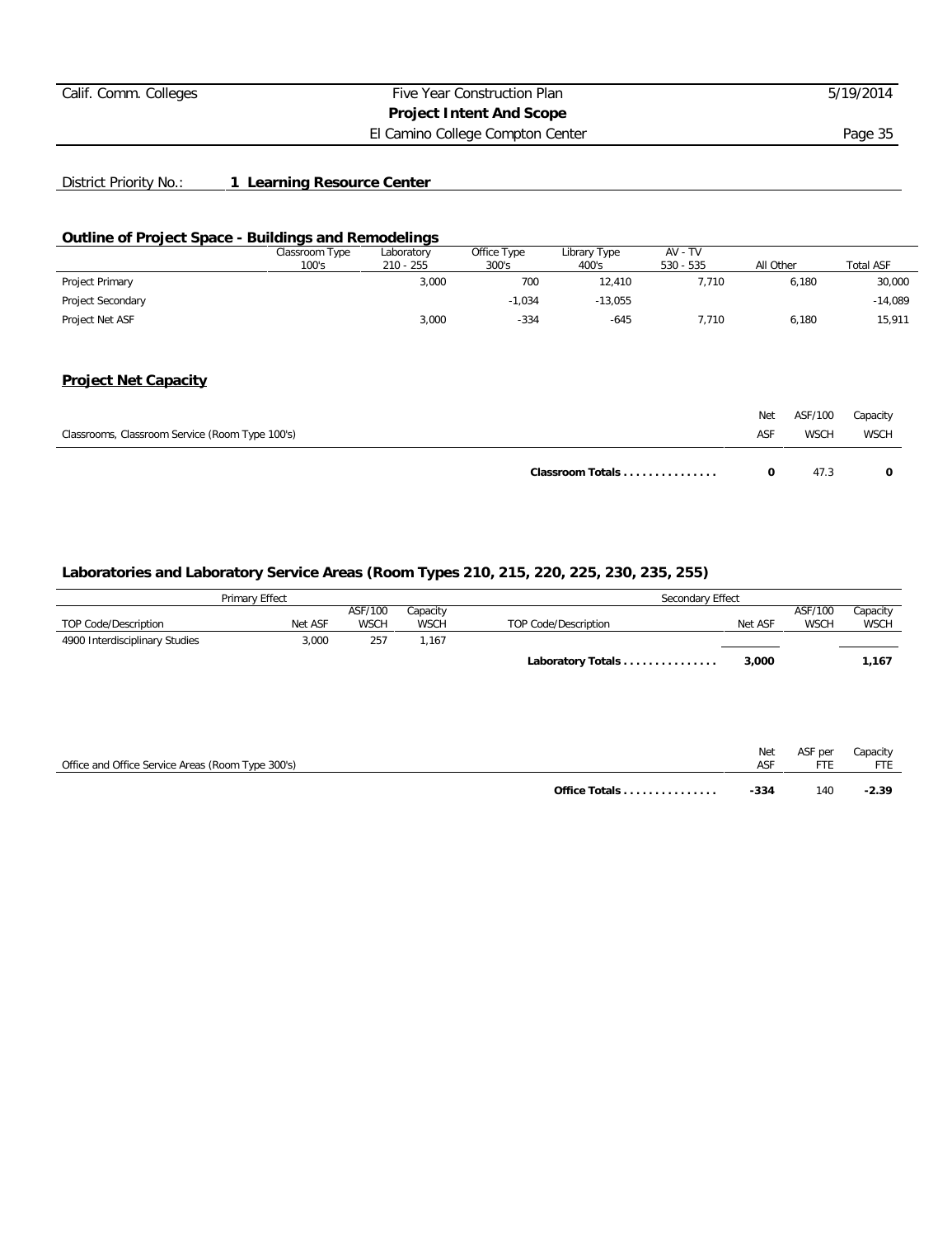| Calif. Comm. Colleges                               | Five Year Construction Plan<br><b>Project Intent And Scope</b> |                                  |                            |
|-----------------------------------------------------|----------------------------------------------------------------|----------------------------------|----------------------------|
|                                                     |                                                                | El Camino College Compton Center | Page 36                    |
|                                                     | District Priority: 2 Infrastructure Replacement Phase 1 (H&S)  |                                  |                            |
| Project Type:                                       | $\Box$ Site Acquisition                                        | New Construction<br>$\mathsf{L}$ | $\boxtimes$ Reconstruction |
|                                                     | $\boxtimes$ Replacement                                        | $\boxtimes$ Infrastructure       | $\Box$ Equipment           |
| Total Estimated Costs: \$36,009,000                 |                                                                |                                  |                            |
| Anticipated Source(s) of Funds: State and Non-State |                                                                |                                  |                            |
| Type of construction:                               |                                                                |                                  |                            |
| Seismic Retrofit:                                   |                                                                |                                  |                            |
| If Existing - Age :                                 |                                                                |                                  |                            |
| If Existing - Condition :                           |                                                                |                                  |                            |

|                       | Land Acquisition | Preliminary Plans | Working Drawing | Construction | Equipment | Occupancy |
|-----------------------|------------------|-------------------|-----------------|--------------|-----------|-----------|
| Year                  |                  | 2008/2009         | 2008/2009       | 2009/2010    |           | 2013/2014 |
| <b>Estimated Cost</b> |                  | \$1,434,000       | \$1,588,000     | \$32,987,000 |           |           |

### **Explain why this project is needed:**

#### FPP Executive Summary

Compton Community College was originally constructed and occupied at its current location in the early 1950's. This included the utility infrastructure for the campus. Since that time, additional buildings have been added to the campus, instructional methods and equipment have significantly changed, and safety issues and environmental requirements have also significantly changed. As a result, the current campus faces serious risks to the health and life safety of the Students, Staff, Faculty and Public if the infrastructure that supports the campus is not properly updated, upgraded and corrected.

The Infrastructure FPP components will address two critical areas of potential risks to health, life safety and property for Compton Community College District:

- Safety
- Fire Fighting Water Lines
- Electrical Service Safety
- Safety Lighting
- Code Blue Stations
- Security Camera System
- **Emergency Communications**

Public Health

- Sanitary Sewer Restoration
- Elimination of Standing Water

These risks and the proposed solutions for them are detailed in the following, more detailed, item-by-item discussion, and are reflected in the accompanying construction cost estimate.

#### Campus Background/History

Compton Community College was established in 1927 as a component of the Compton Union High School District. In 1933 the original campus was devastated by a major earthquake which struck the region, leaving only two buildings standing. In 1950 voters approved a bond issue separating the college from the high school district. The new college campus was then constructed at the college's present site, 1111 East Artesia Boulevard. Classes began on the new campus in the Fall of 1953. Following the original construction of the campus in 1953, the campus remained relatively intact, with only four additional buildings being constructed during the next 50 + years. These buildings were the Jane Astredo Allied Health Building completed in 1979, the Abel B. Sykes, Jr. Child Development Center opened in 1981, the Ralph C. Dills Vocational-Technology Center in two phases in 1999 and 2002, and the Math-Sciences building completed in 2003. Most recently, two additional buildings have been constructed, the Child Development Center, which was occupied in May of 2006, and the new Library / Learning Resource Center, which is scheduled to open in the fall of 2007.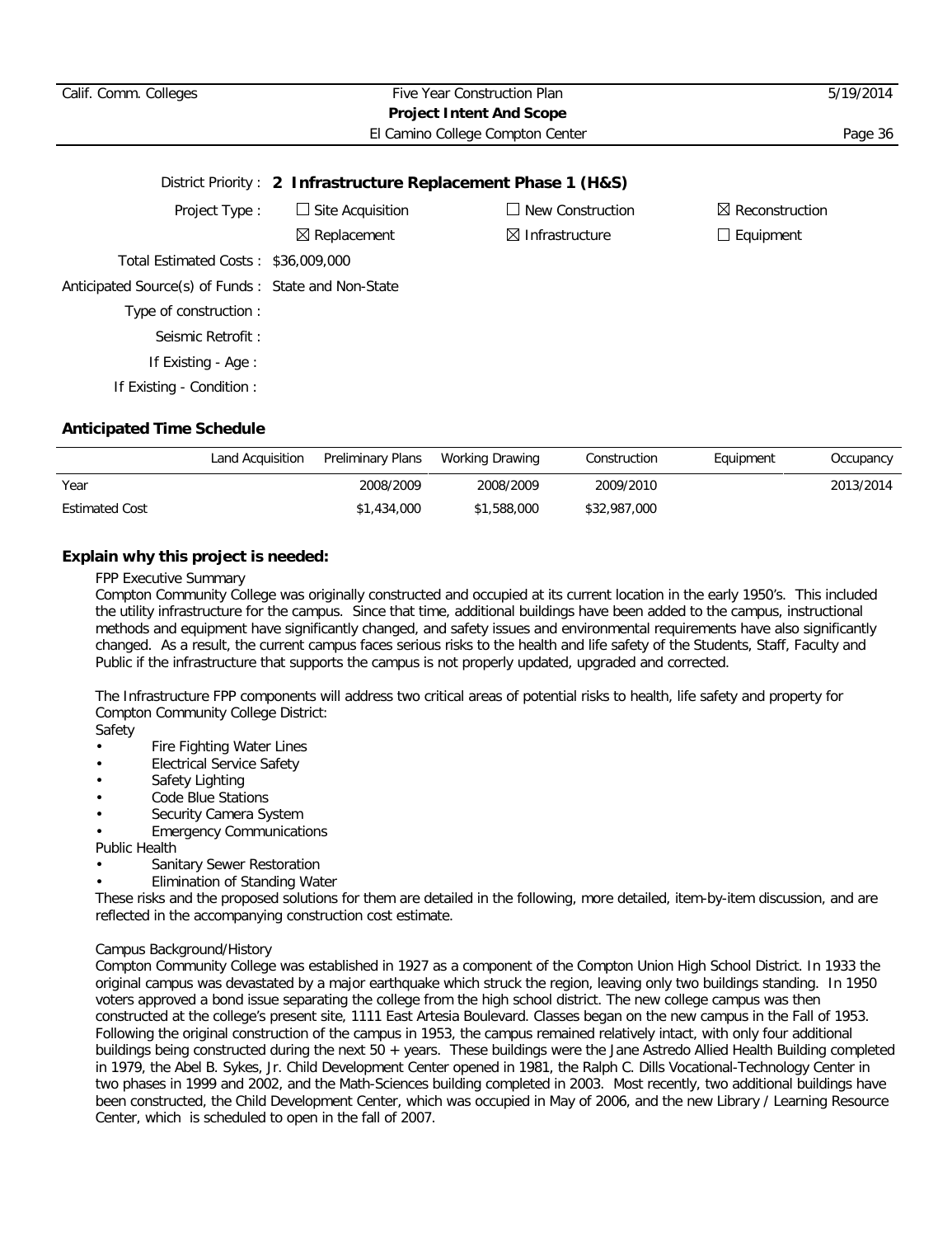# **Project Intent And Scope**

El Camino College Compton Center **Page 37** 

With the addition of these six additional structures, the "Total Outside Gross Square Footage" (TOGSF) of facilities at the campus increased from 242,574 TOGSF to 459,873 TOGSF. However the infrastructure of the campus remained relatively unchanged and unimproved since the first buildings were constructed in the early 1950's, some 55 years ago. The goal of this FPP is threefold:

• To address the inadequacies of the limited and aged campus infrastructure

• To address the imminent risk of catastrophic failure that the College faces without significant repair and replacement of this aged infrastructure, and

• To eliminate the significant threat to the safety of the Students, Faculty, Staff and Public that a failure of the current infrastructure poses, as well as the serious threat to the facilities and program of instruction that arises from the current status of the campus infrastructure.

The scope of the necessary upgrades to the existing campus infrastructure facilities covers multiple disciplines and aspects of campus infrastructure. These range from fire fighting life safety systems, to sanitary sewer systems, to roadway infrastructure for firefighting access, to student safety and security systems, and compliance with new environmental regulatory standards. Simply listed, the necessary repairs and improvements to the campus infrastructure address all of the following systems and disciplines:

- Fire Fighting/Fire Suppression Water Systems
- Separate Potable Water Distribution Systems
- Sanitary Sewer Systems
- Storm Drainage, Surface Run-off and On-site Retention Systems
- Natural Gas Distribution Systems
- Electrical Distribution System
- Site Lighting System
- Student/Staff Security System

The following narrative describes the problems with each of the above-listed infrastructure systems, the threats that the current status of these systems impose on the campus, and the nature of the required corrections to each of these systems.

#### Fire Fighting / Fire Suppression Water Systems

There are three separate problems with the existing water system on the campus. The first of these is the off-campus water system providing service to the campus, and the second is the nature of the on-campus water distribution system. The third is the need for a redundant connection to other external water supply systems for fire fighting and fire suppression.

The first of these problems exists with the fire suppression water service to the campus.

The Compton Community College Campus is currently served by the City of Compton municipal water system. The campus has been connected through an 8-inch supply line that connects to an 8-inch water line on Greenleaf Blvd on the north side of the Campus. In 2006, a second connection to the City of Compton water system had to be constructed which is comprised of a 10 inch waterline that connects to a 12-inch Compton City water main on Santa Fe Avenue on the west side of the campus. This second water connection was necessitated because while the fire flow tests conducted by the Compton City Fire Department as a part of the completion of the new Child Development Center were acceptable, those run for the LRC indicated that the City of Compton Municipal water system was not providing adequate flow and pressure to ensure the proper functioning of the fire sprinkler system in the Library/LRC, and the LRC cannot open without this correction being completed. (It should be noted that at the time of the initial approval of the CDC and the LRC projects, City fire flow tests indicated that the flow capacities were just barely at the minimum, and therefore the City opted for additional testing prior to occupancy of the first of the two projects.) This also means that no additional construction could occur on the campus without increasing the fire flow capacity both to the Campus and within the Campus.

The existing City of Compton water system, on average, yields a static water pressure of approximately 62 PSI in this area. This is not adequate pressure to properly operate the fire sprinkler system, and to provide adequate water flow to fight a fire. A possible reason the low fire flow rates is due to the geographic location of the Compton Community College Campus within the City of Compton water system. The campus lies at the very southeast corner of the city service area, thereby not receiving optimum hydraulic advantages of the municipal system. Also the water main in Greenleaf Avenue that was the only service point to the campus is only an 8-inch diameter water main, and there are substantial head-losses when flow demand is summoned at the school campus. Normally for a development like the Compton Community College campus, a fire flow of approximately 2500 GPM or greater would be optimal.

The second problem exists with the nature, size and capacity of the water distribution system on the campus. The existing water distribution system within the Compton Community College Campus consists of a single 8-inch diameter looped waterline which encircles most buildings on the campus. On the whole, the on-campus water distribution system is adequate to satisfy the basic demands for domestic water service requirements on the Campus. However, the capacity of this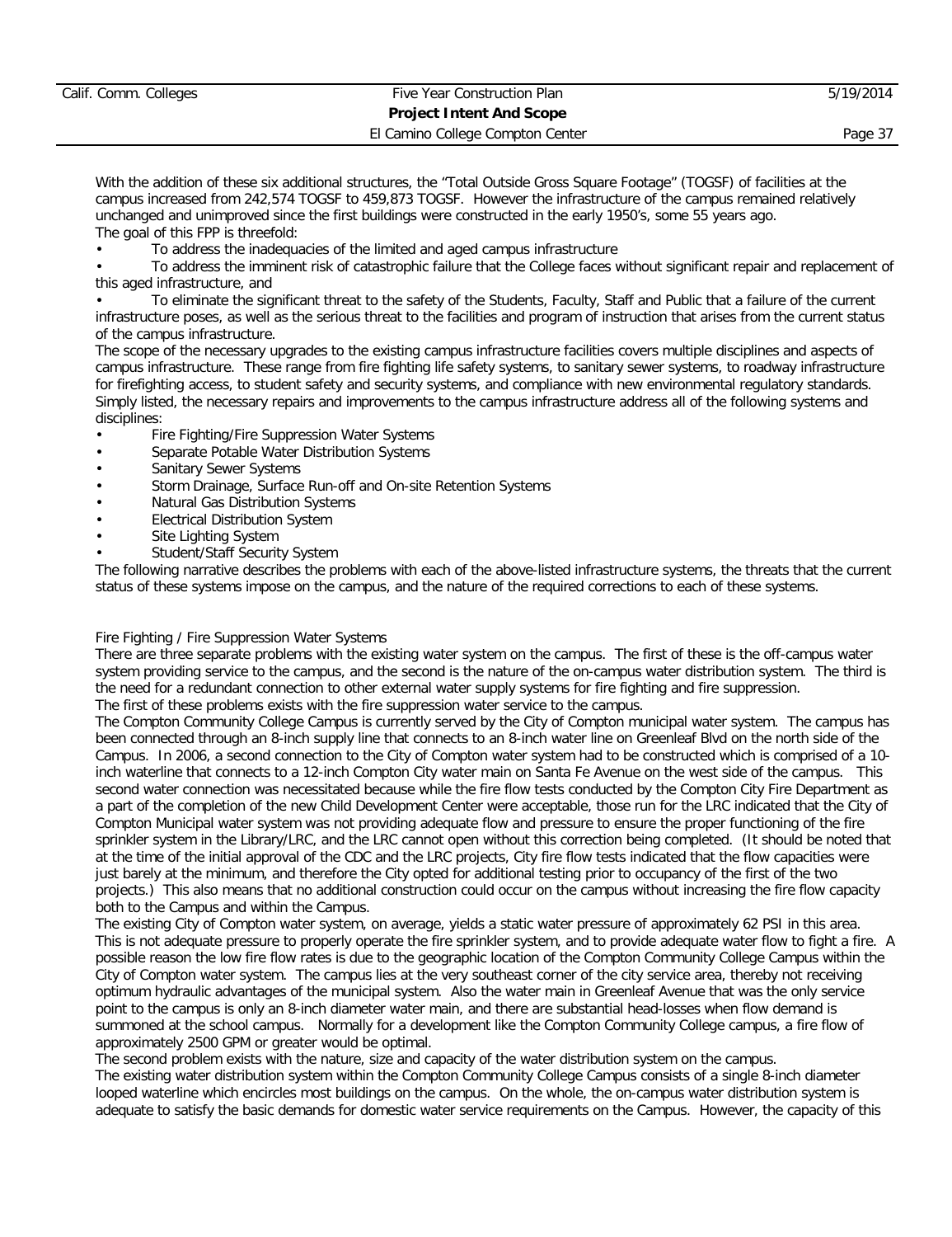# **Project Intent And Scope**

#### El Camino College Compton Center **Page 38**

single loop distribution system to also satisfy fire flow demands—demands for both the operation of fire sprinklers in the few buildings that have them and for fire fighting—are questionable at best. As previously discussed, when the new Library/LRC was finalizing construction, the City's fire flow test results were deficient to supply adequate fire flow to the Library/LRC. To increase the fire flow for these two new facilities, a second, upsized and upgraded service connection—10 inch diameter versus the original 8 inch diameter Greenleaf connection—was made to the City of Compton system, and a portion of the campus loop distribution system was also increased to a 10-inch diameter pipe from the intersection of Santa Fe Ave and South Tartar Lane east to the campus looped water system. This 10-inch water line improvement also included the removal of two existing parallel 4-inch meters. The 4-inch meters along with the 8-inch water line created enough hydraulic restriction to justify the new 10-inch water line and two in-line 10" backflow valves.

The discovery and replacement of this type of hydraulic constriction demonstrates the need to completely upgrade/replace the entire water system with new, larger and separate water distribution systems—one for domestic water distribution, and one to provide adequate flow for fire sprinkler systems and fire fighting. The age of the existing water system infrastructure, along with its inadequate sizing combine to severely restrict any campus growth, and to meet the future fire flow demands for a safe community college campus.

Equally, if not more important to the water distribution system capacity, is the state of reliability of the existing water system. Based on recent conversations with Chevron Engineering and the college maintenance personnel, during fire flow testing many of the existing, fifty-five+ year old water line valves were witnessed to be in a state of inoperability and are in critical need of replacement. Reports by maintenance personnel indicate that some of these aged valves may not be accessible and may be permanently seized up in a partially closed position. This provides further evidence that the campus water system is operating outside of its effective service life. The water system was built in the early 1950's, and at 55+ years is well over the service life for the type and quality of materials used during that time period.

The third issue with the water distribution system is that of redundancy of connection and/or outside source of water for fire fighting and fire suppression.

Another significant component of reliability is the redundancy of system connections to supply emergency fire flows when a portion of the water system is either shut down for maintenance or undergoing emergency repairs. The existing campus water system has limited redundancy with the City of Compton water system supplying both of the connections to the Campus water system. Based on the critical nature of the occupancy on the campus, additional connections to the City of Long Beach water system to the south in Artesia Boulevard and to the Southern California Water Service Company system to the south is prudent to provide reliable and adequate fire flow for fighting fires on the campus.

Most importantly, the above described changes are necessary to ensure that the students, staff, visitors, maintenance personnel and the State of California have the basic right to have confidence that they have reliable water supply systems that will not only provide adequate and reliable domestic water service, but, more importantly, a water distribution system that will provide adequate and reliable fire life safety protection, both now and into the future.

#### Recommendations:

Our recommendation is to completely replace the water system with a modern, highly reliable split system which can meet or exceed the potential fire flow capacity for the college's long term growth.

As shown on the conceptual Water System Drawings (See Figure #1), a 10-inch diameter looped water main around the campus should be constructed for fire protection, with an additional 4 inch water line loop for domestic water service. Additionally, a new 12-inch diameter supply line needs to be installed to connect to the City of Compton water system, as well as new 12-inch connections needs to be made to the City of Long Beach water system and to the Southern California Water Service Company. Depending on the water pressures and supply available, the newly constructed 10-inch water main off of Santa Fe Ave might possibly remain. The proposed additional connection to the City of Long Beach or to California Water Service Company must be looked at with detailed attention to costs and water systems contribution to supply adequate fire flow. The proposed new 12-inch connection alternative on Greenleaf Ave also requires additional offsite water main construction. The water main on Greenleaf Ave will most likely need upgrading to a 10-inch or 12-inch water main all the way to Santa Fe Ave. The cost estimate reflects these probable costs.

To create redundancy in the water system as mentioned previously, the college is recommended to seek connection to the City of Long Beach water system or the California Water Service Company system.

#### Sanitary Sewer System

The existing sanitary sewer system consists of 6-inch and 8-inch vitrified clay sewer pipe that was originally constructed around the early 1930's. A more recently constructed portion of the sewer system is a 10-inch polyvinyl sewer pipe which is located at the southeast corner of the campus. There are two main sewer corridors serving the campus. The northern section of the sewer is the oldest and serves the northern portion of the campus. The southern portion of the sewer system, which recently has incurred numerous repairs, is somewhat newer. The existing sanitary sewer system is old and is past its useful service life.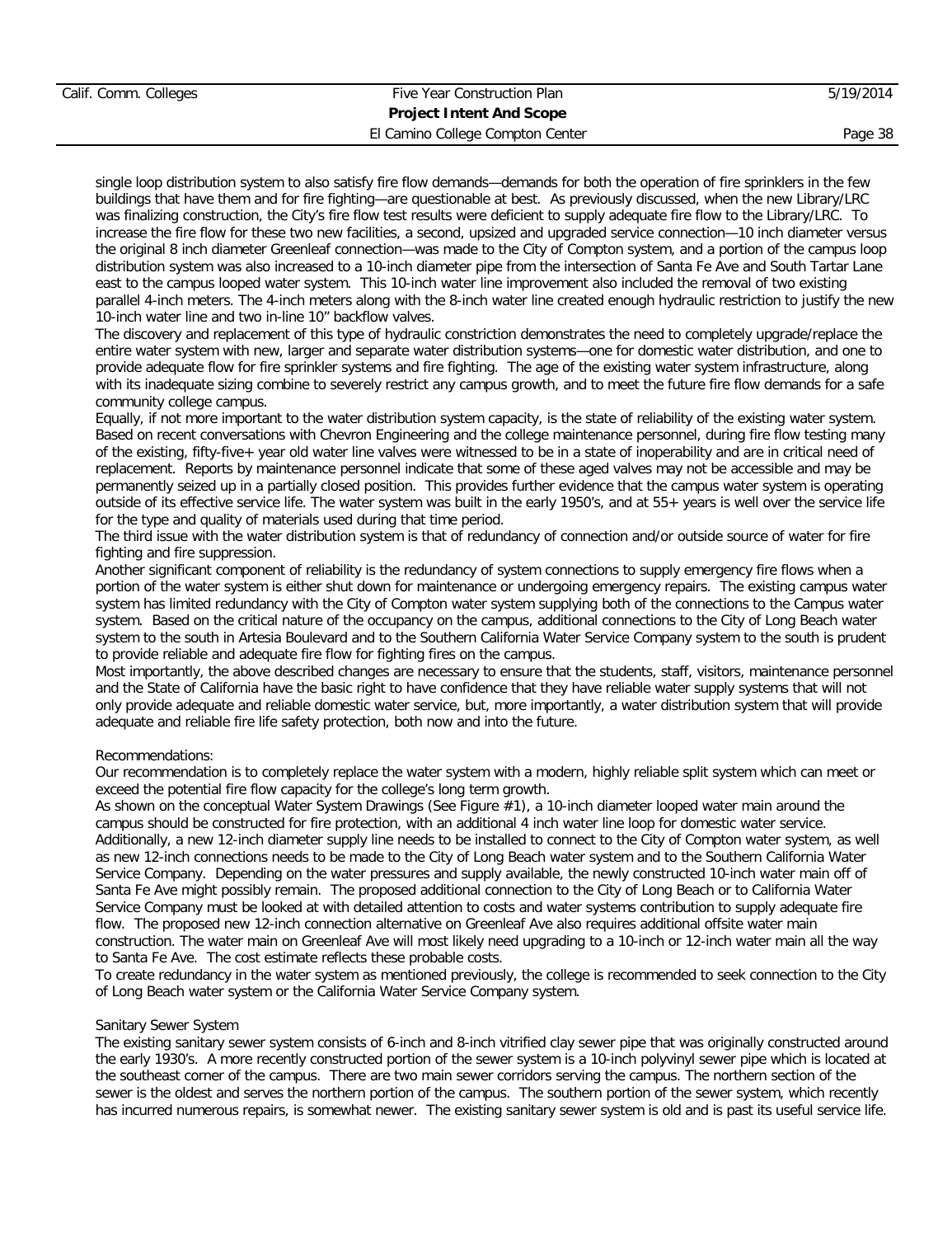# Calif. Comm. Colleges Five Year Construction Plan 5/19/2014 **Project Intent And Scope** El Camino College Compton Center **Page 39**

Evidence of this age is noted with the recent total collapse of the vitrified clay sewer line.

Further, future growth cannot be accommodated with the existing system. Several portions of the existing sanitary sewer system are pressurized systems, which require and are operated by a series of pumps, which have a cost to operate and require regular maintenance. The proposed new sanitary sewer system would eliminate the need for the use of these pumps by installation of gravity collection system.

As noted previously, the existing campus sanitary sewer system currently connects into and is served by the City of Long Beach. Although the Los Angeles County Sanitation District does have sewer lines in the area and adjacent to the college, they are not servicing the college. Maintenance personnel at the College have indicated that maintenance has historically involved cleaning sewer lines to remove debris buildup. The primary cause of debris buildup has been due to solidification of grease in the pipes. Based on conversations with maintenance personnel, the concentrations of grease primarily originated from the Student Lounge/Cafeteria Building. More significantly, portions of the existing sewer system have recently experienced total collapse which created unhealthy and dangerous conditions until emergency repairs can be completed. The oldest parts of this system are over 75 years old and are well over the service life for the type and quality of materials used during that time period. A new sanitary sewer system will provide adequate functionality for current use and planned future growth.

#### Recommendation:

Our recommendation is to completely rebuild the sanitary sewer collection system on the campus with a modern, highly reliable system which can meet current capacity and provide for the College's long term growth, as shown on the attached sanitary sewer system drawings.

Evidence of the existing sanitary sewer system's age is noted with the recent collapsing of the vitrified clay sewer lines. Further, the sewer study report prepared by Boyle Engineering in November 2005 indicates that the then-approved expansion of the campus—the Performing Arts Center—would necessitate significant improvements to the sanitary sewer system.

Implementing a new sanitary sewer system will also eliminate the two sewer ejector pump systems and convert them to a gravity collection system, saving the College long term operational and maintenance costs. It is recommended that grease interceptor vaults to serve all buildings that have food services should also be installed to offset long term maintenance problems. This will eliminate grease buildup and it will satisfy new and ever stricter environmental requirements mandated for the sewer agency. Such vaults should be located external to the buildings and be sized adequately to meet the capacity requirements for each location.

To accomplish these steps, it is recommended that sewer service be transferred to the Los Angeles County Sanitation District (LACSD) A 36-inch diameter sanitary sewer overflow system would be located along Artesia Blvd along the south side of the Campus property inside an easement so that the sewer connection could be made outside of the Artesia Boulevard right-of-way. The depth of this sewer line is such that it will be capable of collecting the entire Campus site with a gravity system. In discussions with the LACSD, they indicated that such a connection would be allowed, however, since it is a relatively new system, the design and construction will be given detailed attention in order to preserve the integrity of the 36-inch diameter sewer main. The LACSD indicated however that they would prefer that the campus sewer collection system remained private.

#### Storm Drainage, Surfaced Run-off and On-site Retention Systems

The existing storm drain water system for the Campus is severely limited. Only the southwest portion of the school campus is served by a shallow buried 21-inch diameter storm drain main line. This storm line collects drainage around the Shower and Locker Room buildings and the Gym, only. This same system also picks up the lawn and courtyard drainage along the south side of the Math/Science Building, and a small portion of the access road fronting the south side of these buildings. However, the exact layout of the collection system is not fully well defined due to insufficient as-built information at the Campus. This 21 inch storm main line drains south along the east edge of the football field to a storm drain system in Artesia Boulevard. The northeast portion of the site, which includes the largest of the parking lots and the entire area around the original linear classroom wings, surface drains east toward the main north-south access road—Campus Entry Drive—which is the entrance to the Campus, running between Artesia and Greenleaf. As this road is extremely flat, surface run-off water tends to collect and pond along this road is several spots every time it rains. This ponding disrupts access in the Administration Building, making it unsafe for the public and students to have access to the building whenever rainfall occurs. Water also ponds at both the north and south sides of the Math/Sciences Building, not only making pedestrian access difficult and dangerous, but also creates a driving hazard due to the depth of the ponding. The surface flow eventually drains toward Artesia Ave, however some drainage eventually flows into the residential neighborhood to the east.

An additional problem is the wear and tear that this ponding causes to the asphalt surface of Campus Entry Drive. The asphalt breaks up constantly due to the ponding, making the pedestrian surface rough and uneven, with large, loose pieces of asphalt and aggregate. This creates a significant tripping and injury hazard. This condition is constantly being repaired and patched, which is a significant and unnecessary cost to the operating budget for the College.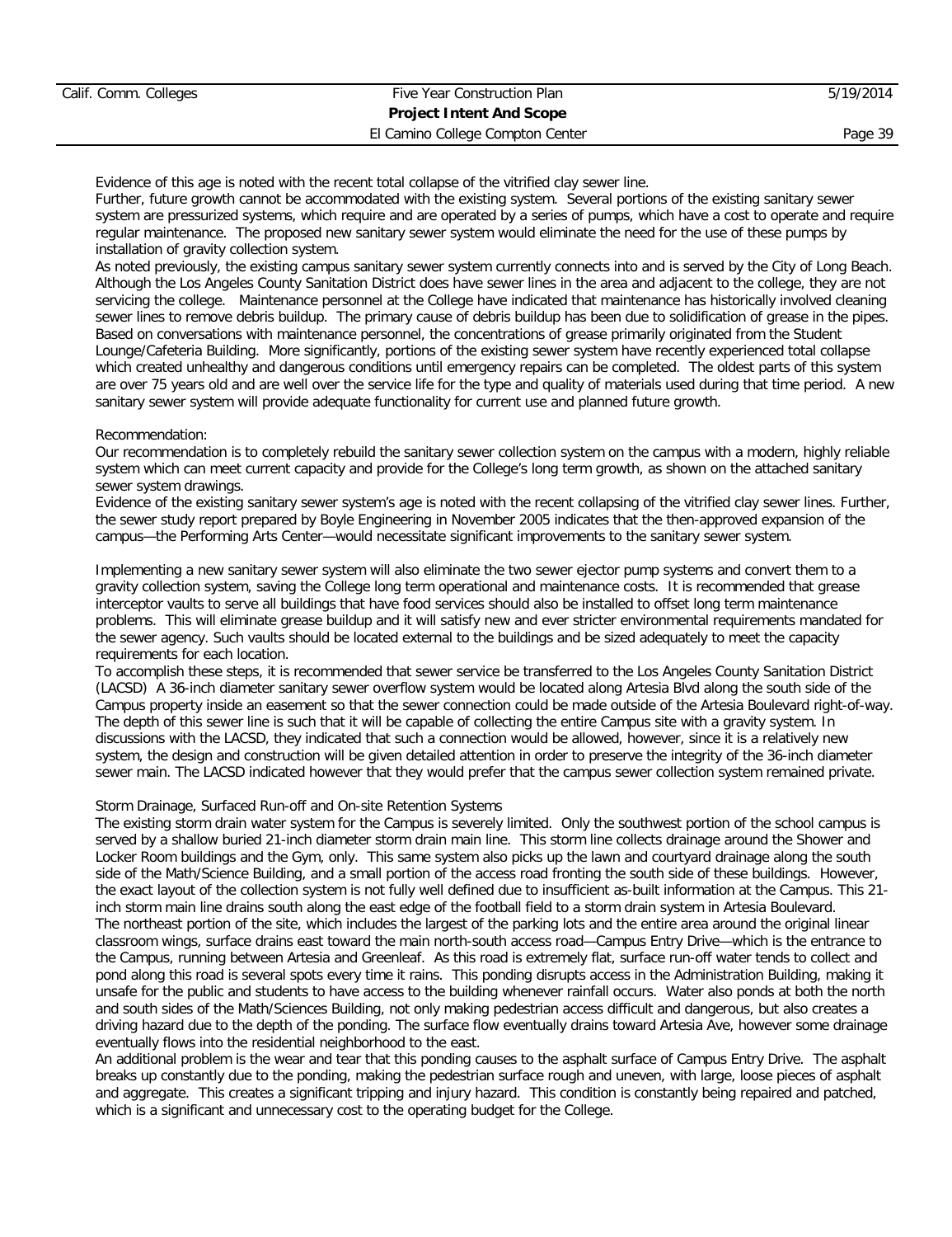# **Project Intent And Scope**

El Camino College Compton Center **Page 40** 

The ponding has also proven, in recent years to create a health hazard, as mosquitoes tend to breed in these large ponds. The health risk of this condition is further greatly exacerbated by the recent arrival of mosquitoes carrying West Nile Virus. The westerly portion of the site, which includes the Maintenance Buildings, Allied Health Sciences Building, Child Development Center, Bookstore and the Vocational Technical building, all drain to the open concrete channel located north of the Major League Baseball fields.

The overall assessment of the drainage system is that it is grossly insufficient to properly remove storm water from around buildings, pedestrian walkways, pedestrian plaza areas, pick-up and drop-off areas, and especially from access roadways along the eastern side of the school. The total lack of an underground storm water collection system has compromised safety for maintenance personnel, staff and students and will continue to cause long term detriment to the buildings and parking lots if not attended to. In addition, the potential for mosquito breeding and possible West Nile Virus, and the injury potential of loose paving sections and ever-present loose gravel from deteriorating asphalt create significant health, safety and liability risks for the College.

Additionally, storm drain runoff and other surface water regulatory requirements have changed significantly over the last ten years. The following information has been compiled regarding current and future storm water requirements and how it may impact the College once it commences any reconstruction or expansion of the campus in the future:

WQMB (Water Quality Management Board): The State of California WQMB has no direct permit authority for this project, however they will mandate that site drainage for this project be handled in accordance with DSA requirements. Since DSA does not specifically address site storm water drainage, by default we refer to the 2001 California Building Code Section 3315.4. Here the site drainage requirements are deferred to the "building official or other appropriate jurisdiction" which in this case is the City of Compton, the Los Angeles County Flood Control District and the Los Angeles River Watershed. Although NPDES and SUSMP requirements are mandated to be complied with, the campus expansion project(s) including all construction activities therein shall comply with the following:

Basic Permit Requirements: Comply with NPDES (National Pollution Discharge Elimination System) Permit requirements if project disturbs `1 Acre of site. As part of the NPDES requirements, Contractor is to prepare and comply with SWPPP (Storm Water Pollution Prevention Plan) plan as approved by the City of Compton. Contractor is to implement as a condition of the SWPPP plan, any and all BMP`s as necessary to control pollutants during construction.

SUSMP Requirements: The College will be required to prepare and submit a Standard Urban Storm Water Mitigation Plan (SUSMP) to City of Compton for approval as part of the permit submittal for construction. This SUSMP plan is to implement as a condition of the SWPPP plan, any and all BMP`s which must be incorporated as necessary.

City of Compton Storm Water Policy: Per Alan Pyeatt at the City of Compton, the College will need to comply with the following: Should the permitted project exceed 5 Acres in disturbed area, whether in phases or in its entirety, then storm water detention will be required for the increased storm water run-off for the 100yr - 24 Hr storm event. This would be the difference in run-off quantity from the Pre-Developed (current condition) to the Post Developed conditions. Also, onsite infiltration will be encouraged should the site soil conditions be compatible as confirmed by a geotechnical evaluation. Storm water treatment is also recommended to be incorporated as part of the onsite storm water system design.

Los Angeles County Flood Control District: Per LACFCD permit counter, no additional storm water quantity control (detention) is required unless the post developed site condition increases the amount of runoff and discharge restrictions into Compton Creek are in place by LACFCD. The restriction threshold is similar based on a first come first serve capacity availability basis. Should additional capacity be used up by other development within the Compton Creek drainage basin before the college applies for a building permit, then detention will be required. IF capacity is available at the time of permit, then no detention is required. Los Angeles River Water Shed Plan: The WQMB Core regulatory for SUSMP within the Los Angeles River Watershed shall comply with the numerical design standards for Best Management Practices (BMP's) for water quality and quantity. The postconstruction treatment BMP's are to be designed to mitigate(infiltrate or treat) storm water runoff from the first  $\frac{3}{4}$ " inch of rainfall, prior to discharge to a storm water conveyance system, I.e. Compton Creek.

The net result is that the College needs to implement measures to provide for adequate drainage within the Campus, and initiate a plan to implement "Best Management Practices" to allow for proper storm water retention within the limits of the Campus.

#### Recommendation:

Both of the asphalt paved areas identified are recommended to be reconstructed to accommodate the new storm drainage system that is also recommended to be installed. By implementing the proposed re-grading plan along Campus Entry Drive it will serve to facilitate longevity of the new roadway paving and parking pavement sections, while it will also eliminate the extensive ponding of storm water. Further, these improvements will not only facilitate site access for students, staff, public and emergency fire life safety personnel and equipment.

The areas of the Campus Entry Drive and the site access reconstruction are shown on the attached drawing as shaded in red (See Figure #2). The existing campus main access road—Campus Entry Drive—which runs north and south along the east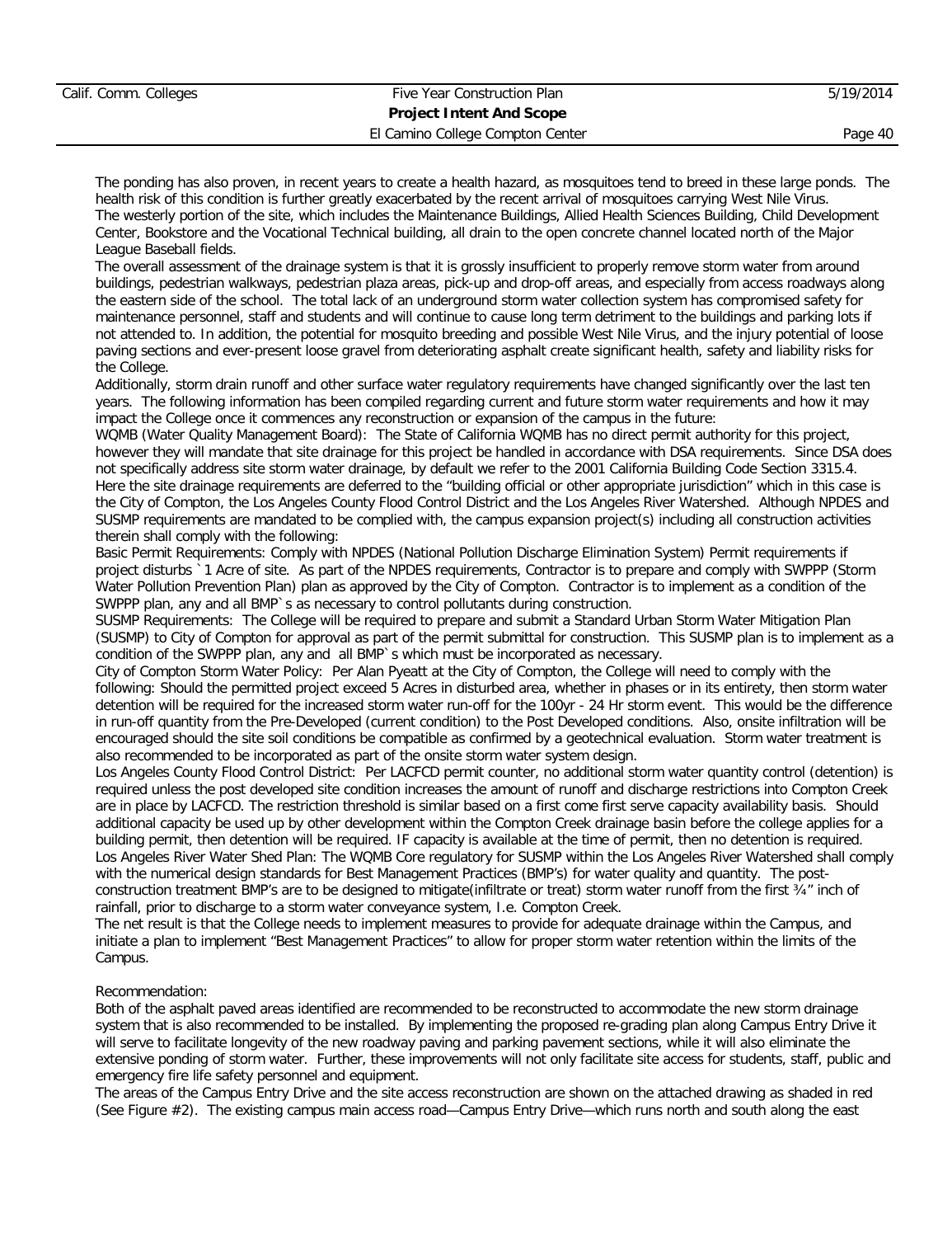# **Project Intent And Scope**

El Camino College Compton Center **Page 41** 

property line, has failed and will require total replacement. The western perimeter access road which runs north and south from the northwest corner of the property to the north edge of the Vocational Technology Building is failing as well and must be replaced.

In addition to this roadway revisions, storm drain inlets and distributions system will be added to the campus, including the creation of several retention basins throughout the campus to provide for compliance with recent environmental quality regulations regarding storm water runoff. These are also included in Figure #2.

#### Natural Gas Distribution System

The original natural gas distribution system has experienced a serious degree of failure over time, with deteriorating and collapsing buried natural gas piping, and failing joints. As a result, gas-fired equipment and appliances—typically water heaters—have been replaced in several buildings with electric heaters, which are not as energy efficient. Additionally, as more of the 55+ year old gas piping deteriorates over time, the risk for serious fire or explosion exists throughout the existing campus and its buildings.

#### Recommendation:

The recommendation is to replace the remaining buried natural gas piping, and to restore gas service to the buildings that will likely remain over the long term of the campus life with new, safer piping.

#### Electrical Distribution System

#### —Primary and Secondary Electrical Distribution Systems

The primary and secondary electrical power distribution system at the North end of the Campus was designed and installed in the early 1950s. The existing transformer substation and the primary and secondary conductors were installed in 1951-2. Increased electrical demand in all of the educational and office spaces of the Campus has rendered the existing transformer substation inadequate for current load requirements. The primary and secondary distribution system is also in very poor condition with extensive and irreversible corrosion at terminal blocks, conductors, connectors and grounding clamps. This causes increased resistance in the distribution system with a corresponding increase in the likelihood of fire, short circuits and/or loss of power.

#### Recommendation:

Our recommendation is to install new, concrete encased conduits, new primary and secondary conductors and a new 1500 KVA transformer substation. The additional devices are shown on the conceptual Campus Electrical Distribution System Drawing. This project will be evaluated for submittal to the CCC/IOU Energy Efficiency Partnership and will incorporate best practices training for staff, energy-efficient technology and energy management implementation.

#### Site Lighting System

Currently, the site lighting system consists of various pole mounted cobra and/or shoebox style luminaries throughout the parking lots, with pole mounted single fixture lighting and low level illuminated bollards at pedestrian walkways, and building mounted wall packs. These fixtures vary in age, wattage and manufacturer and range in condition from fair to poor. The lighting controller systems are dated and inefficient. It appears that the backbone of the current lighting system was originally constructed circa 1955 and has been repaired and/or expanded to its current configuration.

Nighttime illumination at the campus is generally inadequate and/or non-existent. Most pedestrian walkways have less than 0.2 fc; most parking lots have less than 0.2 fc and most service, lawn and landscape areas lees than 0.1 fc. Many areas have no measurable illumination at all.

Nighttime students, staff, visitors and maintenance personnel are at risk both from a security standpoint as well as from those hazards normally associated inadequate lighting. People need to see what they are doing and where they are going.

#### Recommendation:

Our recommendation is to install new conduits, conductors and a lighting control system integrated into the currently installed ECMS. Existing lighting devices that have exceeded their lifecycle will be replaced and additional devices will be added to increase illumination levels to acceptable levels.

The additional devices are shown on the conceptual Campus-wide Lighting System Drawing. This project will be considered for submittal to the CCC/IOU Energy Efficiency Partnership and may incorporate best practices training for staff, energy-efficient technology and energy management implementation.

#### Student/ Staff Security Systems

—Fire Detection and Alarms, Electronic Safety and Security Systems, Electronic Surveillance Systems, Data and Voice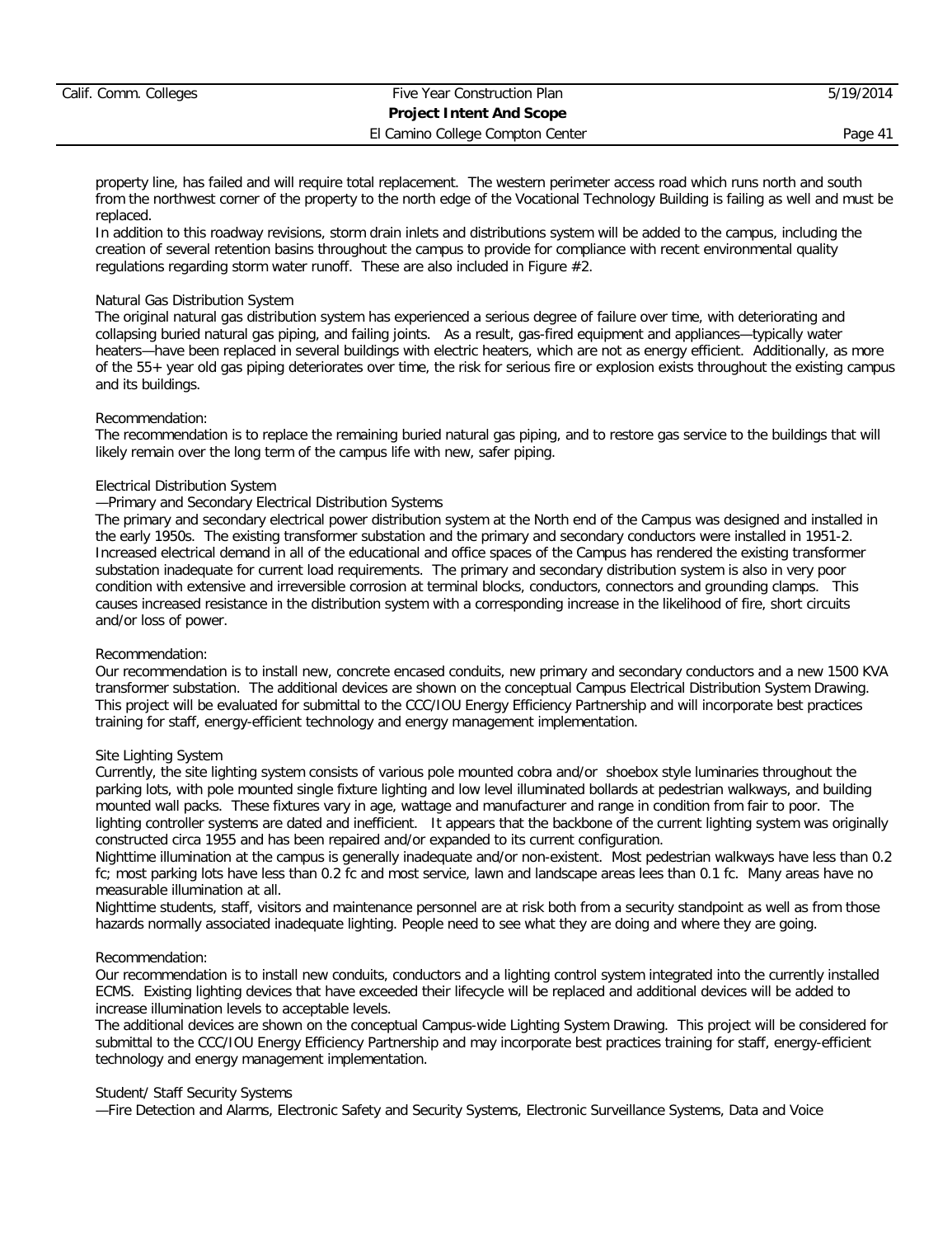# Calif. Comm. Colleges Five Year Construction Plan 5/19/2014 **Project Intent And Scope** El Camino College Compton Center **Page 42**

Communications Systems, CATV Systems, Telephone Systems

Fire Detection and Fire Alarm Systems—Throughout all of the Campus, the fire detection and fire alarm systems are noncompliant, manually operated units, all of which have exceeded their useful life. All newer structures on the Campus have had to be stand-alone systems, which cannot be centrally monitored.

Electronic Safety, Security and Surveillance Systems—There is no centrally monitored safety or security system presently installed on the campus. Only the newer buildings have individual, remotely monitored intrusion detection systems. There is no electronic surveillance system presently installed on the campus for Campus Security. There is no Security Alert/Notification System (Emergency Code Blue System) or equipment on the Campus.

Data and Voice Communications Systems, CATV Systems, Telephone Systems—The basic data and voice communication system is non-functional but has been selectively augmented in a piecemeal "retrofit" manner with new data cabling and wireless technology.

The original Public Address system is totally non-functional. The existing telephone system is the only available emergency communication means available to reach throughout the entirety of the campus. Expansion of emergency communication systems beyond the current capacity of the telephone system is limited.

There is no CATV system presently installed on the campus.

The fire detection and alarm systems do not provide uniform and/or code compliant protection to the campus. In the event of an emergency, available options for communication with students, staff, visitors and maintenance personnel are quite limited. Conversely, there is no available means for requesting assistance generally available to any persons on the campus—Students, Faculty, Staff or Public. Currently campus security is provided solely by the Campus Police Force, who can only be contacted by phone.

Recommendation:

Our recommendation is to install new, integrated Security, Safety and Communication Systems. These systems would include a fully automatic fire alarm system, with centralized and addressable campus reporting, a classroom security and communication system, code blue interactive voice system and campus-wide video surveillance cameras. The security and safety system will be scaleable to allow for future technology and/or capability expansion and will consist in its proposed iteration of 32 PTZ video cameras, and 12 Code Blue pedestals located throughout the campus.

A conduit system will be installed composed of 4 each 5" diameter main conduits with vaults, pull-boxes and hand-holes as required for 3" feeders to allow for terminal installation of data, voice communication and CATV feeds. This system will also accommodate the cabling requirements for the addressable, automatic fire alarm system as well as the classroom security system. To take advantage of the open trenching for the security systems, new conduits for data and voice communication and CATV will also concurrently be installed.

These additional devices and conduits are shown on the conceptual Security and Communication Systems Drawing.

All of the above described work is documented on the attached plans and is incorporated into the attached detailed construction cost estimate. The construction cost estimate have also been incorporated into the JCAF 32. All of these attachments and drawings are included in the COBCP tab of the Fusion `Forms` section.

#### Original IPP Language:

The proposed project is to correct safety issues associated with the existing campus-wide utility infrastructure--with special emphasis on the electrical distribution system, and the code required fire suppression/fire fighting water distribution system. The infrastructure upgrades are required to safely support the increased electrical loads and demands that have resulted from recently constructed capital projects (Math/Science & Voc Tech) as well as the LRC, CDC and Stadium Upgrades that are currently under construction. The College`s existing utility infrastructure was developed at the time the original campus was constructed, and is over 50 years old. In addition to the degrading effects of age (50+ years) on the infrastructure systems, all of the existing academic and administrative spaces have experienced significant changes in electrical demands resulting from the addition of computers, and other electrical equipment to support current curriculum requirements and current teaching modalities, all of which are beyond the load requirements on which the original designs were based. Additionally, all of the newly constructed buildings, as well as those under construction, impose a significantly higher utility infrastructure demand (particularly electrical) than was envisioned to be accommodated in the original system design. Additionally, the fire code requirements for fire detection, fire suppression (fire sprinklers) and fire fighting have all significantly increased over the last 50 years. The campus barely meets current fire code requirements for fire suppression/fire fighting flow requirements based on flow tests required by the local fire agency in order to receive DSA Fire Marshal approval for the buildings currently under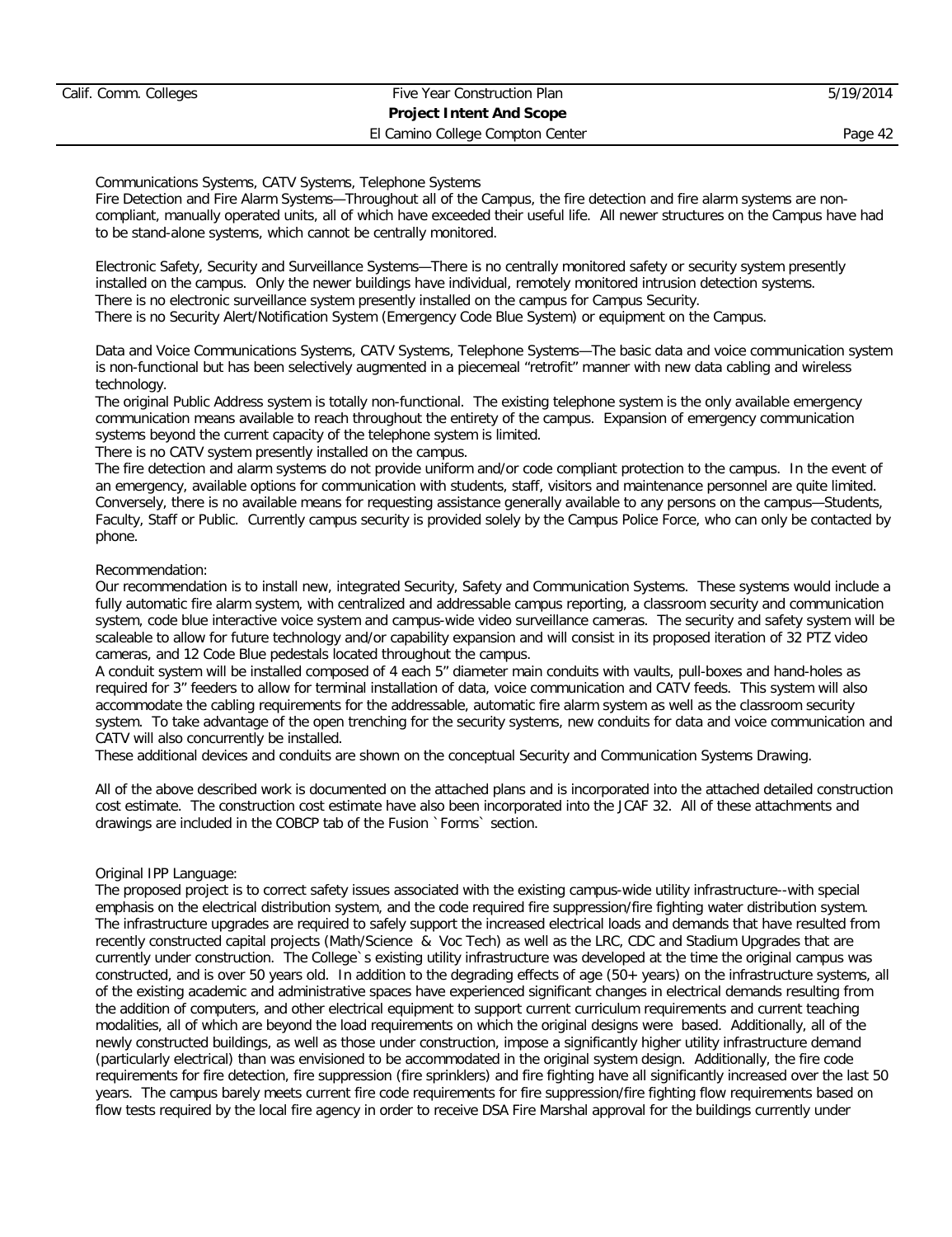# **Project Intent And Scope**

El Camino College Compton Center **Page 43** 

construction. Recently passed storm water pollution prevention codes also cannot be met without significant modifications to the campus` limited storm water system. In order to prevent future catastrophic failure of these systems, a full evaluation of all existing campus infrastructure systems--fire suppression and fire fighting water systems, electrical distribution and communication systems, storm water systems, and other infrastructure systems must be evaluated for capacity to serve the campus and comply with current codes. Based on the results of this study, subsequent replacement of necessary infrastructure components is proposed.

In order to expedite the investigation and design of the required upgrades, and as a part of their local participation in the project, the District proposes to fund the P and W phases of the project from their GO bond funds in order to prevent significant difficulties from occurring when the LRC, CDC, and Stadium projects are completed. This is an IPP for FY 2007/2008.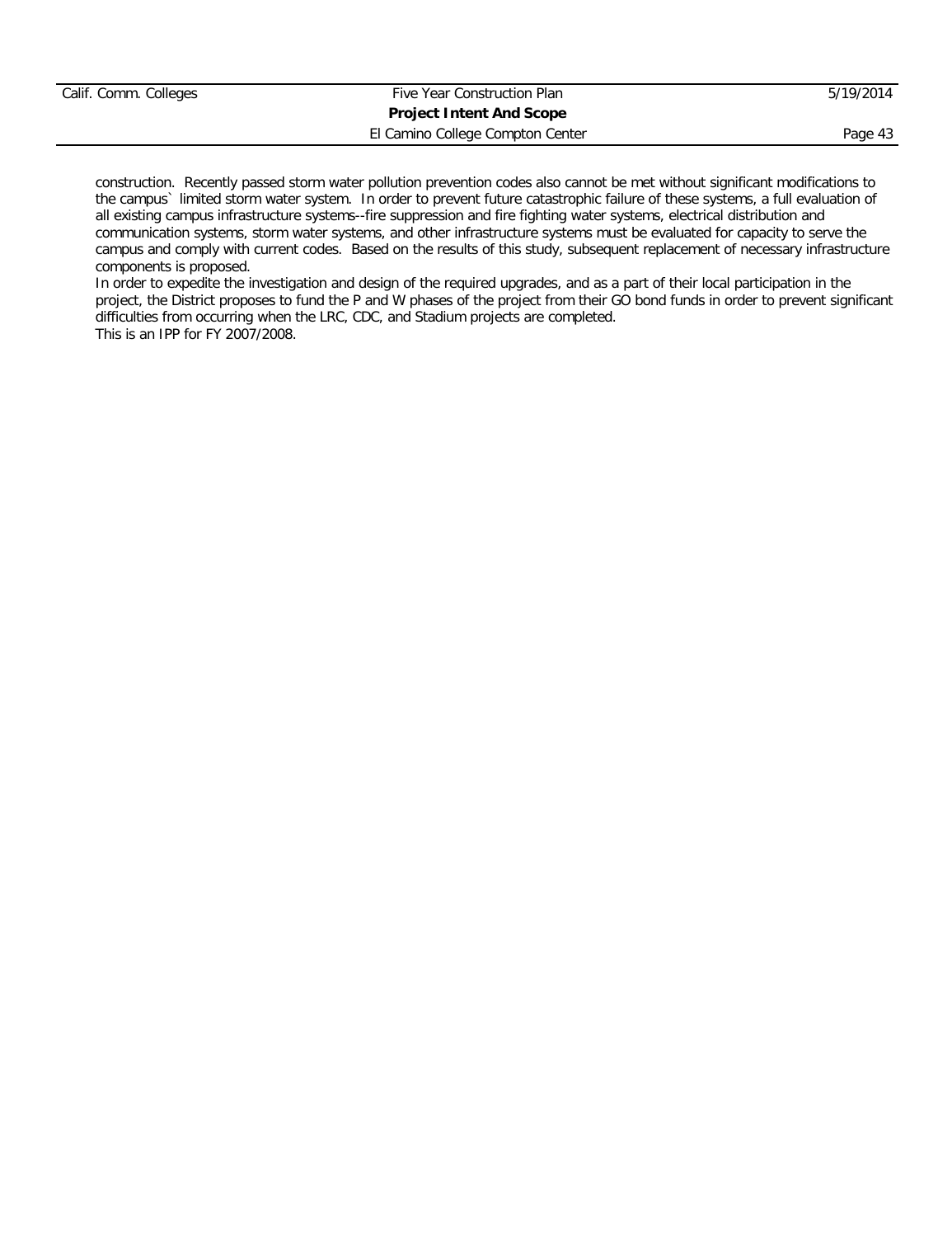# **Project Intent And Scope**

El Camino College Compton Center **Page 44** 

# District Priority No.: **2 Infrastructure Replacement Phase 1 (H&S)**

#### **Outline of Project Space - Buildings and Remodelings**

|                                                 | Classroom Type | Laboratory  | Office Type | Library Type     | AV - TV     |           |             |                  |   |
|-------------------------------------------------|----------------|-------------|-------------|------------------|-------------|-----------|-------------|------------------|---|
|                                                 | 100's          | $210 - 255$ | 300's       | 400's            | $530 - 535$ | All Other |             | <b>Total ASF</b> |   |
| Project Primary                                 |                |             |             |                  |             |           |             |                  |   |
| Project Secondary                               |                |             |             |                  |             |           |             |                  |   |
| Project Net ASF                                 |                |             |             |                  |             |           |             |                  | 0 |
|                                                 |                |             |             |                  |             |           |             |                  |   |
|                                                 |                |             |             |                  |             |           |             |                  |   |
| <b>Project Net Capacity</b>                     |                |             |             |                  |             |           |             |                  |   |
|                                                 |                |             |             |                  |             | Net       | ASF/100     | Capacity         |   |
| Classrooms, Classroom Service (Room Type 100's) |                |             |             |                  |             | ASF       | <b>WSCH</b> | <b>WSCH</b>      |   |
|                                                 |                |             |             |                  |             |           |             |                  |   |
|                                                 |                |             |             | Classroom Totals |             | 0         | 47.3        | 0                |   |

| Primary Effect                                    |         |                        |                         | Secondary Effect     |            |                        |                         |  |  |
|---------------------------------------------------|---------|------------------------|-------------------------|----------------------|------------|------------------------|-------------------------|--|--|
| TOP Code/Description                              | Net ASF | ASF/100<br><b>WSCH</b> | Capacity<br><b>WSCH</b> | TOP Code/Description | Net ASF    | ASF/100<br><b>WSCH</b> | Capacity<br><b>WSCH</b> |  |  |
|                                                   |         |                        |                         | Laboratory Totals    | 0          |                        | 0                       |  |  |
|                                                   |         |                        |                         |                      |            |                        |                         |  |  |
|                                                   |         |                        |                         |                      |            |                        |                         |  |  |
| Office and Office Service Areas (Room Type 300's) |         |                        |                         |                      | Net<br>ASF | ASF per<br>FTE         | Capacity<br>FTE         |  |  |
|                                                   |         |                        |                         | Office Totals        | 0          | 140                    | 0.00                    |  |  |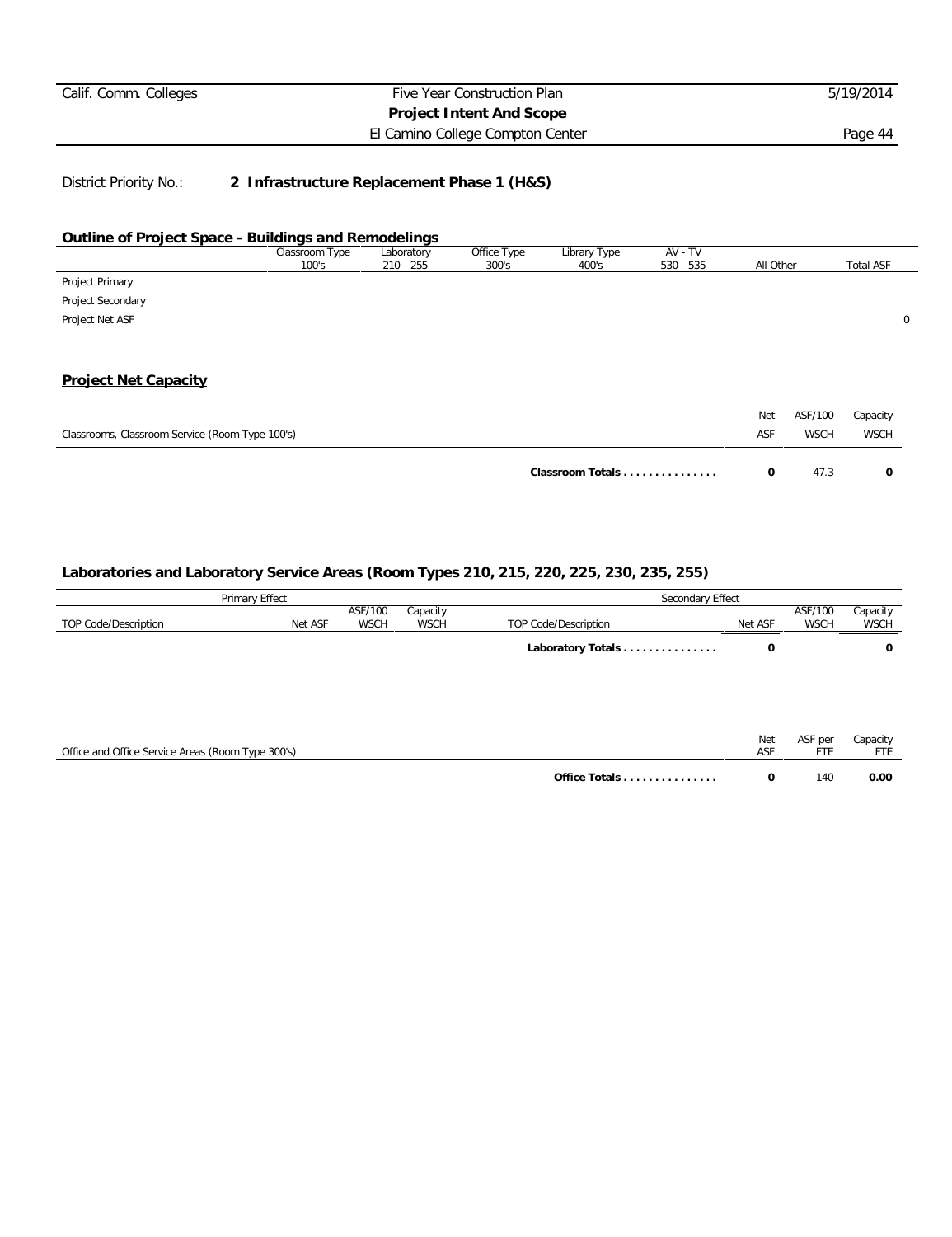| Calif. Comm. Colleges                               | Five Year Construction Plan<br><b>Project Intent And Scope</b> |                                  |                            |
|-----------------------------------------------------|----------------------------------------------------------------|----------------------------------|----------------------------|
|                                                     |                                                                | El Camino College Compton Center | Page 45                    |
|                                                     | District Priority: 3 Infrastructure Replacement Phase 2        |                                  |                            |
| Project Type:                                       | $\Box$ Site Acquisition                                        | $\Box$ New Construction          | $\boxtimes$ Reconstruction |
|                                                     | $\Box$ Replacement                                             | $\boxtimes$ Infrastructure       | $\Box$ Equipment           |
| Total Estimated Costs: \$13,848,000                 |                                                                |                                  |                            |
| Anticipated Source(s) of Funds: State and Non-State |                                                                |                                  |                            |
| Type of construction:                               |                                                                |                                  |                            |
| Seismic Retrofit:                                   |                                                                |                                  |                            |
| If Existing - Age :                                 |                                                                |                                  |                            |
| If Existing - Condition :                           |                                                                |                                  |                            |

|                       | Land Acquisition | Preliminary Plans | Working Drawing | Construction | Equipment | Occupancy |
|-----------------------|------------------|-------------------|-----------------|--------------|-----------|-----------|
| Year                  |                  | 2009/2010         | 2009/2010       | 2010/2011    |           | 2013/2014 |
| <b>Estimated Cost</b> |                  | \$788,000         | \$825,000       | \$12,235,000 |           |           |

# **Explain why this project is needed:**

California Community Colleges Project Scenario Summary 2010 7/1/2008 3:04:26 PM Infrastructure Replacement Phase 1 (H&S) (Official Version) Page 1 District: Compton Community College District Project Category A4 Occupancy Date 2012/2013 Campus: Compton Community College Last Revised Date 7/1/2008 Project Name: Infrastructure Replacement Phase 2 (H&S) District Priority 7 Project Description: FPP Executive Summary : This project is Phase 2 of an Infrastructure Replacement project approved in the 08-09 Budget Year.

Compton Community College was originally constructed and occupied at its current location in the early 1950's. This included the utility infrastructure for the campus. Since that time, additional buildings have been added to the campus, instructional methods and equipment have significantly changed, and safety issues and environmental requirements have also significantly changed. As a result, the current campus faces serious risks to the health and life safety of the Students, Staff, Faculty and Public if the infrastructure that supports the campus is not properly updated, upgraded and corrected. The Infrastructure FPP components will address two critical areas of potential risks to health, life safety and property for Compton Community College District: Safety • Fire Fighting Water Lines • Electrical Service Safety • Safety Lighting • Code Blue Stations • Security Camera System • Emergency Communications Public Health • Sanitary Sewer Restoration • Elimination of Standing Water These risks and the proposed solutions for them are detailed in the following, more detailed, item-by-item discussion, and are reflected in the accompanying construction cost estimate. Campus Background/History Compton Community College was established in 1927 as a component of the Compton Union High School District. In 1933 the original campus was devastated by a major earthquake which struck the region, leaving only two buildings standing. In 1950 voters approved a bond issue separating the college from the high school district. The new college campus was then constructed at the college's present site, 1111 East Artesia Boulevard. Classes began on the new campus in the Fall of 1953. Following the original construction of the campus in 1953, the campus remained relatively intact, with only four additional buildings being constructed during the next 50 + years. These buildings were the Jane Astredo Allied Health Building completed in 1979, the Abel B. Sykes, Jr. Child Development Center opened in 1981, the Ralph C. Dills Vocational-Technology Center in two phases in 1999 and 2002, and the Math-Sciences building completed in 2003. Most recently, two additional buildings have been constructed, the Child Development Center, which was occupied in May of 2006, and the new Library / Learning Resource Center, which is scheduled to open in the fall of 2007. With the addition of these six additional structures, the "Total Outside Gross Square Footage" (TOGSF) of facilities at the campus increased from 242,574 TOGSF to 459,873 TOGSF. However the infrastructure of the campus remained relatively unchanged and unimproved since the first buildings were constructed in the early 1950's, some 55 years ago. The goal of this FPP is threefold: • To address the inadequacies of the limited and aged campus infrastructure • To address the imminent risk of catastrophic failure that the College faces without significant repair and replacement of this aged infrastructure, and • To eliminate the significant threat to the safety of the Students, Faculty, Staff and Public that a failure of the current infrastructure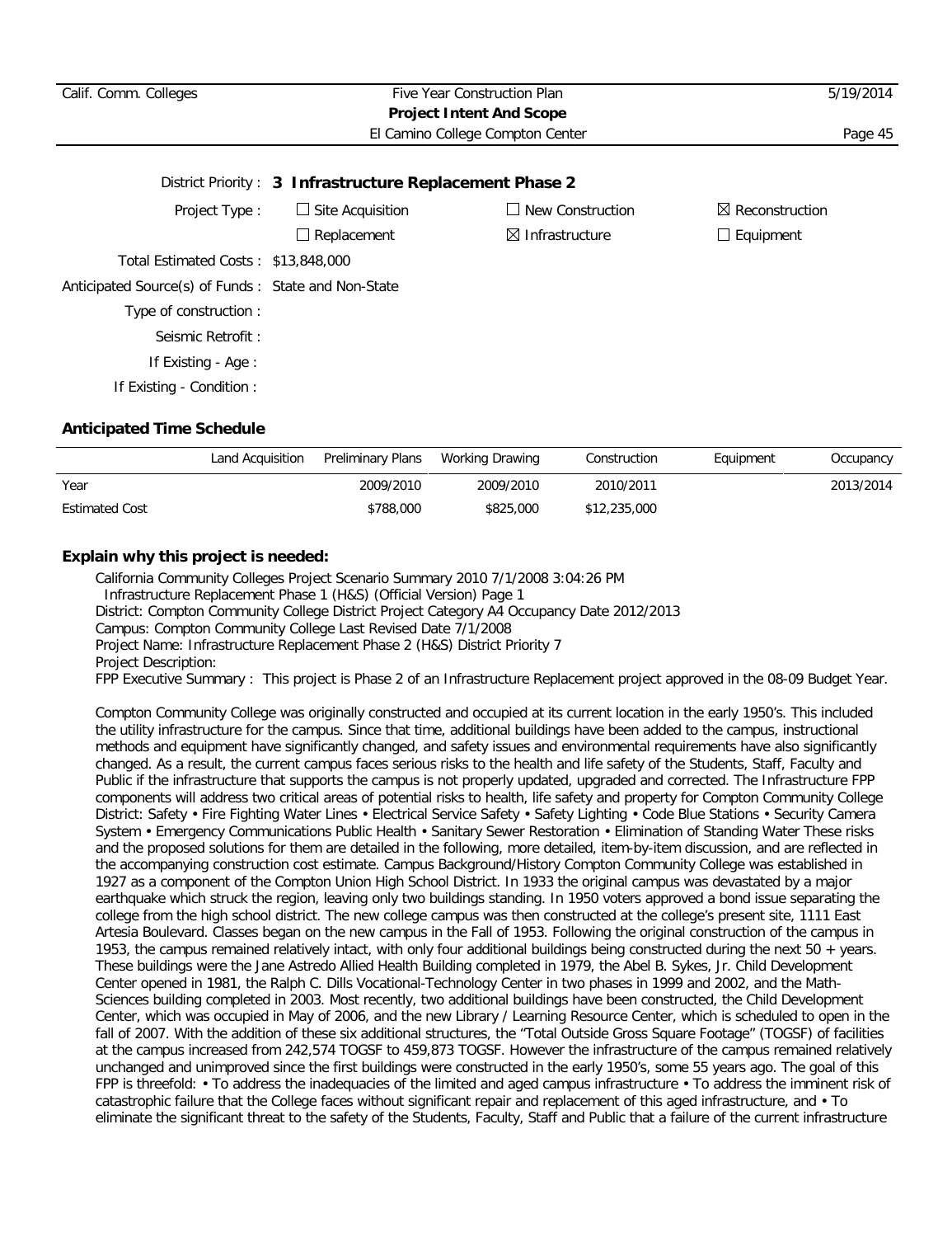El Camino College Compton Center **Page 46** 

poses, as well as the serious threat to the facilities and program of instruction that arises from the current status of the campus infrastructure. The scope of the necessary upgrades to the existing campus infrastructure facilities covers multiple disciplines and aspects of campus infrastructure. These range from fire fighting life safety systems, to sanitary sewer systems, to roadway infrastructure for firefighting access, to student safety and security systems, and compliance with new environmental regulatory standards. Simply listed, the necessary repairs and improvements to the campus infrastructure address all of the following systems and disciplines: • Fire Fighting/Fire Suppression Water Systems • Separate Potable Water Distribution Systems • Sanitary Sewer Systems • Storm Drainage, Surface Run-off and On-site Retention Systems • Natural Gas Distribution Systems • Electrical Distribution System • Site Lighting System • Student/Staff Security System The following narrative describes the problems with each of the above-listed infrastructure systems, the threats that the current status of these systems impose on the campus, and the nature of the required corrections to each of these systems. Fire Fighting / Fire Suppression Water Systems There are three separate problems with the existing water system on the campus. The first of these is the off-campus water system providing service to the campus, and the second is the nature of the on-campus water distribution system. The third is the need for a redundant connection to other external water supply systems for fire fighting and fire suppression. The first of these problems exists with the fire suppression water service to the campus. The Compton Community College Campus is currently served by the City of Compton municipal water system. The campus has been connected through an 8-inch supply line that connects to an 8-inch water line on Greenleaf Blvd on the north side of the Campus. In 2006, a second connection to the City of Compton water system had to be constructed which is comprised of a 10-inch waterline that connects to a 12-inch Compton City water main on Santa Fe Avenue on the west side of the campus. This second water connection was necessitated because while the fire flow tests conducted by the Compton City Fire Department as a part of the completion of the new Child Development Center were acceptable, those run for the LRC indicated that the City of Compton Municipal water system was not providing adequate flow and pressure to ensure the proper functioning of the fire sprinkler system in the Library/LRC, and the LRC cannot open without this correction being completed. (It should be noted that at the time of the initial approval of the CDC and the LRC projects, City fire flow tests indicated that the flow capacities were just barely at the minimum, and therefore the City opted for additional testing prior to occupancy of the first of the two projects.) This also means that no additional construction could occur on the campus without increasing the fire flow capacity both to the Campus and within the Campus. The existing City of Compton water system, on average, yields a static water pressure of approximately 62 PSI in this area. This is not adequate pressure to properly operate the fire sprinkler system, and to provide adequate water flow to fight a fire. A possible reason the low fire flow rates is due to the geographic location of the Compton Community College Campus within the City of Compton water system. The campus lies at the very southeast corner of the city service area, thereby not receiving optimum hydraulic advantages of the municipal system. Also the water main in Greenleaf Avenue that was the only service point to the campus is only an 8-inch diameter water main, and there are substantial head-losses when flow demand is summoned at the school campus. Normally for a development like the Compton Community College campus, a fire flow of approximately 2500 GPM or greater would be optimal. The second problem exists with the nature, size and capacity of the water distribution system on the campus. The existing water distribution system within the Compton Community College Campus consists of a single 8-inch diameter looped waterline which encircles most buildings on the campus. On the whole, the on-campus water distribution system is adequate to satisfy the basic demands for domestic water service requirements on the Campus. However, the capacity of this single loop distribution system to also satisfy fire flow demands—demands for both the operation of fire sprinklers in the few buildings that have them and for fire fighting—are questionable at best. As previously discussed, when the new Library/LRC was finalizing construction, the City's fire flow test results were deficient to supply adequate fire flow to the Library/LRC. To increase the fire flow for these two new facilities, a second, upsized and upgraded service connection—10 inch diameter versus the original 8 inch diameter Greenleaf connection—was made to the City of Compton system, and a portion of the campus loop distribution system was also increased to a 10-inch diameter pipe from the intersection of Santa Fe Ave and South Tartar Lane east to the campus looped water system. This 10-inch water line improvement also included the removal of two existing parallel 4-inch meters. The 4-inch meters along with the 8-inch water line created enough hydraulic restriction to justify the new 10-inch water line and two in-line 10" backflow valves. The discovery and replacement of this type of hydraulic constriction demonstrates the need to completely upgrade/replace the entire water system with new, larger and separate water distribution systems—one for domestic water distribution, and one to provide adequate flow for fire sprinkler systems and fire fighting. The age of the existing water system infrastructure, along with its inadequate sizing combine to severely restrict any campus growth, and to meet the future fire flow demands for a safe community college campus. Equally, if not more important to the water distribution system capacity, is the state of reliability of the existing water system. Based on recent conversations with Chevron Engineering and the college maintenance personnel, during fire flow testing many of the existing, fifty-five+ year old water line valves were witnessed to be in a state of inoperability and are in critical need of replacement. Reports by maintenance personnel indicate that some of these aged valves may not be accessible and may be permanently seized up in a partially closed position. This provides further evidence that the campus water system is operating outside of its effective service life. The water system was built in the early 1950's, and at 55+ years is well over the service life for the type and quality of materials used during that time period. The third issue with the water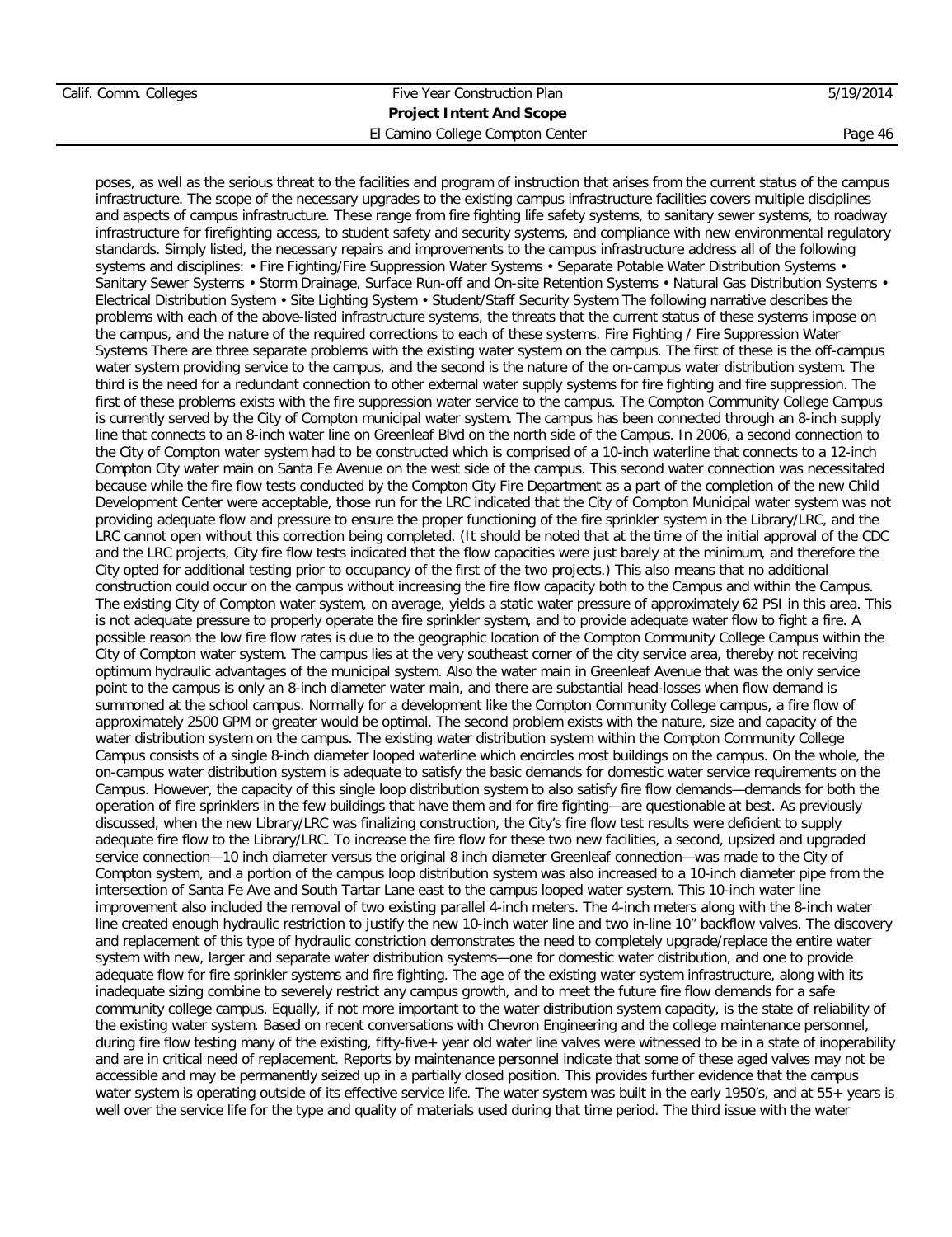# Calif. Comm. Colleges Five Year Construction Plan 5/19/2014 **Project Intent And Scope** El Camino College Compton Center **Page 47**

distribution system is that of redundancy of connection and/or outside source of water for fire fighting and fire suppression. Another significant component of reliability is the redundancy of system connections to supply emergency fire flows when a portion of the water system is either shut down for maintenance or undergoing emergency repairs. The existing campus water system has limited redundancy with the City of Compton water system supplying both of the connections to the Campus water system. Based on the critical nature of the occupancy on the campus, additional connections to the City of Long Beach water system to the south in Artesia Boulevard and to the Southern California Water Service Company system to the south is prudent to provide reliable and adequate fire flow for fighting fires on the campus. Most importantly, the above described changes are necessary to ensure that the students, staff, visitors, maintenance personnel and the State of California have the basic right to have confidence that they have reliable water supply systems that will not only provide adequate and reliable domestic water service, but, more importantly, a water distribution system that will provide adequate and reliable fire life safety protection, both now and into the future. Recommendations: Our recommendation is to completely replace the water system with a modern, highly reliable split system which can meet or exceed the potential fire flow capacity for the college's long term growth. As shown on the conceptual Water System Drawings (See Figure #1), a 10-inch diameter looped water main around the campus should be constructed for fire protection, with an additional 4 inch water line loop for domestic water service. Additionally, a new 12-inch diameter supply line needs to be installed to connect to the City of Compton water system, as well as new 12-inch connections needs to be made to the City of Long Beach water system and to the Southern California Water Service Company. Depending on the water pressures and supply available, the newly constructed 10-inch water main off of Santa Fe Ave might possibly remain. The proposed additional connection to the City of Long Beach or to California Water Service Company must be looked at with detailed attention to costs and water systems contribution to supply adequate fire flow. The proposed new 12 inch connection alternative on Greenleaf Ave also requires additional offsite water main construction. The water main on Greenleaf Ave will most likely need upgrading to a 10-inch or 12-inch water main all the way to Santa Fe Ave. The cost estimate reflects these probable costs. To create redundancy in the water system as mentioned previously, the college is recommended to seek connection to the City of Long Beach water system or the California Water Service Company system. Sanitary Sewer System The existing sanitary sewer system consists of 6-inch and 8-inch vitrified clay sewer pipe that was originally constructed around the early 1930's. A more recently constructed portion of the sewer system is a 10-inch polyvinyl sewer pipe which is located at the southeast corner of the campus. There are two main sewer corridors serving the campus. The northern section of the sewer is the oldest and serves the northern portion of the campus. The southern portion of the sewer system, which recently has incurred numerous repairs, is somewhat newer. The existing sanitary sewer system is old and is past its useful service life. Evidence of this age is noted with the recent total collapse of the vitrified clay sewer line. Further, future growth cannot be accommodated with the existing system. Several portions of the existing sanitary sewer system are pressurized systems, which require and are operated by a series of pumps, which have a cost to operate and require regular maintenance. The proposed new sanitary sewer system would eliminate the need for the use of these pumps by installation of gravity collection system. As noted previously, the existing campus sanitary sewer system currently connects into and is served by the City of Long Beach. Although the Los Angeles County Sanitation District does have sewer lines in the area and adjacent to the college, they are not servicing the college. Maintenance personnel at the College have indicated that maintenance has historically involved cleaning sewer lines to remove debris buildup. The primary cause of debris buildup has been due to solidification of grease in the pipes. Based on conversations with maintenance personnel, the concentrations of grease primarily originated from the Student Lounge/Cafeteria Building. More significantly, portions of the existing sewer system have recently experienced total collapse which created unhealthy and dangerous conditions until emergency repairs can be completed. The oldest parts of this system are over 75 years old and are well over the service life for the type and quality of materials used during that time period. A new sanitary sewer system will provide adequate functionality for current use and planned future growth. Recommendation: Our recommendation is to completely rebuild the sanitary sewer collection system on the campus with a modern, highly reliable system which can meet current capacity and provide for the College's long term growth, as shown on the attached sanitary sewer system drawings. Evidence of the existing sanitary sewer system's age is noted with the recent collapsing of the vitrified clay sewer lines. Further, the sewer study report prepared by Boyle Engineering in November 2005 indicates that the then-approved expansion of the campus—the Performing Arts Center—would necessitate significant improvements to the sanitary sewer system. Implementing a new sanitary sewer system will also eliminate the two sewer ejector pump systems and convert them to a gravity collection system, saving the College long term operational and maintenance costs. It is recommended that grease interceptor vaults to serve all buildings that have food services should also be installed to offset long term maintenance problems. This will eliminate grease buildup and it will satisfy new and ever stricter environmental requirements mandated for the sewer agency. Such vaults should be located external to the buildings and be sized adequately to meet the capacity requirements for each location. To accomplish these steps, it is recommended that sewer service be transferred to the Los Angeles County Sanitation District (LACSD) A 36-inch diameter sanitary sewer overflow system would be located along Artesia Blvd along the south side of the Campus property inside an easement so that the sewer connection could be made outside of the Artesia Boulevard right-of-way. The depth of this sewer line is such that it will be capable of collecting the entire Campus site with a gravity system. In discussions with the LACSD, they indicated that such a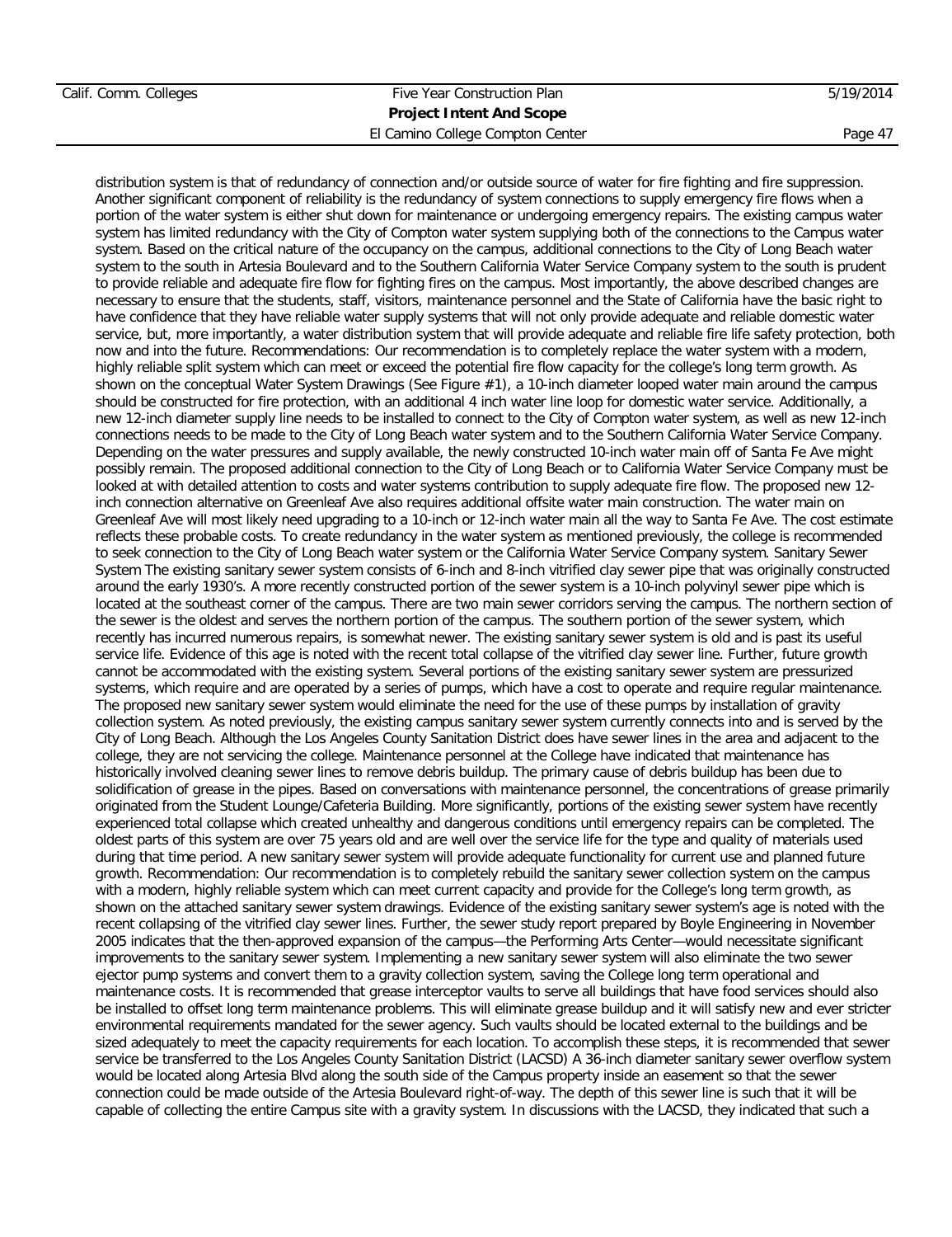El Camino College Compton Center **Page 48** 

connection would be allowed, however, since it is a relatively new system, the design and construction will be given detailed attention in order to preserve the integrity of the 36-inch diameter sewer main. The LACSD indicated however that they would prefer that the campus sewer collection system remained private. Storm Drainage, Surfaced Run-off and On-site Retention Systems The existing storm drain water system for the Campus is severely limited. Only the southwest portion of the school campus is served by a shallow buried 21-inch diameter storm drain main line. This storm line collects drainage around the Shower and Locker Room buildings and the Gym, only. This same system also picks up the lawn and courtyard drainage along the south side of the Math/Science Building, and a small portion of the access road fronting the south side of these buildings. However, the exact layout of the collection system is not fully well defined due to insufficient as-built information at the Campus. This 21-inch storm main line drains south along the east edge of the football field to a storm drain system in Artesia Boulevard. The northeast portion of the site, which includes the largest of the parking lots and the entire area around the original linear classroom wings, surface drains east toward the main north-south access road—Campus Entry Drive—which is the entrance to the Campus, running between Artesia and Greenleaf. As this road is extremely flat, surface run-off water tends to collect and pond along this road is several spots every time it rains. This ponding disrupts access in the Administration Building, making it unsafe for the public and students to have access to the building whenever rainfall occurs. Water also ponds at both the north and south sides of the Math/Sciences Building, not only making pedestrian access difficult and dangerous, but also creates a driving hazard due to the depth of the ponding. The surface flow eventually drains toward Artesia Ave, however some drainage eventually flows into the residential neighborhood to the east. An additional problem is the wear and tear that this ponding causes to the asphalt surface of Campus Entry Drive. The asphalt breaks up constantly due to the ponding, making the pedestrian surface rough and uneven, with large, loose pieces of asphalt and aggregate. This creates a significant tripping and injury hazard. This condition is constantly being repaired and patched, which is a significant and unnecessary cost to the operating budget for the College. The ponding has also proven, in recent years to create a health hazard, as mosquitoes tend to breed in these large ponds. The health risk of this condition is further greatly exacerbated by the recent arrival of mosquitoes carrying West Nile Virus. The westerly portion of the site, which includes the Maintenance Buildings, Allied Health Sciences Building, Child Development Center, Bookstore and the Vocational Technical building, all drain to the open concrete channel located north of the Major League Baseball fields. The overall assessment of the drainage system is that it is grossly insufficient to properly remove storm water from around buildings, pedestrian walkways, pedestrian plaza areas, pick-up and drop-off areas, and especially from access roadways along the eastern side of the school. The total lack of an underground storm water collection system has compromised safety for maintenance personnel, staff and students and will continue to cause long term detriment to the buildings and parking lots if not attended to. In addition, the potential for mosquito breeding and possible West Nile Virus, and the injury potential of loose paving sections and ever-present loose gravel from deteriorating asphalt create significant health, safety and liability risks for the College. Additionally, storm drain runoff and other surface water regulatory requirements have changed significantly over the last ten years. The following information has been compiled regarding current and future storm water requirements and how it may impact the College once it commences any reconstruction or expansion of the campus in the future: WQMB (Water Quality Management Board): The State of California WQMB has no direct permit authority for this project, however they will mandate that site drainage for this project be handled in accordance with DSA requirements. Since DSA does not specifically address site storm water drainage, by default we refer to the 2001 California Building Code Section 3315.4. Here the site drainage requirements are deferred to the "building official or other appropriate jurisdiction" which in this case is the City of Compton, the Los Angeles County Flood Control District and the Los Angeles River Watershed. Although NPDES and SUSMP requirements are mandated to be complied with, the campus expansion project(s) including all construction activities therein shall comply with the following: Basic Permit Requirements: Comply with NPDES (National Pollution Discharge Elimination System) Permit requirements if project disturbs `1 Acre of site. As part of the NPDES requirements, Contractor is to prepare and comply with SWPPP (Storm Water Pollution Prevention Plan) plan as approved by the City of Compton. Contractor is to implement as a condition of the SWPPP plan, any and all BMP`s as necessary to control pollutants during construction. SUSMP Requirements: The College will be required to prepare and submit a Standard Urban Storm Water Mitigation Plan (SUSMP) to City of Compton for approval as part of the permit submittal for construction. This SUSMP plan is to implement as a condition of the SWPPP plan, any and all BMP`s which must be incorporated as necessary. City of Compton Storm Water Policy: Per Alan Pyeatt at the City of Compton, the College will need to comply with the following: Should the permitted project exceed 5 Acres in disturbed area, whether in phases or in its entirety, then storm water detention will be required for the increased storm water run-off for the 100yr - 24 Hr storm event. This would be the difference in run-off quantity from the Pre-Developed (current condition) to the Post Developed conditions. Also, onsite infiltration will be encouraged should the site soil conditions be compatible as confirmed by a geotechnical evaluation. Storm water treatment is also recommended to be incorporated as part of the onsite storm water system design. Los Angeles County Flood Control District: Per LACFCD permit counter, no additional storm water quantity control (detention) is required unless the post developed site condition increases the amount of runoff and discharge restrictions into Compton Creek are in place by LACFCD. The restriction threshold is similar based on a first come first serve capacity availability basis. Should additional capacity be used up by other development within the Compton Creek drainage basin before the college applies for a building permit, then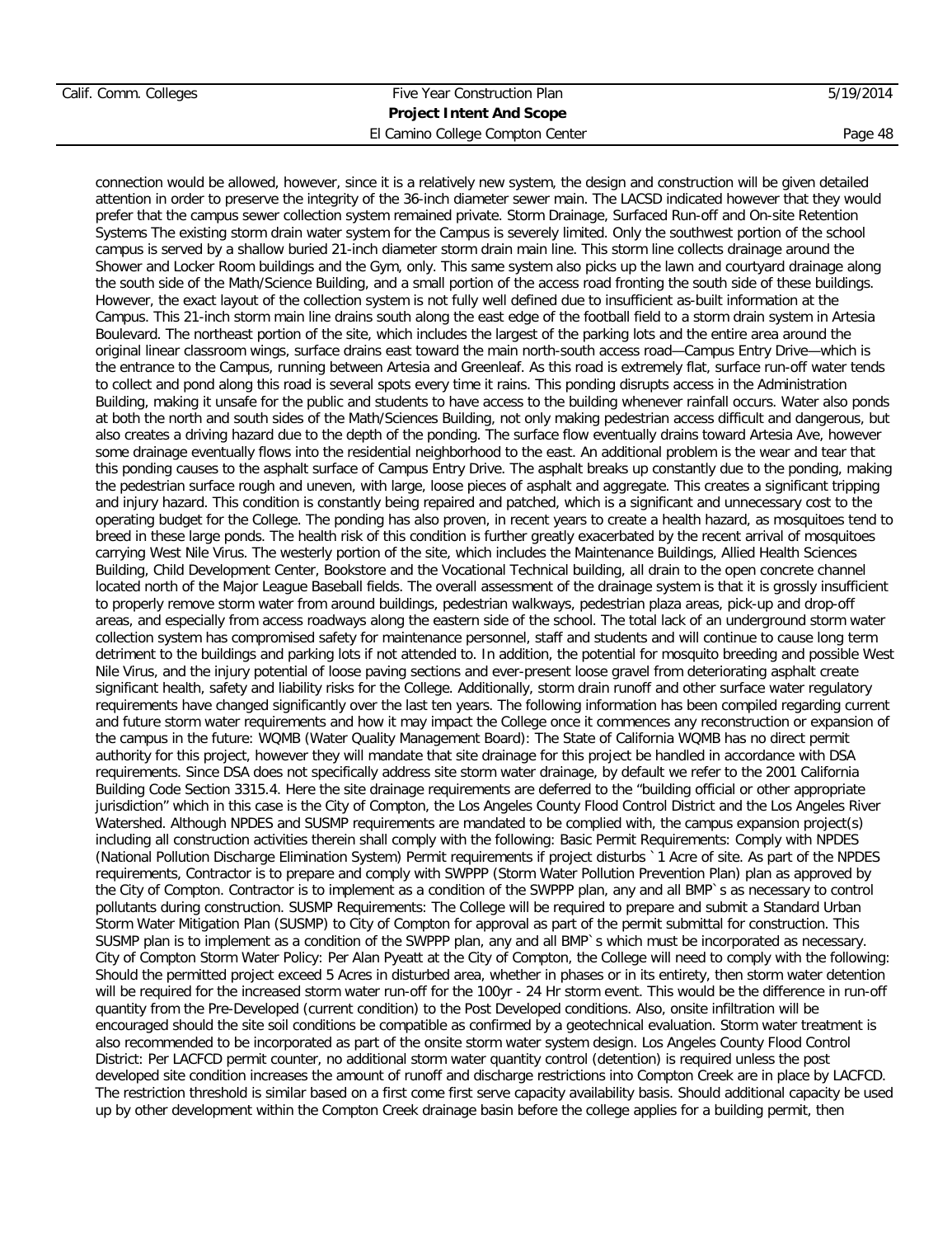El Camino College Compton Center **Page 49** 

detention will be required. IF capacity is available at the time of permit, then no detention is required. Los Angeles River Water Shed Plan: The WQMB Core regulatory for SUSMP within the Los Angeles River Watershed shall comply with the numerical design standards for Best Management Practices (BMP's) for water quality and quantity. The post-construction treatment BMP's are to be designed to mitigate(infiltrate or treat) storm water runoff from the first ¾" inch of rainfall, prior to discharge to a storm water conveyance system, I.e. Compton Creek. The net result is that the College needs to implement measures to provide for adequate drainage within the Campus, and initiate a plan to implement "Best Management Practices" to allow for proper storm water retention within the limits of the Campus. Recommendation: Both of the asphalt paved areas identified are recommended to be reconstructed to accommodate the new storm drainage system that is also recommended to be installed. By implementing the proposed re-grading plan along Campus Entry Drive it will serve to facilitate longevity of the new roadway paving and parking pavement sections, while it will also eliminate the extensive ponding of storm water. Further, these improvements will not only facilitate site access for students, staff, public and emergency fire life safety personnel and equipment. The areas of the Campus Entry Drive and the site access reconstruction are shown on the attached drawing as shaded in red (See Figure #2). The existing campus main access road—Campus Entry Drive—which runs north and south along the east property line, has failed and will require total replacement. The western perimeter access road which runs north and south from the northwest corner of the property to the north edge of the Vocational Technology Building is failing as well and must be replaced. In addition to this roadway revisions, storm drain inlets and distributions system will be added to the campus, including the creation of several retention basins throughout the campus to provide for compliance with recent environmental quality regulations regarding storm water runoff. These are also included in Figure #2. Natural Gas Distribution System The original natural gas distribution system has experienced a serious degree of failure over time, with deteriorating and collapsing buried natural gas piping, and failing joints. As a result, gas-fired equipment and appliances—typically water heaters—have been replaced in several buildings with electric heaters, which are not as energy efficient. Additionally, as more of the 55+ year old gas piping deteriorates over time, the risk for serious fire or explosion exists throughout the existing campus and its buildings. Recommendation: The recommendation is to replace the remaining buried natural gas piping, and to restore gas service to the buildings that will likely remain over the long term of the campus life with new, safer piping. Electrical Distribution System —Primary and Secondary Electrical Distribution Systems The primary and secondary electrical power distribution system at the North end of the Campus was designed and installed in the early 1950s. The existing transformer substation and the primary and secondary conductors were installed in 1951-2. Increased electrical demand in all of the educational and office spaces of the Campus has rendered the existing transformer substation inadequate for current load requirements. The primary and secondary distribution system is also in very poor condition with extensive and irreversible corrosion at terminal blocks, conductors, connectors and grounding clamps. This causes increased resistance in the distribution system with a corresponding increase in the likelihood of fire, short circuits and/or loss of power. Recommendation: Our recommendation is to install new, concrete encased conduits, new primary and secondary conductors and a new 1500 KVA transformer substation. The additional devices are shown on the conceptual Campus Electrical Distribution System Drawing. This project will be evaluated for submittal to the CCC/IOU Energy Efficiency Partnership and will incorporate best practices training for staff, energy-efficient technology and energy management implementation. Site Lighting System Currently, the site lighting system consists of various pole mounted cobra and/or shoebox style luminaries throughout the parking lots, with pole mounted single fixture lighting and low level illuminated bollards at pedestrian walkways, and building mounted wall packs. These fixtures vary in age, wattage and manufacturer and range in condition from fair to poor. The lighting controller systems are dated and inefficient. It appears that the backbone of the current lighting system was originally constructed circa 1955 and has been repaired and/or expanded to its current configuration. Nighttime illumination at the campus is generally inadequate and/or non-existent. Most pedestrian walkways have less than 0.2 fc; most parking lots have less than 0.2 fc and most service, lawn and landscape areas lees than 0.1 fc. Many areas have no measurable illumination at all. Nighttime students, staff, visitors and maintenance personnel are at risk both from a security standpoint as well as from those hazards normally associated inadequate lighting. People need to see what they are doing and where they are going. Recommendation: Our recommendation is to install new conduits, conductors and a lighting control system integrated into the currently installed ECMS. Existing lighting devices that have exceeded their lifecycle will be replaced and additional devices will be added to increase illumination levels to acceptable levels. The additional devices are shown on the conceptual Campus-wide Lighting System Drawing. This project will be considered for submittal to the CCC/IOU Energy Efficiency Partnership and may incorporate best practices training for staff, energy-efficient technology and energy management implementation. Student/ Staff Security Systems —Fire Detection and Alarms, Electronic Safety and Security Systems, Electronic Surveillance Systems, Data and Voice Communications Systems, CATV Systems, Telephone Systems Fire Detection and Fire Alarm Systems—Throughout all of the Campus, the fire detection and fire alarm systems are non-compliant, manually operated units, all of which have exceeded their useful life. All newer structures on the Campus have had to be stand-alone systems, which cannot be centrally monitored. Electronic Safety, Security and Surveillance Systems—There is no centrally monitored safety or security system presently installed on the campus. Only the newer buildings have individual, remotely monitored intrusion detection systems. There is no electronic surveillance system presently installed on the campus for Campus Security. There is no Security Alert/Notification System (Emergency Code Blue System) or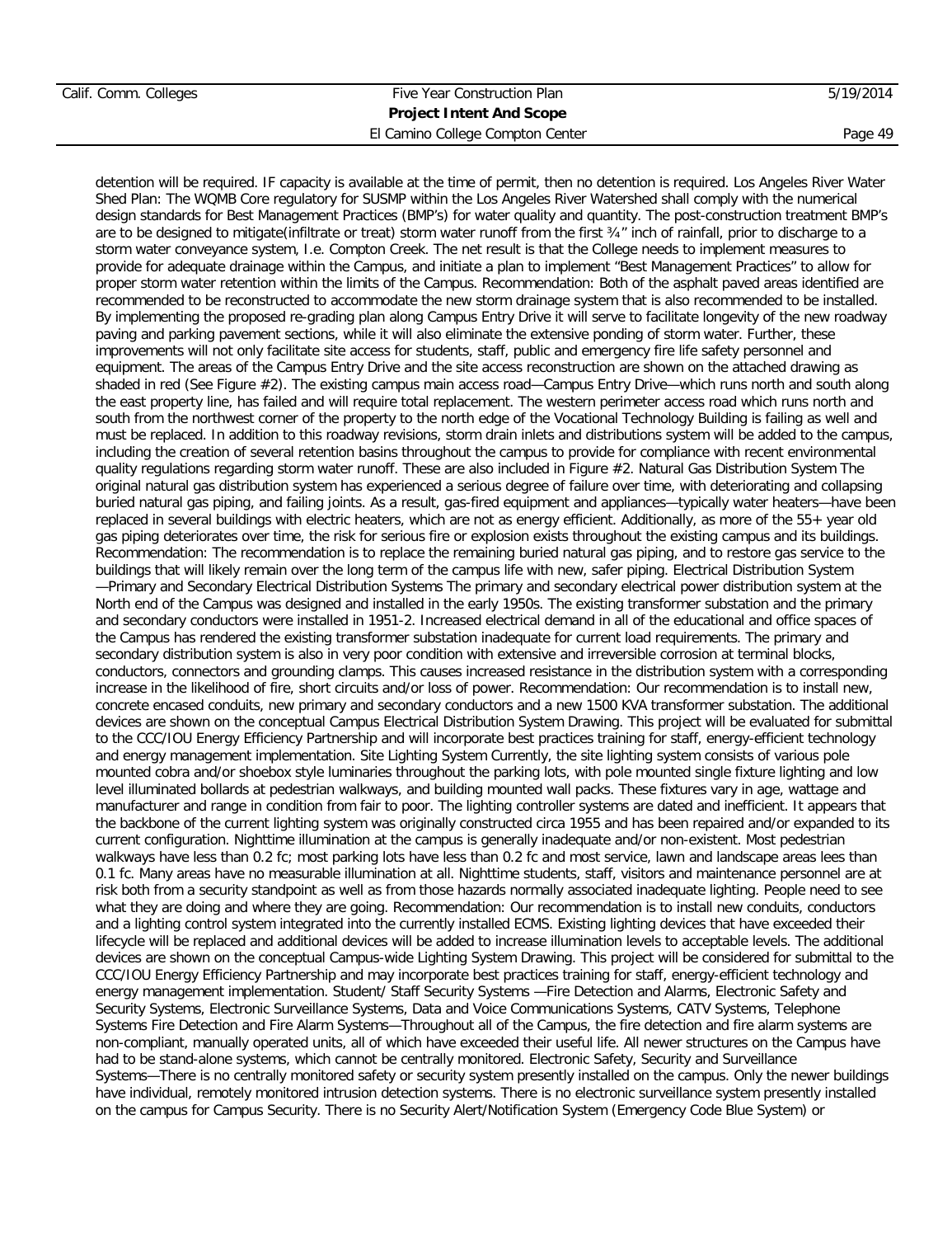El Camino College Compton Center **Page 50** 

equipment on the Campus. Data and Voice Communications Systems, CATV Systems, Telephone Systems—The basic data and voice communication system is non-functional but has been selectively augmented in a piecemeal "retrofit" manner with new data cabling and wireless technology. The original Public Address system is totally non-functional. The existing telephone system is the only available emergency communication means available to reach throughout the entirety of the campus. Expansion of emergency communication systems beyond the current capacity of the telephone system is limited. There is no CATV system presently installed on the campus. The fire detection and alarm systems do not provide uniform and/or code compliant protection to the campus. In the event of an emergency, available options for communication with students, staff, visitors and maintenance personnel are quite limited. Conversely, there is no available means for requesting assistance generally available to any persons on the campus—Students, Faculty, Staff or Public. Currently campus security is provided solely by the Campus Police Force, who can only be contacted by phone. Recommendation: Our recommendation is to install new, integrated Security, Safety and Communication Systems. These systems would include a fully automatic fire alarm system, with centralized and addressable campus reporting, a classroom security and communication system, code blue interactive voice system and campus-wide video surveillance cameras. The security and safety system will be scaleable to allow for future technology and/or capability expansion and will consist in its proposed iteration of 32 PTZ video cameras, and 12 Code Blue pedestals located throughout the campus. A conduit system will be installed composed of 4 each 5" diameter main conduits with vaults, pullboxes and hand-holes as required for 3" feeders to allow for terminal installation of data, voice communication and CATV feeds. This system will also accommodate the cabling requirements for the addressable, automatic fire alarm system as well as the classroom security system. To take advantage of the open trenching for the security systems, new conduits for data and voice communication and CATV will also concurrently be installed. These additional devices and conduits are shown on the conceptual Security and Communication Systems Drawing. All of the above described work is documented on the attached plans and is incorporated into the attached detailed construction cost estimate. The construction cost estimate have also been incorporated into the JCAF 32. All of these attachments and drawings are included in the COBCP tab of the Fusion `Forms` section. Original IPP Language: The proposed project is to correct safety issues associated with the existing campus-wide utility infrastructure- with special emphasis on the electrical distribution system, and the code required fire suppression/fire fighting water distribution system. The infrastructure upgrades are required to safely support the increased electrical loads and demands that have resulted from recently constructed capital projects (Math/Science & Voc Tech) as well as the LRC, CDC and Stadium Upgrades that are currently under construction. The College`s existing utility infrastructure was developed at the time the original campus was constructed, and is over 50 years old. In addition to the degrading effects of age (50+ years) on the infrastructure systems, all of the existing academic and administrative spaces have experienced significant changes in electrical demands resulting from the addition of computers, and other electrical equipment to support current curriculum requirements and current teaching modalities, all of which are beyond the load requirements on which the original designs were based. Additionally, all of the newly constructed buildings, as well as those under construction, impose a significantly higher utility infrastructure demand (particularly electrical) than was envisioned to be accommodated in the original system design. Additionally, the fire code requirements for fire detection, fire suppression (fire sprinklers) and fire fighting have all significantly increased over the last 50 years. The campus barely meets current fire code requirements for fire suppression/fire fighting flow requirements based on flow tests required by the local fire agency in order to receive DSA Fire Marshal approval for the buildings currently under construction. Recently passed storm water pollution prevention codes also cannot be met without significant modifications to the campus` limited storm water system. In order to prevent future catastrophic failure of these systems, a full evaluation of all existing campus infrastructure systems--fire suppression and fire fighting water systems, electrical distribution and communication systems, storm water systems, and other infrastructure systems must be evaluated for capacity to serve the campus and comply with current codes. Based on the results of this study, subsequent replacement of necessary infrastructure components is proposed. In order to expedite the investigation and design of the required upgrades, and as a part of their local participation in the project, the District proposes to fund the P and W phases of the project from their GO bond funds in order to prevent significant difficulties from occurring when the LRC, CDC, and Stadium projects are completed. This is an IPP for FY 2007/2008.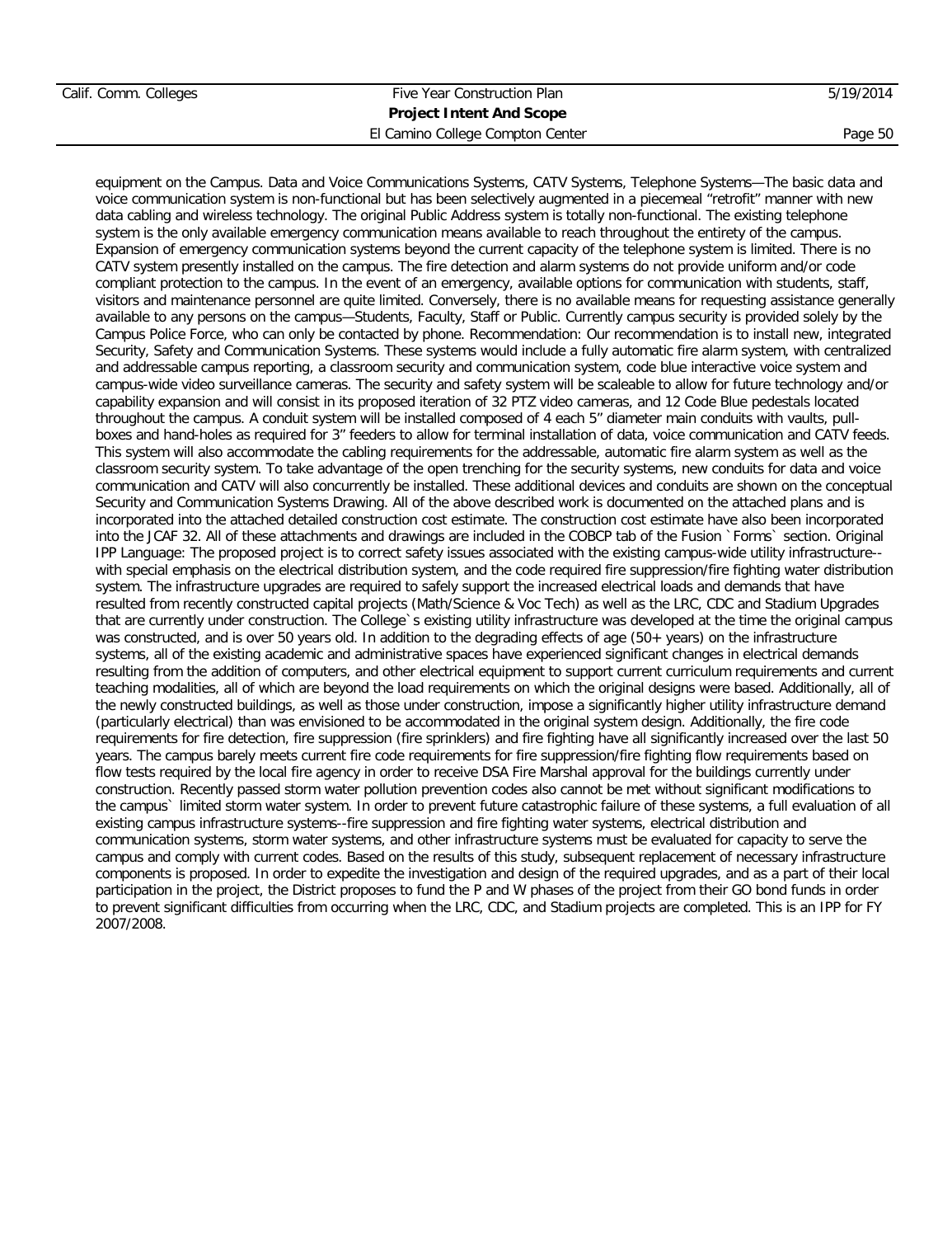# **Project Intent And Scope**

El Camino College Compton Center **Page 51** 

District Priority No.: **3 Infrastructure Replacement Phase 2**

### **Outline of Project Space - Buildings and Remodelings**

|                                                 | Classroom Type<br>100's | Laboratory<br>$210 - 255$ | Office Type<br>300's | Library Type<br>400's | AV - TV<br>$530 - 535$ | All Other |             | <b>Total ASF</b> |   |
|-------------------------------------------------|-------------------------|---------------------------|----------------------|-----------------------|------------------------|-----------|-------------|------------------|---|
| Project Primary                                 |                         |                           |                      |                       |                        |           |             |                  |   |
| Project Secondary                               |                         |                           |                      |                       |                        |           |             |                  |   |
| Project Net ASF                                 |                         |                           |                      |                       |                        |           |             |                  | 0 |
| <b>Project Net Capacity</b>                     |                         |                           |                      |                       |                        |           |             |                  |   |
|                                                 |                         |                           |                      |                       |                        | Net       | ASF/100     | Capacity         |   |
| Classrooms, Classroom Service (Room Type 100's) |                         |                           |                      |                       |                        | ASF       | <b>WSCH</b> | <b>WSCH</b>      |   |
|                                                 |                         |                           |                      | Classroom Totals      |                        | 0         | 47.3        | $\mathbf 0$      |   |

| Primary Effect                                    |         |                        | Secondary Effect        |                      |                                            |     |                         |  |
|---------------------------------------------------|---------|------------------------|-------------------------|----------------------|--------------------------------------------|-----|-------------------------|--|
| TOP Code/Description                              | Net ASF | ASF/100<br><b>WSCH</b> | Capacity<br><b>WSCH</b> | TOP Code/Description | Net ASF                                    |     | Capacity<br><b>WSCH</b> |  |
|                                                   |         |                        |                         | Laboratory Totals    | 0                                          |     | 0                       |  |
|                                                   |         |                        |                         |                      |                                            |     |                         |  |
|                                                   |         |                        |                         |                      |                                            |     |                         |  |
| Office and Office Service Areas (Room Type 300's) |         |                        |                         |                      | <b>Net</b><br>ASF per<br>ASF<br><b>FTE</b> |     | Capacity<br>FTE         |  |
|                                                   |         |                        |                         | Office Totals        | 0                                          | 140 | 0.00                    |  |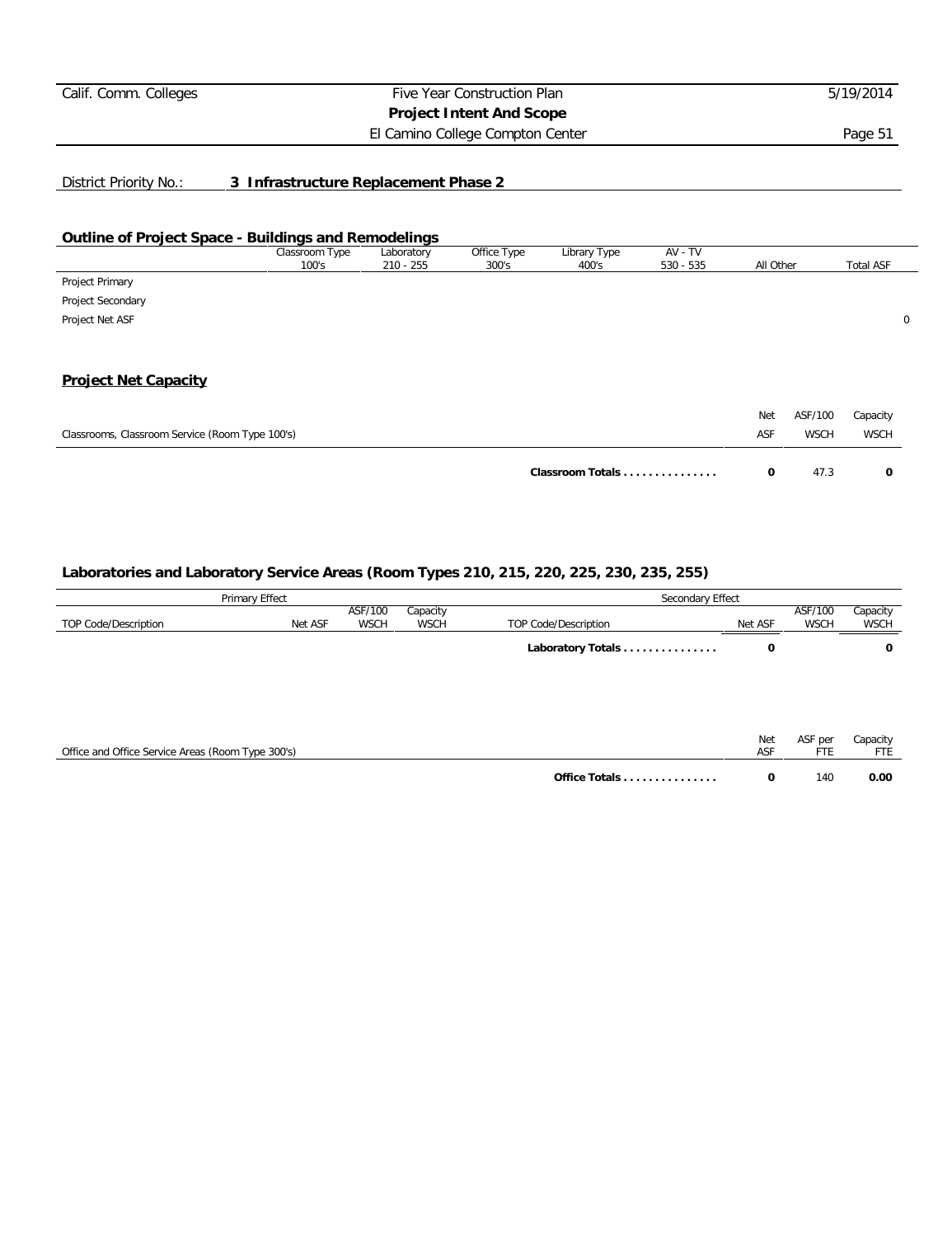| Calif. Comm. Colleges                               | Five Year Construction Plan                 | 5/19/2014               |                            |
|-----------------------------------------------------|---------------------------------------------|-------------------------|----------------------------|
|                                                     | <b>Project Intent And Scope</b>             |                         |                            |
|                                                     | El Camino College Compton Center            |                         | Page 52                    |
|                                                     | District Priority: 4 Allied Health Building |                         |                            |
| Project Type:                                       | $\Box$ Site Acquisition                     | $\Box$ New Construction | $\boxtimes$ Reconstruction |
|                                                     | $\boxtimes$ Replacement                     | $\Box$ Infrastructure   | $\Box$ Equipment           |
| Total Estimated Costs: \$12,624,000                 |                                             |                         |                            |
| Anticipated Source(s) of Funds: State and Non-State |                                             |                         |                            |
| Type of construction:                               |                                             |                         |                            |
| Seismic Retrofit:                                   |                                             |                         |                            |
| If Existing - Age :                                 |                                             |                         |                            |
| If Existing - Condition:                            |                                             |                         |                            |

|                       | Land Acquisition | Preliminary Plans | Working Drawing | Construction | Equipment | Occupancy |
|-----------------------|------------------|-------------------|-----------------|--------------|-----------|-----------|
| Year                  |                  | 2010/2011         | 2010/2011       | 2010/2011    | 2010/2011 | 2014/2015 |
| <b>Estimated Cost</b> |                  | \$545,000         | \$425,000       | \$10,747,000 | \$907,000 |           |

### **Explain why this project is needed:**

The project involves the renovation and reactivation of the Allied Health Building #26 to provide functional, efficient and modern facilities for Allied Health instruction,

#### FACILITIES PROBLEMS

• The program has been displaced from the 13,983 ASF Allied Health Building because the facility was damaged by a flood in December 2006. Subsequent demolition of the flood-damaged interiors revealed an extensive infestation of mold.

• The instructional program is currently located in temporary facilities that are too small to efficiently house the curriculum. Disparate functions share inflexible spaces, and faculty offices are isolated from instructional spaces. The temporary facilities will be demolished because their mechanical, electrical, plumbing and seismic systems are severely inadequate. A permanent home is needed for Allied Health programs.

• The Allied Health Building is available for reuse, but it cannot be reactivated without a major restoration and renovation to repair flood damage, correct failed systems, update the building layout, and modernize the instructional technology infrastructure.

#### SCOPE OF WORK

• Renovate 13,983 ASF in the Allied Health Building to house Allied Health instruction, correct flood damage, and remove mold and hazardous materials.

• Reconfigure space and modernize instructional technology infrastructure to support current curriculum and learning methodologies.

• Provide compliant MEP systems and exceed energy efficiency requirements; improve structure, replace roof; remove earthen retaining wall, finish the building exterior, correct grading, culvert and sidewalk.

• Provide convenient access and utility to all users. Remove ADA non-compliant Forum control room from the Space Inventory, relocate Allied Health functions out of Building D and the Library.

### READY ACCESS PROJECT

The proposal is submitted as a Ready Access project.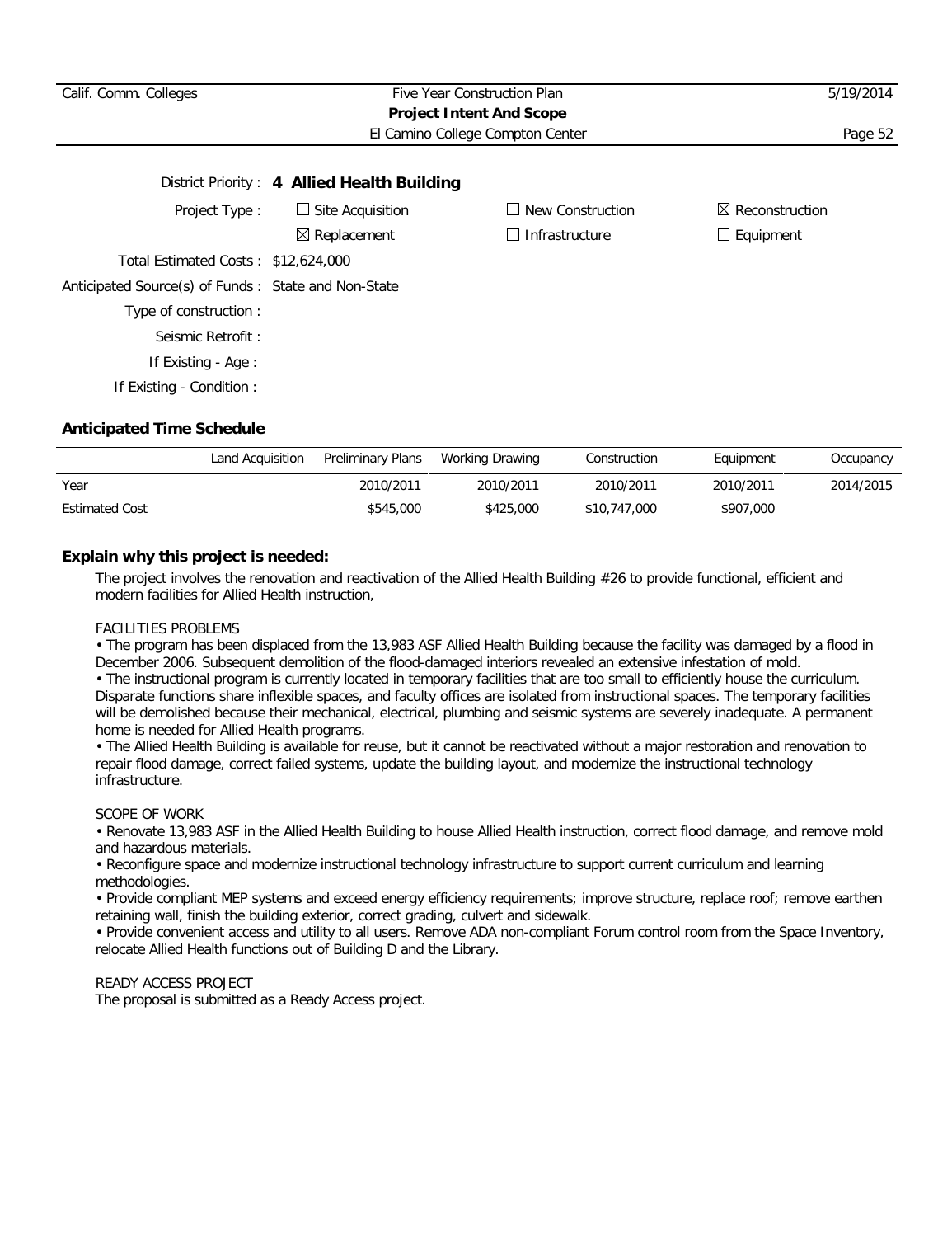El Camino College Compton Center **Page 53** 

# District Priority No.: **4 Allied Health Building**

#### **Outline of Project Space - Buildings and Remodelings**

|                   | Classroom Type<br>100's | Laboratory<br>$210 - 255$ | Office Type<br>300's | Library Type<br>400's | $AV - TV$<br>$530 - 535$ | All Other | <b>Total ASF</b> |
|-------------------|-------------------------|---------------------------|----------------------|-----------------------|--------------------------|-----------|------------------|
| Project Primary   | 2,711                   | 4.429                     | .451                 | .713                  |                          | 3,336     | 13,640           |
| Project Secondary |                         |                           |                      |                       |                          | $-13.983$ | $-13,983$        |
| Project Net ASF   | 2,711                   | 4.429                     | .451                 | .713                  |                          | $-10.647$ | $-343$           |

### **Project Net Capacity**

| Classrooms, Classroom Service (Room Type 100's) |                        | Net<br>ASF | ASF/100<br><b>WSCH</b> | Capacity<br><b>WSCH</b> |
|-------------------------------------------------|------------------------|------------|------------------------|-------------------------|
|                                                 | Classroom Totals 2,711 |            | 47.3                   | 5.732                   |

|                                                   | Primary Effect |             |             | Secondary Effect     |            |                       |                 |
|---------------------------------------------------|----------------|-------------|-------------|----------------------|------------|-----------------------|-----------------|
|                                                   |                | ASF/100     | Capacity    |                      |            | ASF/100               | Capacity        |
| TOP Code/Description                              | Net ASF        | <b>WSCH</b> | <b>WSCH</b> | TOP Code/Description | Net ASF    | <b>WSCH</b>           | <b>WSCH</b>     |
| 1200 Health                                       | 4,429          | 214         | 2,070       |                      |            |                       |                 |
|                                                   |                |             |             | Laboratory Totals    | 4,429      |                       | 2,070           |
|                                                   |                |             |             |                      |            |                       |                 |
| Office and Office Service Areas (Room Type 300's) |                |             |             |                      | Net<br>ASF | ASF per<br><b>FTE</b> | Capacity<br>FTE |
|                                                   |                |             |             | Office Totals        | 1,451      | 140                   | 10.36           |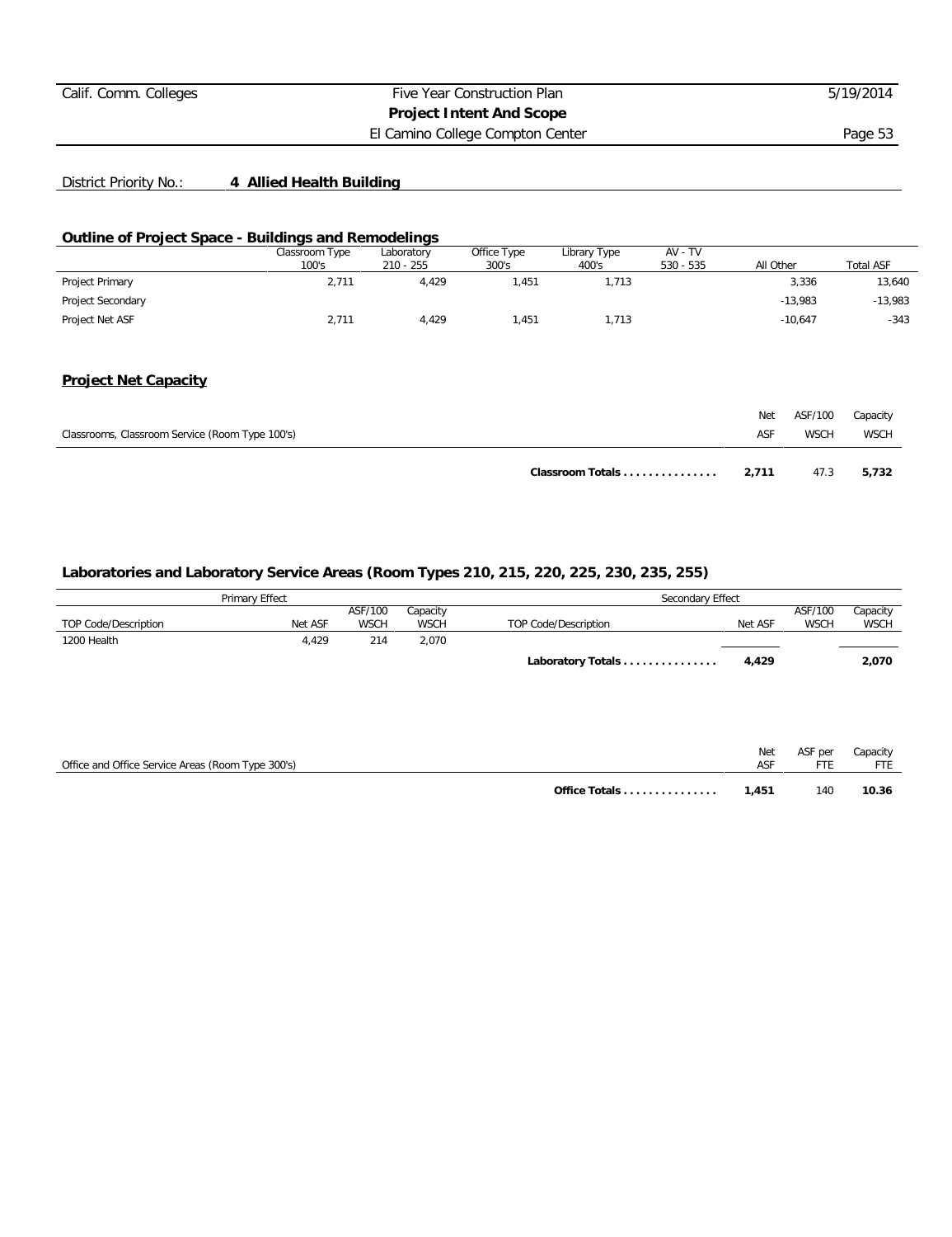| Calif. Comm. Colleges                                         |                         | Five Year Construction Plan | 5/19/2014                  |  |  |  |
|---------------------------------------------------------------|-------------------------|-----------------------------|----------------------------|--|--|--|
|                                                               |                         |                             |                            |  |  |  |
| El Camino College Compton Center<br>Page 54                   |                         |                             |                            |  |  |  |
| District Priority: 5 Music Building #19 North Wing Renovation |                         |                             |                            |  |  |  |
| Project Type:                                                 | $\Box$ Site Acquisition | New Construction            | $\boxtimes$ Reconstruction |  |  |  |
|                                                               | Replacement             | □ Infrastructure            | $\Box$ Equipment           |  |  |  |
| Total Estimated Costs: \$1,000,000                            |                         |                             |                            |  |  |  |
| Anticipated Source(s) of Funds: Non-State                     |                         |                             |                            |  |  |  |
| Type of construction:                                         |                         |                             |                            |  |  |  |
| Seismic Retrofit:                                             |                         |                             |                            |  |  |  |
| If Existing - Age:                                            |                         |                             |                            |  |  |  |
| If Existing - Condition :                                     |                         |                             |                            |  |  |  |

|                       | Land Acquisition Preliminary Plans Working Drawing |           | Construction | Equipment | Occupancy |
|-----------------------|----------------------------------------------------|-----------|--------------|-----------|-----------|
| Year                  | 2008/2009                                          | 2013/2014 | 2014/2015    |           | 2015/2016 |
| <b>Estimated Cost</b> | \$50,000                                           | \$50,000  | \$900,000    |           |           |

# **Explain why this project is needed:**

Complete the renovation of the northeast wing of the existing Music Building #19, and return this facility to the Space Inventory.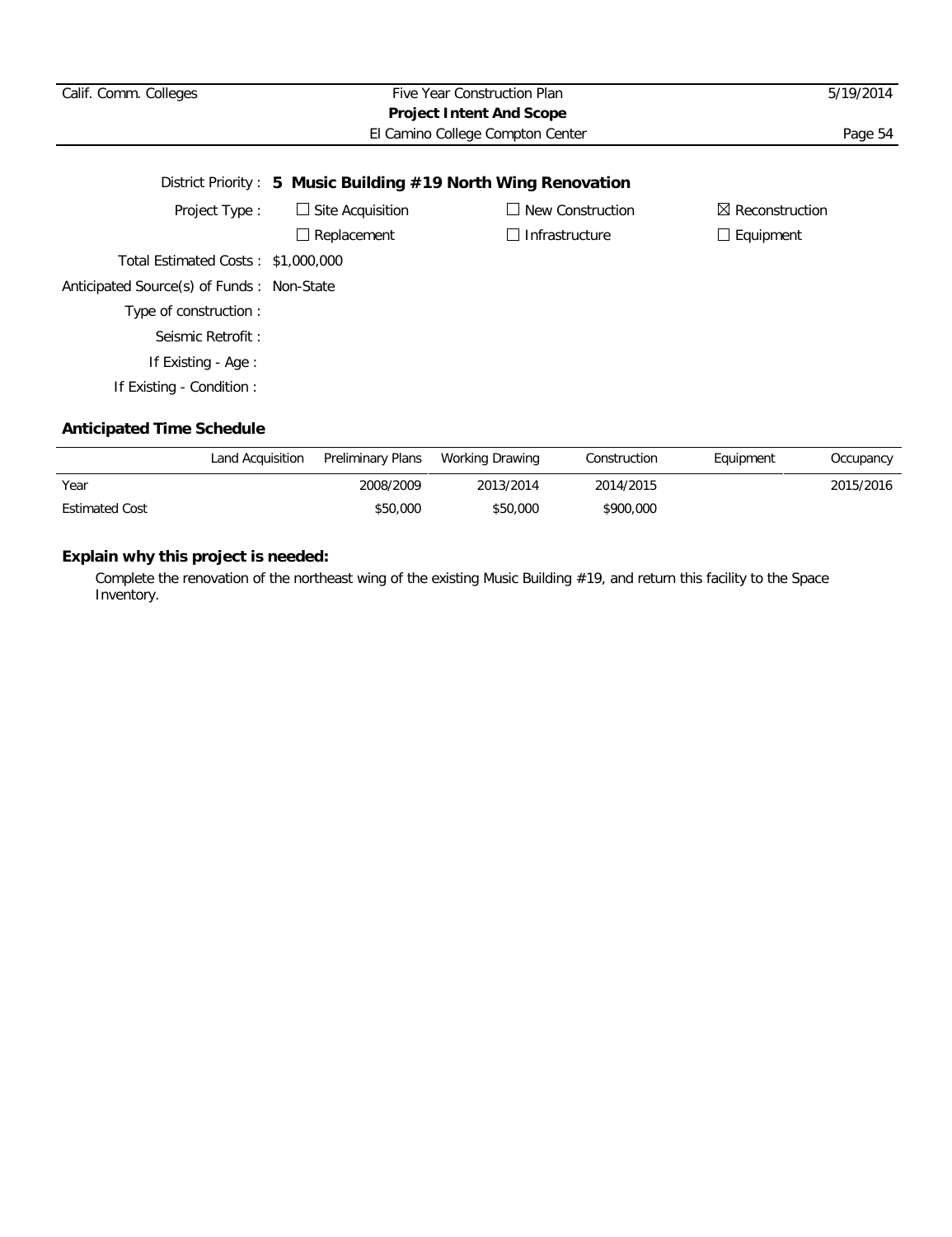El Camino College Compton Center **Page 55** 

# District Priority No.: **5 Music Building #19 North Wing Renovation**

### **Outline of Project Space - Buildings and Remodelings**

|                                                 | Classroom Type<br>100's | Laboratory<br>$210 - 255$ | Office Type<br>300's | Library Type<br>400's | AV - TV<br>$530 - 535$ | All Other |             | <b>Total ASF</b> |
|-------------------------------------------------|-------------------------|---------------------------|----------------------|-----------------------|------------------------|-----------|-------------|------------------|
| Project Primary                                 |                         |                           |                      |                       |                        |           | 3,677       | 3,677            |
| Project Secondary                               |                         |                           |                      |                       |                        |           | $-3,677$    | $-3,677$         |
| Project Net ASF                                 |                         |                           |                      |                       |                        |           |             | $\mathbf 0$      |
| <b>Project Net Capacity</b>                     |                         |                           |                      |                       |                        |           |             |                  |
|                                                 |                         |                           |                      |                       |                        | Net       | ASF/100     | Capacity         |
| Classrooms, Classroom Service (Room Type 100's) |                         |                           |                      |                       |                        | ASF       | <b>WSCH</b> | <b>WSCH</b>      |
|                                                 |                         |                           |                      | Classroom Totals      |                        | 0         | 47.3        | 0                |

| Primary Effect                                    |         |             | Secondary Effect |                      |         |             |          |
|---------------------------------------------------|---------|-------------|------------------|----------------------|---------|-------------|----------|
|                                                   |         | ASF/100     | Capacity         |                      |         | ASF/100     | Capacity |
| TOP Code/Description                              | Net ASF | <b>WSCH</b> | <b>WSCH</b>      | TOP Code/Description | Net ASF | <b>WSCH</b> | WSCH     |
|                                                   |         |             |                  | Laboratory Totals    | 0       |             | 0        |
|                                                   |         |             |                  |                      |         |             |          |
|                                                   |         |             |                  |                      |         |             |          |
|                                                   |         |             |                  |                      | Net     | ASF per     | Capacity |
| Office and Office Service Areas (Room Type 300's) |         |             |                  |                      | ASF     | <b>FTE</b>  | FTE      |
|                                                   |         |             |                  | Office Totals        | 0       | 140         | 0.00     |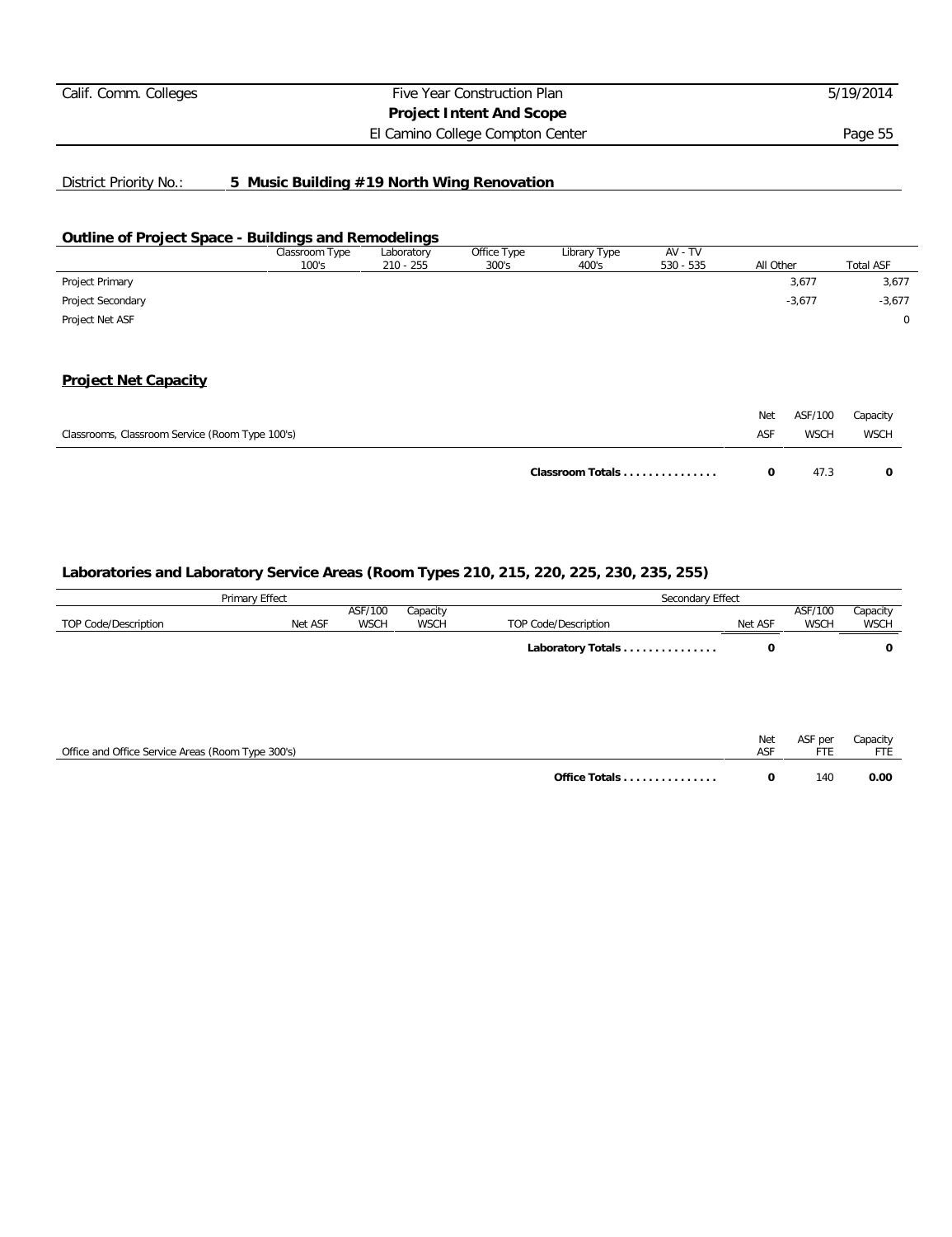| Calif. Comm. Colleges                               |                                                           | Five Year Construction Plan      | 5/19/2014                  |
|-----------------------------------------------------|-----------------------------------------------------------|----------------------------------|----------------------------|
|                                                     |                                                           | <b>Project Intent And Scope</b>  |                            |
|                                                     |                                                           | El Camino College Compton Center | Page 56                    |
|                                                     | District Priority: 6 Instructional Building 1 Replacement |                                  |                            |
| Project Type:                                       | $\Box$ Site Acquisition                                   | $\Box$ New Construction          | $\boxtimes$ Reconstruction |
|                                                     | $\Box$ Replacement                                        | $\Box$ Infrastructure            | $\Box$ Equipment           |
| Total Estimated Costs: \$17,792,000                 |                                                           |                                  |                            |
| Anticipated Source(s) of Funds: State and Non-State |                                                           |                                  |                            |
| Type of construction:                               |                                                           |                                  |                            |
| Seismic Retrofit:                                   |                                                           |                                  |                            |
| If Existing - Age :                                 |                                                           |                                  |                            |
| If Existing - Condition:                            |                                                           |                                  |                            |

|                       | Land Acquisition | Preliminary Plans | Working Drawing | Construction | Equipment | Occupancy |
|-----------------------|------------------|-------------------|-----------------|--------------|-----------|-----------|
| Year                  |                  | 2014/2015         | 2014/2015       | 2015/2016    | 2015/2016 | 2018/2019 |
| <b>Estimated Cost</b> |                  | \$622,000         | \$986,000       | \$16,184,000 | \$0       |           |

## **Explain why this project is needed:**

The proposed project involves the replacement of existing facilities with appropriate space to support modern instruction and learning methodologies.

### FACILITIES PROBLEMS INCLUDE:

• The existing E, F and G Row Buildings were constructed in 1953. There has been no comprehensive renovation of the buildings since that time. The facilities are deteriorating and currently configured as 'make-shift' instructional space.

• Third-party engineering evaluations indicate that mechanical, electrical and plumbing systems are failing, and structural and life/safety systems do not conform to current standards.

- There is a critical lack of infrastructure to support 'smart' instructional technology.
- The M1 ESL/Speech trailer and M2 Americorps Trailer are underutilized or unused because they are deteriorated.
- The estimated cost of renovation exceeds the cost of replacement.

#### SOLUTION CRITERIA:

• The criteria for the solution are to replace underutilized, aged and dysfunctional buildings with modern instructional facilities, and to replace portables with permanent space.

#### SCOPE OF WORK:

• Construct a replacement facility to house general instruction and shared computer labs.

Demolish 2 wings of building E, 1 wing of building F, all of building G, and modulars M1 and M2.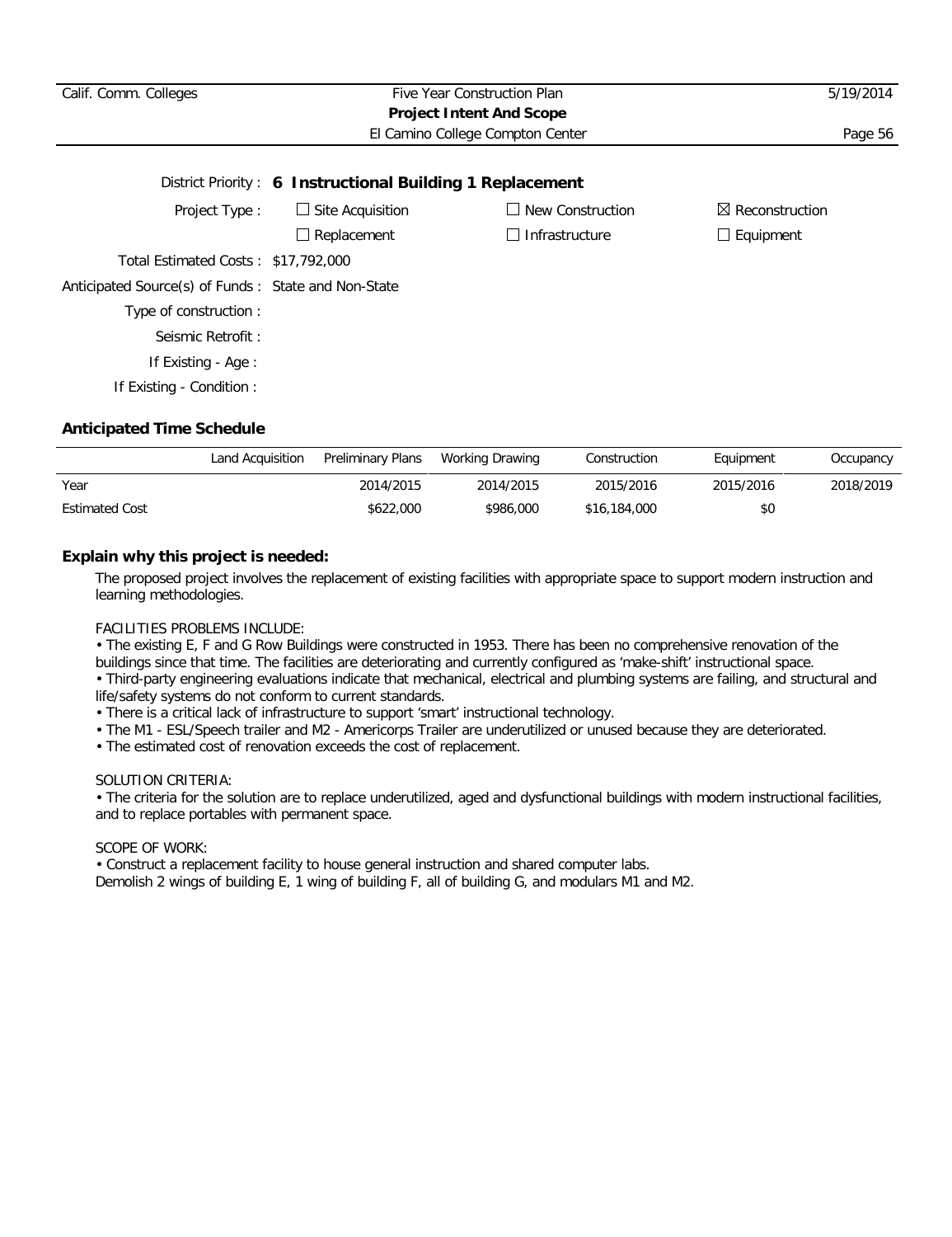El Camino College Compton Center **Page 57** 

# District Priority No.: **6 Instructional Building 1 Replacement**

### **Outline of Project Space - Buildings and Remodelings**

|                   | Classroom Type | Laboratory | Office Type | Library Type | $AV - TV$   |           |                  |
|-------------------|----------------|------------|-------------|--------------|-------------|-----------|------------------|
|                   | 100's          | 210 - 255  | 300's       | 400's        | $530 - 535$ | All Other | <b>Total ASF</b> |
| Project Primary   | 9,575          | 4.175      | 3,180       |              |             | 250       | 17.180           |
| Project Secondary | $-10.177$      | $-2.194$   | $-5.544$    | $-7.354$     | $-316$      | $-6,532$  | $-32,117$        |
| Project Net ASF   | $-602$         | .981       | $-2.364$    | $-7.354$     | $-316$      | $-6.282$  | $-14.937$        |

### **Project Net Capacity**

|                                                 | Classroom Totals | -602 | 47.3        | $-1.273$    |
|-------------------------------------------------|------------------|------|-------------|-------------|
| Classrooms, Classroom Service (Room Type 100's) |                  | ASF  | <b>WSCH</b> | <b>WSCH</b> |
|                                                 |                  | Net  | ASF/100     | Capacity    |

|                      | Primary Effect |             |             | Secondary Effect     |          |             |             |
|----------------------|----------------|-------------|-------------|----------------------|----------|-------------|-------------|
|                      |                | ASF/100     | Capacity    |                      |          | ASF/100     | Capacity    |
| TOP Code/Description | Net ASF        | <b>WSCH</b> | <b>WSCH</b> | TOP Code/Description | Net ASF  | <b>WSCH</b> | <b>WSCH</b> |
|                      |                |             |             | 1200 Health          | $-2.194$ | 214         | $-1,025$    |
| 2200 Social Sciences | 4.175          | 150         | 2.783       |                      |          |             |             |
|                      |                |             |             | Laboratory Totals    | 1.981    |             | 1.758       |

| Office and Office Service Areas (Room Type 300's) |               | Net<br>ASF | ASF per | Capacity |
|---------------------------------------------------|---------------|------------|---------|----------|
|                                                   | Office Totals | -2.364     | 140     | $-16.89$ |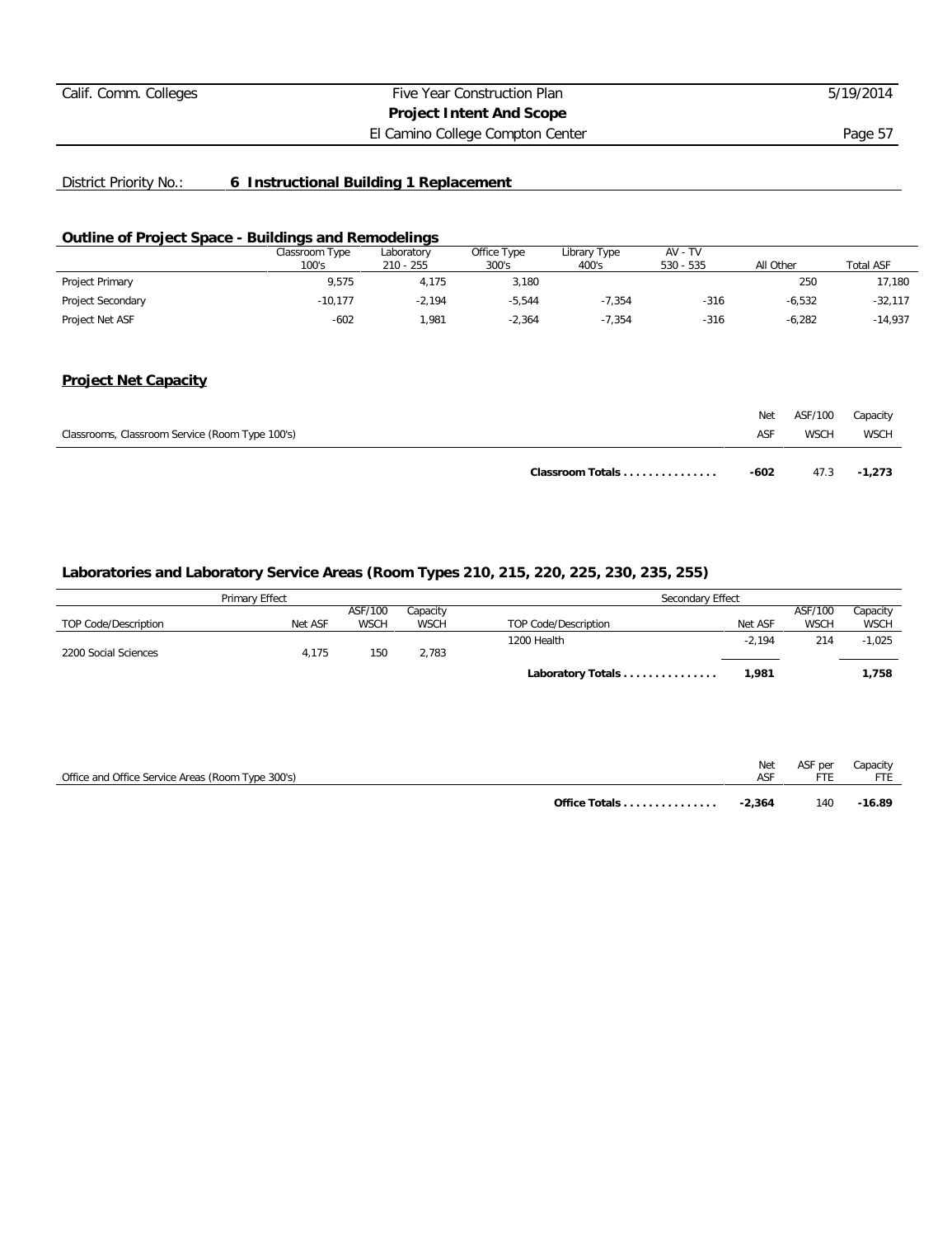# Calif. Comm. Colleges Five Year Construction Plan 5/19/2014 **Project Intent And Scope** El Camino College Compton Center **Page 58**

|                                       | District Priority: 7 Instructional Building 2 Replacement |                              |                  |
|---------------------------------------|-----------------------------------------------------------|------------------------------|------------------|
| Project Type:                         | $\Box$ Site Acquisition                                   | $\boxtimes$ New Construction | Reconstruction   |
|                                       | $\boxtimes$ Replacement                                   | $\Box$ Infrastructure        | $\Box$ Equipment |
| Total Estimated Costs: \$24,058,000   |                                                           |                              |                  |
| Anticipated Source(s) of Funds: State |                                                           |                              |                  |
| Type of construction:                 |                                                           |                              |                  |
| Seismic Retrofit:                     |                                                           |                              |                  |
| If Existing - Age :                   |                                                           |                              |                  |
| If Existing - Condition :             |                                                           |                              |                  |

### **Anticipated Time Schedule**

|                       | Land Acquisition | Preliminary Plans | Working Drawing | Construction | Equipment | Occupancy |
|-----------------------|------------------|-------------------|-----------------|--------------|-----------|-----------|
| Year                  |                  | 2015/2016         | 2015/2016       | 2016/2017    | 2016/2017 | 2018/2019 |
| <b>Estimated Cost</b> |                  | \$1,088,000       | \$749,000       | \$21,789,000 | \$432,000 |           |

### **Explain why this project is needed:**

The proposed project involves the replacement of existing facilities with appropriate space to support modern instruction and learning methodologies.

#### FACILITIES PROBLEMS INCLUDE:

• The existing D row, E-row, and F-row buildings were constructed in 1953. There has been no comprehensive renovation of the buildings since that time other than Building D had some minimal work. The facilities are currently configured as 'make-shift' instructional space.

• Third-party engineering evaluations indicate that mechanical, electrical and plumbing systems are failing, and structural and life/safety systems do not conform to current standards.

- There is a critical lack of infrastructure to support 'smart' instructional technology.
- The estimated cost of renovation exceeds the cost of replacement.

#### SOLUTION CRITERIA:

• The criteria for the solution is to replace underutilized, aged and dysfunctional buildings with modern instructional facilities, and to replace portables with permanent space.

#### SCOPE OF WORK:

• Construct a replacement facility to house general instruction and shared computer labs.

• Demolish the remaining E row building #6 (the first phase was demolished with Instructional Bldg #1). Demolish the remaining F wing (first phase was demolished with Instructional Bldg #1). Demolish a portion of Bldg D wing (row building).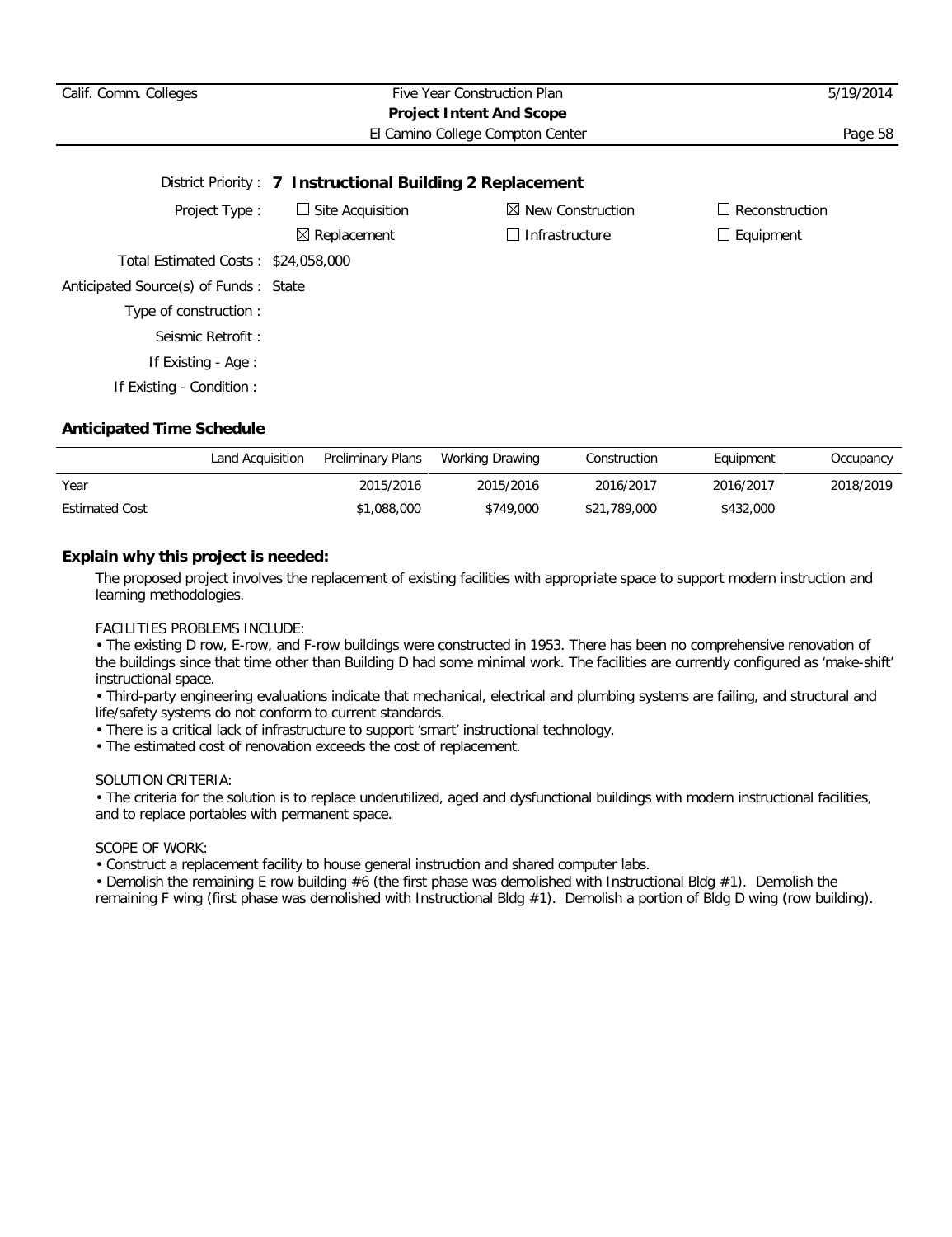El Camino College Compton Center **Page 59** 

# District Priority No.: **7 Instructional Building 2 Replacement**

### **Outline of Project Space - Buildings and Remodelings**

|                   | Classroom Type | Laboratory  | Office Type | Library Type | $AV - TV$   |           |                  |
|-------------------|----------------|-------------|-------------|--------------|-------------|-----------|------------------|
|                   | 100's          | $210 - 255$ | 300's       | 400's        | $530 - 535$ | All Other | <b>Total ASF</b> |
| Project Primary   | 9,200          | 3,200       | 2,190       | .600         | ,000        | 2.970     | 20,160           |
| Project Secondary | $-5.173$       | .200        | $-5,951$    |              | $-3.462$    | 1.469     | $-17,255$        |
| Project Net ASF   | 4,027          | 2,000       | $-3.761$    | .600         | $-2.462$    | .501      | 2.905            |

### **Project Net Capacity**

|                                                 | Classroom Totals | 4.027 | 47.3                 | 8.514       |
|-------------------------------------------------|------------------|-------|----------------------|-------------|
| Classrooms, Classroom Service (Room Type 100's) |                  | ASF   | <b>WSCH</b>          | <b>WSCH</b> |
|                                                 |                  |       | Net ASF/100 Capacity |             |

| <b>Primary Effect</b>     |         |             | Secondary Effect |                                            |          |             |             |  |
|---------------------------|---------|-------------|------------------|--------------------------------------------|----------|-------------|-------------|--|
|                           |         | ASF/100     | Capacity         |                                            |          | ASF/100     | Capacity    |  |
| TOP Code/Description      | Net ASF | <b>WSCH</b> | <b>WSCH</b>      | TOP Code/Description                       | Net ASF  | <b>WSCH</b> | <b>WSCH</b> |  |
| 1500 Humanities (Letters) | 3,200   | 150         | 2,133            | 1000 Art (Painting, Drawing and Sculpture) | $-1,200$ | 257         | $-467$      |  |
|                           |         |             |                  | Laboratory Totals                          | 2,000    |             | 1,666       |  |

| Office and Office Service Areas (Room Type 300's) |               | Net<br>ASF | ASF per | Capacity |
|---------------------------------------------------|---------------|------------|---------|----------|
|                                                   | Office Totals | -3.761     | 140     | -26.86   |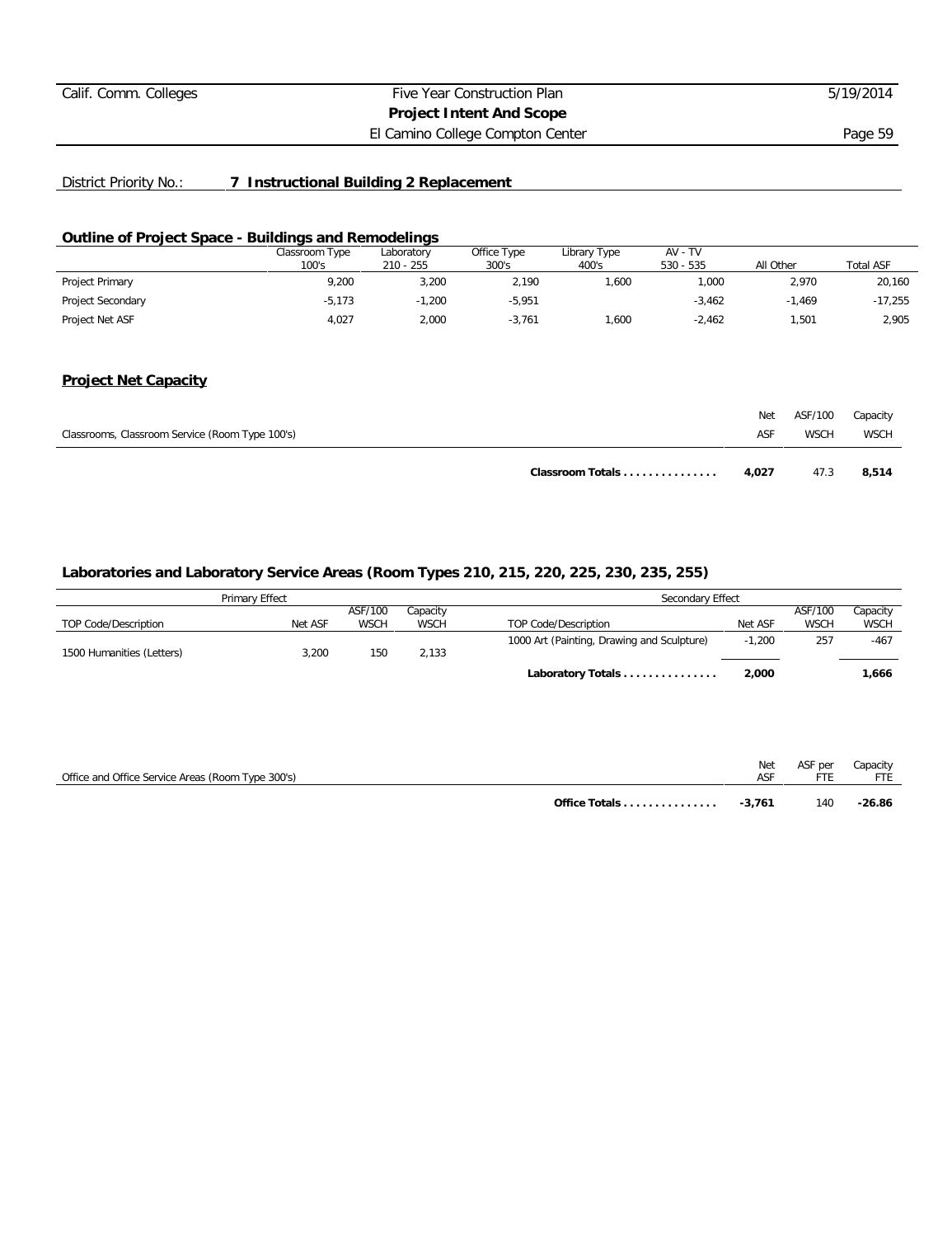| Calif. Comm. Colleges<br>Five Year Construction Plan<br><b>Project Intent And Scope</b> |                         |                                  | 5/19/2014                  |  |  |  |  |
|-----------------------------------------------------------------------------------------|-------------------------|----------------------------------|----------------------------|--|--|--|--|
|                                                                                         |                         | El Camino College Compton Center | Page 60                    |  |  |  |  |
| District Priority: 8 Delta Building Renovation for Police                               |                         |                                  |                            |  |  |  |  |
| Project Type:                                                                           | $\Box$ Site Acquisition | $\Box$ New Construction          | $\boxtimes$ Reconstruction |  |  |  |  |
|                                                                                         | Replacement             | $\Box$ Infrastructure            | $\Box$ Equipment           |  |  |  |  |
| Total Estimated Costs: \$1,622,000                                                      |                         |                                  |                            |  |  |  |  |
| Anticipated Source(s) of Funds: Non-State                                               |                         |                                  |                            |  |  |  |  |
| Type of construction:                                                                   |                         |                                  |                            |  |  |  |  |
| Seismic Retrofit:                                                                       |                         |                                  |                            |  |  |  |  |
| If Existing - Age :                                                                     |                         |                                  |                            |  |  |  |  |
| If Existing - Condition :                                                               |                         |                                  |                            |  |  |  |  |

|                       | Land Acquisition | Preliminary Plans | Working Drawing | Construction | Equipment | Occupancy |
|-----------------------|------------------|-------------------|-----------------|--------------|-----------|-----------|
| Year                  |                  | 2014/2015         | 2014/2015       | 2015/2016    | 2015/2016 | 2017/2018 |
| <b>Estimated Cost</b> |                  | \$52,000          | \$31,000        | \$728,000    | \$811,000 |           |

# **Explain why this project is needed:**

Renovate and reconfigure the Delta Child Care Facility #31 to house Campus Police functions after the Foster Care training functions are relocated to other instructional facilities.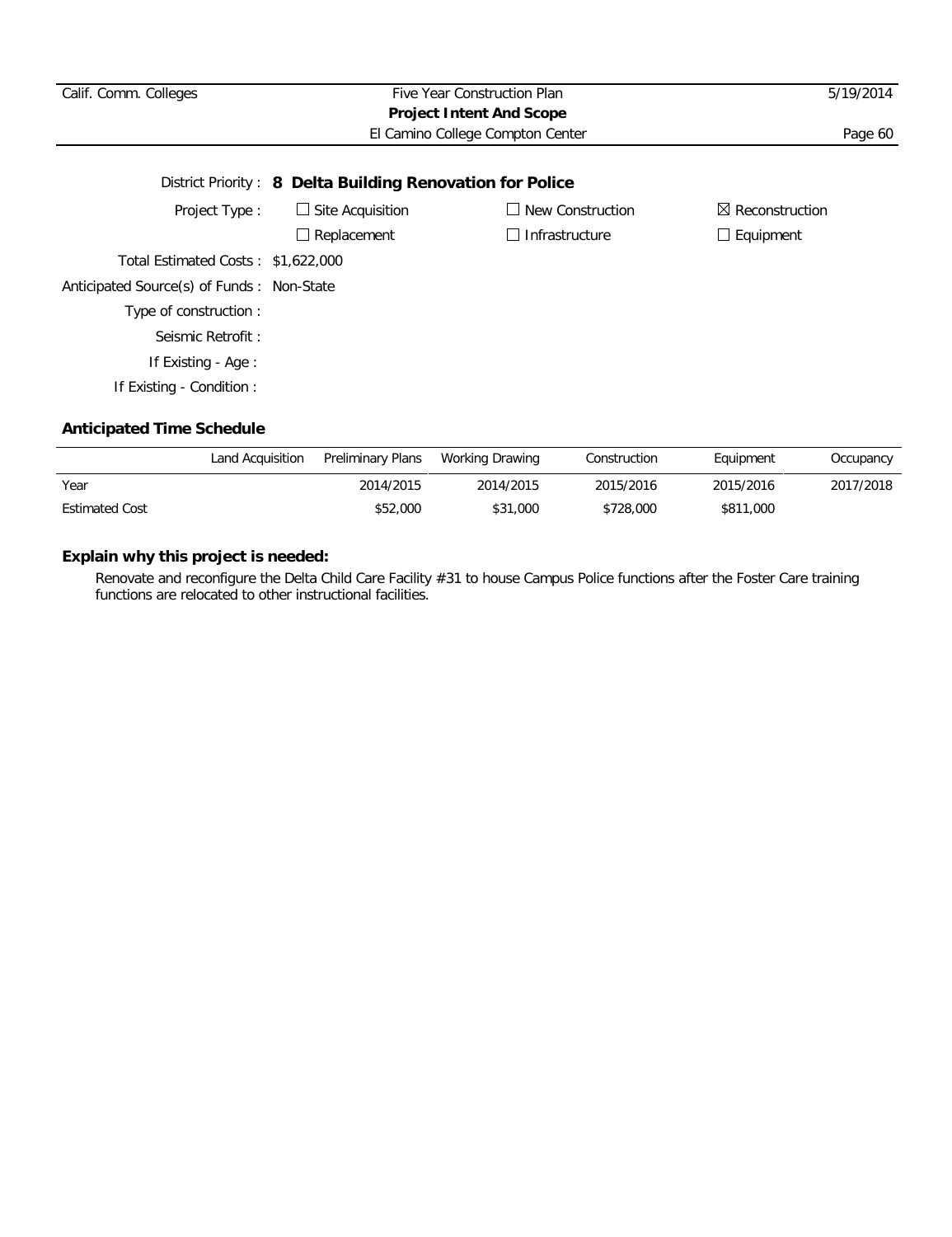El Camino College Compton Center **Page 61** 

# District Priority No.: **8 Delta Building Renovation for Police**

### **Outline of Project Space - Buildings and Remodelings**

|                                                 | Classroom Type<br>100's | Laboratory<br>$210 - 255$ | Office Type<br>300's | Library Type<br>400's | AV - TV<br>$530 - 535$ | All Other  |             | <b>Total ASF</b> |
|-------------------------------------------------|-------------------------|---------------------------|----------------------|-----------------------|------------------------|------------|-------------|------------------|
| Project Primary                                 |                         |                           |                      |                       |                        |            | 3,280       | 3,280            |
| Project Secondary                               |                         |                           | $-2,935$             |                       |                        |            | $-320$      | $-3,255$         |
| Project Net ASF                                 |                         |                           | $-2,935$             |                       |                        |            | 2,960       | 25               |
| <b>Project Net Capacity</b>                     |                         |                           |                      |                       |                        |            |             |                  |
|                                                 |                         |                           |                      |                       |                        | <b>Net</b> | ASF/100     | Capacity         |
| Classrooms, Classroom Service (Room Type 100's) |                         |                           |                      |                       |                        | ASF        | <b>WSCH</b> | <b>WSCH</b>      |
|                                                 |                         |                           |                      | Classroom Totals      |                        | 0          | 47.3        | $\mathbf{o}$     |

|                                                   | Primary Effect |                        |                         | Secondary Effect     |            |                        |                         |
|---------------------------------------------------|----------------|------------------------|-------------------------|----------------------|------------|------------------------|-------------------------|
| TOP Code/Description                              | Net ASF        | ASF/100<br><b>WSCH</b> | Capacity<br><b>WSCH</b> | TOP Code/Description | Net ASF    | ASF/100<br><b>WSCH</b> | Capacity<br><b>WSCH</b> |
|                                                   |                |                        |                         | Laboratory Totals    | 0          |                        | 0                       |
|                                                   |                |                        |                         |                      |            |                        |                         |
|                                                   |                |                        |                         |                      |            |                        |                         |
| Office and Office Service Areas (Room Type 300's) |                |                        |                         |                      | Net<br>ASF | ASF per<br>FTE         | Capacity<br>FTE         |
|                                                   |                |                        |                         | Office Totals        | $-2,935$   | 140                    | $-20.96$                |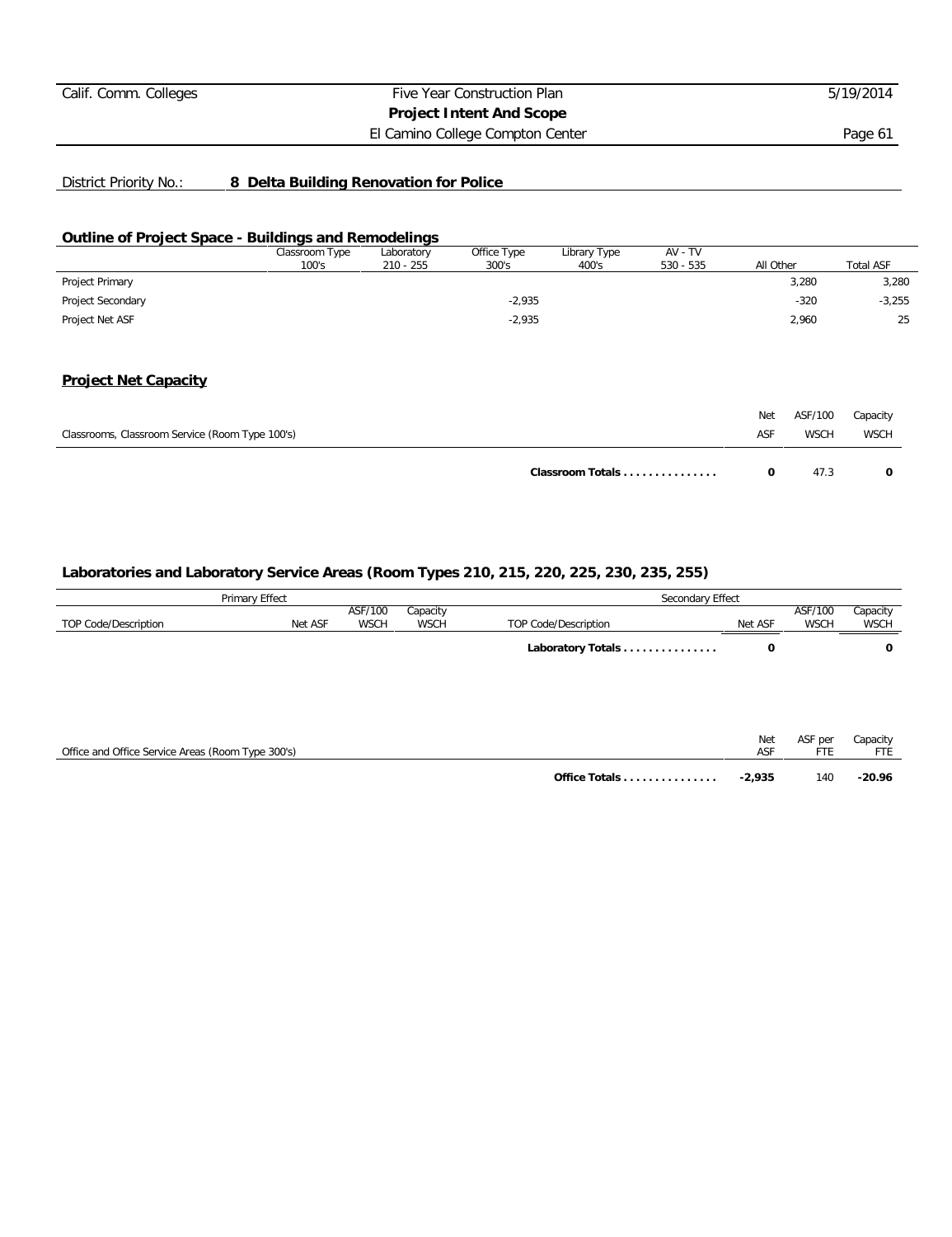| Calif. Comm. Colleges                                      | Five Year Construction Plan |                                  |                            |  |  |  |  |  |
|------------------------------------------------------------|-----------------------------|----------------------------------|----------------------------|--|--|--|--|--|
|                                                            |                             | <b>Project Intent And Scope</b>  |                            |  |  |  |  |  |
|                                                            |                             | El Camino College Compton Center | Page 62                    |  |  |  |  |  |
|                                                            |                             |                                  |                            |  |  |  |  |  |
| District Priority: 9 MIS Building #21 Upgrade (Print Shop) |                             |                                  |                            |  |  |  |  |  |
| Project Type:                                              | $\Box$ Site Acquisition     | $\Box$ New Construction          | $\boxtimes$ Reconstruction |  |  |  |  |  |
|                                                            | Replacement                 | $\boxtimes$ Infrastructure       | $\Box$ Equipment           |  |  |  |  |  |
| Total Estimated Costs: \$7,400,000                         |                             |                                  |                            |  |  |  |  |  |
| Anticipated Source(s) of Funds: Non-State                  |                             |                                  |                            |  |  |  |  |  |
| Type of construction :                                     |                             |                                  |                            |  |  |  |  |  |
| Seismic Retrofit:                                          |                             |                                  |                            |  |  |  |  |  |
| If Existing - Age:                                         |                             |                                  |                            |  |  |  |  |  |
| If Existing - Condition :                                  |                             |                                  |                            |  |  |  |  |  |

|                       | Land Acquisition | Preliminary Plans | Working Drawing | Construction | Equipment   | Occupancy |
|-----------------------|------------------|-------------------|-----------------|--------------|-------------|-----------|
| Year                  |                  | 2010/2011         | 2010/2011       | 2011/2012    | 2011/2012   | 2016/2017 |
| <b>Estimated Cost</b> |                  | \$500,000         | \$500,000       | \$4,900,000  | \$1,500,000 |           |

# **Explain why this project is needed:**

Renovate MIS Building (Print Shop) and upgrade campus network. This is a multiple phase project and phase 1 was complete in 2013. Phase 2 is awaiting funding before it will begin.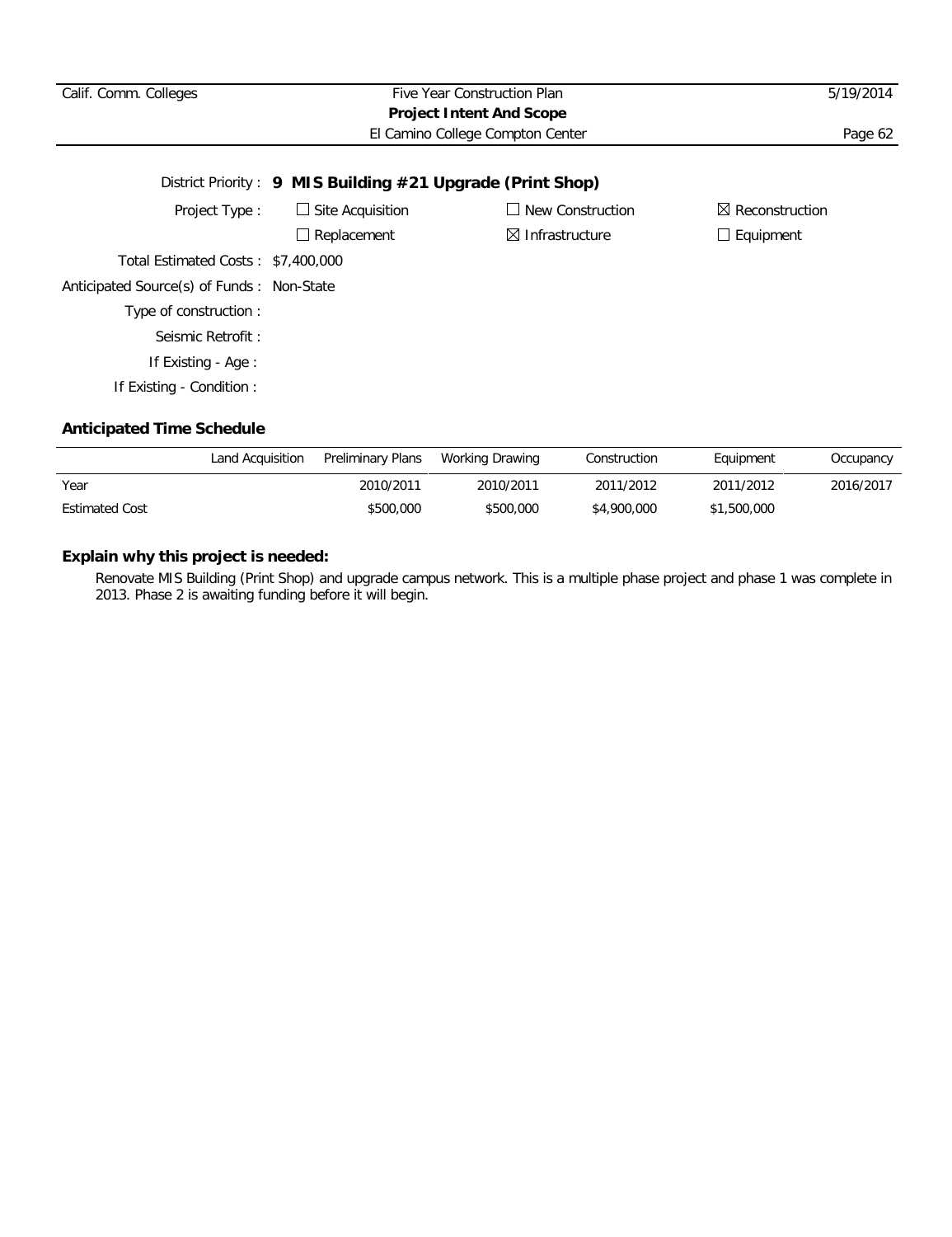El Camino College Compton Center **Page 63** 

### District Priority No.: **9 MIS Building #21 Upgrade (Print Shop)**

### **Outline of Project Space - Buildings and Remodelings**

|                                                 | Classroom Type<br>100's | Laboratory<br>$210 - 255$ | Office Type<br>300's | Library Type<br>400's | AV - TV<br>$530 - 535$ | All Other |          | <b>Total ASF</b> |
|-------------------------------------------------|-------------------------|---------------------------|----------------------|-----------------------|------------------------|-----------|----------|------------------|
| Project Primary                                 |                         |                           |                      |                       |                        |           | 5,261    | 5,261            |
| Project Secondary                               |                         |                           |                      |                       |                        |           | $-5,261$ | $-5,261$         |
| Project Net ASF                                 |                         |                           |                      |                       |                        |           |          | $\mathbf 0$      |
| <b>Project Net Capacity</b>                     |                         |                           |                      |                       |                        |           |          |                  |
|                                                 |                         |                           |                      |                       |                        | Net       | ASF/100  | Capacity         |
| Classrooms, Classroom Service (Room Type 100's) |                         | ASF                       |                      | <b>WSCH</b>           | <b>WSCH</b>            |           |          |                  |
|                                                 |                         |                           |                      | Classroom Totals      |                        | 0         | 47.3     | 0                |

|                                                   | Primary Effect |                        |                         | Secondary Effect     |            |                        |                         |  |
|---------------------------------------------------|----------------|------------------------|-------------------------|----------------------|------------|------------------------|-------------------------|--|
| TOP Code/Description                              | Net ASF        | ASF/100<br><b>WSCH</b> | Capacity<br><b>WSCH</b> | TOP Code/Description | Net ASF    | ASF/100<br><b>WSCH</b> | Capacity<br><b>WSCH</b> |  |
|                                                   |                |                        |                         | Laboratory Totals    | 0          |                        | 0                       |  |
|                                                   |                |                        |                         |                      |            |                        |                         |  |
|                                                   |                |                        |                         |                      |            |                        |                         |  |
| Office and Office Service Areas (Room Type 300's) |                |                        |                         |                      | Net<br>ASF | ASF per<br>FTE         | Capacity<br>FTE         |  |
|                                                   |                |                        |                         | Office Totals        | 0          | 140                    | 0.00                    |  |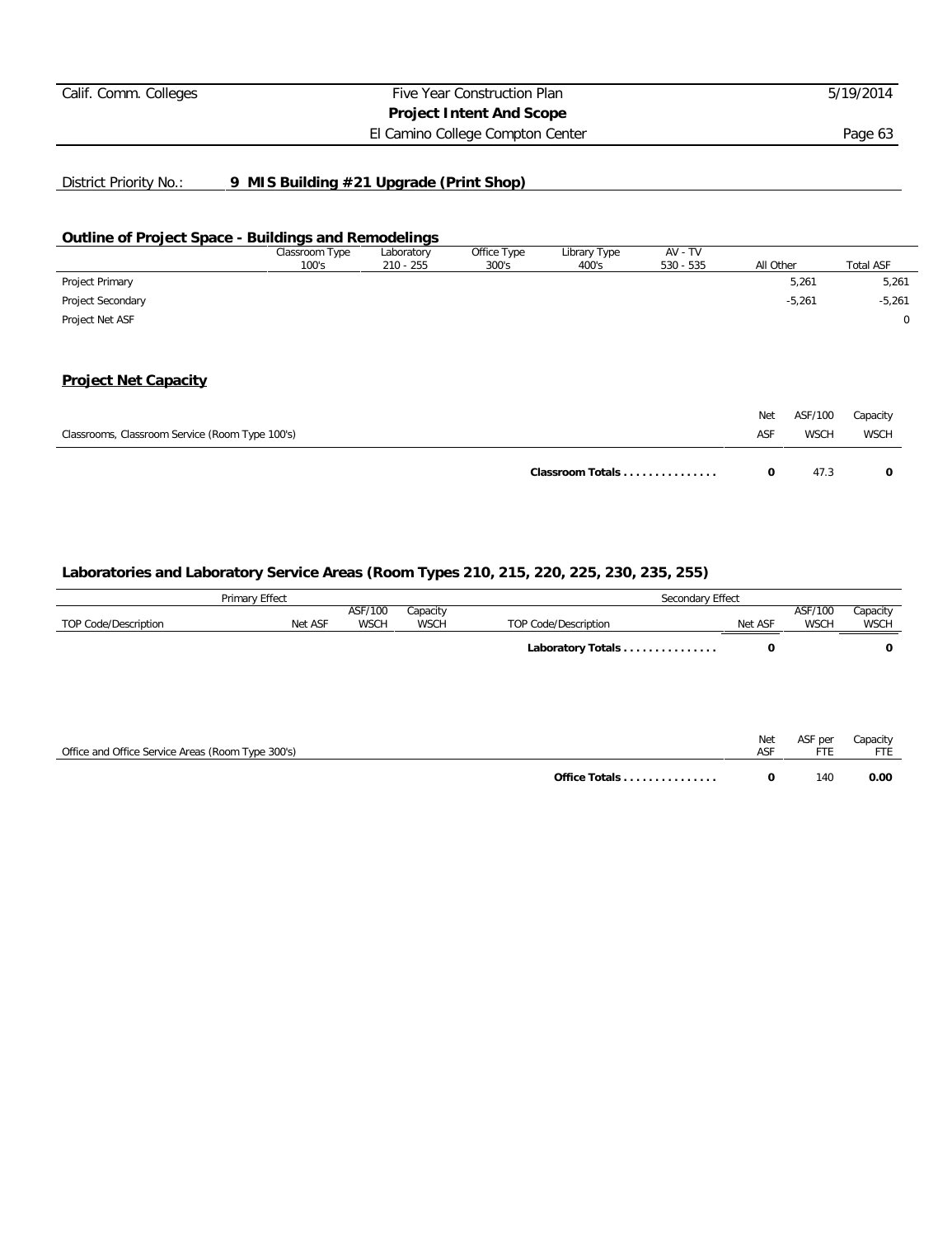# Calif. Comm. Colleges Five Year Construction Plan 5/19/2014 **Project Intent And Scope** El Camino College Compton Center **Page 64**

|                                       | District Priority: 10 Student Services Center Replacement |                              |                  |
|---------------------------------------|-----------------------------------------------------------|------------------------------|------------------|
| Project Type:                         | $\Box$ Site Acquisition                                   | $\boxtimes$ New Construction | Reconstruction   |
|                                       | $\boxtimes$ Replacement                                   | $\Box$ Infrastructure        | $\Box$ Equipment |
| Total Estimated Costs: \$11,375,000   |                                                           |                              |                  |
| Anticipated Source(s) of Funds: State |                                                           |                              |                  |
| Type of construction:                 |                                                           |                              |                  |
| Seismic Retrofit:                     |                                                           |                              |                  |
| If Existing - Age :                   |                                                           |                              |                  |
| If Existing - Condition :             |                                                           |                              |                  |

### **Anticipated Time Schedule**

|                       | Land Acquisition | Preliminary Plans | Working Drawing | Construction | Equipment | Occupancy |
|-----------------------|------------------|-------------------|-----------------|--------------|-----------|-----------|
| Year                  |                  | 2018/2019         | 2018/2019       | 2019/2020    | 2019/2020 | 2021/2022 |
| <b>Estimated Cost</b> |                  | \$506,000         | \$458,000       | \$10,017,000 | \$394,000 |           |

### **Explain why this project is needed:**

The proposed project involves the replacement of existing facilities with appropriate space to support modern delivery of student support services.

#### FACILITIES PROBLEMS INCLUDE:

• The existing C-wings were constructed in 1953. There has been no comprehensive renovation of the buildings since that time. The facilities are currently configured as 'make-shift' instructional space.

• The remaining D row building was constructed in 1953; the building is inadequate to support campus use

• Third-party engineering evaluations indicate that mechanical, electrical and plumbing systems are failing, and structural and life/safety systems do not conform to current standards.

- There is a critical lack of infrastructure to support 'smart' technology.
- The estimated cost of renovation exceeds the cost of replacement.

#### SOLUTION CRITERIA:

• The criteria for the solution are to replace underutilized, aged and dysfunctional buildings with modern facilities.

### SCOPE OF WORK:

- Construct a replacement facility to house student support services in one centralized location.
- Demolish C wing #4.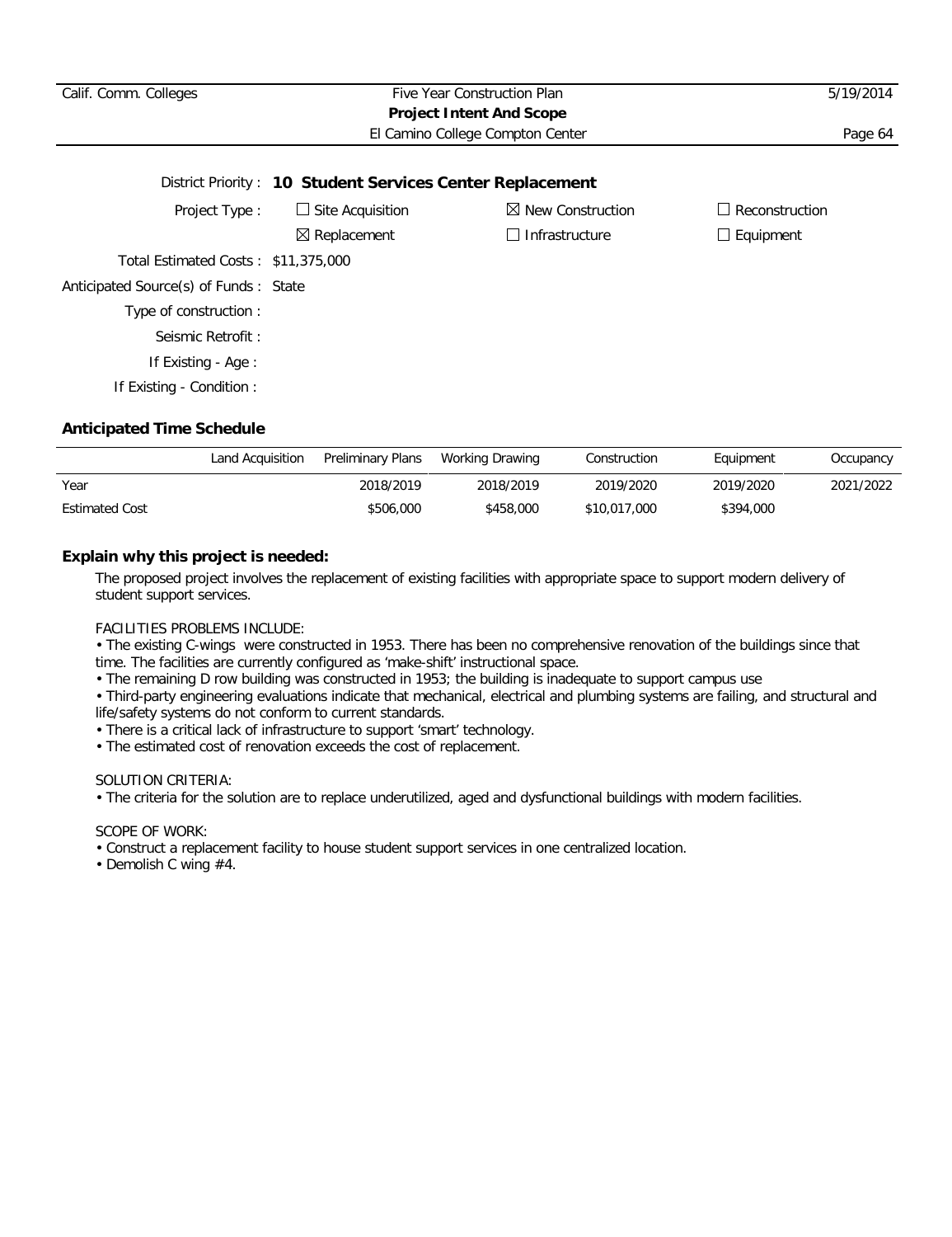El Camino College Compton Center **Page 65** 

# District Priority No.: **10 Student Services Center Replacement**

### **Outline of Project Space - Buildings and Remodelings**

|                   | Classroom Type | Laboratory  | Office Type | Library Type | $AV - TV$   |           |                  |
|-------------------|----------------|-------------|-------------|--------------|-------------|-----------|------------------|
|                   | 100's          | $210 - 255$ | 300's       | 400's        | $530 - 535$ | All Other | <b>Total ASF</b> |
| Project Primary   | 2,000          | 2,600       | 12,300      | 2,000        | .200        | .400      | 21,500           |
| Project Secondary | $-791$         |             | $-8.206$    |              |             | $-1.824$  | $-10.821$        |
| Project Net ASF   | .209           | 2.600       | 4.094       | 2.000        | .200        | $-424$    | 10.679           |

### **Project Net Capacity**

|                                                 | Classroom Totals | 1.209 | 47.3        | 2,556    |
|-------------------------------------------------|------------------|-------|-------------|----------|
| Classrooms, Classroom Service (Room Type 100's) |                  | ASF   | <b>WSCH</b> | WSCH     |
|                                                 |                  | Net   | ASF/100     | Capacity |

| Primary Effect                                    |         |                        |                         | Secondary Effect     |            |                        |                         |  |
|---------------------------------------------------|---------|------------------------|-------------------------|----------------------|------------|------------------------|-------------------------|--|
| TOP Code/Description                              | Net ASF | ASF/100<br><b>WSCH</b> | Capacity<br><b>WSCH</b> | TOP Code/Description | Net ASF    | ASF/100<br><b>WSCH</b> | Capacity<br><b>WSCH</b> |  |
| 4900 Other Interdisciplinary Studies              | 2,600   | 257                    | 1,012                   |                      |            |                        |                         |  |
|                                                   |         |                        |                         | Laboratory Totals    | 2,600      |                        | 1,012                   |  |
|                                                   |         |                        |                         |                      |            |                        |                         |  |
| Office and Office Service Areas (Room Type 300's) |         |                        |                         |                      | Net<br>ASF | ASF per<br><b>FTE</b>  | Capacity<br>FTE         |  |
|                                                   |         |                        |                         | Office Totals        | 4.094      | 140                    | 29.24                   |  |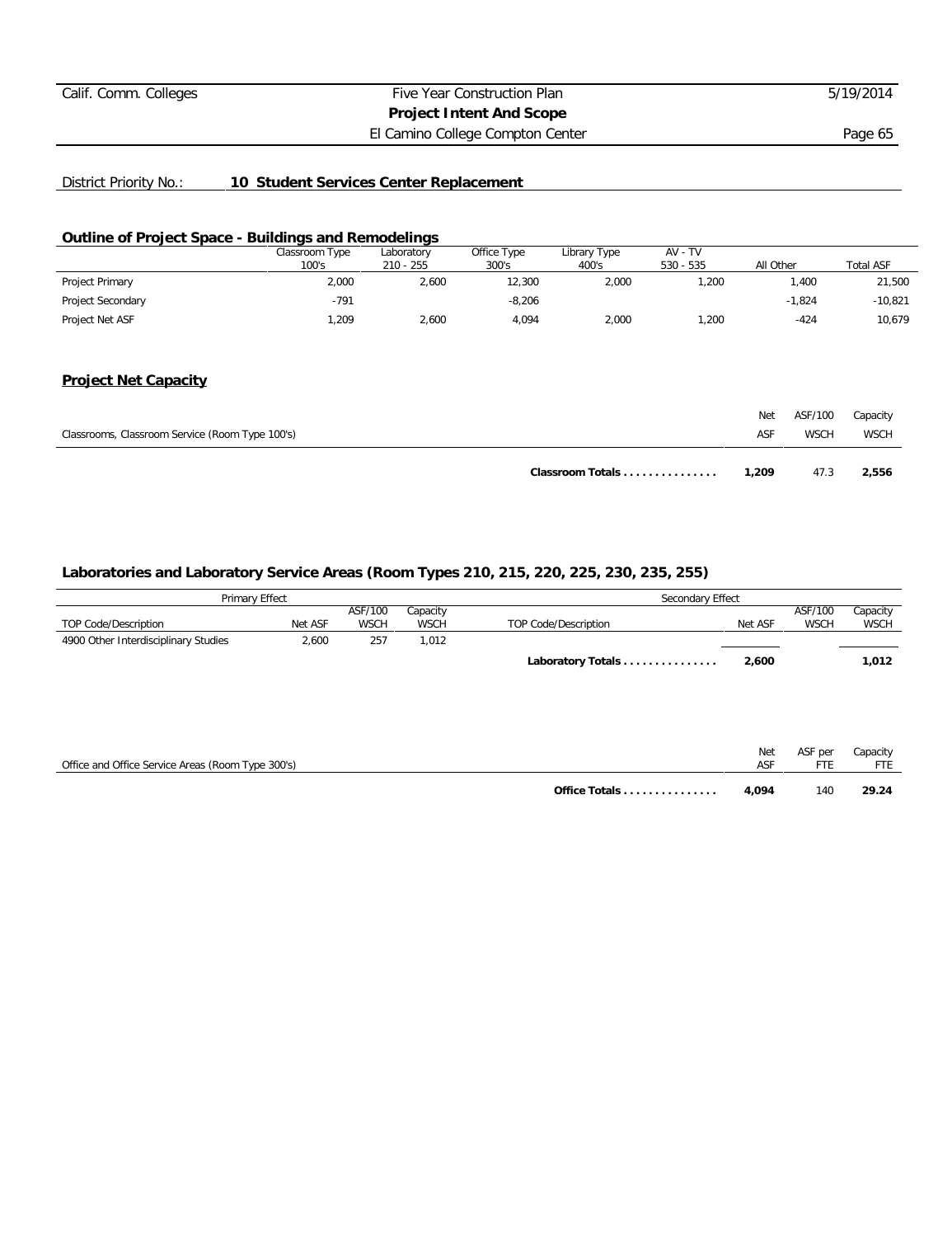| Calif. Comm. Colleges                                       |                         | Five Year Construction Plan     | 5/19/2014        |  |  |  |  |  |
|-------------------------------------------------------------|-------------------------|---------------------------------|------------------|--|--|--|--|--|
|                                                             |                         | <b>Project Intent And Scope</b> |                  |  |  |  |  |  |
|                                                             | Page 66                 |                                 |                  |  |  |  |  |  |
| District Priority: 11 Student Activities Center Replacement |                         |                                 |                  |  |  |  |  |  |
| Project Type:                                               | $\Box$ Site Acquisition | $\Box$ New Construction         | Reconstruction   |  |  |  |  |  |
|                                                             | $\boxtimes$ Replacement | $\Box$ Infrastructure           | $\Box$ Equipment |  |  |  |  |  |
| Total Estimated Costs: \$6,232,000                          |                         |                                 |                  |  |  |  |  |  |
| Anticipated Source(s) of Funds: Non-State                   |                         |                                 |                  |  |  |  |  |  |
| Type of construction:                                       |                         |                                 |                  |  |  |  |  |  |
| Seismic Retrofit:                                           |                         |                                 |                  |  |  |  |  |  |
| If Existing - Age:                                          |                         |                                 |                  |  |  |  |  |  |
| If Existing - Condition :                                   |                         |                                 |                  |  |  |  |  |  |

|                       | Land Acquisition | Preliminary Plans | Working Drawing | Construction | Equipment | Occupancy |
|-----------------------|------------------|-------------------|-----------------|--------------|-----------|-----------|
| Year                  |                  | 2017/2018         | 2017/2018       | 2018/2019    | 2018/2019 | 2020/2021 |
| <b>Estimated Cost</b> |                  | \$321,000         | \$210,000       | \$5,386,000  | \$315,000 |           |

# **Explain why this project is needed:**

Construct a replacement facility to house Student Activities, Bookstore, Cafeteria.

Demolish Student Activities + Bookstore #23, Student Lounge Cafeteria #24.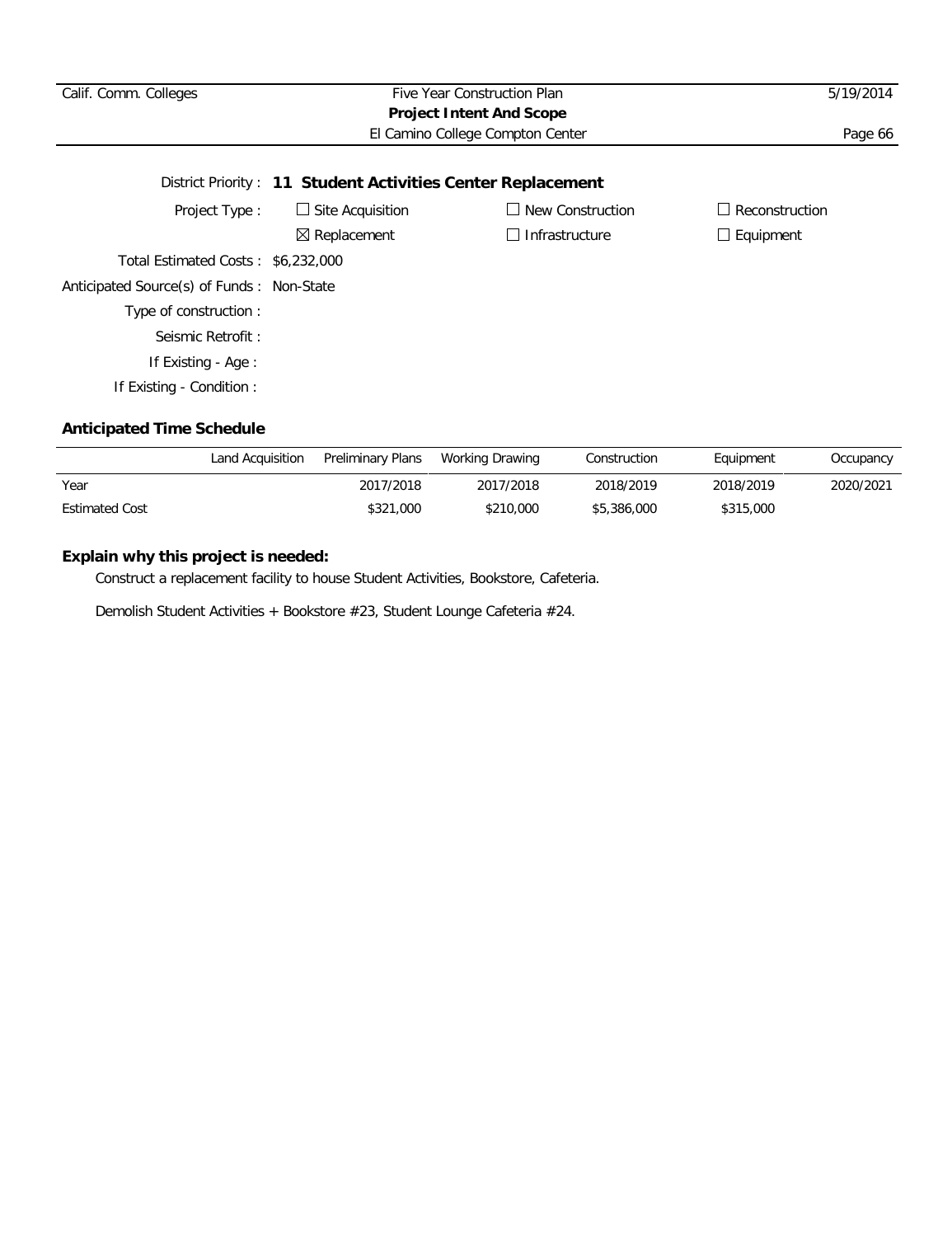El Camino College Compton Center **Page 67** 

# District Priority No.: **11 Student Activities Center Replacement**

#### **Outline of Project Space - Buildings and Remodelings**

|                                                 | Classroom Type<br>100's | Laboratory<br>$210 - 255$ | Office Type<br>300's | Library Type<br>400's | AV - TV<br>$530 - 535$ | All Other |             | <b>Total ASF</b> |
|-------------------------------------------------|-------------------------|---------------------------|----------------------|-----------------------|------------------------|-----------|-------------|------------------|
| Project Primary                                 |                         |                           | 1,500                |                       |                        |           | 12,700      | 14,200           |
| Project Secondary                               |                         |                           | $-1,708$             |                       |                        |           | $-9,533$    | $-11,241$        |
| Project Net ASF                                 |                         |                           | $-208$               |                       |                        |           | 3,167       | 2,959            |
| <b>Project Net Capacity</b>                     |                         |                           |                      |                       |                        |           |             |                  |
|                                                 |                         |                           |                      |                       |                        | Net       | ASF/100     | Capacity         |
| Classrooms, Classroom Service (Room Type 100's) |                         |                           |                      |                       |                        | ASF       | <b>WSCH</b> | <b>WSCH</b>      |
|                                                 |                         |                           |                      | Classroom Totals      |                        | 0         | 47.3        | 0                |

|                                                   | Primary Effect |             |             | Secondary Effect     |            |                |                 |  |
|---------------------------------------------------|----------------|-------------|-------------|----------------------|------------|----------------|-----------------|--|
|                                                   |                | ASF/100     | Capacity    |                      |            | ASF/100        | Capacity        |  |
| TOP Code/Description                              | Net ASF        | <b>WSCH</b> | <b>WSCH</b> | TOP Code/Description | Net ASF    | <b>WSCH</b>    | <b>WSCH</b>     |  |
|                                                   |                |             |             | Laboratory Totals    | 0          |                | 0               |  |
|                                                   |                |             |             |                      |            |                |                 |  |
|                                                   |                |             |             |                      |            |                |                 |  |
| Office and Office Service Areas (Room Type 300's) |                |             |             |                      | Net<br>ASF | ASF per<br>FTE | Capacity<br>FTE |  |
|                                                   |                |             |             | Office Totals        | $-208$     | 140            | $-1.49$         |  |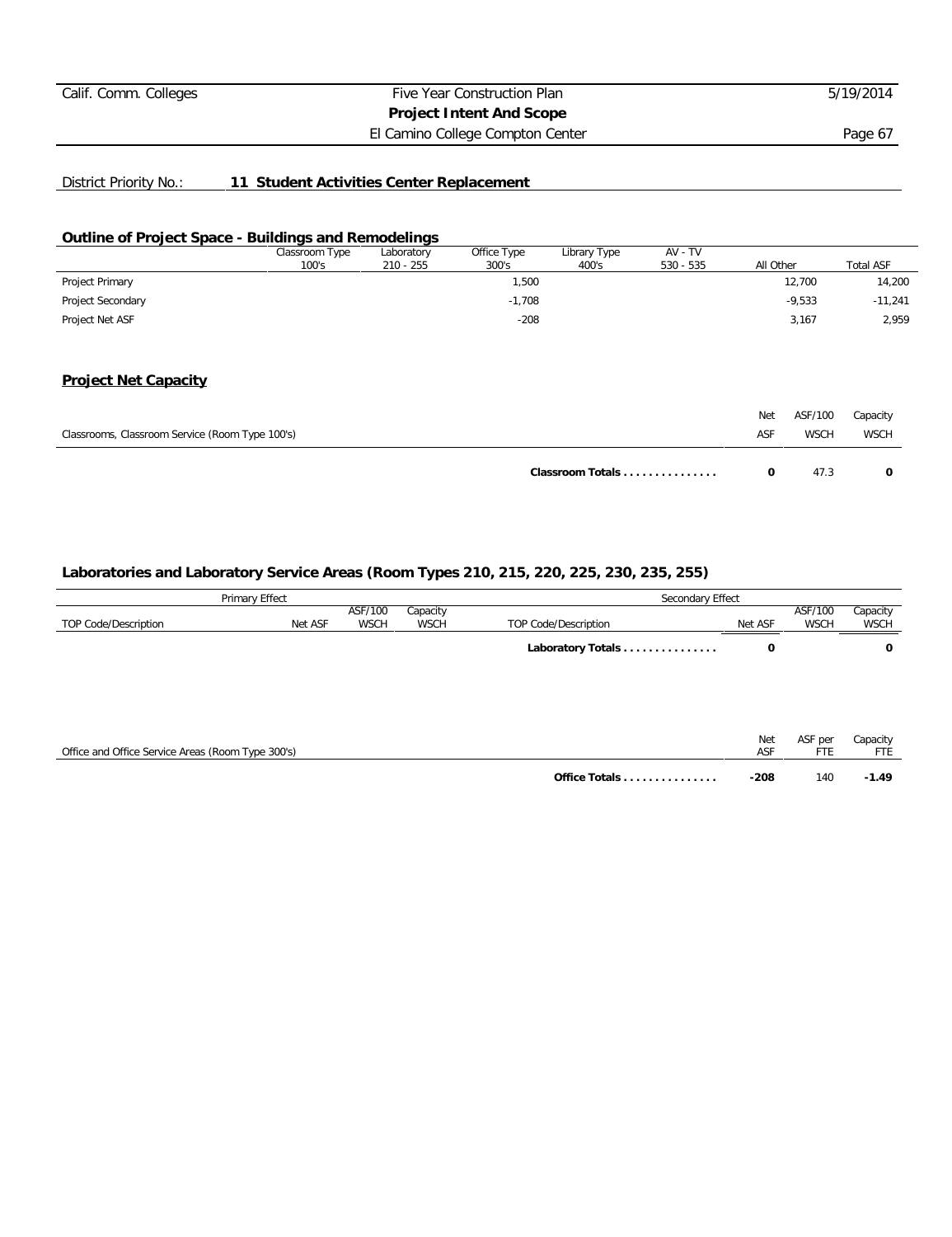| Calif. Comm. Colleges                 |                                                              | Five Year Construction Plan      | 5/19/2014             |
|---------------------------------------|--------------------------------------------------------------|----------------------------------|-----------------------|
|                                       |                                                              | <b>Project Intent And Scope</b>  |                       |
|                                       |                                                              | El Camino College Compton Center | Page 68               |
|                                       | District Priority: 12 Physical Education Complex Replacement |                                  |                       |
| Project Type:                         | $\Box$ Site Acquisition                                      | New Construction                 | $\Box$ Reconstruction |
|                                       | $\boxtimes$ Replacement                                      | Infrastructure<br>×.             | $\Box$ Equipment      |
| Total Estimated Costs: \$24,235,000   |                                                              |                                  |                       |
| Anticipated Source(s) of Funds: State |                                                              |                                  |                       |
| Type of construction:                 |                                                              |                                  |                       |
| Seismic Retrofit:                     |                                                              |                                  |                       |
| If Existing - Age :                   |                                                              |                                  |                       |

If Existing - Condition :

### **Anticipated Time Schedule**

|                       | Land Acquisition | Preliminary Plans | Working Drawing | Construction | Equipment | Occupancy |
|-----------------------|------------------|-------------------|-----------------|--------------|-----------|-----------|
| Year                  |                  | 2017/2018         | 2017/2018       | 2018/2019    | 2018/2019 | 2021/2022 |
| <b>Estimated Cost</b> |                  | \$886,000         | \$968,000       | \$22,066,000 | \$315,000 |           |

### **Explain why this project is needed:**

The proposed project involves the replacement of existing Physical Education facilities with appropriate space to support modern instruction and learning methodologies, and to replace and activate unused spaces.

#### FACILITIES PROBLEMS INCLUDE:

• The existing Men's Shower/Locker Building and the Special Services Students Building were constructed in 1953. The Gym and Pool Service Building were built in the early 1960s. There has been no comprehensive renovation of the buildings since that time. The facilities are currently configured as 'make-shift' instructional space.

• The Women's showers and lockers areas in Building U #25 locked and unused because the MEP systems have failed and the facility is inadequate to support any campus function.

• Third-party engineering evaluations indicate that mechanical, electrical and plumbing systems are failing, and structural and life/safety systems do not conform to current standards.

• The Gym is used heavily by students and member of the community; this facility is a critical resource in the Compton community.

• The estimated cost of renovation exceeds the cost of replacement.

### SOLUTION CRITERIA:

• The criteria for the solution are to replace underutilized, aged and dysfunctional buildings with modern Physical Education/Athletics facilities, and to replace and activate unused spaces.

#### SCOPE OF WORK:

• Construct a replacement facility to house Physical Education instruction, Athletics events, and community activities.

• Demolish Gym #13, Men Shower + Lockers #18, Pool Building #20, Classroom V Special Services Students building #22, Women Shower + Lockers #25.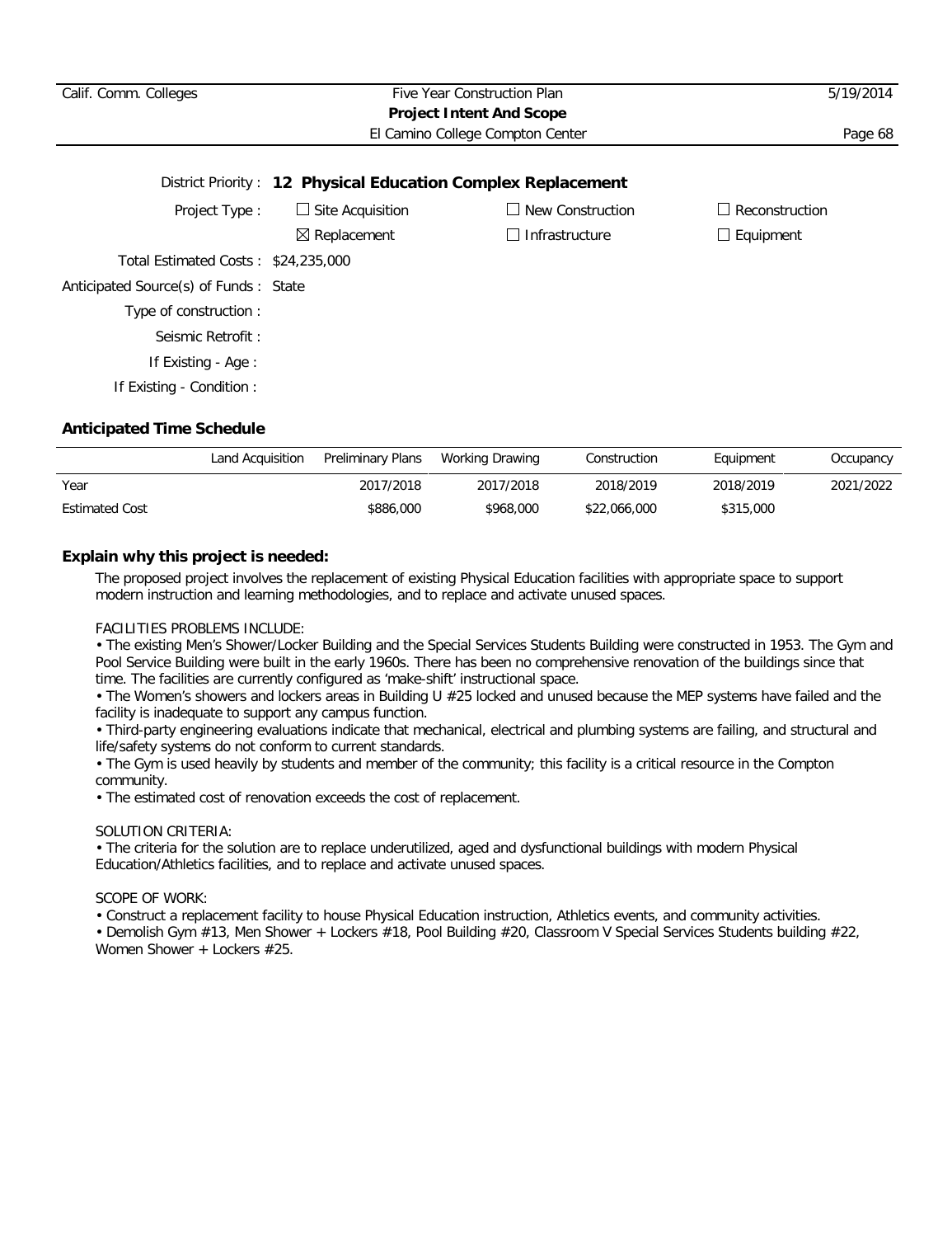El Camino College Compton Center **Page 69** 

# District Priority No.: **12 Physical Education Complex Replacement**

#### **Outline of Project Space - Buildings and Remodelings**

|                                                 | Classroom Type<br>100's | Laboratory<br>$210 - 255$ | Office Type<br>300's | Library Type<br>400's | AV - TV<br>$530 - 535$ | All Other  |             | <b>Total ASF</b> |
|-------------------------------------------------|-------------------------|---------------------------|----------------------|-----------------------|------------------------|------------|-------------|------------------|
| Project Primary                                 | 1,138                   | 5,904                     | 3,100                |                       |                        |            | 32,405      | 42,547           |
| Project Secondary                               | $-1,138$                |                           | $-4,674$             |                       |                        |            | $-36,041$   | $-41,853$        |
| Project Net ASF                                 |                         | 5,904                     | $-1,574$             |                       |                        |            | $-3,636$    | 694              |
| <b>Project Net Capacity</b>                     |                         |                           |                      |                       |                        |            |             |                  |
|                                                 |                         |                           |                      |                       |                        | <b>Net</b> | ASF/100     | Capacity         |
| Classrooms, Classroom Service (Room Type 100's) |                         |                           |                      |                       |                        | ASF        | <b>WSCH</b> | <b>WSCH</b>      |
|                                                 |                         |                           |                      | Classroom Totals      |                        | 0          | 47.3        | O                |

|                                                   | Primary Effect |                        |                         | Secondary Effect     |            |                        |                         |
|---------------------------------------------------|----------------|------------------------|-------------------------|----------------------|------------|------------------------|-------------------------|
| TOP Code/Description                              | Net ASF        | ASF/100<br><b>WSCH</b> | Capacity<br><b>WSCH</b> | TOP Code/Description | Net ASF    | ASF/100<br><b>WSCH</b> | Capacity<br><b>WSCH</b> |
| 0800 Physical Education                           | 5,904          | 321                    | 1,839                   |                      |            |                        |                         |
|                                                   |                |                        |                         | Laboratory Totals    | 5,904      |                        | 1,839                   |
|                                                   |                |                        |                         |                      |            |                        |                         |
|                                                   |                |                        |                         |                      |            |                        |                         |
|                                                   |                |                        |                         |                      |            |                        |                         |
| Office and Office Service Areas (Room Type 300's) |                |                        |                         |                      | Net<br>ASF | ASF per<br>FTE         | Capacity<br>FTE         |
|                                                   |                |                        |                         | Office Totals        | $-1,574$   | 140                    | $-11.24$                |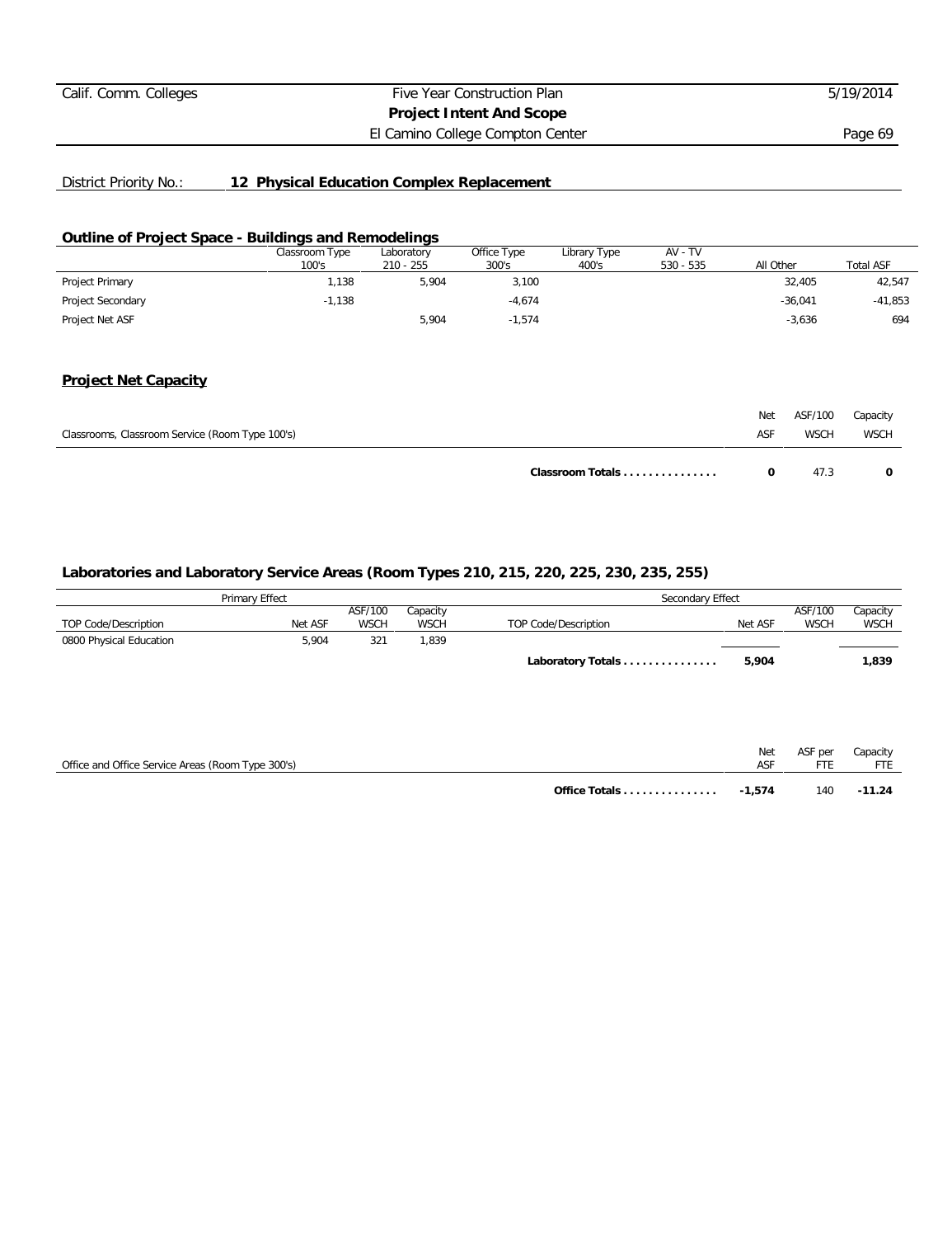| Calif. Comm. Colleges                 | 5/19/2014                                                 |                       |                            |
|---------------------------------------|-----------------------------------------------------------|-----------------------|----------------------------|
|                                       | <b>Project Intent And Scope</b>                           |                       |                            |
|                                       | El Camino College Compton Center                          | Page 70               |                            |
|                                       | District Priority: 13 Administration Building Replacement |                       |                            |
| Project Type:                         | $\Box$ Site Acquisition                                   | New Construction      | $\boxtimes$ Reconstruction |
|                                       | Replacement                                               | $\Box$ Infrastructure | $\Box$ Equipment           |
| Total Estimated Costs: \$3,476,000    |                                                           |                       |                            |
| Anticipated Source(s) of Funds: State |                                                           |                       |                            |
| Type of construction:                 |                                                           |                       |                            |
| Seismic Retrofit:                     |                                                           |                       |                            |
| If Existing - Age:                    |                                                           |                       |                            |
| If Existing - Condition :             |                                                           |                       |                            |

|                       | Land Acquisition | Preliminary Plans | Working Drawing | Construction | Equipment | Occupancy |
|-----------------------|------------------|-------------------|-----------------|--------------|-----------|-----------|
| Year                  |                  | 2018/2019         | 2018/2019       | 2019/2020    | 2019/2020 | 2021/2022 |
| <b>Estimated Cost</b> |                  | \$163,000         | \$177.000       | \$3,075,000  | \$61,000  |           |

# **Explain why this project is needed:**

This project will consist of renovating 6,771 asf in the aging Administration Buildiing #1. The spaces need to be reconstructed to fit the current administrative and student services needs. This building was constructed in 1953 and has had no major upgrades since then. The buildings infrastructure systems have outlived their useful lives and major repairs are a frequent occurrence. The building currently has a Facilities Condition Index (FCI) of 85%. This project will reconstruct 3,521 asf in Office, 1,550 asf in Study space and 1,700 asf in Other space.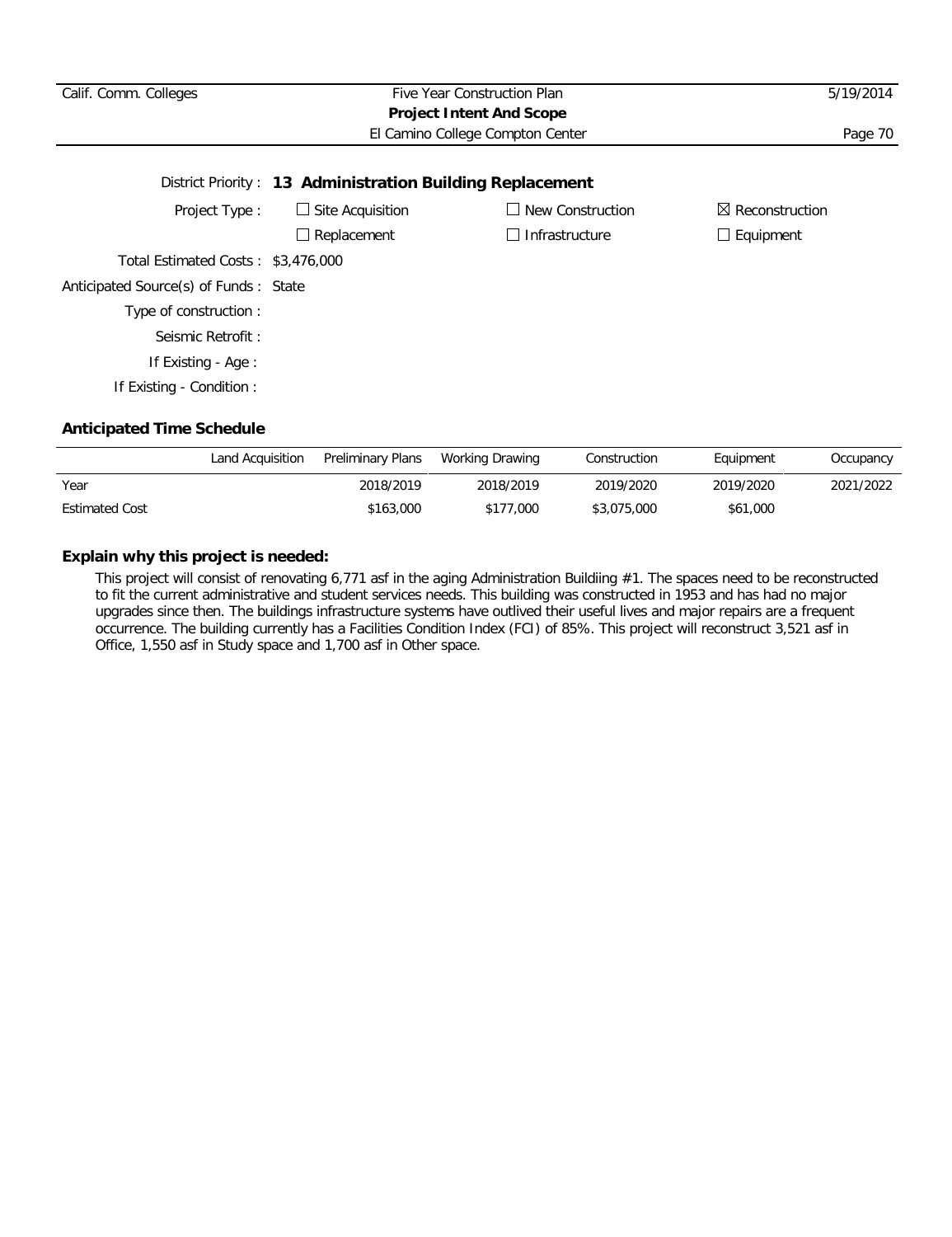El Camino College Compton Center **Page 71** 

# District Priority No.: **13 Administration Building Replacement**

#### **Outline of Project Space - Buildings and Remodelings**

|                                                 | Classroom Type<br>100's | Laboratory<br>$210 - 255$ | Office Type<br>300's | Library Type<br>400's | AV - TV<br>$530 - 535$ | All Other |             | <b>Total ASF</b> |
|-------------------------------------------------|-------------------------|---------------------------|----------------------|-----------------------|------------------------|-----------|-------------|------------------|
| Project Primary                                 |                         |                           | 3,521                | 1,550                 |                        |           | 1,700       | 6,771            |
| Project Secondary                               |                         |                           | $-3,409$             |                       |                        |           | $-3,176$    | $-6,585$         |
| Project Net ASF                                 |                         |                           | 112                  | 1,550                 |                        |           | $-1,476$    | 186              |
| <b>Project Net Capacity</b>                     |                         |                           |                      |                       |                        |           |             |                  |
|                                                 |                         |                           |                      |                       |                        | Net       | ASF/100     | Capacity         |
| Classrooms, Classroom Service (Room Type 100's) |                         |                           |                      |                       |                        | ASF       | <b>WSCH</b> | <b>WSCH</b>      |
|                                                 |                         |                           |                      | Classroom Totals      |                        | 0         | 47.3        | 0                |

| Primary Effect                                    |                            |  | Secondary Effect        |                      |            |                        |                         |  |
|---------------------------------------------------|----------------------------|--|-------------------------|----------------------|------------|------------------------|-------------------------|--|
| TOP Code/Description                              | ASF/100<br>WSCH<br>Net ASF |  | Capacity<br><b>WSCH</b> | TOP Code/Description | Net ASF    | ASF/100<br><b>WSCH</b> | Capacity<br><b>WSCH</b> |  |
|                                                   |                            |  |                         | Laboratory Totals    | o          |                        | 0                       |  |
|                                                   |                            |  |                         |                      |            |                        |                         |  |
|                                                   |                            |  |                         |                      |            |                        |                         |  |
| Office and Office Service Areas (Room Type 300's) |                            |  |                         |                      | Net<br>ASF | ASF per<br>FTE         | Capacity<br>FTE         |  |
|                                                   |                            |  |                         | Office Totals        | 112        | 140                    | 0.80                    |  |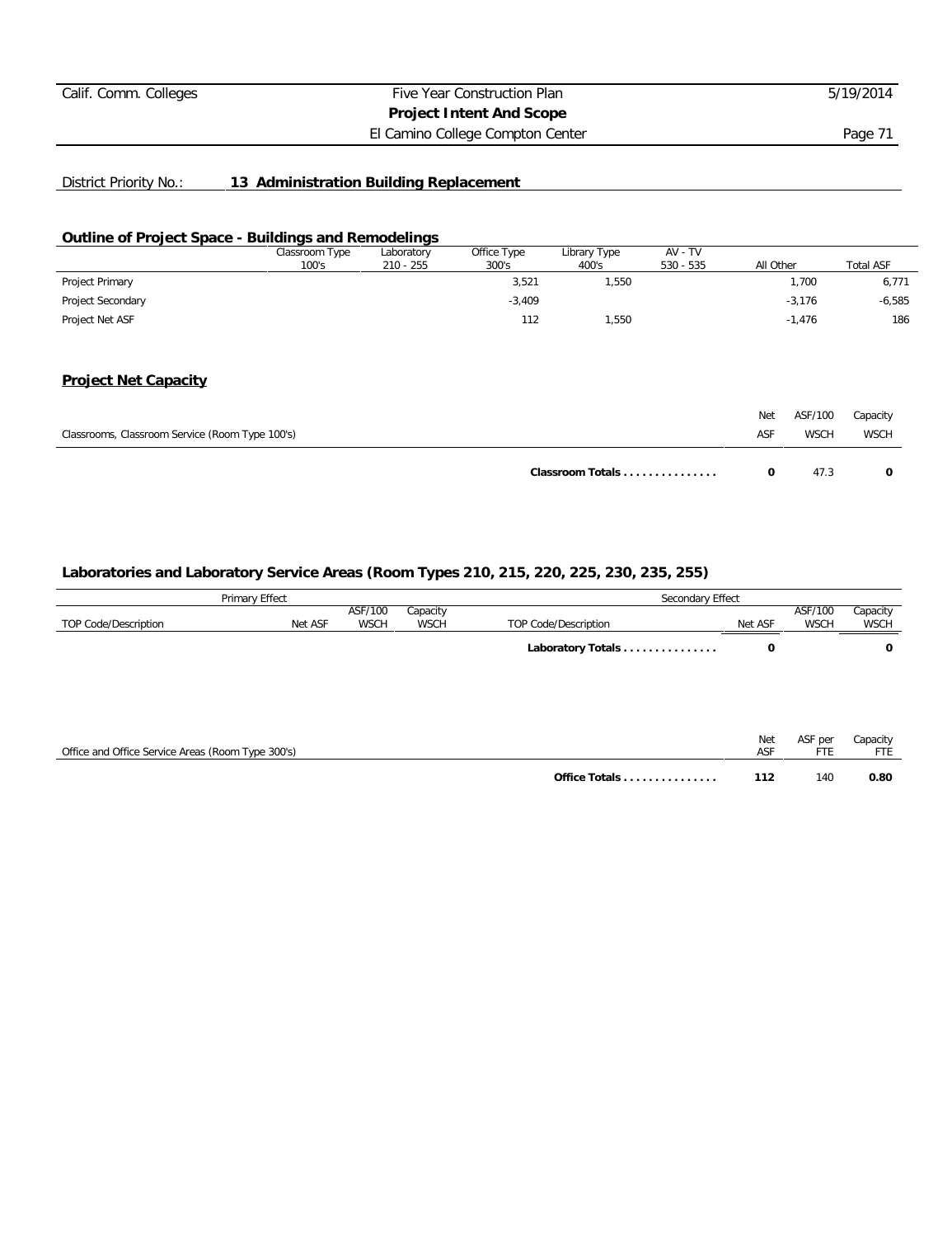| Calif. Comm. Colleges                                      | Five Year Construction Plan<br><b>Project Intent And Scope</b> | 5/19/2014                    |                                  |  |  |  |  |  |  |
|------------------------------------------------------------|----------------------------------------------------------------|------------------------------|----------------------------------|--|--|--|--|--|--|
|                                                            | Page 72                                                        |                              |                                  |  |  |  |  |  |  |
| District Priority: 14 Instructional Building 3 Replacement |                                                                |                              |                                  |  |  |  |  |  |  |
| Project Type:                                              | $\Box$ Site Acquisition                                        | $\boxtimes$ New Construction | Reconstruction<br>$\blacksquare$ |  |  |  |  |  |  |
|                                                            | $\Box$ Replacement                                             | $\Box$ Infrastructure        | $\Box$ Equipment                 |  |  |  |  |  |  |
| Total Estimated Costs: \$7,496,000                         |                                                                |                              |                                  |  |  |  |  |  |  |
| Anticipated Source(s) of Funds: State                      |                                                                |                              |                                  |  |  |  |  |  |  |
| Type of construction:                                      |                                                                |                              |                                  |  |  |  |  |  |  |
| Seismic Retrofit:                                          |                                                                |                              |                                  |  |  |  |  |  |  |
| If Existing - Age :                                        |                                                                |                              |                                  |  |  |  |  |  |  |
| If Existing - Condition :                                  |                                                                |                              |                                  |  |  |  |  |  |  |

## **Anticipated Time Schedule**

|                       | Land Acquisition | <b>Preliminary Plans</b> | Working Drawing | Construction | Equipment | Occupancy |
|-----------------------|------------------|--------------------------|-----------------|--------------|-----------|-----------|
| Year                  |                  | 2018/2019                | 2018/2019       | 2019/2020    | 2019/2020 | 2021/2022 |
| <b>Estimated Cost</b> |                  | \$303,000                | \$313,000       | \$6,531,000  | \$349,000 |           |

# **Explain why this project is needed:**

Construct a replacement faciilty to house Media Arts instruction.

Demolish the Music Building #19.